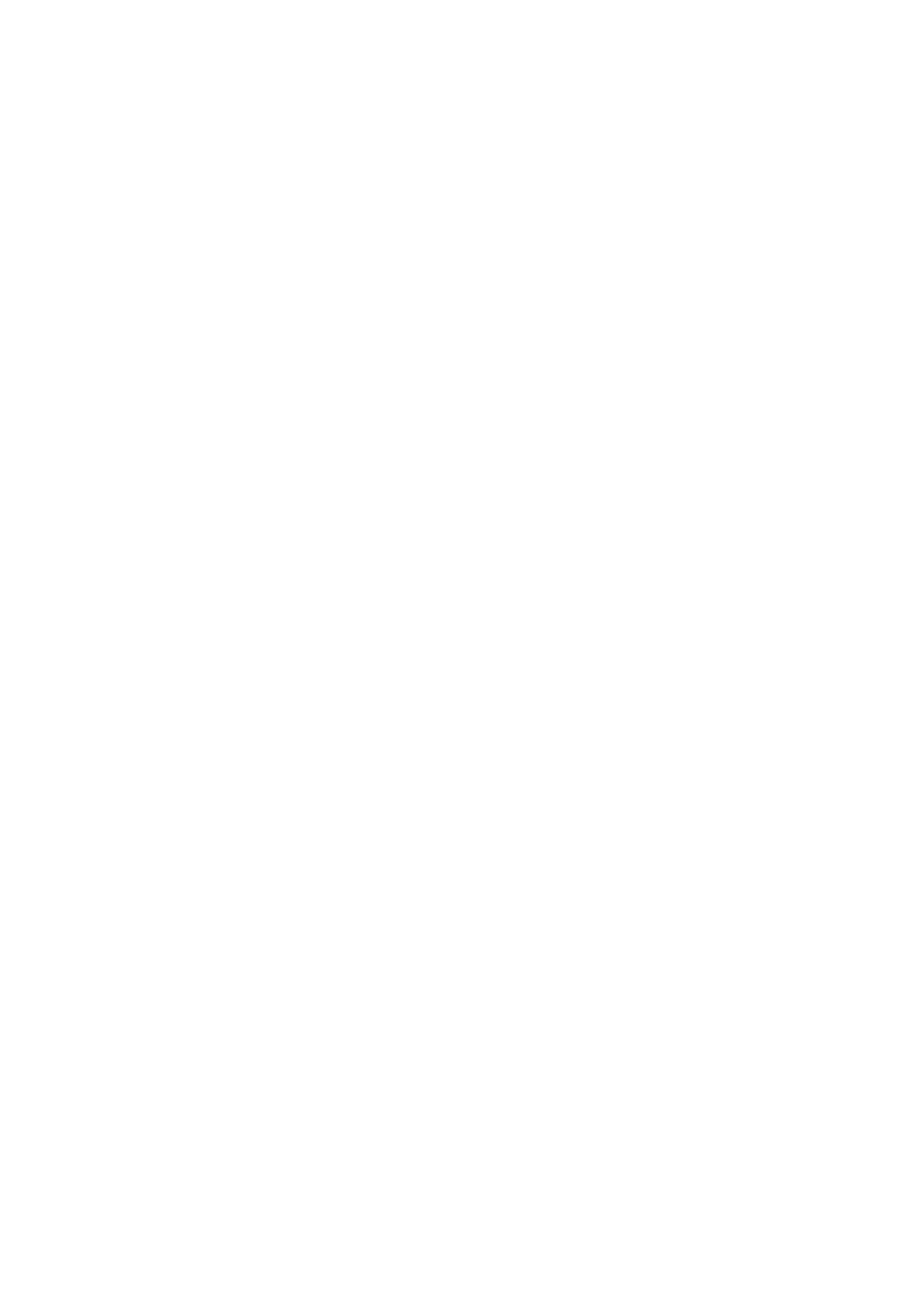### **Contents**

| <b>RESPONSIBILITY REPORTING</b>                        |                |
|--------------------------------------------------------|----------------|
| Directors' responsibility for the financial statements | 02             |
| Declaration by company secretary                       | 0 <sub>2</sub> |
| Preparer of financial statements                       | 0 <sub>2</sub> |
| Independent auditor's report                           | 03             |
| Directors' report                                      | 06             |
| Audit committee report                                 | 12             |

#### GROUP FINANCIAL STATEMENTS

| 14 |
|----|
| 20 |
| 21 |
| 22 |
| 23 |
| 24 |
| 25 |
| 29 |
|    |

### COMPANY FINANCIAL STATEMENTS Company statement of comprehensive income 76 Company statement of cash flows 76 Company statement of financial position **77** and 77 and 78 and 78 and 78 and 78 and 78 and 77 and 77 and 77 and 77 Company statement of changes in equity **77** Company statement of changes in equity Notes to the Company financial statements **78**

| ADDITIONAL INFORMATION                               |            |  |  |  |
|------------------------------------------------------|------------|--|--|--|
| Annexure A – Interest in subsidiaries and associates | 80         |  |  |  |
| Shareholder information                              | 88         |  |  |  |
| Shareholders' diary                                  | 90         |  |  |  |
| Administration                                       | <b>IBC</b> |  |  |  |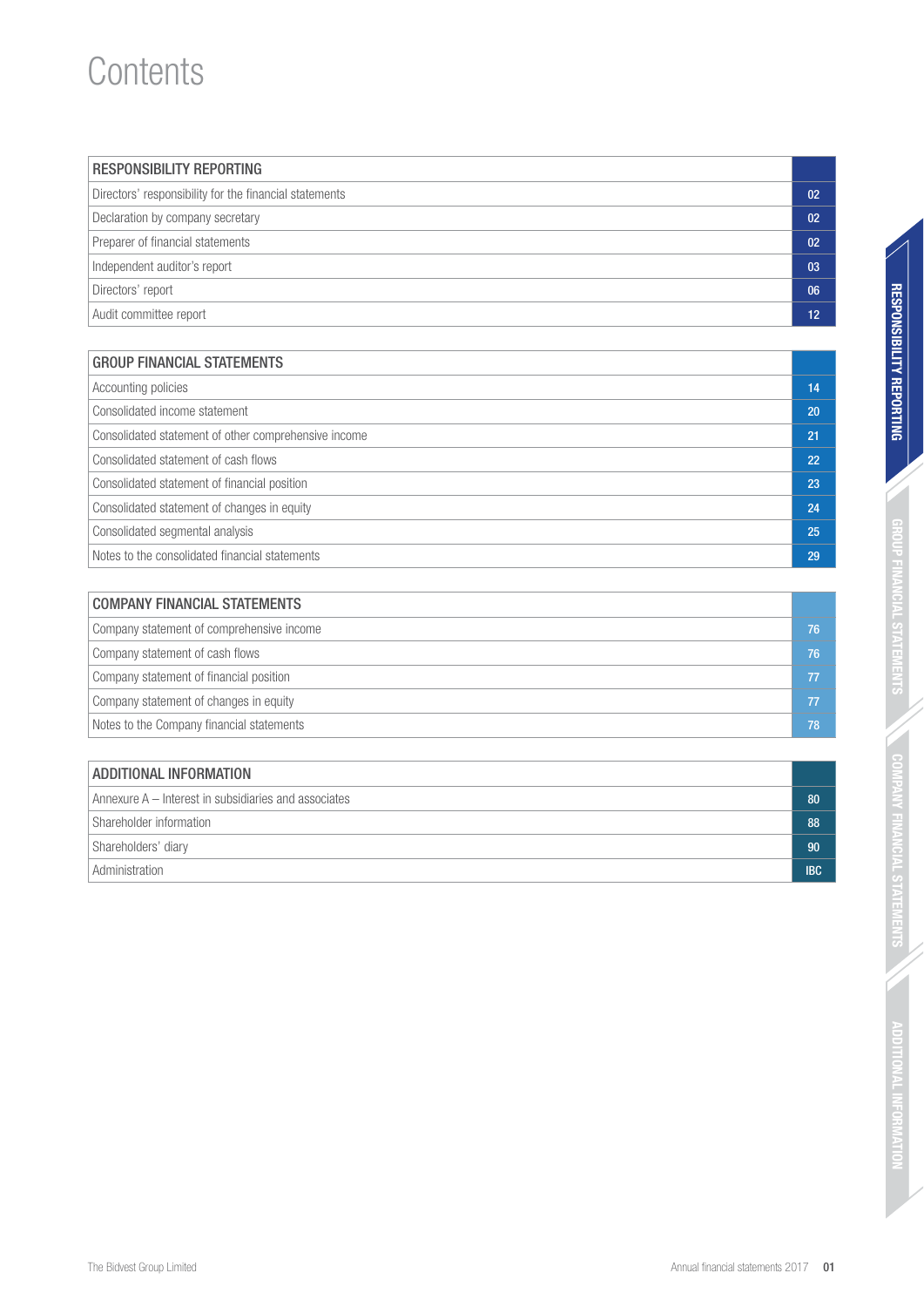### Directors' responsibility for the financial statements

#### **To the shareholders of The Bidvest Group Limited**

The directors are responsible for the preparation and fair presentation of the consolidated and separate financial statements in accordance with International Financial Reporting Standards (IFRS), the interpretations adopted by the International Accounting Standards Board, the SAICA Financial Reporting Guides as issued by the Accounting Practices Committee and the Financial Reporting Pronouncements as issued by the Financial Reporting Standards Council and in terms of the requirements of the Companies Act of South Africa.

The directors' responsibility includes: designing, implementing and maintaining internal controls relevant to the preparation and fair presentation of these financial statements that are free from material misstatement, whether due to fraud or error; selecting and applying appropriate accounting policies; and making accounting estimates that are reasonable in the circumstances.

The directors' responsibility also includes maintaining adequate accounting records and an effective system of risk management.

The directors have made an assessment of the Group's and Company's ability to continue as a going concern and there is no reason to believe that the Group and Company will not be going concerns in the year ahead.

The auditors are responsible for reporting on whether the consolidated and separate financial statements are fairly presented in accordance with IFRS, the interpretations adopted by the International Accounting Standards Board, the SAICA Financial Reporting Guides as issued by the Accounting Practices Committee and the Financial Reporting Pronouncements as issued by the Financial Reporting Standards Council and in terms of the requirements of the Companies Act of South Africa.

The consolidated and separate financial statements of the Group and Company for the year ended 30 June 2017, were approved by the board of directors and are signed on its behalf by:

**Lorato Phalatse Lindsay Ralphs Peter Meijer**

25 August 2017

Chairperson Chief executive Group financial director

### Declaration by company secretary

In my capacity as company secretary, I hereby confirm, in terms of section 88(2)(e) of the Companies Act of South Africa, that for the year ended 30 June 2017, the Company has lodged with the Registrar of Companies, all such returns as are required in terms of this Act and that all such returns are true, correct and up to date.

**Craig Brighten** Company secretary

25 August 2017

### Preparer of financial statements

The consolidated and separate financial statements have been prepared under the supervision of HP Meijer (BCompt MBL) – Group financial director.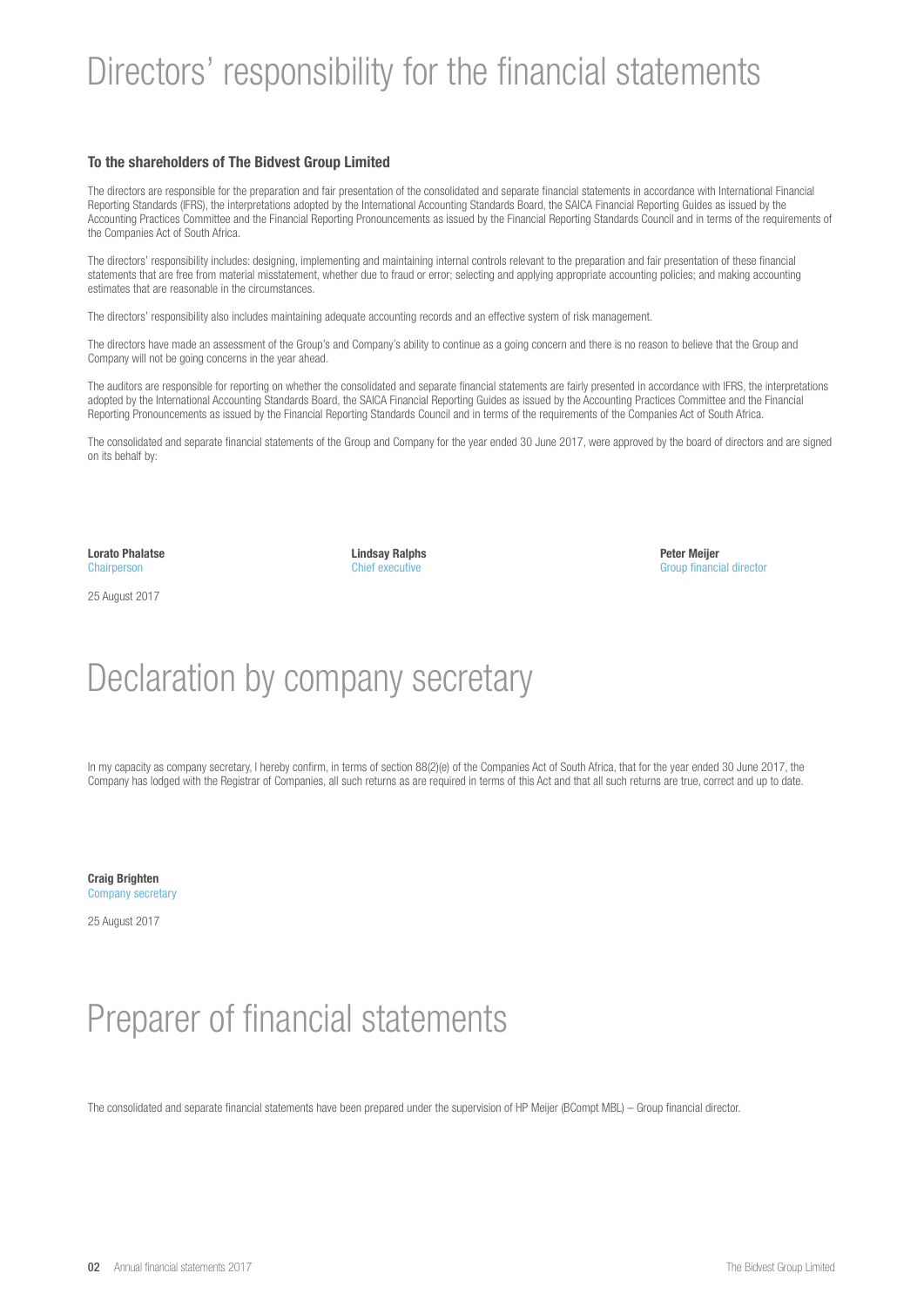#### **TO THE SHAREHOLDERS OF THE BIDVEST GROUP LIMITED**

#### **Report on the audit of the consolidated and separate financial statements**

#### **Opinion**

We have audited the consolidated and separate financial statements of The Bidvest Group Limited (the Group) set out on pages 14 to 87, which comprise the statements of financial position as at 30 June 2017, and the income statement, the statements of other comprehensive income, the statements of changes in equity and the statements of cash flows for the year then ended, and notes to the financial statements, including a summary of significant accounting policies.

In our opinion, the consolidated and separate financial statements present fairly, in all material respects, the consolidated and separate financial position of the Group as at 30 June 2017, and its consolidated and separate financial performance and consolidated and separate cash flows for the year then ended in accordance with International Financial Reporting Standards and the requirements of the Companies Act of South Africa.

#### **Basis for opinion**

We conducted our audit in accordance with International Standards on Auditing (ISAs). Our responsibilities under those standards are further described in the Auditor's Responsibilities for the Audit of the Consolidated and Separate Financial Statements section of our report. We are independent of the Group in accordance with the Independent Regulatory Board for Auditors Code of Professional Conduct for Registered Auditors (IRBA Code) and other independence requirements applicable to performing audits of financial statements in South Africa. We have fulfilled our other ethical responsibilities in accordance with the IRBA Code and in accordance with other ethical requirements applicable to performing audits in South Africa. The IRBA Code is consistent with the International Ethics Standards Board for Accountants Code of Ethics for Professional Accountants (Parts A and B). We believe that the audit evidence we have obtained is sufficient and appropriate to provide a basis for our opinion.

#### **Key audit matters**

Key audit matters are those matters that, in our professional judgement, were of most significance in our audit of the consolidated financial statements of the current period. These matters were addressed in the context of our audit of the consolidated and separate financial statements as a whole, and in forming our opinion thereon, and we do not provide a separate opinion on these matters.

We have determined that there are no key audit matters to communicate in our audit report with regard to the separate financial statements of the Company for the period.

| <b>Key audit matter</b>                                                                                                                                                                                                                                                                                                                                                                                                                                                                                                                                                                                                                                                                                                                                                                                                                                                                                                                                                                                                                                                                                                                                                                                                                                                                                                                                                                                                                   | How the matter was addressed in the audit                                                                                                                                                                                                                                                                                                                                                                                                                                                                                                                                                                                                                                                                                                                                                                                                                                                                                                                                                                                                                                                                                                                                                                                                                                                                                                                                                                                                                                           |
|-------------------------------------------------------------------------------------------------------------------------------------------------------------------------------------------------------------------------------------------------------------------------------------------------------------------------------------------------------------------------------------------------------------------------------------------------------------------------------------------------------------------------------------------------------------------------------------------------------------------------------------------------------------------------------------------------------------------------------------------------------------------------------------------------------------------------------------------------------------------------------------------------------------------------------------------------------------------------------------------------------------------------------------------------------------------------------------------------------------------------------------------------------------------------------------------------------------------------------------------------------------------------------------------------------------------------------------------------------------------------------------------------------------------------------------------|-------------------------------------------------------------------------------------------------------------------------------------------------------------------------------------------------------------------------------------------------------------------------------------------------------------------------------------------------------------------------------------------------------------------------------------------------------------------------------------------------------------------------------------------------------------------------------------------------------------------------------------------------------------------------------------------------------------------------------------------------------------------------------------------------------------------------------------------------------------------------------------------------------------------------------------------------------------------------------------------------------------------------------------------------------------------------------------------------------------------------------------------------------------------------------------------------------------------------------------------------------------------------------------------------------------------------------------------------------------------------------------------------------------------------------------------------------------------------------------|
| <b>Accounting for unlisted investments</b>                                                                                                                                                                                                                                                                                                                                                                                                                                                                                                                                                                                                                                                                                                                                                                                                                                                                                                                                                                                                                                                                                                                                                                                                                                                                                                                                                                                                |                                                                                                                                                                                                                                                                                                                                                                                                                                                                                                                                                                                                                                                                                                                                                                                                                                                                                                                                                                                                                                                                                                                                                                                                                                                                                                                                                                                                                                                                                     |
| Included in the Group's investments, is the Group's 6,75% interest in the<br>Indian-based Mumbai International Airport Private Limited (MIAL).<br>The investment in MIAL is recorded in the consolidated financial statements at a<br>fair value of R940 million (2016: R853 million). Fair value has been determined<br>by the directors, in the absence of an observable market price. The valuation<br>process is described in note 19 to the consolidated financial statements. The<br>valuation is determined in US dollar and translated to the Group reporting<br>currency rand, at the official year-end exchange rate. This valuation is a level 3<br>type valuation in accordance with IFRS 13 Fair Value Measurement, where the<br>fair value is not based on observable market data.<br>The directors believe the recorded fair value to be appropriate within a<br>reasonable range of fair values. In determining the range of values, the directors<br>used an earnings before interest, tax, depreciation and amortisation (EBITDA)<br>multiple. The directors obtained a corroborating high-level valuation from an<br>industry expert and considered the value realised in the sale of a similar stake in<br>MIAL five years ago.<br>We identified the valuation of MIAL as a key audit matter due to the significant<br>judgements associated with determining the fair value of this material unlisted<br>investment. | We agreed the data used in the directors valuation to external evidence. We<br>agreed the MIAL EBITDA to their signed financial statements for the year ended<br>31 March 2017 and the median multiple used was agreed to publicly available<br>industry data.<br>We assessed the competence, capabilities and objectivity of the directors'<br>expert, verified his qualifications and assessed his experience. We discussed<br>the scope of work and confirmed that no scope limitations were imposed upon<br>him by the directors.<br>We confirmed that the valuation techniques used are materially consistent with<br>industry accepted techniques and principles.<br>These valuations support the reasonableness of the range of values used by the<br>directors to determine the fair value of the investment.<br>In addition, our audit procedures included a comparison between the<br>consideration received for the 6.75% interest disposed of in 2011/2012, after an<br>adjustment for a market-related control premium on that transaction, and the<br>current directors' valuation.<br>We are satisfied that the recorded fair value for MIAL is within a supportable<br>reasonable range of fair values and that the valuation utilises the appropriate<br>exchange rate at year-end.<br>We concur with the directors' valuation for MIAL. We also found the disclosures<br>relevant to the investment to be sufficient and appropriate in all material<br>respects. |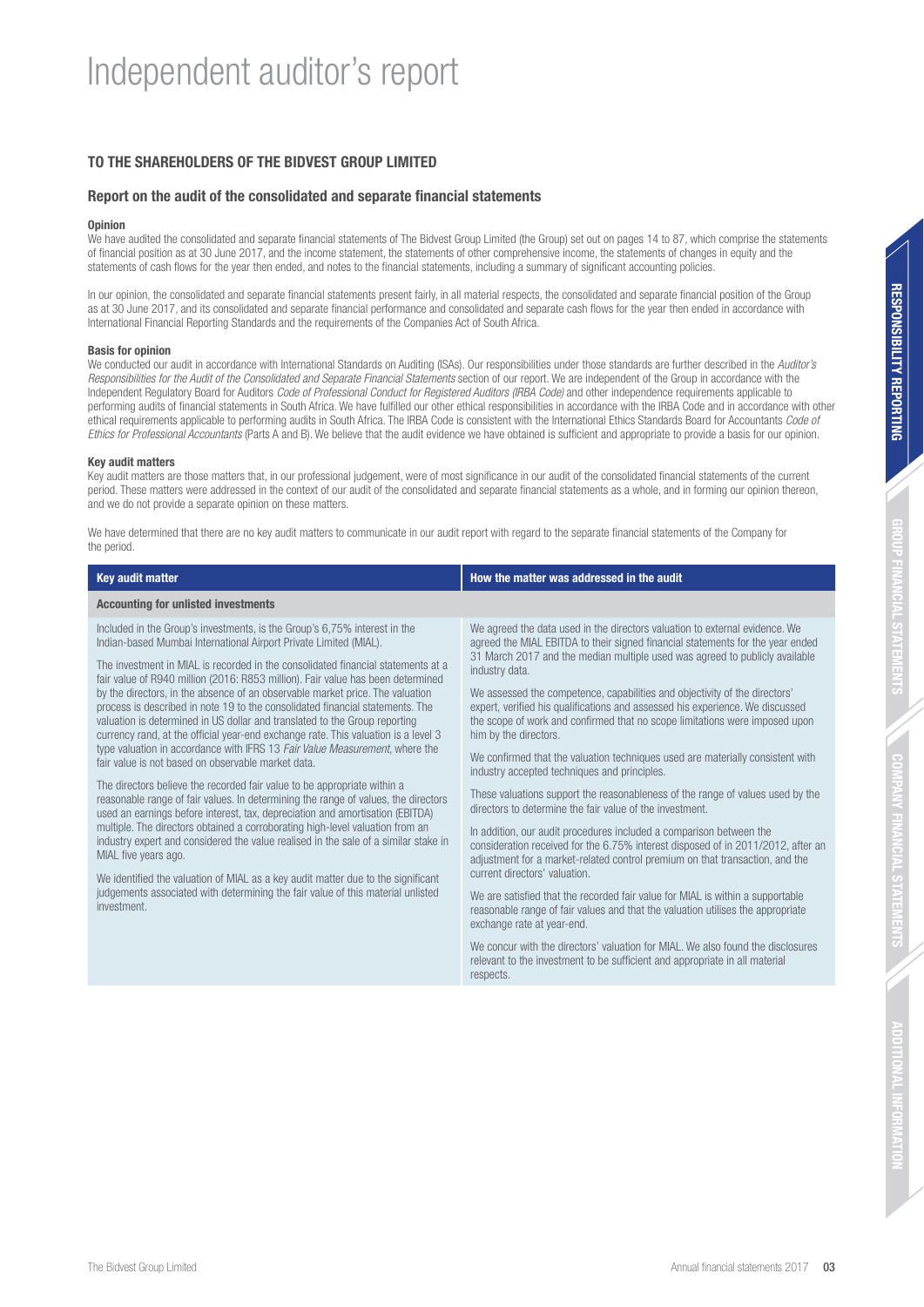### Independent auditor's report

#### **Acquisition of Brandcorp**

During the year, the Group concluded an agreement to acquire the entire equity and shareholder loans of the Brandcorp Group (Brandcorp) with effect from 1 October 2016.

A purchase price allocation (PPA) was performed in accordance with IFRS 3 Business Combinations (IFRS 3) by the directors with the assistance of an independent expert appointed by the directors.

The PPA resulted in the Group recognising and measuring significant tangible and intangible assets and R1,9 billion of external financial liabilities.

Included in the intangible assets acquired are assets with both finite and indefinite useful lives. This distinction and the related useful life assumptions are matters where judgement is exercised.

Goodwill of R437 million was recognised as a result of the acquisition along with intangible assets of R684 million.

This identification, classification and valuation of intangible assets is considered a key audit matter as it has a direct bearing on the amount of goodwill recognised on acquisition date by the Group and the quantum of intangible assets amortised annually.

#### **Key audit matter How the matter was addressed in the audit How the matter was addressed in the audit**

We confirmed that the effective date of the acquisition was in compliance with IFRS 3 per inspection of the salient terms and conditions of the purchase agreement.

We engaged our internal corporate finance specialists to perform an independent assessment of the fair values of the identifiable assets acquired and liabilities assumed on the acquisition date specifically relating to the valuation and identification of intangible assets and the resultant goodwill to be recognised.

This independent assessment was evaluated against the directors' expert's assessment by performing the following procedures:

- $\triangleright$  We assessed the competence, capabilities and objectivity of the directors' independent expert acquired and verified their qualifications.
- $\triangleright$  We discussed the scope of work with the experts to determine that there were no matters affecting their independence and objectivity and that no scope limitations were imposed upon them.
- $\triangleright$  We confirmed that the valuation techniques used are consistent with industry norms.
- $\triangleright$  We confirmed that identifiable assets acquired and liabilities assumed were appropriately valued, in all material respects.
- $\triangleright$  We assessed the reasonableness of the assumptions used in determining the useful lives of the intangible assets acquired against those determined by the directors' independent expert.
- $\triangleright$  We confirmed that the goodwill and intangible assets recognised as a result of the PPA allocation are appropriate.

We concur with the directors' IFRS 3 acquisition date accounting treatment of the Brandcorp acquisition and the related at acquisition valuation of Brandcorp. We found that the disclosures required by IFRS 3 were sufficient and appropriate in all material respects.

#### **Other information**

The directors are responsible for the other information. The other information comprises the directors' report, the audit committee's report and the company secretary's certificate as required by the Companies Act of South Africa, which we obtained prior to the date of this report, and the annual integrated report, which is expected to be made available to us after that date. The other information does not include the consolidated and separate financial statements and our auditor's report thereon.

Our opinion on the consolidated and separate financial statements does not cover the other information and we do not express an audit opinion or any form of assurance conclusion thereon.

In connection with our audit of the consolidated and separate financial statements, our responsibility is to read the other information and, in doing so, consider whether the other information is materially inconsistent with the consolidated and separate financial statements or our knowledge obtained in the audit, or otherwise appears to be materially misstated.

If, based on the work we have performed on the other information obtained prior to the date of this auditor's report, we conclude that there is a material misstatement of this other information, we are required to report that fact. We have nothing to report in this regard.

#### **Responsibilities of the directors for the consolidated and separate financial statements**

The directors are responsible for the preparation and fair presentation of the consolidated and separate financial statements in accordance with IFRS and the requirements of the Companies Act of South Africa, and for such internal control as the directors determine is necessary to enable the preparation of consolidated and separate financial statements that are free from material misstatement, whether due to fraud or error.

In preparing the consolidated and separate financial statements, the directors are responsible for assessing the Group and Company's ability to continue as a going concern, disclosing, as applicable, matters related to going concern and using the going concern basis of accounting unless the directors either intend to liquidate the Group and/or the Company or to cease operations, or have no realistic alternative but to do so.

#### **Auditor's responsibilities for the audit of the consolidated and separate financial statements**

Our objectives are to obtain reasonable assurance about whether the consolidated and separate financial statements as a whole are free from material misstatement, whether due to fraud or error, and to issue an auditor's report that includes our opinion. Reasonable assurance is a high level of assurance, but is not a quarantee that an audit conducted in accordance with ISA will always detect a material misstatement when it exists. Misstatements can arise from fraud or error and are considered material if, individually or in the aggregate, they could reasonably be expected to influence the economic decisions of users taken on the basis of these consolidated and separate financial statements.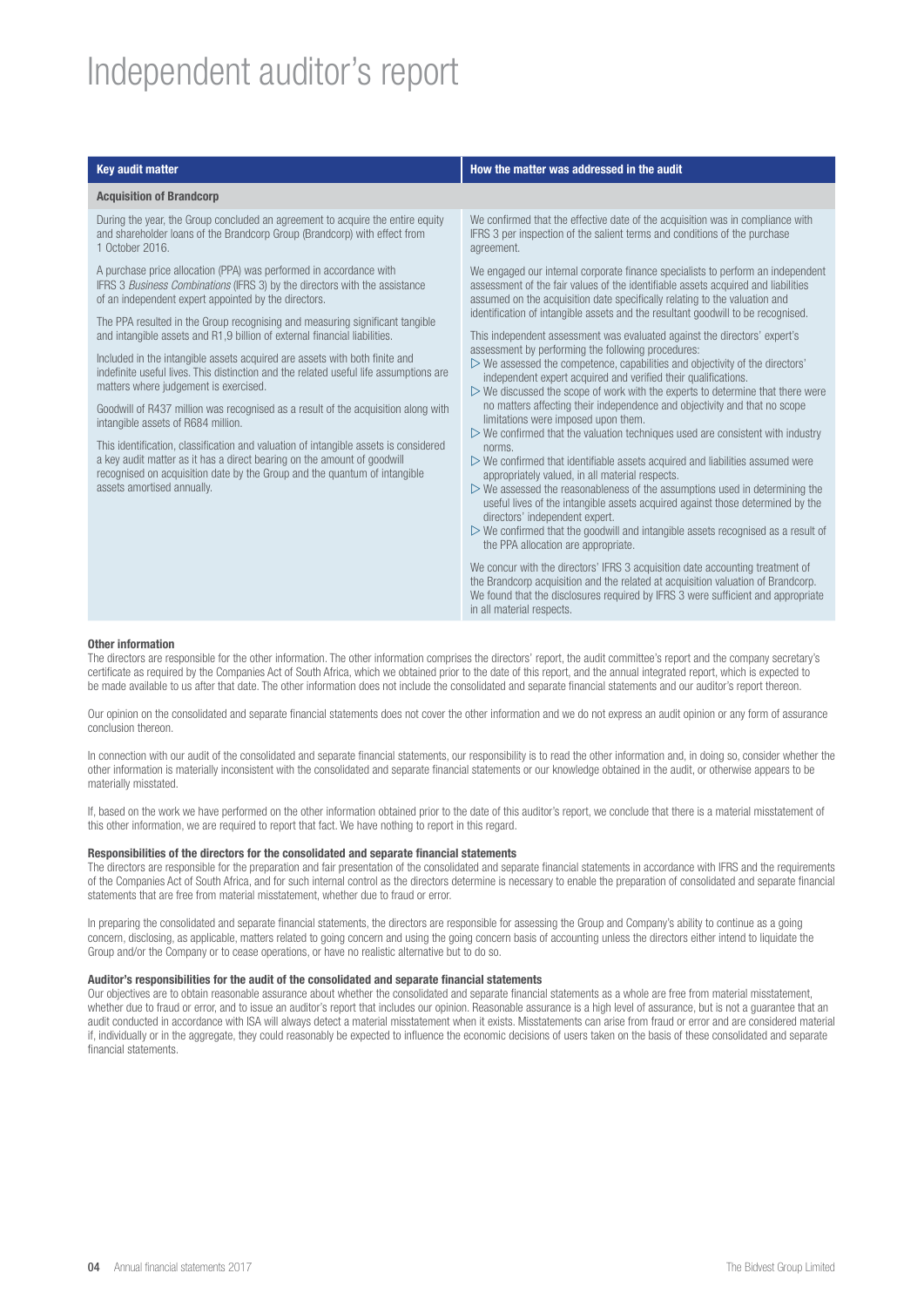As part of an audit in accordance with ISA, we exercise professional judgement and maintain professional scepticism throughout the audit. We also:

- $\triangleright$  Identify and assess the risks of material misstatement of the consolidated and separate financial statements, whether due to fraud or error, design and perform audit procedures responsive to those risks, and obtain audit evidence that is sufficient and appropriate to provide a basis for our opinion. The risk of not detecting a material misstatement resulting from fraud is higher than for one resulting from error, as fraud may involve collusion, forgery, intentional omissions, misrepresentations, or the override of internal control.
- $\triangleright$  Obtain an understanding of internal control relevant to the audit in order to design audit procedures that are appropriate in the circumstances, but not for the purpose of expressing an opinion on the effectiveness of the Group and Company's internal control.
- $\triangleright$  Evaluate the appropriateness of accounting policies used and the reasonableness of accounting estimates and related disclosures made by the directors.
- $\triangleright$  Conclude on the appropriateness of the directors use of the going concern basis of accounting and based on the audit evidence obtained, whether a material uncertainty exists related to events or conditions that may cast significant doubt on the Group and Company's ability to continue as a going concern. If we conclude that a material uncertainty exists, we are required to draw attention in our auditor's report to the related disclosures in the consolidated and separate financial statements or, if such disclosures are inadequate, to modify our opinion. Our conclusions are based on the audit evidence obtained up to the date of our auditor's report. However, future events or conditions may cause the Group and/or the Company to cease to continue as a going concern.
- $\triangleright$  Evaluate the overall presentation, structure and content of the consolidated and separate financial statements, including the disclosures, and whether the consolidated and separate financial statements represent the underlying transactions and events in a manner that achieves fair presentation.
- $\triangleright$  Obtain sufficient appropriate audit evidence regarding the financial information of the entities or business activities within the Group to express an opinion on the consolidated financial statements. We are responsible for the direction, supervision and performance of the Group audit. We remain solely responsible for our audit opinion.

We communicate with the audit committee regarding, among other matters, the planned scope and timing of the audit and significant audit findings, including any significant deficiencies in internal control that we identify during our audit.

We also provide the audit committee with a statement that we have complied with relevant ethical requirements regarding independence, and to communicate with them all relationships and other matters that may reasonably be thought to bear on our independence, and where applicable, related safeguards.

From the matters communicated with the audit committee, we determine those matters that were of most significance in the audit of the consolidated and separate financial statements of the current period and are therefore the key audit matters. We describe these matters in our auditor's report unless law or regulation precludes public disclosure about the matter or when, in extremely rare circumstances, we determine that a matter should not be communicated in our report because the adverse consequences of doing so would reasonably be expected to outweigh the public interest benefits of such communication.

#### **Report on other legal and regulatory requirements**

In terms of the IRBA Rule published in Government Gazette Number 39475 dated 4 December 2015, we report that Deloitte & Touche has been the auditor of The Bidvest Group Limited for 10 years.

**Deloitte & Touche**  Registered Auditor

Per: **Mark Hugh Holme** Partner 25 August 2017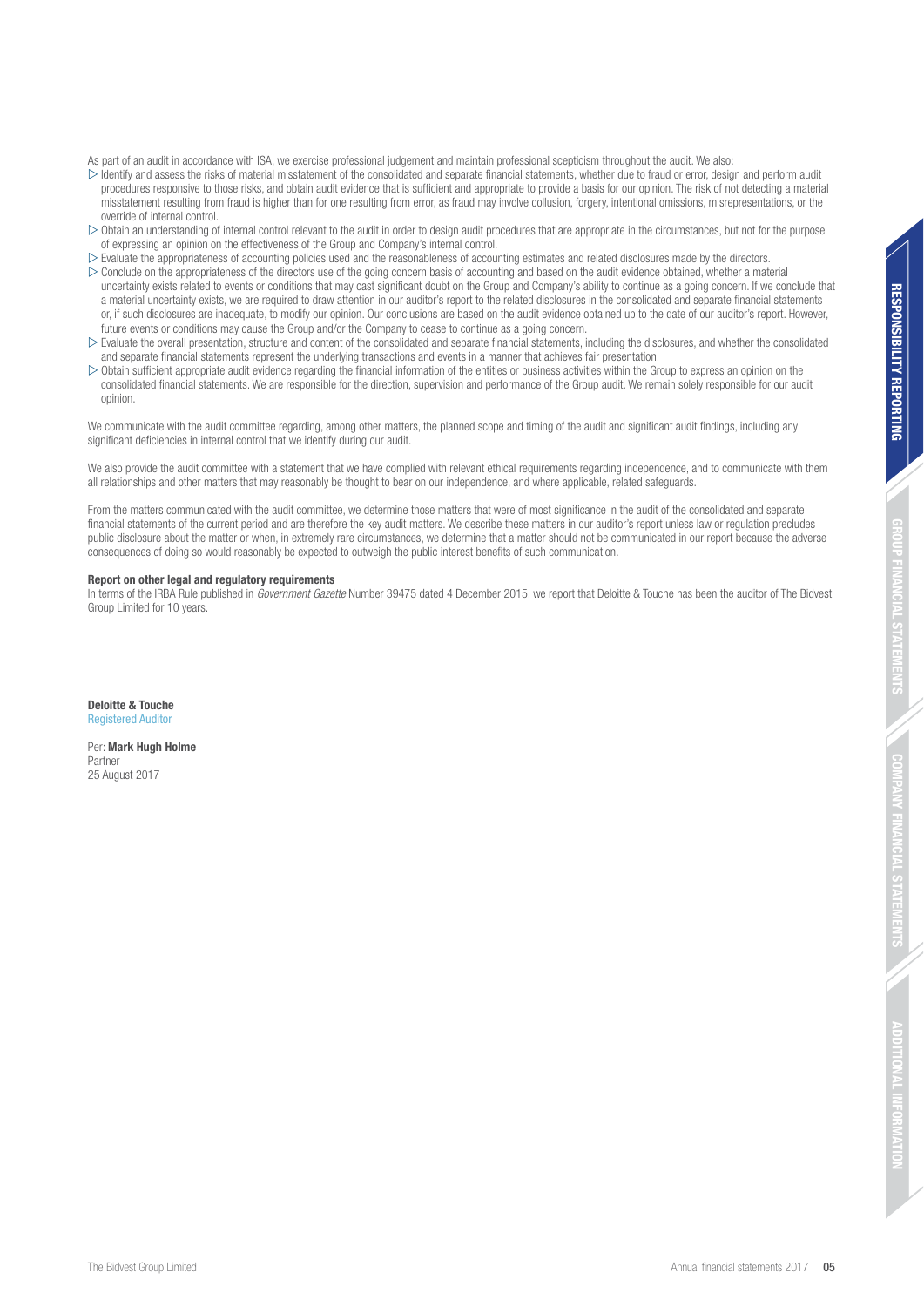### Directors' report

The directors have pleasure in presenting their report for the year ended 30 June 2017.

#### **Nature of business**

The Bidvest Group Limited (the Company) is an investment holding company with subsidiaries operating in the services, trading and distribution industries.

#### **Financial reporting**

The directors are required by the Companies Act of South Africa (the Act) to produce financial statements, which fairly present the state of affairs of the Company and the Group as at the end of the financial year and the profit or loss for that financial year, in conformity with International Financial Reporting Standards (IFRS), the interpretations adopted by the International Accounting Standards Board, the SAICA Financial Reporting Guides as issued by the Accounting Practices Committee and the Financial Reporting Pronouncements as issued by the Financial Reporting Standards Council and in terms of the requirements of the Companies Act of South Africa.

The financial statements as set out in this report have been prepared by management in accordance with IFRS and the Act and are based on appropriate accounting policies supported by reasonable and prudent judgements and estimates.

The directors are of the opinion that the financial statements fairly present the financial position of the Company and of the Group as at 30 June 2017 and the results of their operations and cash flows for the year then ended.

The directors are satisfied that the Group and Company have adequate resources to continue in operational existence for the foreseeable future. Accordingly, the directors continue to adopt the going concern basis in preparing the financial statements.

#### **Share capital**

During the year, the Company did not issue any share capital. In the previous financial year, 241 061 shares of 5 cents were issued at a premium of R342,57 per share in settlement of the conditional share plan awards.

#### **Acquisitions and disposals**

The Group acquired 100% of the share capital of Brandcorp Holdings Proprietary Limited (Brandcorp) with effect from 1 October 2016. Brandcorp is a value-added distributor of niche industrial and consumer products trading under the Industrial brands, Matus, Renttech, Burncrete, Moto Quip, Leisure Quip and Consumer brands, Cellini and MIC Prestige. The acquisition forms part of the Bidvest Commercial Products segment and will enable the Group to expand its range of complementary products and services provided by Bidvest Commercial Products. The acquisition has been funded with a combination of long-term borrowings and existing cash resources.

The Group also made a number of less significant acquisitions and disposals during the year. Certain of these acquisitions resulted in insignificant bargain purchase price gains.

#### **Internal restructuring**

In order for the Group's statutory structure to more closely resemble its reporting structure, the Company received shares in Bidvest Commercial Products Holdings Proprietary Limited, Bidvest Office and Print Holdings Proprietary Limited, Bidvest Property Holdings Proprietary Limited and Bidvest Properties Proprietary Limited in exchange for certain of its investments in subsidiaries. These transactions resulted in material changes to the cost of underlying investments.

#### **Subsequent events**

The Group acquired 100% of the shares of Noonan from Alchemy partners and Noonan's current management. Noonan, which is based and operates throughout the Republic of Ireland and in the United Kingdom, has established a clear leadership position with a 40-year track record of delivering high-quality integrated facility management services and solutions. Its services include soft, technical and ancillary services and range from cleaning and security to building services and facilities management. The board believes that Noonan's business model and geographic presence will be complementary to Bidvest's Services division. Several learnings can be shared and enhanced, thereby improving the Group's overall services offering. The current dual geographic footprint allows for growth optionality into Europe and further afield. South African Reserve Bank approval has been obtained. The transaction is effective 1 September 2017. The EUR175 million (R2,7 billion) purchase price was settled by way of foreign credit facilities. Three-year variable rate, euro denominated funding has been secured at an attractive rate.

#### **Results of operations**

The results of operations are dealt with in the consolidated and separate income statement, segmental analysis and commentary.

#### **Movement in treasury shares**

In terms of general authorities granted to the Company to repurchase its ordinary shares, the latest being shareholder authority obtained at the annual general meeting (AGM) of shareholders held on Monday, 28 November 2016, a maximum of 67 080 842 ordinary shares may be acquired by the Company, of which 33 540 421 may be acquired by its subsidiaries. No shares were acquired during the year (2016: Nil).

A total of 2 422 368 ordinary shares were disposed of at an average price (after deducting capital gains tax) of R113,21 per share in settlement of share options exercised by staff.

#### **Dividends**

The directors declared an interim gross cash dividend of 227 cents (181,6000 cents net of dividend withholding tax, where applicable) per ordinary share payable to ordinary shareholders recorded in the register on the record date, being Friday, 17 March 2017. The dividend was declared from income reserves.

Subsequent to year-end, the board declared a final gross cash dividend of 264 cents (211,2000 cents net of withholding tax, where applicable) per ordinary share for the year ended 30 June 2017 to those shareholders recorded in the register on the record date, being Friday, 22 September 2017. The salient dates are:

Last day to trade cum dividend Tuesday, 19 September 2017 First day to trade ex dividend Wednesday, 20 September 2017 Record date **Friday, 22 September 2017** Friday, 22 September 2017 Payment date Tuesday, 26 September 2017

Declaration date Monday, 28 August 2017

The dividend will be paid out of income reserves. A dividend withholding tax of 20% will be applicable to all shareholders who are not exempt.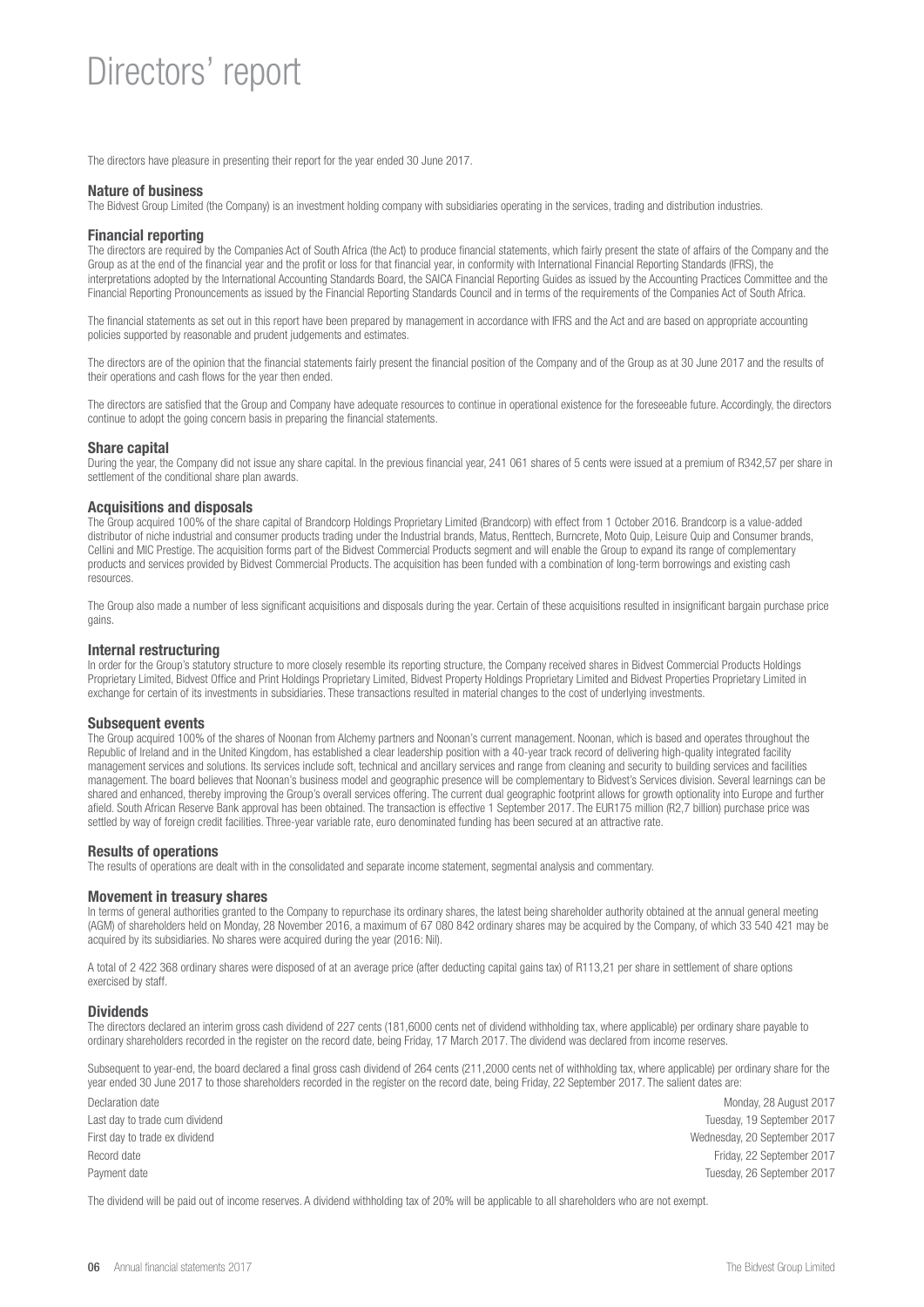#### **Payments to shareholders**

Approval was obtained at the last AGM for the Company to make payments which would reduce its share capital, share premium and/or reserves in terms of the Act. Other than dividends, no other such payments were made.

#### **Special resolutions**

Special resolutions were passed at the AGM held on Monday, 28 November 2016 in regard to a general authority to enable the Company to acquire its own shares, approval of non-executive directors' remuneration for the 2017 financial year and general authority to provide financial assistance to related or inter-related companies and corporations in terms of sections 44 and 45 of the Act.

Special resolutions were passed by certain subsidiaries to accommodate the acquisition of various businesses, to change their names and the general authority to provide financial assistance to related or inter-related companies and corporations in terms of sections 44 and 45 of the Act. A number of subsidiaries passed special resolutions for the adoption of a new Memorandum of Incorporation (MOI) and amendments to the MOIs.

#### **Directorate**

The following changes to the board occurred during the year:

 $\triangleright$  Carol Winifred Nosipho Molope was appointed as an independent non-executive director on 2 August 2017.

 $\triangleright$  Brian Joffe resigned as a non-executive director on 18 August 2017.

#### **Attendance**

The names of the directors who were in office during the period 30 August 2016 to 25 August 2017, and the details of board meetings attended by each of the directors are as follows:

| <b>Director</b>                     |                | $\overline{2}$ | 3            | 4 |
|-------------------------------------|----------------|----------------|--------------|---|
| Independent non-executive chairman  |                |                |              |   |
| <b>CWL Phalatse</b>                 | $\checkmark$   | ✓              |              |   |
| Independent non-executive directors |                |                |              |   |
| <b>DDB</b> Band                     | $\checkmark$   | ✓              | Α            |   |
| <b>EK Diack</b>                     | $\checkmark$   | ✓              |              | A |
| AK Maditsi                          | ✓              |                |              | ✓ |
| S Masinga                           | $\checkmark$   |                |              | ✓ |
| T Slabbert                          | ✓              |                |              | ✓ |
| NG Payne                            | $\checkmark$   | ✓              | ✓            |   |
| CWN Molope <sup>1</sup>             |                |                |              | ✓ |
| <b>Non-executive director</b>       |                |                |              |   |
| B Joffe <sup>2</sup>                | $\checkmark$   | ✓              | $\mathsf{A}$ |   |
| <b>Executive directors</b>          |                |                |              |   |
| AW Dawe                             | $\overline{A}$ |                |              |   |
| NT Madisa                           | ✓              |                |              |   |
| GC McMahon                          | ✓              |                |              |   |
| <b>HP</b> Meijer                    | $\checkmark$   |                |              | ✓ |
| LP Ralphs                           | ✓              | ✓              | $\checkmark$ | ✓ |

Meeting dates:

1 – 28 November 2016 (scheduled)

 $\checkmark$  Attended in person, by video-conference or tele-conference

A Apologies tendered.

 Appointed 2 August 2017. 2 Resigned 18 August 2017.

2 – 24 February 2017 (scheduled) 3 – 26 May 2017 (scheduled)

 $4 - 25$  August 2017 (scheduled)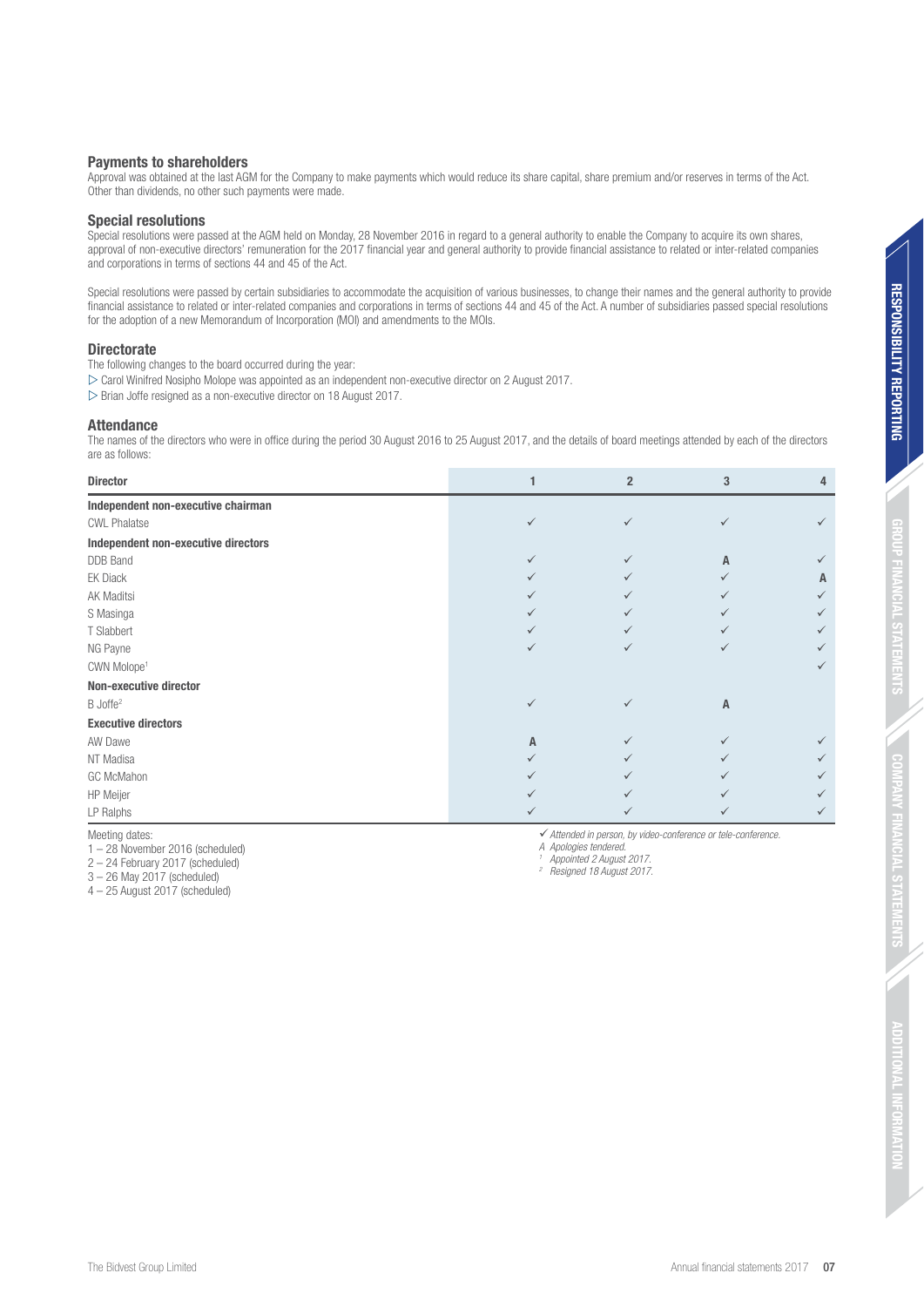#### **Directors' interests**

The aggregate interests of the directors in the share capital of the Company at 30 June 2017 were:

|                                                      | 2017                     | 2016    |
|------------------------------------------------------|--------------------------|---------|
| Beneficial                                           | 175 178                  | 326 435 |
| Non-beneficial                                       | 1 020 596                | 370 596 |
| <b>Held in terms of The Bidvest Incentive Scheme</b> |                          |         |
| Replacement rights                                   | 428 448                  | 605 948 |
| <b>Shares</b>                                        | $\overline{\phantom{a}}$ | 148743  |

#### **Directors' shareholdings**

**Beneficial**

The individual beneficial interests declared by the current directors and officers in the Company's share capital at 30 June 2017, held directly or indirectly, were:

|                 | 2017<br><b>Number of shares</b> |                          |               | 2016<br>Number of shares |
|-----------------|---------------------------------|--------------------------|---------------|--------------------------|
| <b>Director</b> | <b>Direct</b>                   | <b>Indirect</b>          | <b>Direct</b> | Indirect                 |
| AW Dawe         | 3 4 6 5                         | $\qquad \qquad$          | 3465          | -                        |
| <b>B</b> Joffe  | 21 544                          | $\qquad \qquad$          | 21 544        | $\overline{\phantom{a}}$ |
| HP Meijer       | 35 245                          | 4 0 0 0                  | 35 245        | 4 0 0 0                  |
| LP Ralphs       | 110 924                         | $\overline{\phantom{m}}$ | 262 181       | $\overline{\phantom{a}}$ |
| Total           | 171 178                         | 4 0 0 0                  | 322 435       | 4 0 0 0                  |

#### **Held in terms of The Bidvest Incentive Scheme**

The Bidvest Incentive Scheme granted loans to staff and executive directors for the acquisition of shares in the Company. The scheme was concluded in the current year and loans were repaid.

|           | 2017                         |                                           | 2016                |                                    |  |
|-----------|------------------------------|-------------------------------------------|---------------------|------------------------------------|--|
|           | <b>Number</b><br>of shares   | <b>Carrying value</b><br>of loan<br>R'000 | Number<br>of shares | Carrying value<br>of loan<br>R'000 |  |
| LP Ralphs | $\qquad \qquad \blacksquare$ | $\hspace{0.05cm}$                         | 148 743             | 13 473                             |  |
| Total     | $\overline{\phantom{a}}$     |                                           | 148743              | 13 473                             |  |

#### **Non-beneficial**

In addition to the aforementioned holdings:

 $\triangleright$  B Joffe is a trustee and potential beneficiary of a discretionary trust holding 559 960 shares (2016: 909 960).

 $\triangleright$  CA Brighten (company secretary) is a trustee of the Group's retirement funds holding 460 636 shares (2016: 460 636).

The interests of the directors remained unchanged from the end of the financial year to the date of this report.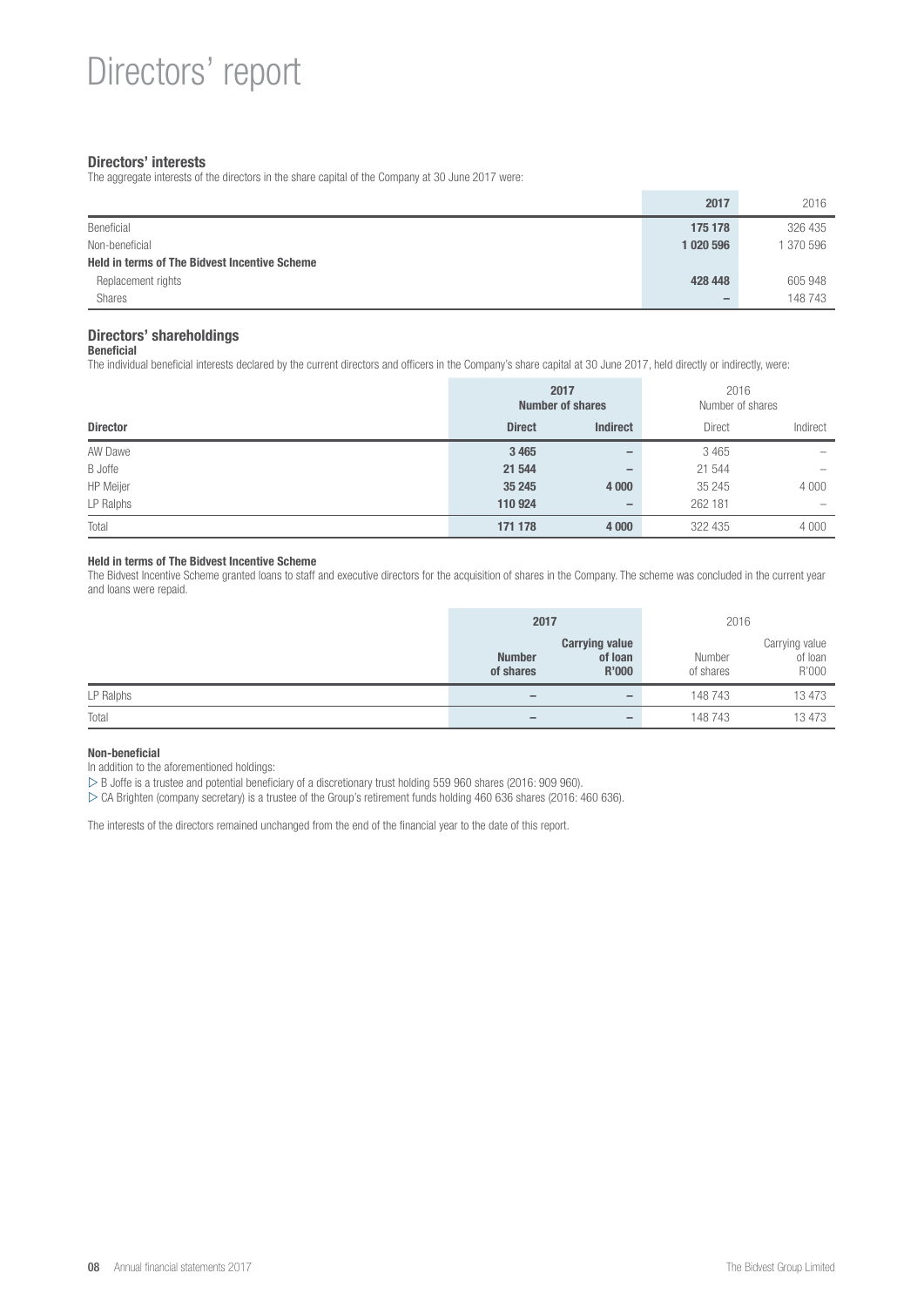**ADDITIONAL INFORMATION**

**SPIRITIONAL INFORMATIO** 

The remuneration paid to executive directors while in office of the Company during the year ended 30 June 2017 is analysed as follows:

| <b>Director</b>  | <b>Basic</b><br>remuneration<br>R'000 | <b>Other benefits</b><br>and costs<br>R'000 | Retirement/<br>medical<br><b>benefits</b><br><b>R'000</b> | Cash<br><i>incentives</i><br><b>R'000</b> | <b>Total</b><br>emoluments<br><b>R'000</b> |
|------------------|---------------------------------------|---------------------------------------------|-----------------------------------------------------------|-------------------------------------------|--------------------------------------------|
| AW Dawe          | 4 4 8 7                               | 76                                          | 263                                                       | 3 3 4 7                                   | 8 1 7 3                                    |
| NT Madisa        | 3 0 27                                | 89                                          | 272                                                       | 2 3 2 4                                   | 5712                                       |
| GC McMahon       | 1672                                  | 154                                         | 218                                                       | 1 4 0 9                                   | 3 4 5 3                                    |
| <b>HP</b> Meijer | 3 2 3 7                               | 164                                         | 397                                                       | 2606                                      | 6 4 0 4                                    |
| LP Ralphs        | 9 1 6 4                               | 912                                         | 825                                                       | 7 2 2 7                                   | 18 128                                     |
| 2017 total       | 21 587                                | 1 3 9 5                                     | 1975                                                      | 16913                                     | 41 870                                     |

Certain executive directors serve as non-executive directors of companies outside of the Group. Directors' fees in this regard are paid to the Group.

For comparative purposes the remuneration paid to executive directors, while in office of the Company during the year ended 30 June 2016, is analysed as follows:

| <b>Director</b>                                                                                                                                                                                             | Basic<br>remuneration<br>R'000              | Other benefits<br>and costs<br>R'000 | Retirement/<br>medical<br>benefits<br>R'000 | Cash<br>incentives<br>R'000             | Total<br>emoluments<br>R'000                |
|-------------------------------------------------------------------------------------------------------------------------------------------------------------------------------------------------------------|---------------------------------------------|--------------------------------------|---------------------------------------------|-----------------------------------------|---------------------------------------------|
| BL Berson (resigned 23 May 2016)                                                                                                                                                                            | 11748                                       | 253                                  | 368                                         | 13 625                                  | 25 9 94                                     |
| DE Cleasby (resigned 23 May 2016)                                                                                                                                                                           | 3693                                        | 495                                  | 439                                         | 4858                                    | 9485                                        |
| AW Dawe                                                                                                                                                                                                     | 4 1 1 9                                     | 148                                  | 381                                         | 3 0 0 0                                 | 7648                                        |
| B Joffe <sup>1</sup> (resigned as executive and appointed as<br>non-executive director)<br>NT Madisa<br><b>GC McMahon</b><br>HP Meijer <sup>1</sup> (appointed executive director 23 May 2016)<br>LP Ralphs | 16 012<br>2751<br>1 4 9 4<br>232<br>9 1 1 0 | 1755<br>84<br>144<br>12<br>942       | 873<br>248<br>196<br>29<br>772              | 17518<br>1800<br>1 250<br>2 500<br>9400 | 36 158<br>4883<br>3084<br>2 7 7 3<br>20 224 |
| 2016 total                                                                                                                                                                                                  | 49 159                                      | 3833                                 | 3 3 0 6                                     | 53 951                                  | 110 249                                     |
| <sup>1</sup> Not considered a prescribed officer prior to this date.                                                                                                                                        |                                             |                                      |                                             |                                         |                                             |
| Paid by continuing operations                                                                                                                                                                               | 29 532                                      | 3580                                 | 2938                                        | 17 950                                  | 54 000                                      |
| Paid by discontinued operations                                                                                                                                                                             | 19627                                       | 253                                  | 368                                         | 36 001                                  | 56 249                                      |

The remuneration paid to non-executive directors while in office of the Company during the year ended 30 June 2017 is analysed as follows:

|                     |                                    | 2017                                                                      |                                            |                        |
|---------------------|------------------------------------|---------------------------------------------------------------------------|--------------------------------------------|------------------------|
| <b>Director</b>     | Directors'<br>fees<br><b>R'000</b> | As directors<br>of subsidiary<br>companies and<br>other services<br>R'000 | <b>Total</b><br>emoluments<br><b>R'000</b> | 2016<br>Total<br>R'000 |
| <b>DDB</b> Band     | 551                                |                                                                           | 551                                        | 881                    |
| <b>EK Diack</b>     | 808                                | 775                                                                       | 1583                                       | 1 684                  |
| <b>B</b> Joffe      | 203                                | 4 0 0 0                                                                   | 4 2 0 3                                    | 407                    |
| AK Maditsi          | 535                                | $\qquad \qquad$                                                           | 535                                        | 400                    |
| S Masinga           | 582                                |                                                                           | 582                                        | 603                    |
| NG Payne            | 1 2 9 6                            | 873                                                                       | 2 1 6 9                                    | 2 5 5 7                |
| <b>CWL Phalatse</b> | 1 350                              |                                                                           | 1 3 5 0                                    | 1 1 2 0                |
| T Slabbert          | 562                                |                                                                           | 562                                        | 566                    |
|                     | 5887                               | 5648                                                                      | 11 535                                     | 8 2 1 8                |
| Former directors    | -                                  | $\qquad \qquad -$                                                         | -                                          | 1914                   |
| 2017 total          | 5887                               | 5648                                                                      | 11 535                                     | 10 132                 |
| 2016 total          | 7026                               | 3 1 0 6                                                                   | 10 132                                     |                        |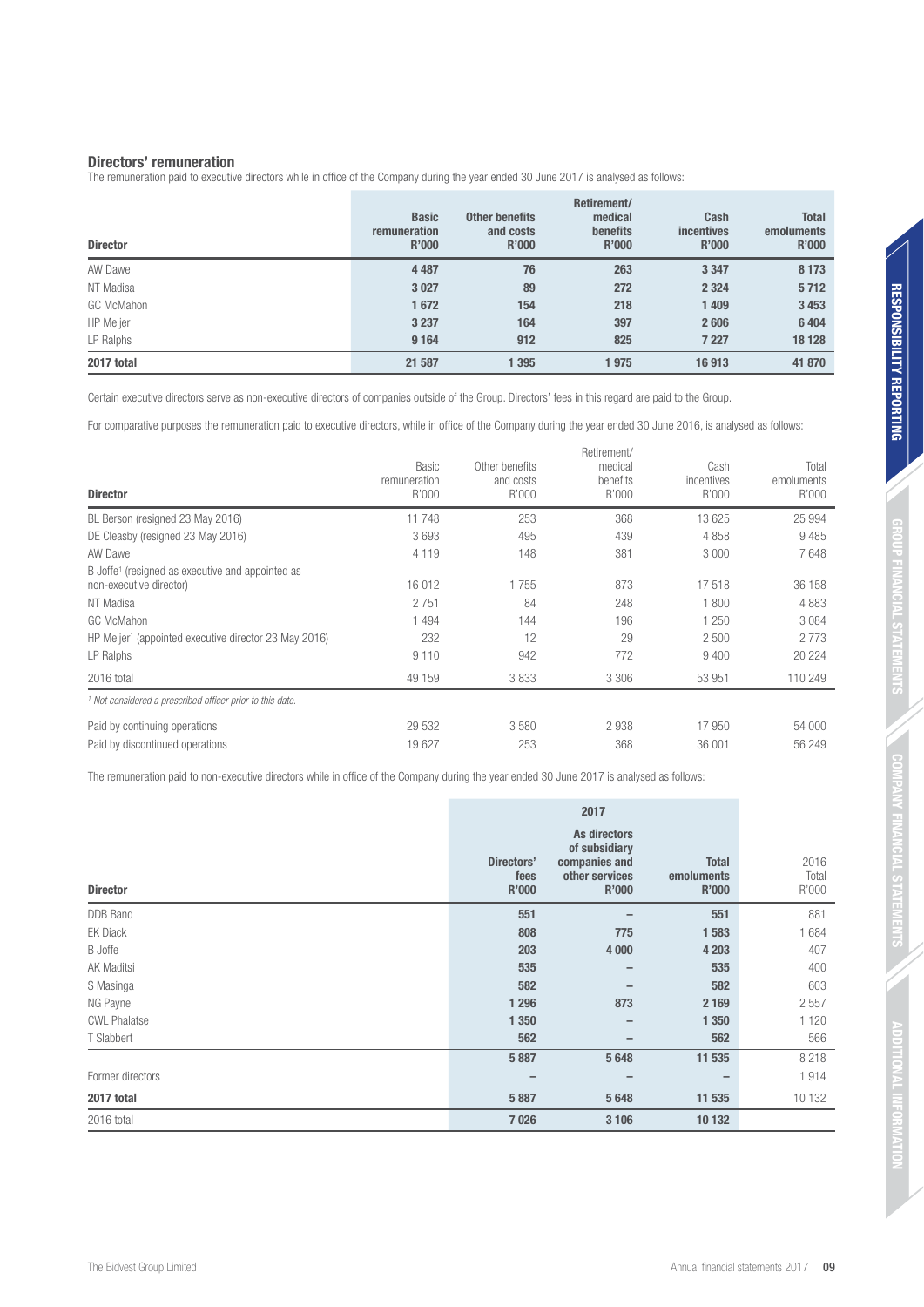### Directors' report

#### **Prescribed officers**

Due to the nature and structure of the Group and the number of executive directors on the board of the Company, the directors have concluded that there are no prescribed officers of the Company.

#### **Directors' long-term incentives**

Details of the directors and officers' outstanding replacement rights are as follows:

|                          | Replacement rights at<br>30 June 2016 |                       | Replacement rights granted<br>during the year |                       | Replacement rights<br>exercised |                                   | <b>Replacement rights at</b><br>30 June 2017 |                       |
|--------------------------|---------------------------------------|-----------------------|-----------------------------------------------|-----------------------|---------------------------------|-----------------------------------|----------------------------------------------|-----------------------|
|                          | Number                                | Average<br>price<br>R | Number                                        | Average<br>price<br>R | Number                          | Market<br>price <sup>1</sup><br>R | <b>Number</b>                                | Average<br>price<br>R |
| AW Dawe                  | 133 066                               | 267,27                |                                               |                       |                                 | -                                 | 133 066                                      | 267,27                |
| NT Madisa                | 118 566                               | 266.49                | -                                             |                       |                                 | -                                 | 118 566                                      | 266,49                |
| GC McMahon               | 76 250                                | 258.30                |                                               | -                     | 15 000                          | 267.03                            | 61 250                                       | 271,44                |
| <b>HP</b> Meijer         | 158 066                               | 252,43                |                                               | -                     | 42 500                          | 257.27                            | 115 566                                      | 269,29                |
| LP Ralphs                | 120 000                               | 61,75                 | -                                             | -                     | 120 000                         | 410.59                            |                                              |                       |
|                          | 605 948                               | 221,42                | -                                             | -                     | 177 500                         | 361.75                            | 428 448                                      | 268,19                |
| <b>Company secretary</b> |                                       |                       |                                               |                       |                                 |                                   |                                              |                       |
| <b>CA Brighten</b>       | 28 0 78                               | 253,05                |                                               |                       | 7500                            | 237,27                            | 20 578                                       | 262,26                |
|                          | 634 026                               | 222,82                |                                               | -                     | 185 000                         | 356.70                            | 449 026                                      | 267,92                |

<sup>1</sup> Value of share/replacement right on exercise of replacement rights.

Refer to note 27 of the financial statements for further details.

A share appreciation right (SAR) is a right awarded subject to the appreciation of Company's shares.

|                          | SARs at<br>30 June 2016  |                          | SARs granted<br>during the year |                  | <b>SARs</b><br>exercised |                          | <b>SARs at</b><br>30 June 2017 |                  |
|--------------------------|--------------------------|--------------------------|---------------------------------|------------------|--------------------------|--------------------------|--------------------------------|------------------|
| <b>Company secretary</b> | Number                   | Average<br>price         | Number                          | Average<br>price | Number                   | Market<br>price          | <b>Number</b>                  | Average<br>price |
| CA Brighten              | $\overline{\phantom{a}}$ | $\overline{\phantom{a}}$ | 14 000                          | 146.41           | $\overline{\phantom{a}}$ | $\overline{\phantom{a}}$ | 14 000                         | 146.41           |

These SARs are exercisable over the period 1 July 2019 to 31 December 2023. A detailed register of SARs outstanding by tranche is available for inspection at the Company's registered office.

#### **Share-based payment expense**

| <b>Director</b>                   | 2017<br><b>Normal</b><br>R'000 | 2016<br>Normal<br>R'000 | 2016<br>Accelerated<br>vesting<br>R'000 |
|-----------------------------------|--------------------------------|-------------------------|-----------------------------------------|
| AW Dawe                           | 3687                           | 2869                    | 9                                       |
| NT Madisa                         | 3 0 8 6                        | 2 4 8 3                 |                                         |
| GC McMahon                        | 1834                           | 1 4 8 3                 |                                         |
| <b>HP</b> Meijer                  | 3710                           | 292                     |                                         |
| LP Ralphs                         | 3 9 20                         | 6700                    | 5 1 5 0                                 |
| Former directors                  |                                | 22 671                  | 18 0 86                                 |
|                                   | 16 237                         | 36 498                  | 23 245                                  |
| Relating to continuing operations | 16 237                         | 30 257                  |                                         |
| Relating discontinued operations  |                                | 6 2 4 1                 | 23 245                                  |

#### **Details of directors and officers' outstanding conditional share plan (CSP)**

A conditional award is a conditional right to a share, which is awarded subject to performance and vesting conditions.

| <b>Director</b>   | Balance at<br>30 June 2016<br>Number | New<br>awards<br>Number | Exchanged<br>for replacement<br>rights<br>Number | Forfeited*<br>Number | Shares<br>awarded<br>Number | <b>Closing</b><br>balance<br>30 June 2017<br><b>Number</b> |
|-------------------|--------------------------------------|-------------------------|--------------------------------------------------|----------------------|-----------------------------|------------------------------------------------------------|
| AW Dawe           | $\overline{\phantom{a}}$             | 28 000                  |                                                  |                      | $\overline{\phantom{a}}$    | 28 000                                                     |
| <b>GC McMahon</b> | $\overline{\phantom{a}}$             | 12 000                  |                                                  |                      |                             | 12 000                                                     |
| LP Ralphs         | 35 000                               | 174 280                 | (35000)                                          | -                    | $\overline{\phantom{a}}$    | 174 280                                                    |
| NT Madisa         | $\overline{\phantom{a}}$             | 20 000                  |                                                  |                      |                             | 20 000                                                     |
| <b>HP</b> Meijer  | $\overline{\phantom{a}}$             | 22 000                  | -                                                | -                    | $\overline{\phantom{a}}$    | 22 000                                                     |
| Total             | 35 000                               | 256 280                 | (35000)                                          |                      | $\overline{\phantom{a}}$    | 256 280                                                    |

\* Forfeited as a result of targets not being met.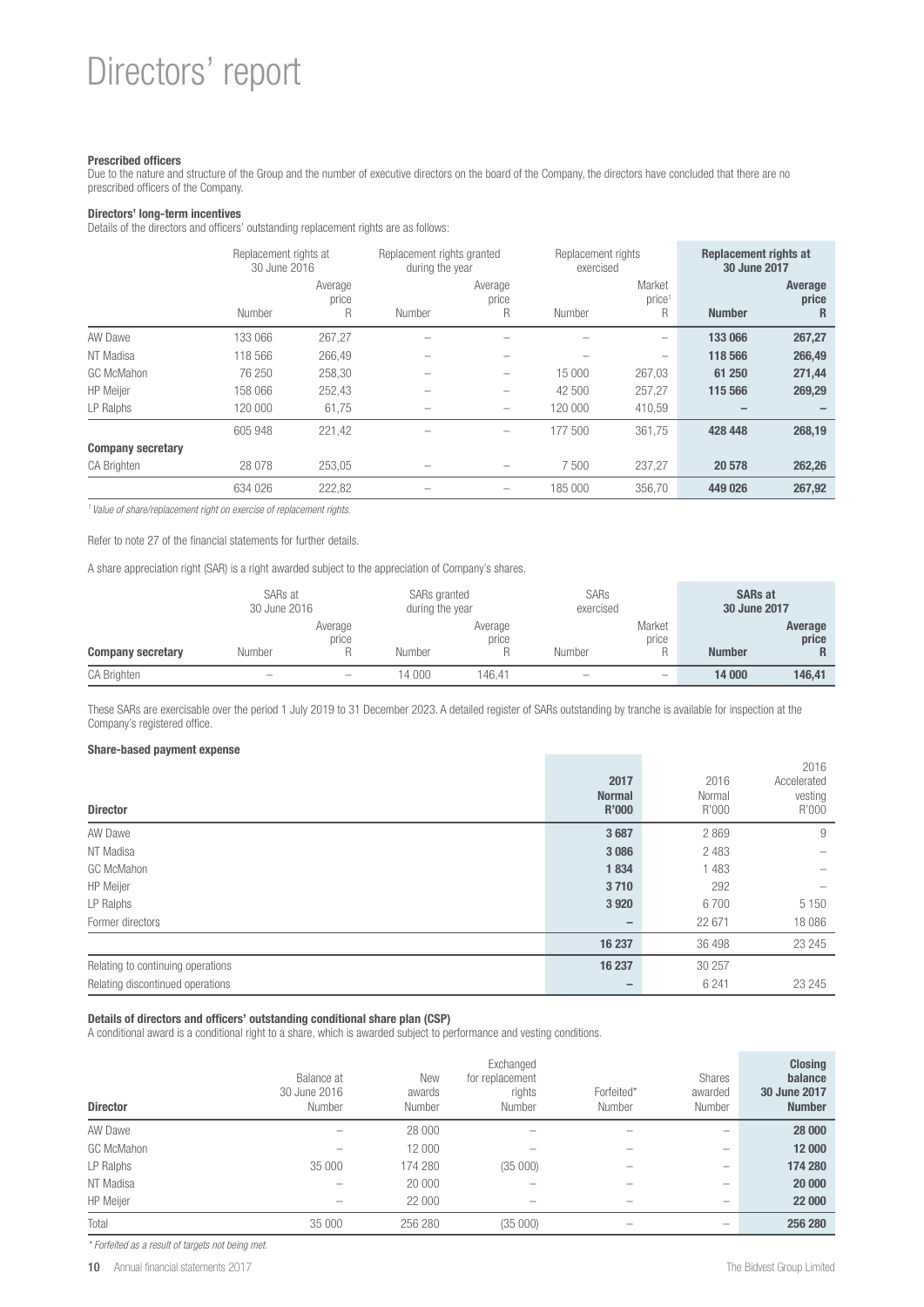#### **Summary of executive directors' long-term incentives (LTIs) including CSPs**

| <b>Director</b>   | Share-based<br>payment<br>expense<br><b>R'000</b> | <b>Benefit</b><br>arising<br>from the<br>exercise*<br>of options<br><b>R'000</b> | <b>Benefit</b><br>arising<br>from award<br>of CSP<br><b>R'000</b> | <b>Gross</b><br>benefit<br><b>R'000</b> | <b>Previous</b><br>share-based<br>payment<br>expense in<br>respect of<br>awards<br><b>R'000</b> | <b>Actual LTI</b><br>benefit<br>R'000 |
|-------------------|---------------------------------------------------|----------------------------------------------------------------------------------|-------------------------------------------------------------------|-----------------------------------------|-------------------------------------------------------------------------------------------------|---------------------------------------|
| 2017              |                                                   |                                                                                  |                                                                   |                                         |                                                                                                 |                                       |
| AW Dawe           | 3687                                              |                                                                                  |                                                                   | 3687                                    |                                                                                                 | 3687                                  |
| NT Madisa         | 3 0 8 6                                           |                                                                                  |                                                                   | 3 0 8 6                                 |                                                                                                 | 3 0 8 6                               |
| <b>GC McMahon</b> | 1834                                              | 4 0 0 5                                                                          |                                                                   | 5839                                    | (1027)                                                                                          | 4812                                  |
| <b>HP</b> Meijer  | 3710                                              | 10 934                                                                           |                                                                   | 14 644                                  | (2945)                                                                                          | 11 699                                |
| LP Ralphs         | 3 9 20                                            | 91 865                                                                           |                                                                   | 95 785                                  | (6179)                                                                                          | 89 606                                |
| 2017 total        | 16 237                                            | 106 804                                                                          | $\qquad \qquad -$                                                 | 123 041                                 | (10151)                                                                                         | 112 890                               |
| 2016              |                                                   |                                                                                  |                                                                   |                                         |                                                                                                 |                                       |
| <b>BL</b> Berson  | 11 309                                            |                                                                                  | 40 094                                                            | 51 403                                  | (22 551)                                                                                        | 28 852                                |
| DE Cleasby        | 6 1 2 2                                           | -                                                                                | 23 619                                                            | 29 741                                  | (12976)                                                                                         | 16765                                 |
| AW Dawe           | 2878                                              |                                                                                  | 8079                                                              | 10 957                                  | (3147)                                                                                          | 7810                                  |
| <b>B</b> Joffe    | 23 3 26                                           | 11 408                                                                           | 80 921                                                            | 115 655                                 | (47 424)                                                                                        | 68 231                                |
| NT Madisa         | 2 4 8 3                                           | 3 9 2 0                                                                          |                                                                   | 6 4 0 3                                 | (872)                                                                                           | 5 5 3 1                               |
| <b>GC McMahon</b> | 1 4 8 3                                           | 2 2 6 9                                                                          |                                                                   | 3752                                    | (661)                                                                                           | 3 0 9 1                               |
| <b>HP</b> Meijer  | 292                                               | 3958                                                                             |                                                                   | 4 2 5 0                                 | (2458)                                                                                          | 1792                                  |
| LP Ralphs         | 11 850                                            |                                                                                  | 42 487                                                            | 54 337                                  | (23 854)                                                                                        | 30 483                                |
| 2016 total        | 59 7 43                                           | 21 555                                                                           | 195 200                                                           | 276 498                                 | (113943)                                                                                        | 162 555                               |

\* Includes taxable benefits arising on the sale of shares and settlement of The Bidvest Incentive Scheme loans.

#### **Directors' service contracts**

Directors do not have fixed-term contracts.

#### **Directors and officers' disclosure of interest in contracts**

During the financial year, no contracts were entered into in which directors and officers of the Company had an interest and which significantly affected the business of the Group. The directors had no interest in any third party or company responsible for managing any of the business activities of the Group.

#### **Secretary**

During the year under review and in compliance with paragraph 3.84(h) of the JSE Listings Requirements, the board evaluated Mr CA Brighten, the company secretary, and is satisfied that he is competent, suitably qualified and experienced. Furthermore, since he is not a director, nor is he related or connected to any of the directors, thereby negating a potential conflict of interest, it was agreed that he maintains an arm's length relationship with the board.

The business and postal addresses of the secretary, which are also the registered addresses of the Company, are Bidvest House, 18 Crescent Drive, Melrose Arch, Melrose, Johannesburg, 2196 and PO Box 87274, Houghton, 2041, respectively.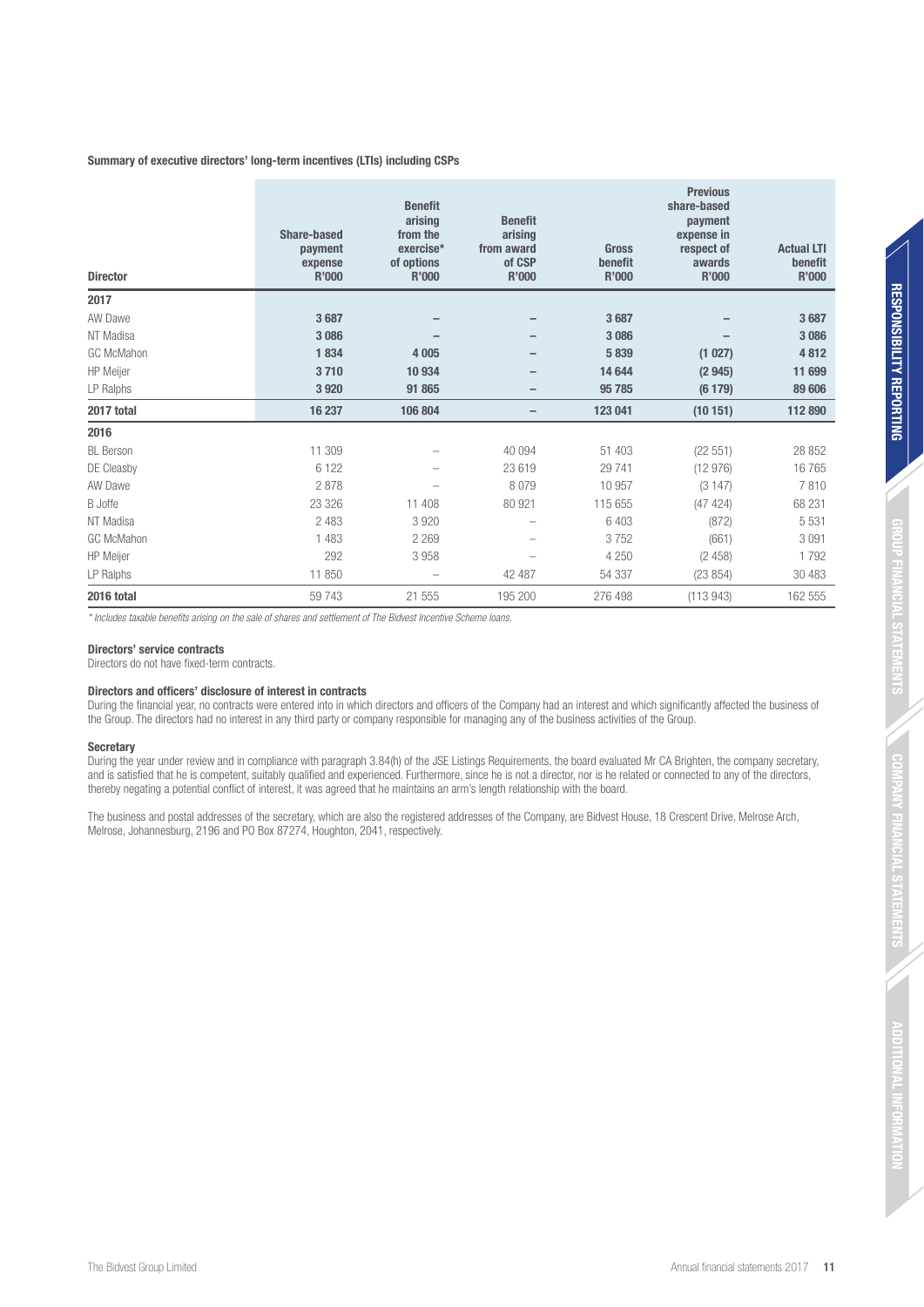### Audit committee report

The audit committee (the committee) is pleased to present its report in terms of section 94 of the Companies Act, No 71 of 2008, as amended (the Companies Act), the King Code of Governance for South Africa (King IV) and the Johannesburg Stock Exchange (JSE) Listings Requirements for the financial year ended 30 June 2017. The committee has conducted its work in accordance with the written terms of reference approved by the board.

The committee's main objective is to assist the board in fulfilling its oversight responsibilities, in particular with regard to evaluation of the adequacy and efficiency of accounting policies, internal controls and financial and corporate reporting processes. In addition, the committee assesses the effectiveness of the internal auditors and the independence and effectiveness of the external auditors.

#### **Composition**

Mrs CWN Molope was appointed to the audit committee on 2 August 2017 as an independent non-executive member. The committee comprises the following members who have the necessary skills and experience to fulfil the duties of the committee:

- $\triangleright$  Mr NG Payne (independent non-executive director and chairman)
- $D$  Mr EK Diack (independent non-executive director)
- $\triangleright$  Ms S Masinga (independent non-executive director) and
- $\triangleright$  Mrs CWN Molope (independent non-executive director).

The appointment of all members of the committee is subject to the shareholders' approval at the next annual general meeting to be held on Monday, 27 November 2017. The profiles of the members, including their qualifications, can be viewed in the annual integrated report.

In addition to the Group audit committee, divisional audit committees have been established. The divisional audit committees are chaired by competent independent non-executives who participate in the Group audit committee.

#### **Frequency and attendance of meetings**

During the year under review, six meetings were held.

| Audit                           | <b>15 September</b><br>2016 | 2 November<br>2016 | 23 February<br>2017 | 25 May<br>2017 | 22 August<br>2017 | 24 August<br>2017 |
|---------------------------------|-----------------------------|--------------------|---------------------|----------------|-------------------|-------------------|
| NG Payne (chair)                |                             |                    |                     |                |                   |                   |
| <b>EK Diack</b>                 |                             |                    |                     |                |                   | $\overline{A}$    |
| S Masinga                       |                             |                    |                     |                |                   | A                 |
| CWN Molope (appointed 2/8/2017) |                             |                    |                     |                |                   |                   |

 $A = A$ pology

#### **Statutory duties**

The committee is satisfied that it has performed the statutory requirements for an audit committee as set out in the Companies Act as well as the functions set out in the terms of reference and that it has therefore complied with its legal, regulatory or other responsibilities as may be assigned by the board.

There were no reportable irregularities during the year, nor were any complaints or queries about our financial reporting brought to the attention of the audit committee.

#### **External auditor**

The committee nominated and recommended the appointment of the external auditor, Deloitte & Touche, to the shareholders in compliance with the Companies Act and the JSE Listings Requirements and the appointment of Mr MH Holme as designated auditor for the 2017 financial year.

The committee satisfied itself that the audit firm and designated auditor are accredited and appear on the JSE List of Accredited Auditors. The committee further satisfied itself that Deloitte & Touche was independent of the Company, which includes consideration of compliance with criteria relating to independence proposed by the Independent Regulatory Board for Auditors.

The committee, in consultation with executive management, agreed to the engagement letter, terms, audit plan and budgeted audit fees.

The committee has the following responsibilities for external audit:

- 1. Recommends the appointment of external auditor and oversees the external audit process and in this regard the committee must:
	- $\triangleright$  nominate the external auditor for appointment by the shareholders;
	- $\triangleright$  approve the annual audit fee and terms of engagement of the external auditor;
	- $\triangleright$  monitor and report on the independence of the external auditor in the annual financial statements;
	- $\triangleright$  define a policy for non-audit services and pre-approve non-audit services to be provided by the external auditor;
	- $\triangleright$  ensure that there is a process for the committee to be informed of any reportable irregularities as defined in the Auditing Profession Act, 2005, identified and reported by the external auditor;
	- $\triangleright$  review the quality and effectiveness of the external audit process; and
	- consider whether the audit firm and where appropriate the individual auditor that will be responsible for performing the functions of auditor are accredited as such on the JSE List of Accredited Auditors and their advisers as required by the JSE Listings Requirements.
- 2. The committee has applied its mind to the key audit areas and key audit matters identified by the external auditors and is comfortable that they have been adequately addressed and disclosed. These items, which required significant judgement, were:
	- accounting for, valuation of and disclosures relating to the Group's unlisted 6,75% interest in Mumbai International Airport Private Limited (MIAL), at US\$72 million converted to R940 million (2016: US\$60 million converted to R853 million); and
	- $\triangleright$  accounting for the acquisition of Brandcorp, which resulted in intangibles of R684 million and goodwill of R436 million being recognised.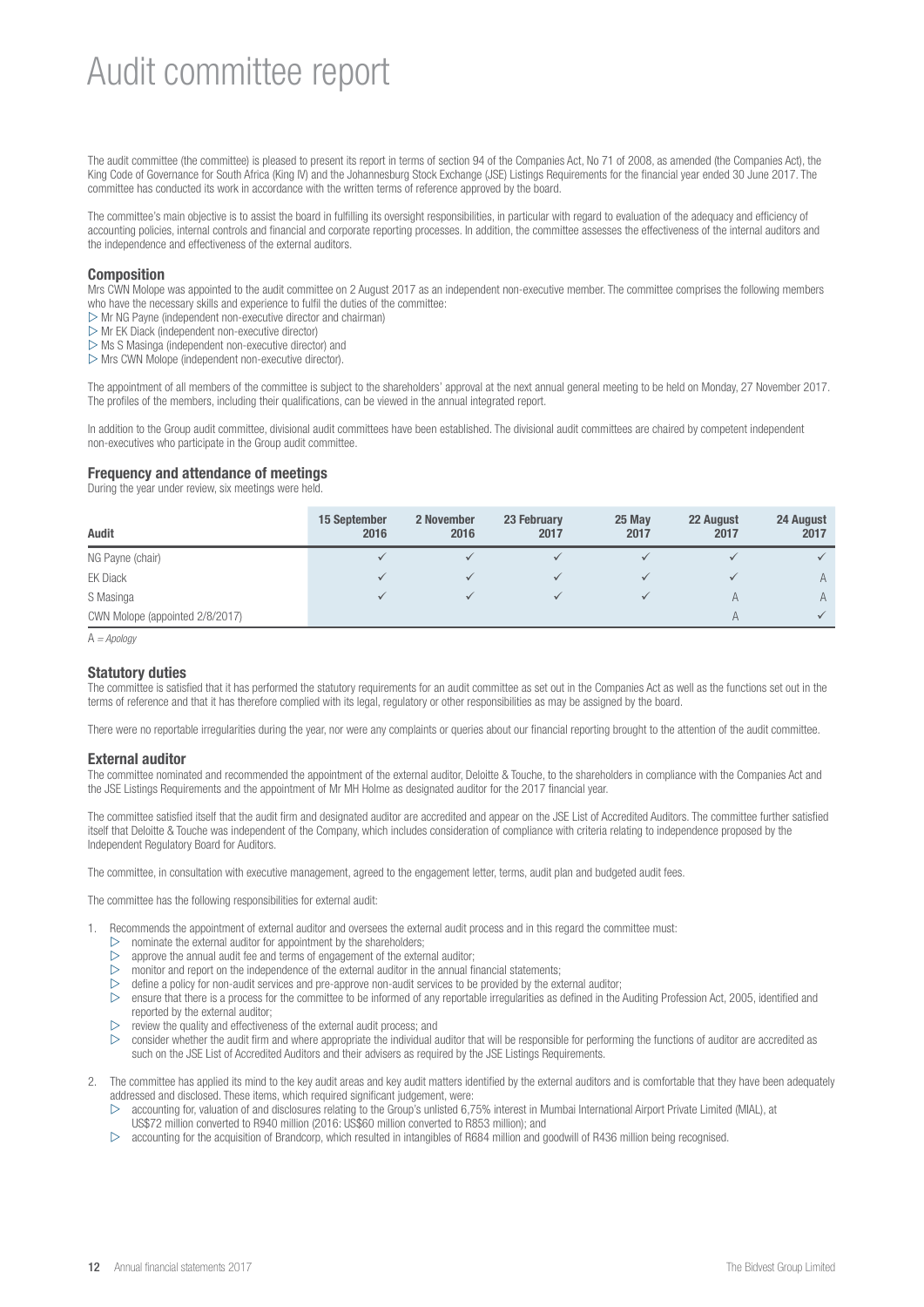**ADDITIONAL INFORMATION**

**JFORMATIO** 

The committee has satisfied itself that the internal audit function was appropriately independent. The internal audit charter and the internal audit plan were approved by the committee. Internal audit has access to the committee, primarily through its chairman.

The committee has the following responsibilities for internal audit:

 $\triangleright$  the appointment, performance assessment and/or dismissal of the internal auditor;

- $\triangleright$  to approve the internal audit charter and the internal audit plan; and
- $\triangleright$  to ensure that the internal audit function is subject to an independent quality review as and when the committee determines appropriate.

#### **Internal financial control**

Nothing has come to the attention of the committee that caused it to believe that the company's system of internal controls and risk management is not effective and that the internal financial controls do not form a sound basis for the preparation of reliable financial statements.

#### **Risk management**

The committee is responsible for reviewing the effectiveness of systems for internal control, financial reporting and financial risk management and considering the major findings of any internal investigations into control weaknesses, fraud or misconduct and management's response thereto. The committee receives, in conjunction with the risk committee, regular reports provided as part of the enterprise-wide risk management framework to assist in evaluating the Group's internal controls.

#### **Combined assurance**

The committee is of the view that the arrangements in place for combined assurance are adequate and are achieving the objective of an effective, integrated approach across the disciplines of risk management, compliance and audit.

#### **Duties assigned by the board**

The committee oversees the preparation of the Company's annual integrated report and the reporting process, including the system of internal financial control. During the year under review, the committee met with the external auditor without management being present.

#### **Expertise of the financial director and finance function**

The committee has reviewed the current performance and future requirements for the financial management of the Company and concluded that the current team has the appropriate skills, experience and expertise required to fulfil the finance function. In compliance with paragraph 3.84(h) of the JSE Listings Requirements, the committee satisfied itself of the appropriateness of the expertise and experience of the financial management team as a whole.

The committee has reviewed the performance, qualifications and expertise of the Group financial director, Mr HP Meijer, and is satisfied with the appropriateness of the expertise and experience of the Group financial director.

#### **Going concern**

The committee reviewed the documents prepared by management in which they assessed the going concern status of the Company and its subsidiaries at year-end and the foreseeable future. Management has concluded that the Group is a going concern. The committee resolved and recommended acceptance of this conclusion to the board.

#### **Consolidated financial statements**

In our opinion, the consolidated financial statements present fairly, in all material respects the consolidated financial position of the Company and its subsidiaries as at 30 June 2017, and its consolidated financial performance and its consolidated cash flows for the year then ended in accordance with International Financial Reporting Standards and the requirements of the Companies Act of South Africa.

#### **Fraud prevention**

An anonymous ethics line is in place. The service is managed by Deloitte & Touche and is independent of Bidvest. All calls reported are in total anonymity and without fear of discrimination. Monthly reports are provided by the independent service provider. The monitoring of reports from this service is shared between this committee and the social and ethics committee.

#### **Information technology governance**

The committee, in conjunction with the risk committee, is responsible for:

- $\triangleright$  obtaining independent assurance on the effectiveness of the IT internal controls;
- $\triangleright$  overseeing the value delivery on IT and monitoring the return on investments on significant IT projects; and
- $\triangleright$  ensuring that IT forms an integral part of the Company's risk management.

#### **Recommendation of the annual financial statements for approval by the board**

The committee recommended the Group annual financial statements and Company annual financial statements for approval by the board.

On behalf of the committee

**N Payne**  Chairman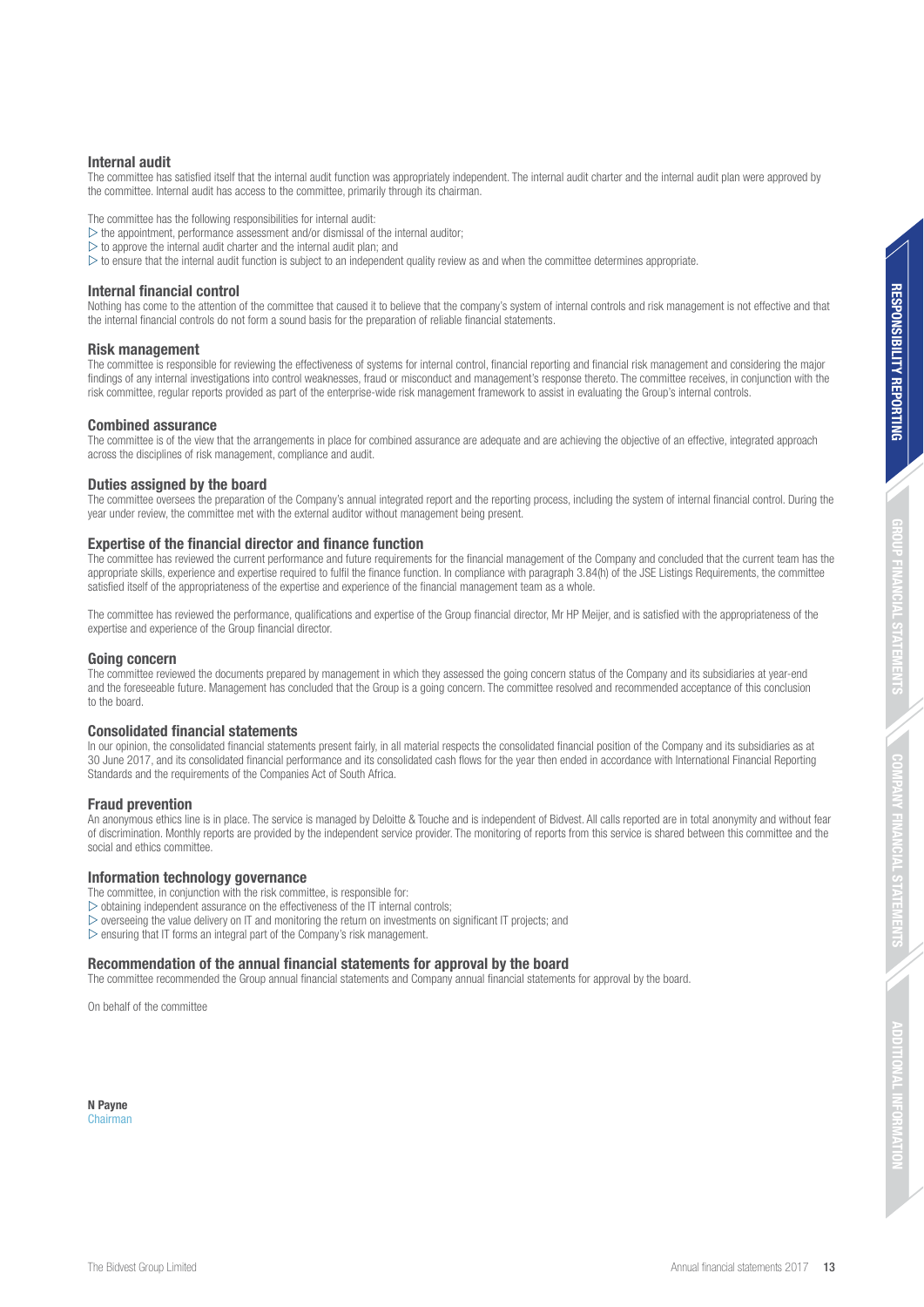### Accounting policies

The consolidated and separate financial statements (financial statements) have been prepared in accordance with International Financial Reporting Standards (IFRS), the interpretations adopted by the International Accounting Standards Board, the SAICA Financial Reporting Guides as issued by the Accounting Practices Committee and the Financial Reporting Pronouncements as issued by the Financial Reporting Standards Council and in terms of the requirements of the Companies Act of South Africa.

#### **1. Basis of preparation**

The consolidated and separate financial statements are prepared on the historical cost basis, except that derivative financial instruments, financial instruments held-for-trading and financial instruments classified as available-for-sale are stated at their fair value.

 The preparation of consolidated and separate financial statements in conformity with IFRS requires management to make judgements, estimates and assumptions that affect the application of policies and reported amounts of assets and liabilities, income and expenses. Although estimates and associated assumptions are based on historical experience and various other factors that are believed to be reasonable under the circumstances (the results of which form the basis of making the judgements about carrying values of assets and liabilities that are not readily apparent from other sources), the actual outcome may differ from these estimates.

 The estimates and underlying assumptions are reviewed on an ongoing basis. Revisions to accounting estimates are recognised in the period in which the estimate is revised, if the revision affects only that period, or in the period of the revision and future periods if the revision affects both current and future periods.

 Judgements made in the application of IFRS that have had an effect on the financial statements and estimates with a risk of adjustment in the next year are discussed in note 41.

Except as detailed below, the accounting policies have been applied consistently to all periods presented in these financial statements. The financial statements are presented in South African rand, which is the Group's functional currency. All financial information has been rounded to the nearest thousand unless stated otherwise.

The principal accounting policies set out below apply to both the consolidated and separate financial statements.

#### **2. New and revised accounting standards**

There were no changes to the Group's accounting policies during the year.

Details of new standards and interpretations not yet effective that may apply to the Group are contained in note 44 to the financial statements.

#### **3. Basis of consolidation**

 The consolidated financial statements include the financial statements of the Company and its subsidiaries. Subsidiaries are entities controlled by the Group. Control is achieved when the Company has the power over an investee, or has rights, to a variable return from its involvement with an investee; and has the ability to use its power to affect its returns.

The Company reassesses whether or not it controls an investee if facts and circumstances indicate that there are changes to one or more of these elements.

 When the Company has less than a majority of the voting rights of an investee, it considers that it has power over the investee when the voting rights are sufficient to give it the practical ability to direct the relevant activities of the investee unilaterally. The Company considers all relevant facts and circumstances in assessing whether or not the Company's voting rights in an investee are sufficient to give it power, including the size of the Company's holding of voting rights relative to the size and dispersion of holdings of the other vote holders; potential voting rights held by the Company, other vote holders or other parties; rights arising from other contractual arrangements; and any additional facts and circumstances that indicate that the Company has, or does not have, the current ability to direct the relevant activities at the time that decisions need to be made, including voting patterns at previous shareholders' meetings.

 The results of subsidiaries acquired or disposed of during the year are included in the consolidated income statement from the date the Company gains control until the date when the Company ceases to control the subsidiary.

 Profit or loss and each component of other comprehensive income are attributed to the owners of the Company and to the non-controlling interests. Where necessary, adjustments are made to the financial statements of subsidiaries to bring the accounting policies used in line with the Group's accounting policies.

 All intra-group assets and liabilities, equity, income, expenses and cash flows relating to transactions between the members of the Group are eliminated on consolidation.

 Non-controlling interests in subsidiaries are identified separately from the Group's equity therein. Those interests of non-controlling shareholders that are present ownership interests entitling their holders to a proportionate share of net assets upon liquidation may initially be measured at fair value or at the non-controlling interests' proportionate share of the fair value of the acquiree's identifiable net assets. The choice of measurement is made on an acquisition-by-acquisition basis. Other non-controlling interests are initially measured at fair value. Subsequent to acquisition, the carrying amount of non-controlling interests is the amount of those interests at initial recognition plus the non-controlling interests' share of subsequent changes in equity. Total comprehensive income is attributed to non-controlling interests even if this results in the non-controlling interests having a deficit balance.

 Changes in the Group's interests in subsidiaries that do not result in a loss of control are accounted for as equity transactions. The carrying amount of the Group's interests and the non-controlling interests are adjusted to reflect the changes in their relative interests in the subsidiaries. Any difference between the amount by which the non-controlling interests are adjusted and the fair value of the consideration paid or received is recognised directly in equity and attributed to the owners of the Company.

When the Group loses control of a subsidiary, the gain or loss on disposal recognised in profit or loss is calculated as the difference between either the aggregate of the fair value of the consideration received and the fair value of any retained interest and the previous carrying amount of the assets (including goodwill), less liabilities of the subsidiary and any non-controlling interests. All amounts previously recognised in other comprehensive income in relation to that subsidiary are accounted for as if the Group had directly disposed of the related assets or liabilities of the subsidiary (ie reclassified to profit or loss or transferred to another category of equity as specified/permitted by applicable IFRS).

 The Company carries its investments in subsidiaries at cost less accumulated impairment losses. Investments subject to Group reorganisations, which are between the Company and its subsidiaries, are undertaken at fair value and increase the cost of investments.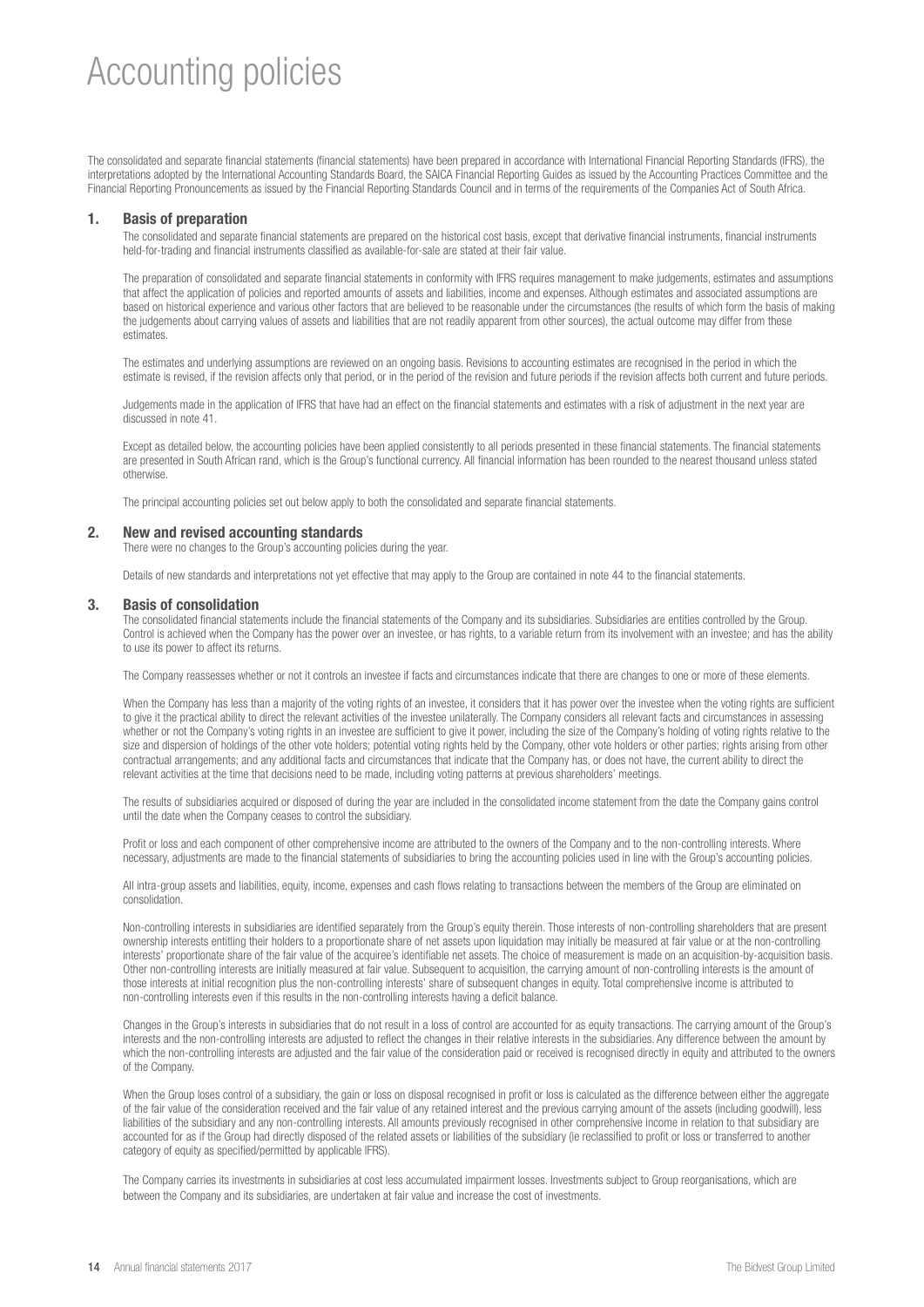#### **4. Puttable non-controlling interests**

 Put options held by non-controlling interests in the Group's subsidiaries entitle the non-controlling interest to sell its interest in the subsidiary to the Group at predetermined values and on contracted dates. In such cases the Group consolidates the non-controlling interests' share of the equity in the subsidiary and recognises the fair value of the non-controlling interest's put option, being the present value of the estimated future purchase price, as a financial liability in the statement of financial position. In raising this liability, the non-controlling interest is derecognised and any excess or shortfall is charged or realised directly in retained earnings in the statement of changes in equity.

 The unwinding of the present value discount on these liabilities is recorded within finance charges in the income statement using the effective interest rate method. The financial liability is fair valued at the end of each financial year and any changes in the value of the liability as a result of changes in assumptions used to estimate the future purchase price are recorded directly in retained income in the statement of changes in equity.

#### **5. Revenue recognition**

The sale of goods is recognised when significant risks and rewards of ownership of the goods are transferred to the buyer, recovery of the consideration is considered probable, the associated costs and possible return of goods can be estimated reliably, and there is no continuing management involvement with the goods.

 Revenue from services rendered is recognised in the income statement in proportion to the stage of completion of the transaction at the statement of financial position date. The stage of completion is assessed by reference to the terms of the contracts.

Revenue relating to banking activities consists primarily of margins earned on the purchase and sale of foreign exchange products and general commissions and transaction fees and is recognised when the services are provided. Net profits and losses on the revaluation of foreign currency denominated assets and liabilities are also included in revenue.

In the event that a profit or loss arises from full maintenance motor contracts, this is recognised on termination of individual contracts after taking cognisance of any additional costs required. Provision is made for known losses during the contract period on an individual contract basis.

Insurance premiums are stated before deducting reinsurance and commission.

 Finance income comprises interest receivable on funds invested. Finance income is recognised on an accrual basis, taking account of the principal outstanding and the effective rate over the period to maturity, when it is determined that such income will accrue to the Group.

#### **6. Distributions to shareholders**

Distributions to shareholders are accounted for once they have been approved by the board of directors.

#### **7. Finance charges**

 Finance charges comprise interest payable on borrowings calculated using the effective interest rate method. The interest expense component of finance lease payments is recognised in the income statement using the effective interest rate method.

#### **8. Cash and cash equivalents**

For the purpose of the statement of cash flows, cash and cash equivalents comprise cash on hand, deposits held on call with banks net of bank overdrafts and investment in money market instruments, all of which are available for use by the Group unless otherwise stated.

#### **9. Property, plant and equipment**

 Property, plant and equipment are reflected at cost to the Group, less accumulated depreciation and accumulated impairment losses. Land is stated at cost. The present value of the estimated cost of dismantling and removing items and restoring the site in which they are located is provided for as part of the cost of the asset. Depreciation is provided for on the straight-line basis over the estimated useful lives of the property, plant and equipment to anticipated residual values. Estimate useful lives are:

Buildings Up to 50 years<br>
Leasehold premises extending the set of the period of the period of the period of the period of the period of the period of the period of the period of the period of the period of the period of th Over the period of the lease<br>5 to 20 years Plant and equipment<br>Office equipment, furniture and fittings<br>3 to 15 years Office equipment, furniture and fittings Vehicles and craft  $\sim$  3 to 15 years Vessels<br>
Verthe period of the contract<br>
Over the period of the contract<br>
Over the period of the contract Rental and full maintenance lease assets<br>Capitalised leased assets The same basis as owned assets

Residual values, depreciation method and useful lives are reassessed annually.

Where parts of an item of property, plant and equipment have different useful lives to the item itself, these parts are depreciated over their individual estimated useful lives.

#### **10. Leases**

 Leases that transfer substantially all the risks and rewards of ownership of the underlying asset to the Group are classified as finance leases. Assets acquired in terms of finance leases are capitalised at the lower of fair value and the present value of the minimum lease payments at inception of the lease, and depreciated over the estimated useful life of the asset. The capital element of future obligations under the leases is included as a liability in the statement of financial position. Lease payments are allocated using the effective interest rate method to determine the lease finance cost, which is charged against income over the lease period, and the capital repayment, which reduces the liability to the lessor.

 Leases where the lessor retains the risks and rewards of ownership of the underlying asset are classified as operating leases. Operating leases, which have a fixed determinable escalation, are charged against income on a straight-line basis. Leases with contingent escalations are expensed as and when incurred.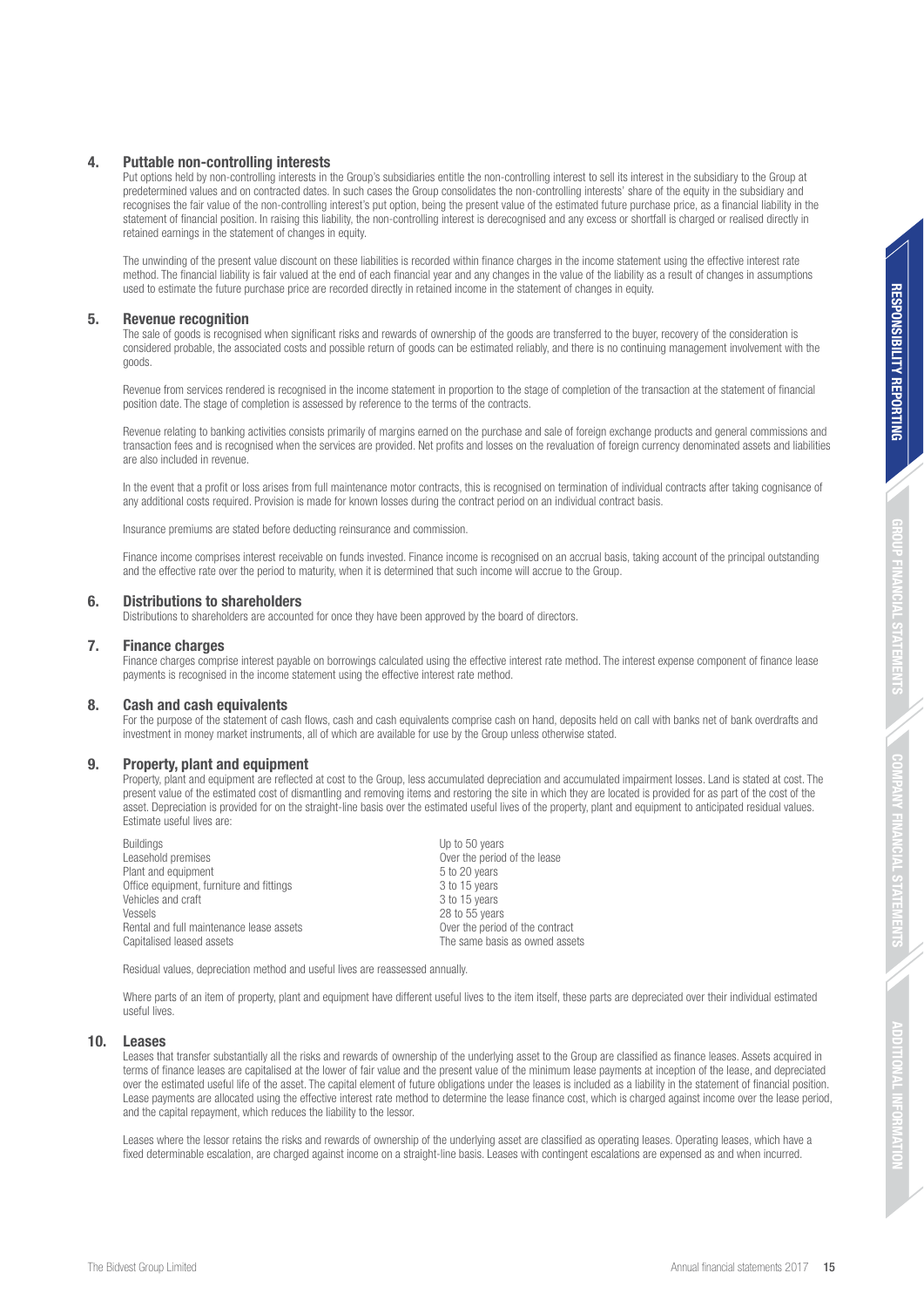### Accounting policies

#### **11. Goodwill**

Goodwill arising on acquisition of a business is carried at cost, as established at the date of the acquisition of the business, less accumulated impairment losses.

 For the purposes of impairment testing, goodwill is allocated to each of the Group's cash-generating units that are expected to benefit from the synergies of the business combination. Goodwill is monitored at an operational segment level.

#### **12. Intangible assets**

Software development costs are capitalised and are stated at cost less accumulated amortisation and accumulated impairment losses.

Development cost and other intangible assets acquired by the Group are stated at cost less accumulated amortisation and accumulated impairment losses.

Expenditure on research, internally generated goodwill and brands is recognised in the income statement as an expense when incurred.

 Subsequent expenditure on capitalised intangible assets is capitalised only when it increases the future economic benefits embodied in the specific asset to which it relates. All other expenditure is expensed as incurred.

 Amortisation is charged to the income statement on a straight-line basis over the estimated useful lives of intangible assets unless such lives are indefinite. Intangible assets with an indefinite useful life are tested for impairment at each statement of financial position date. Other intangible assets are amortised from the date they are available for use. The estimated useful lives are currently:

|                   | Patents, trademarks, tradenames and other intangibles |              | 3 to 12 years or indefinite life |
|-------------------|-------------------------------------------------------|--------------|----------------------------------|
| Computer software |                                                       | 3 to 8 years |                                  |

Useful lives are also examined on an annual basis and adjustments, where applicable, are made on a prospective basis.

#### **13. Impairment of assets**

The carrying value of tangible and intangible assets are reviewed annually to assess whether there is any indication of impairment. If any such indication exists, the recoverable amount of the asset is estimated. Where the carrying value exceeds the estimated recoverable amount, such assets are written down to their recoverable amount.

The recoverable amount of cash-generating units to which goodwill is allocated is estimated annually each year. For intangible assets that have an indefinite useful life and intangible assets that are not yet available for use, the recoverable amount is estimated at each statement of financial position date.

Impairment losses are recognised in the income statement.

 Impairment losses recognised in respect of cash-generating units are allocated first to reduce the carrying amount of any goodwill allocated to cash-generating units and then to reduce the carrying amount of the other assets in the unit on a pro rata basis.

A cash-generating unit is not larger than any operational segment. Refer to accounting policy 11.

 Financial assets are impaired where there is objective evidence that, as a result of one or more events that occurred after the initial recognition of the financial asset, the estimated future cash flows of the investment have been impacted.

 An impairment loss in respect of an available-for-sale financial asset is calculated by reference to its current fair value. For unlisted shares classified as available-for-sale, a significant or prolonged decline in the fair value of the security below its cost is considered to be objective evidence of impairment.

For all other financial assets, objective evidence of impairment could include:

 $\triangleright$  significant financial difficulty of the counterparty; or

 $\triangleright$  default in interest or principal payments; or

 $\triangleright$  it becoming probable that the counterparty will enter bankruptcy or financial reorganisation.

When a decline in the fair value of an available-for-sale financial asset has been recognised directly in equity and there is objective evidence that the asset is impaired, the cumulative loss that had been recognised directly in equity is recognised in the income statement even though the financial asset has not been derecognised. The amount of the cumulative loss that is recognised in the income statement is the difference between the acquisition cost and current fair value, less any impairment loss on that financial asset previously recognised in the income statement.

 The recoverable amount of the Group's investments in held-to-maturity securities and receivables carried at amortised cost is calculated as the present value of estimated future cash flows, discounted at the original effective interest rate (the effective interest rate is computed on initial recognition of these financial assets). Receivables with a short duration are not discounted. Individually significant financial assets are tested for impairment on an individual basis. The remaining financial assets are assessed collectively in groups that share similar credit risk characteristics.

 In respect of trade receivables, receivables that are assessed not to be impaired individually are subsequently assessed for impairment on a collective basis. Objective evidence of impairment for a portfolio of receivables could include the Group's past experience of collecting payments, an increase in the number of delayed payments in the portfolio past the average credit period, as well as observable changes in national or local economic conditions that correlate with default on receivables.

 The recoverable amount of other assets is the greater of their fair value less costs to sell and their value-in-use. In assessing their value-in-use, the estimated future cash flows are discounted to their present value using a pre-tax discount rate that reflects current market assessments of the time value of money and the risks specific to the asset.

 An impairment loss in respect of a held-to-maturity security or receivable carried at amortised cost is reversed if the subsequent increase in recoverable amount can be related objectively to an event occurring after the impairment loss was recognised.

 An impairment loss in respect of an investment in an equity instrument classified as available-for-sale is not reversed through the income statement. If the fair value of a debt instrument classified as available-for-sale increases and the increase can be objectively related to an event occurring after the impairment loss was recognised in the income statement, the impairment loss is reversed, with the amount of the reversal recognised in the income statement.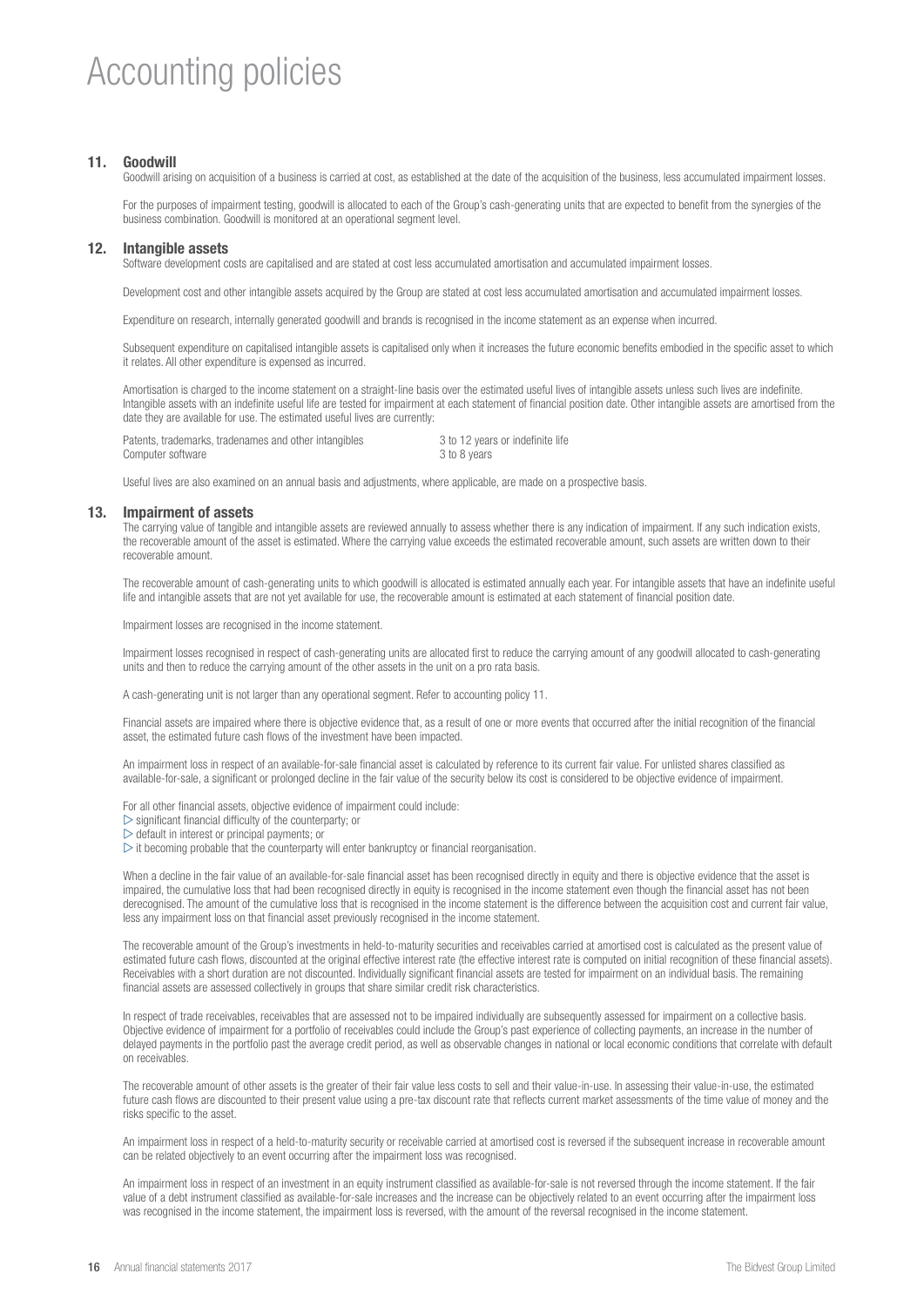The carrying amount of the financial asset is reduced by the impairment loss directly for all financial assets with the exception of trade receivables and banking advances, where the carrying amount is reduced through the use of an impairment allowance account. When a trade receivable or banking advance is considered uncollectible, it is written off against the impairment allowance account. Subsequent recoveries of amounts previously written off are credited against the allowance account. Changes in the carrying amount of the impairment allowance account are recognised in the income statement.

Impairment losses in respect of goodwill are not reversed.

In respect of other assets, impairment losses recognised in prior periods are assessed at each reporting date for any indications that the loss has decreased or no longer exists. Impairment losses are reversed if there has been a change in the estimates used to determine the recoverable amount.

 Impairment losses are reversed only to the extent that the asset's carrying amount does not exceed the carrying amount that would have been determined, net of depreciation or amortisation, if no impairment loss had been recognised.

#### **14. Taxation**

 Income taxation comprises current and deferred tax. An income tax expense is recognised in profit or loss except to the extent that it relates to items recognised directly in equity, in which case it is recognised in equity.

 Current taxation comprises tax payable calculated on the basis of the expected taxable income for the year, using the tax rates enacted or substantially enacted at the financial position date, and any adjustment of tax payable for previous years.

 Deferred taxation is charged to the income statement except to the extent that it relates to a transaction that is recognised directly in equity, or a business combination that is an acquisition. The effects on deferred taxation of any changes in tax rates is recognised in the income statement, except to the extent that it relates to items previously charged or credited directly to equity.

 A deferred taxation asset is recognised to the extent that it is probable that future taxable profits will be available against which the associated unused tax losses and deductible temporary differences can be utilised. Deferred tax assets are reviewed at each reporting date and are reduced to the extent that it is no longer probable that the related tax benefit will be realised.

#### **15. Associates**

An associate is a company over which the Group has significant influence, but not control. Significant influence is the power to participate in the financial and operating policy decisions of a company but is not control over those policies.

The equity method of accounting for associates is applied in the Group financial statements. In applying the equity method, account is taken of the Group's share of accumulated retained earnings and movements in reserves from the effective dates on which the companies became associates and up to the effective dates of disposal. In the event of associates making losses, the Group recognises the losses to the extent of the Group's exposure.

The Company carries its investment in associates at cost less any accumulated impairment losses.

#### **16. Foreign operations**

 Assets and liabilities of foreign operations, including goodwill and fair value adjustments arising on consolidation, are translated into South African rand at rates of exchange ruling at the statement of financial position date. Income, expenditure and cash flow items are translated into South African rand at rates approximating to the foreign exchange rates ruling at the dates of the transactions. Foreign exchange differences arising on translation are recognised directly in equity as a foreign currency translation reserve. When a foreign operation is disposed of, in part or in full, the relevant amount in the foreign currency translation reserve is transferred to the income statement.

#### **17. Financial instruments**

 Financial instruments are initially measured at fair value plus, for instruments not carried at fair value through profit and loss, any directly attributable transaction costs.

An instrument is measured at fair value through profit or loss if it is held-for-trading, is a derivative or is designated as such upon initial recognition.

 A financial asset is classified as held-for-trading if it has been acquired principally for the purpose of selling in the near future or it has been part of an identified portfolio of financial instruments that the Group manages together and has a recent actual pattern of short-term profit-making.

 Financial instruments at fair value through profit or loss are measured at fair value, with any resultant gain or loss being recognised in the income statement. The gain or loss recognised in the income statement excludes the interest and dividends earned on the financial asset, which are separately disclosed as such in the income statement. Held-for-trading financial instruments are measured at cost if the fair value cannot be reliably determined.

 Financial instruments classified as available-for-sale financial assets are carried at fair value with any resultant gain or loss, other than impairment losses and foreign exchange gains and losses on monetary items, being recognised directly in equity. When these investments are derecognised, the cumulative gain or loss previously recognised directly in equity is recognised in profit or loss. Where these investments are interest-bearing, interest calculated using the effective interest rate method is recognised in profit or loss.

Listed government bonds held in terms of statutory requirements are accounted for as available-for-sale financial assets.

 If the Group has the positive intent and ability to hold debt securities to maturity, then they are classified as held-to-maturity. Investments that meet the criteria for classification as held-to-maturity financial assets are carried at amortised cost.

Where the instrument is not classified as one of the above, it is carried at amortised cost.

 Listed and unlisted investments are classified as held-for-trading investments at fair value through profit or loss or available-for-sale financial assets. Fair value of listed investments is calculated by reference to stock and bond exchange quoted selling prices at the close of business on the statement of financial position date. Fair value of unlisted investments is determined by using appropriate valuation models.

Trade and other receivables originated by the Group or Company are stated at amortised cost less an allowance for impairment losses.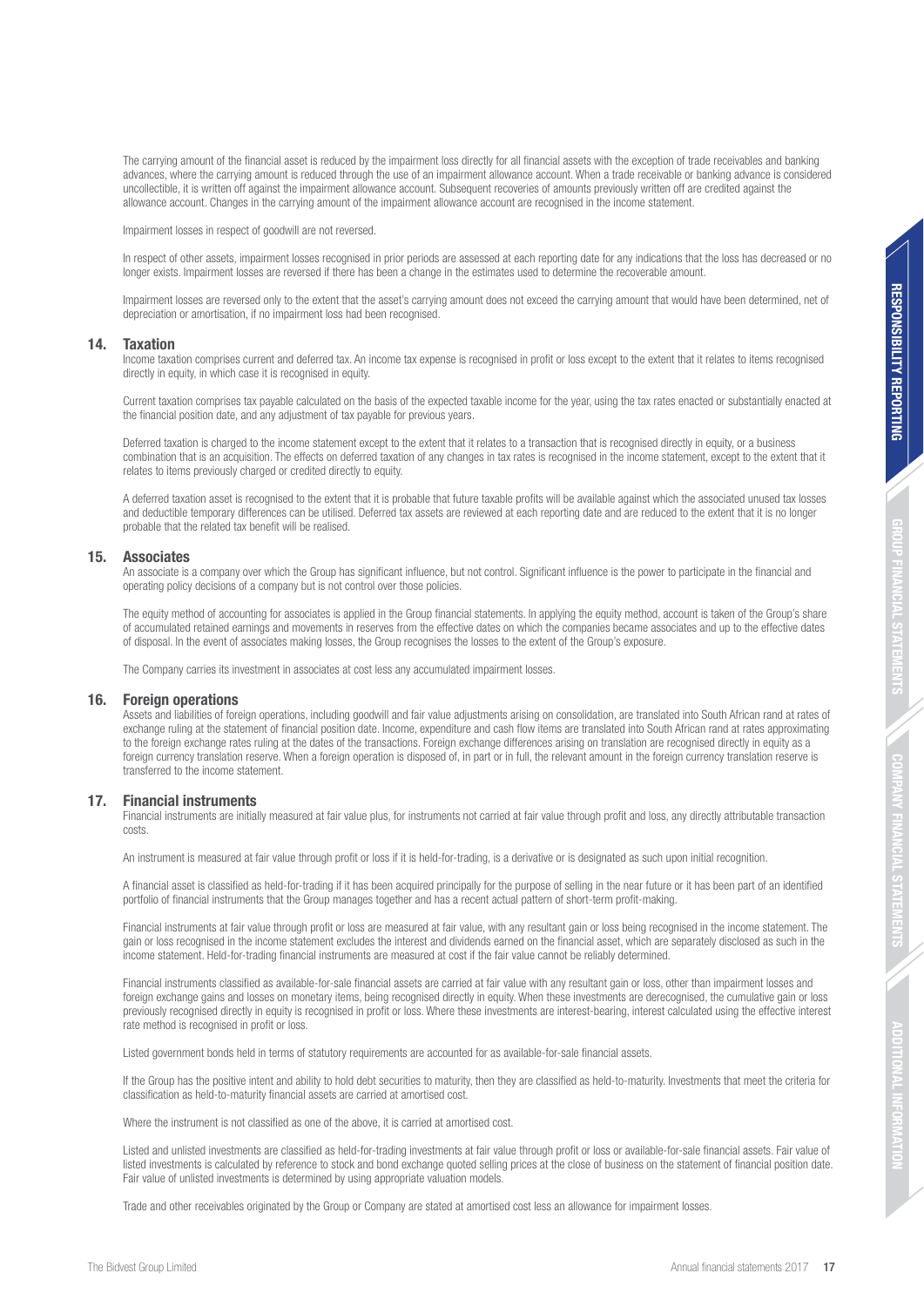### Accounting policies

Cash and cash equivalents are measured at fair value, based on the relevant exchange rates at statement of financial position date.

Financial liabilities other than derivatives are recognised at amortised cost using the effective interest rate method.

Derivative instruments are measured at fair value through profit and loss.

 Where a derivative is designated as a cash flow hedge, the effective part of the gains or losses from remeasuring the hedging instruments to fair value are initially recognised directly in equity. If the hedged firm commitment or forecast transaction results in the recognition of a non-financial asset or liability, the cumulative amount recognised in equity up to the transaction date is adjusted against the initial measurement of the non-financial asset or liability. The ineffective part of any gain or loss is recognised in the income statement immediately. For other cash flow hedges, the cumulative amount recognised in equity is included in net profit or loss in the period when the commitment or forecast transaction affects profit or loss.

Where the hedging instrument or hedge relationship is terminated but the hedged transaction is still expected to occur, the cumulative unrealised gain or loss at that point remains in equity and is recognised in accordance with the aforementioned policy when the transaction occurs. If the hedged transaction is no longer expected to occur, the cumulative unrealised gain or loss is recognised in the income statement immediately.

 Financial instruments have been grouped into classes for the purpose of financial instrument risk disclosure. The classes are the segments as disclosed in the segmental report as the operations within each segment have similar types of risks.

#### **18. Banking advances**

 Advances are stated at amortised cost after the deduction of amounts that, in the opinion of the directors, are required as specific and portfolio impairments. Specific impairments are raised for doubtful advances, including amounts in respect of interest not being serviced and after taking security values into account, and are deducted from advances where the outstanding balance exceeds the value of the security held. A portfolio impairment based on historic experience is raised to cover doubtful advances, which may not be specifically identified at the statement of financial position date. The specific and portfolio impairments made during the year are charged to the income statement.

#### **19. Vehicle rental fleet**

 The Bidvest Car Rental fleet is stated at cost less accumulated depreciation. Depreciation is provided on a straight-line basis to write off the cost of the vehicles to their residual value over their estimated useful life of between nine and 12 months.

#### **20. Inventories**

 Inventories are stated at the lower of cost and estimated net realisable value. Estimated net realisable value is the estimated selling price in the ordinary course of business, less the estimated costs of completion and selling expenses. The cost of raw materials, finished goods, parts and accessories is determined on either the first in, first out or average cost basis. The cost of manufactured inventory and work-in-progress includes materials and parts, direct labour, other direct costs and includes an appropriate portion of overheads, but excludes interest expense.

 Vehicles and vehicle parts purchased in terms of manufacturers' standard franchise agreements or floorplan facilities are recognised as assets when received as this is when significant risks and rewards have been transferred. This policy is applied irrespective of the fact that certain agreements provide that the legal ownership of this inventory shall remain with the supplier or floorplan provider until the purchase price has been paid.

#### **21. Treasury shares**

 Shares in the Company held by its subsidiary and The Bidvest Incentive Scheme are classified in the Group's shareholders' interest as treasury shares. These shares are treated as a deduction from the issued and weighted average number of shares. The cost price of the shares is presented as a deduction from total equity. Distributions received on treasury shares are eliminated on consolidation.

#### **22. Foreign currencies**

 Transactions in foreign currencies are translated at the rates of exchange ruling at the transaction date. Monetary assets and liabilities in foreign currencies are translated at the rates of exchange ruling at the statement of financial position date. Translation differences are recognised in the income statement.

#### **23. Share-based payments**

 The Bidvest Incentive Scheme grants share appreciation rights to acquire shares in the Company to employees. The fair value of appreciation rights granted is recognised as an employee expense with a corresponding increase in equity. The fair value is measured at grant date and spread over the period during which the employees become unconditionally entitled to the options. The fair value of the appreciation right is measured using a binomial model, taking into account the terms and conditions upon which the appreciation rights were granted. The amount recognised as an expense is adjusted to reflect the actual number of appreciation rights that vest except where staff are unable to meet the scheme's employment requirements.

 In terms of the conditional share plan scheme, a conditional right to a share is awarded to executive directors subject to performance and vesting conditions. The fair value of services received in return for the conditional share awards has been determined by multiplying the number of conditional share awards expected to vest by the share price at the date of the award less discounted by anticipated future distribution flows.

#### **24. Employee benefits**

Leave benefits due to employees are recognised as a liability in the financial statements.

 The Group's liability for post-retirement benefits, accruing to past and current employees in terms of defined benefit schemes, is actuarially calculated. Where the plan is funded, the obligation is reduced by the fair value of the plan assets. Unfunded obligations are recognised as a liability in the financial statements.

The Group's obligation for post-retirement medical aid to past and current employees is actuarially determined and provided for in full.

 The projected unit credit method is used to determine the present value of the defined benefit obligations and the related current service cost and, where applicable, past service cost.

Actuarial gains or losses in respect of defined benefit plans are recognised in other comprehensive income.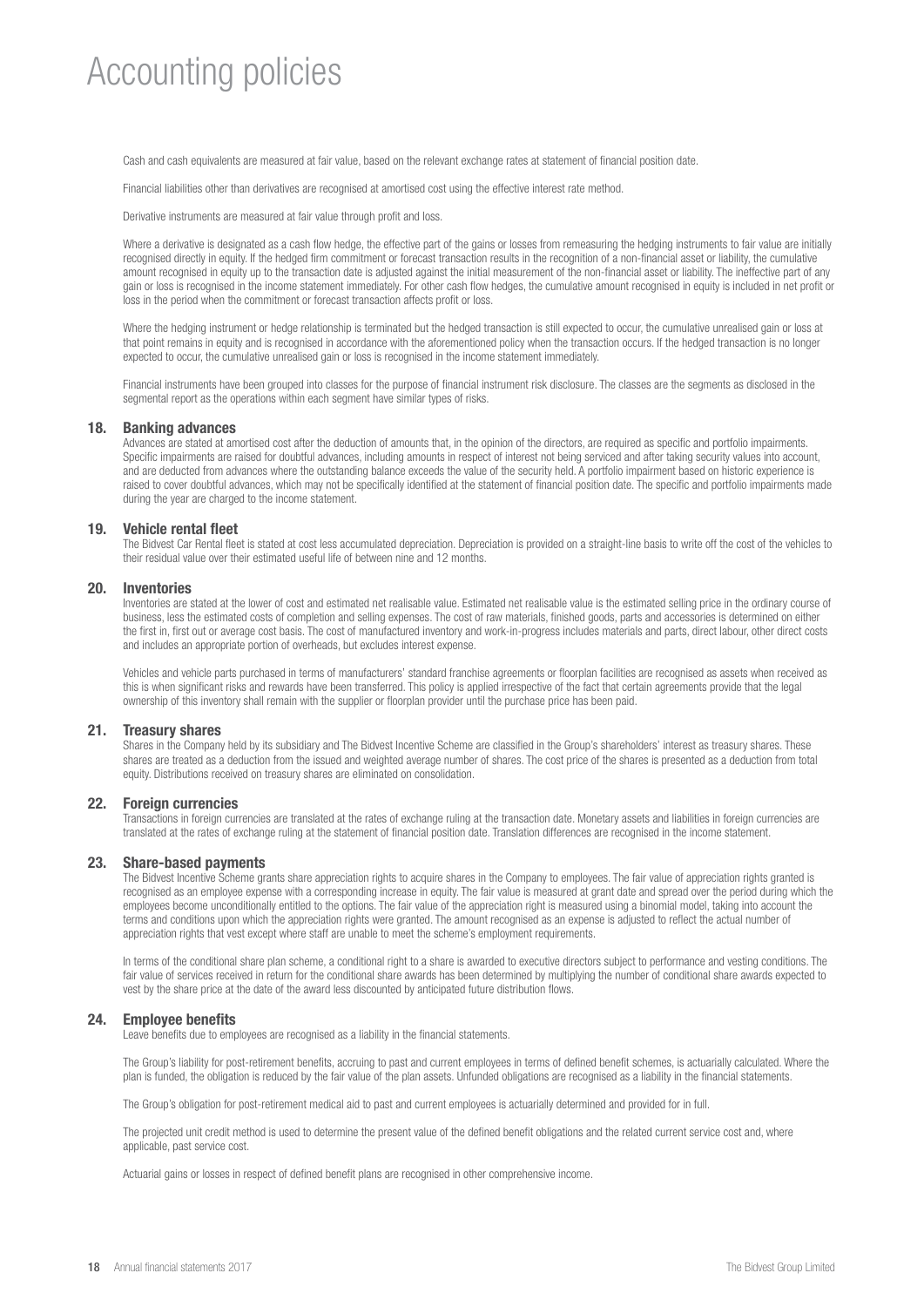However, when the actuarial calculation results in a benefit to the Group, the recognised asset is limited to the net total of any unrecognised past service costs and the present value of any future refunds from the plan or reductions in future contributions to the plan.

Past service costs are recognised in the income statement in the period of a plan amendment.

 Liabilities for employee benefits which are not expected to be settled within 12 months are discounted using the market yields at the statement of financial position date on high-quality bonds with terms that most closely match the terms of maturity of the related liabilities.

Contributions to defined contribution pension plans are recognised as an expense in the income statement as incurred.

#### **25. Short-term insurance**

 Insurance contracts are those contracts under which the Company (as insurer) accepts significant insurance risk from another party (the policyholder) by agreeing to compensate the policyholder or other beneficiary if a specified uncertain future event (the insured event) adversely affects them. Short-term insurance is provided in terms of benefits under short-term policies which cover motor, property, travel and warranty.

 Receipts and payments under investment contracts are not classified as insurance transactions in the income statement but instead are deposit accounted in the statement of financial position in accordance with IAS 39. The deposits liability recognised in the statement of financial position represents the expected amounts payable to the holders of the insurance contract. Claims incurred consist of claims paid during the financial year, together with the movement in the provision for outstanding claims and are charged to income as incurred. The provision for outstanding claims comprise the Company's estimate of the undiscounted ultimate cost of settling all claims incurred but unpaid at statement of financial position date, whether reported or not. Related anticipated reinsurance recoveries are disclosed separately as assets.

 Premiums are earned from the date the risk attaches, over the indemnity period, based on the pattern of the risk underwritten. Unearned premiums, which represent the proportion of premiums written in the current year which relate to risks that have not expired by the end of the financial year, are calculated on a time proportionate basis. Deferred acquisition costs are recognised on a basis consistent with the related provisions for earned premiums. A provision for claims arising from events that occurred before the close of the accounting period, but which have not been reported to the Company by that date is maintained. The calculation is based on the preceding six years' insurance premium revenue per insurance category multiplied by percentages as specified in the Short-Term Insurance Act.

#### **26. Life assurance**

 Insurance contracts are those contracts under which the Company (as insurer) accepts significant insurance risk from another party (the policyholder) by agreeing to compensate the policyholder or other beneficiary if a specified uncertain future event (the insured event) adversely affects them. Life assurance benefits are provided in terms of individual credit life contracts. These contracts are decreasing term assurance designed to pay outstanding loans provided by finance houses to purchasers of motor vehicles. The outstanding loan is settled (subject to certain limits) following death or disability of the contract holder. In addition, there is a dread disease, retrenchment and funeral benefit. Policyholder liabilities under insurance contracts, representing the liability in respect of unmatured policies, are dread disease, retrenchment and funeral benefit. Policyh valued in terms of the Financial Soundness Valuation (FSV) basis contained in PGN104.

Receipts and payments under investment contracts are not classified as insurance transactions in the income statement but instead are deposit accounted in the statement of financial position, in accordance with IAS 39. The deposit's liability recognised in the statement of financial position represents the expected amounts payable to the holders of the insurance contract. Claims expenses are charged to the income statement as incurred based on the liability in terms of the policy at the date of the claim.

 Contracts entered into by the Company with reinsurers under which the Company is compensated for losses on one or more contracts issued by the Company are classified as reinsurance contracts held. The benefits to which the Company is entitled under its reinsurance contracts are recognised as reinsurance assets. These consist of short-term balances due to/from reinsurers, as well as longer-term receivables (classified as reinsurance assets) that are dependent on the expected claims and benefits arising under the related insurance contracts. Amounts recoverable from/due to reinsurers are measured consistently with the amounts associated with the insurance contracts and in accordance with the terms of each contract. Reinsurance liabilities are primarily premiums payable and are recognised as an expense when due. The Company assesses its reinsurance assets for impairment on an annual basis. If there is objective evidence that the reinsurance asset is impaired, the Company reduces the carrying amount of the reinsurance asset to its recoverable amount and recognises the impairment loss in the income statement. The Company gathers the objective evidence that a reinsurance asset is impaired using the same basis adopted for financial assets held at amortised cost.

#### **27. Provisions**

Provisions are recognised when the Group has a legal or constructive obligation as a result of past events, for which it is probable that an outflow of economic benefits will occur, and where a reliable estimate can be made of the amount of the obligation. Where the effect of discounting is material, provisions are discounted. The discount rate used is a pre-tax rate that reflects current market assessments of the time value of money and, where appropriate, the risks specific to the liability.

 A provision for onerous contracts is recognised when the expected benefits to be derived by the Group from a contract are lower than the unavoidable cost of meeting its obligations under the contract. The provision is measured at the present value of the lower of the expected cost of terminating the contract and the expected net costs of continuing the contract. Before a provision is established, the Group recognises any impairment loss on the assets associated with that contract.

#### **28. Segmental reporting**

 The reportable segments of the Group have been identified based on the nature of the businesses. This basis is representative of the internal structure for management purposes.

 "Segmental operating profit" includes revenue and expenses directly relating to a business segment but excludes net finance charges and taxation, which cannot be allocated to any specific segment. Share-based payment costs are also excluded from the result as this is not a criteria used in the management of the reportable segments.

"Segmental trading profit" is defined as operating profit excluding items of a capital nature and is the basis on which management's performance is assessed.

 Segment operating assets and liabilities include property, plant and equipment, investments, inventories, trade and other receivables, trade and other payables, banking assets and liabilities, insurance funds and post-retirement obligations but excludes cash, borrowings, current taxation and deferred taxation.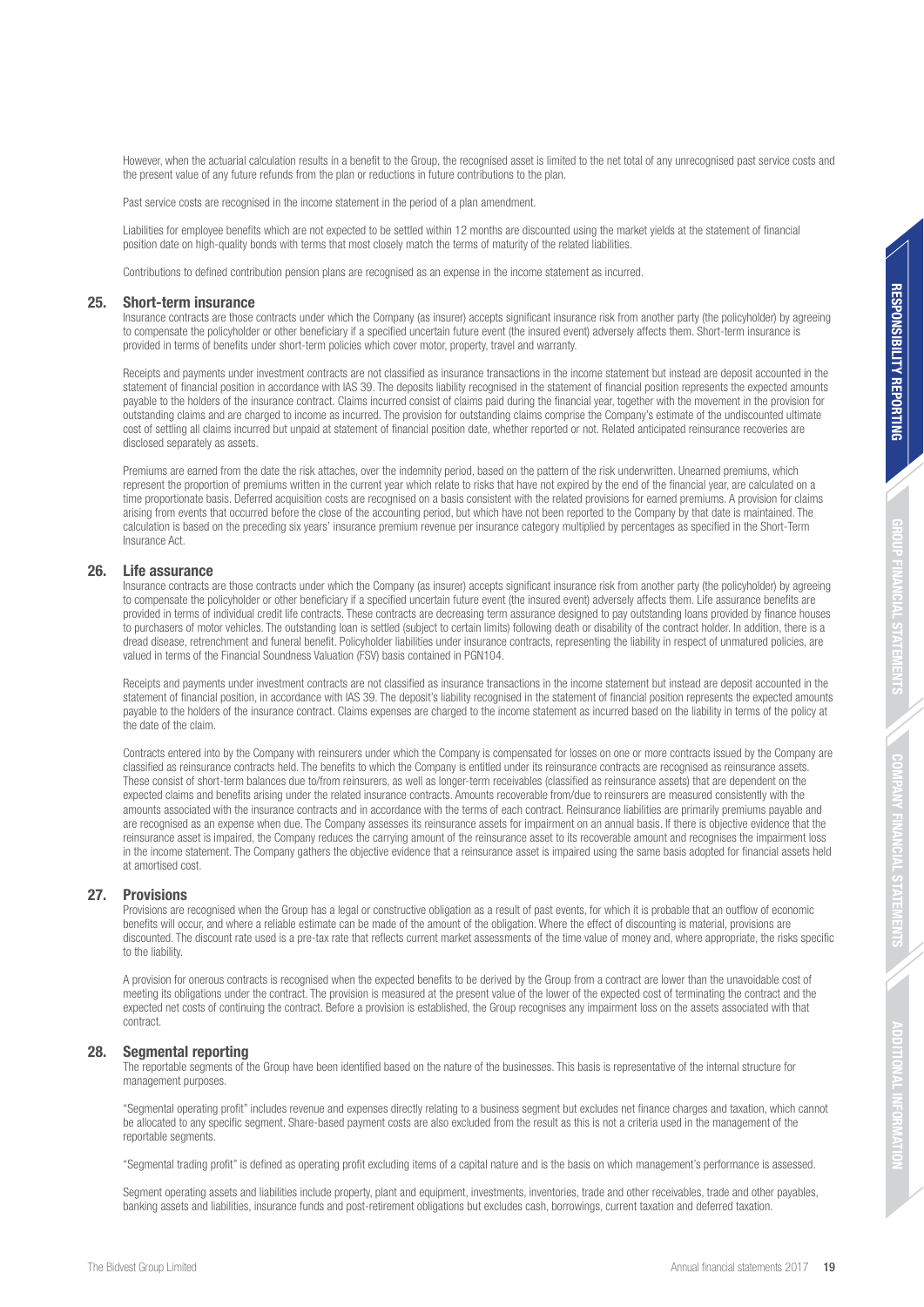### Consolidated income statement

|                                                                                  | <b>Notes</b>   | 2017<br><b>R'000</b>    | 2016<br>R'000          |
|----------------------------------------------------------------------------------|----------------|-------------------------|------------------------|
| <b>Continuing operations</b><br><b>Revenue</b>                                   | 1              | 70 998 001              | 68 241 101             |
| Cost of revenue                                                                  |                | (50342325)              | (48 342 240)           |
| <b>Gross profit</b>                                                              |                | 20 655 676              | 19 898 861             |
| Operating expenses<br>Sales and distribution expenses                            |                | (15131637)<br>(9719858) | (14602043)             |
| Administration expenses                                                          |                | (3698671)               | (9361693)<br>(3683769) |
| Other expenses                                                                   |                | (1713108)               | (1556581)              |
| Other income                                                                     |                | 282 122                 | 299 967                |
| <b>Trading result</b>                                                            |                | 5 806 161               | 5 596 785              |
| Income from investments                                                          |                | 210 776                 | 156 694                |
| <b>Trading profit</b>                                                            |                | 6 016 937               | 5 7 5 3 4 7 9          |
| Share-based payment expense                                                      |                | (143145)                | (139698)               |
| Acquisition costs                                                                |                | (24 230)                | (8416)                 |
| Net capital items                                                                | $\mathbf{2}$   | 1 027 588               | (1175240)              |
| <b>Operating profit</b>                                                          | $\mathbf{2}$   | 6877150                 | 4 4 3 0 1 2 5          |
| Net finance charges                                                              | 3              | (1059560)               | (922114)               |
| Finance income                                                                   |                | 232 069                 | 194 617                |
| Finance charges                                                                  |                | (1291629)               | (1116731)              |
| Share of profit of associates                                                    |                | 379 231                 | 149 983                |
| Dividends received                                                               |                | 114 494<br>264 737      | 138 689                |
| Share of current year earnings                                                   |                |                         | 11 294                 |
| <b>Profit before taxation</b>                                                    |                | 6 196 821               | 3 657 994              |
| Taxation                                                                         | 4              | (1328232)               | (1 215 487)            |
| Profit for the year from continuing operations                                   |                | 4868589                 | 2 442 507              |
| <b>Discontinued operations</b>                                                   |                |                         |                        |
| Profit after taxation from discontinued operations                               | 5              |                         | 79 253 352             |
| <b>Profit for the year</b>                                                       |                | 4 868 589               | 81 695 859             |
| Attributable to                                                                  |                |                         |                        |
| Shareholders of the Company                                                      |                | 4769940                 | 81 501 555             |
| From continuing operations                                                       |                | 4769940                 | 2 2 8 5 8 5 0          |
| From discontinued operations                                                     |                | 98 649                  | 79 215 705             |
| Non-controlling interests<br>From continuing operations                          |                | 98 649                  | 194 304<br>156 657     |
| From discontinued operations                                                     |                |                         | 37 647                 |
|                                                                                  |                |                         |                        |
|                                                                                  |                | 4868589                 | 81 695 859             |
| Basic earnings per share (cents) – from continuing operations (cents)            | 6              | 1 430,3                 | 692,6                  |
| Diluted basic earnings per share (cents) – from continuing operations (cents)    | 6              | 1 4 23,4                | 690,2                  |
| Headline earnings per share (cents) – from continuing operations (cents)         | 6              | 1 108,2                 | 1 0 5 4 , 1            |
| Diluted headline earnings per share (cents) - from continuing operations (cents) | 6              | 1 102,9                 | 1 0 5 0, 4             |
| Basic earnings per share (cents) – from discontinued operations (cents)          | 6              |                         | 24 002,2               |
| Diluted basic earnings per share (cents) – from discontinued operations (cents)  | 6              |                         | 23 917,0               |
| Dividends per share (cents)                                                      | $\overline{7}$ | 491,0                   | 714,0                  |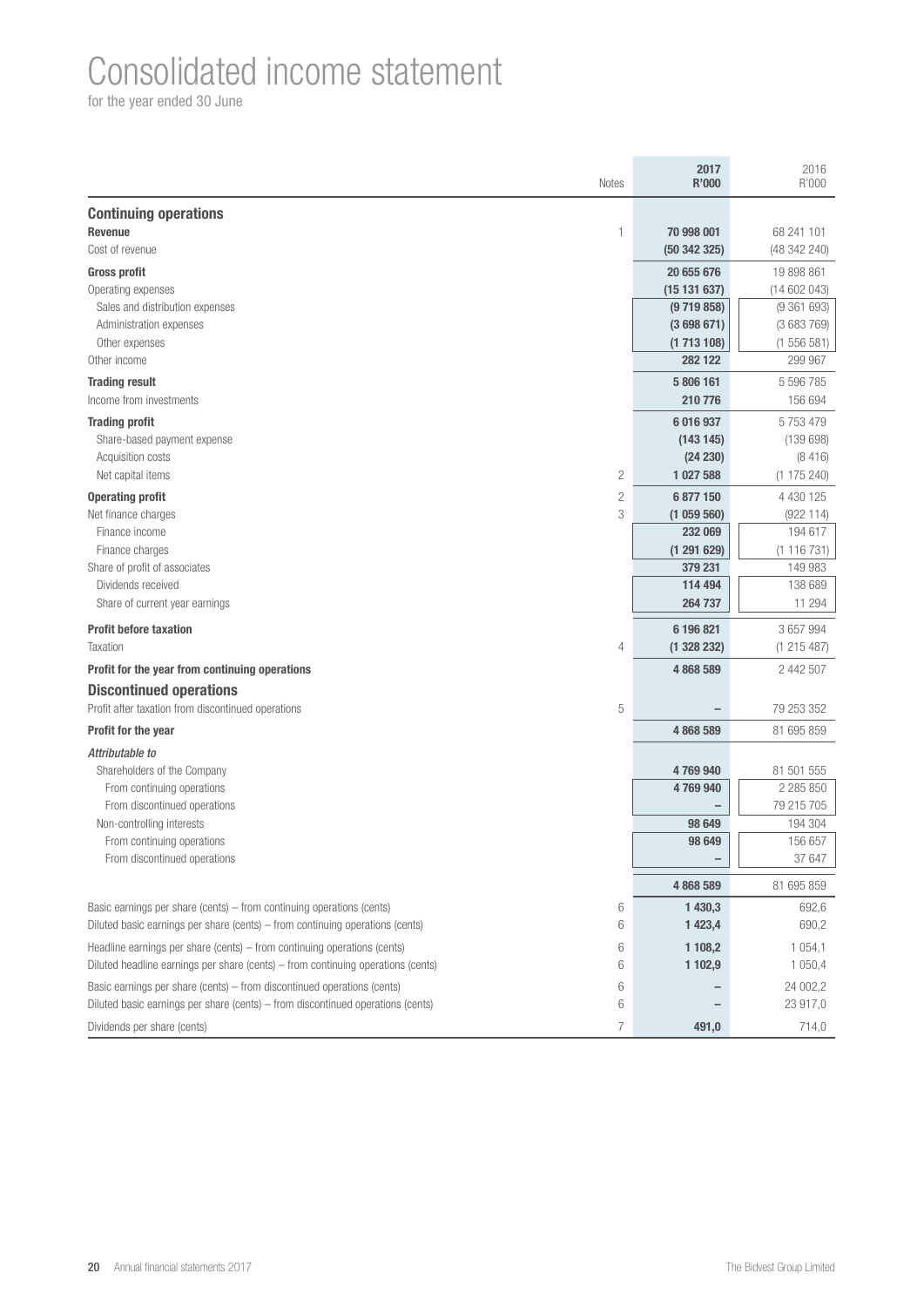### Consolidated statement of other comprehensive income

|                                                                          | 2017<br><b>R'000</b> | 2016<br>R'000 |
|--------------------------------------------------------------------------|----------------------|---------------|
| Profit for the year                                                      | 4868589              | 81 695 859    |
| Other comprehensive income (expense) net of taxation                     |                      |               |
| Items that may be reclassified subsequently to profit or loss            | (134 297)            | 4 170 310     |
| (Decrease) increase in foreign currency translation reserve              |                      |               |
| Exchange differences arising during the year                             | (117787)             | 4 170 535     |
| Increase (decrease) in fair value of available-for-sale financial assets | 2 5 2 7              | (2 244)       |
| (Decrease) increase in fair value of cash flow hedges                    | (19037)              | 2019          |
| Fair value (loss) profit arising during the year                         | (26 440)             | 2 2 5 7       |
| Taxation effect for the year                                             | 7403                 | (238)         |
| Items that will not be reclassified subsequently to profit or loss       |                      |               |
| Defined benefit obligations                                              | 7 3 9 4              | 9648          |
| Net remeasurement of defined benefit obligations during the year         | 10 278               | 14795         |
| Taxation effect for the year                                             | (2884)               | (5147)        |
| Total comprehensive income for the year                                  | 4741686              | 85 875 817    |
| <b>Attributable to</b>                                                   |                      |               |
| Shareholders of the Company                                              | 4 654 904            | 85 658 409    |
| Non-controlling interest                                                 | 86782                | 217 408       |
|                                                                          | 4 741 686            | 85 875 817    |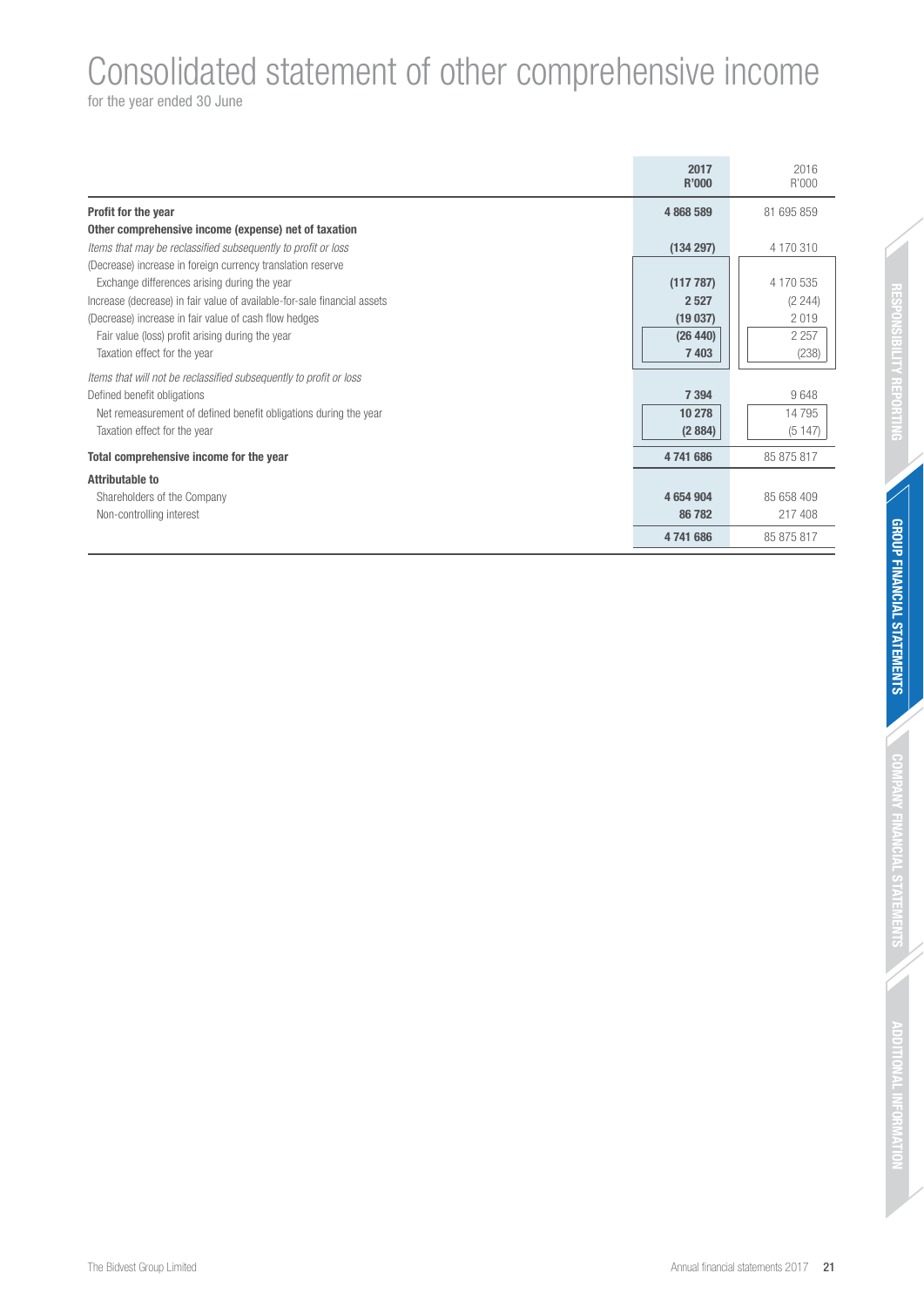### Consolidated statement of cash flows

|                                                                                                          | <b>Notes</b> | 2017<br><b>R'000</b> | 2016<br>R'000 |
|----------------------------------------------------------------------------------------------------------|--------------|----------------------|---------------|
| <b>Cash flows from operating activities</b>                                                              |              | 2816458              | 3 148 537     |
| Cash generated by operations                                                                             | 8            | 6879769              | 7 033 769     |
| Finance income                                                                                           |              | 232 069              | 194 617       |
| Finance charges                                                                                          | 9            | (1262484)            | (1045988)     |
| Taxation paid                                                                                            | 10           | (1373927)            | (1191426)     |
| Distributions to shareholders                                                                            | 11           | (1658969)            | (3277746)     |
| Net operating cash flows from discontinued operations                                                    | 5            |                      | 1 435 311     |
| <b>Cash effects of investment activities</b>                                                             |              | (1621011)            | (5646310)     |
| Amounts repaid by associates                                                                             |              |                      | 1929          |
| Proceeds on disposal of investments                                                                      |              | 935 776              | 645 077       |
| Investments acquired                                                                                     |              | (466 306)            | (626 360)     |
| Additions to property, plant and equipment                                                               |              | (2363499)            | (3023194)     |
| Additions to vehicle rental fleet                                                                        |              | (1560241)            | (1475509)     |
| Additions to intangible assets                                                                           |              | (159 421)            | (117491)      |
| Proceeds on disposal of property, plant and equipment                                                    |              | 468 242              | 619 132       |
| Proceeds on disposal of vehicle rental fleet                                                             |              | 1667640              | 1 397 514     |
| Proceeds on disposal of intangible assets                                                                |              | 18 355               | 3 9 6 6       |
| Acquisition of businesses, subsidiaries and associates                                                   | 12           | (203 496)            | (865 108)     |
| Proceeds on disposal of interests in subsidiaries and associates, and disposal and closure of businesses | 13           | 41 939               | 57 590        |
| Net investing cash flows from discontinued operations                                                    | 5            |                      | (2 263 856)   |
| <b>Cash effects of financing activities</b>                                                              |              | (21 223)             | 1 577 560     |
| Proceeds from issue of shares - Company                                                                  |              |                      | 82 506        |
| Sale of treasury shares                                                                                  |              | 274 229              | 1 265 277     |
| Borrowings raised                                                                                        |              | 2 902 588            | 2 434 616     |
| Borrowings repaid                                                                                        |              | (3198040)            | (3376015)     |
| Net financing cash flows from discontinued operations                                                    | 5            |                      | 1 171 176     |
| Net increase (decrease) in cash and cash equivalents                                                     |              | 1 174 224            | (920 213)     |
| Cash and cash equivalents at beginning of year                                                           |              | 2 706 226            | 5 818 512     |
| Effects of exchange rate fluctuations on cash and cash equivalents                                       |              | 5967                 | 824 389       |
| Cash disposed from discontinued operations                                                               | 5            |                      | (3 016 462)   |
| Cash and cash equivalents at end of year                                                                 |              | 3886417              | 2706226       |
| Cash and cash equivalents comprise                                                                       |              |                      |               |
| Cash and cash equivalents                                                                                | 24           | 5 132 550            | 3 911 927     |
| Bank overdrafts included in short-term portion of borrowings                                             | 29           | (1246133)            | (1205701)     |
|                                                                                                          |              | 3886417              | 2706226       |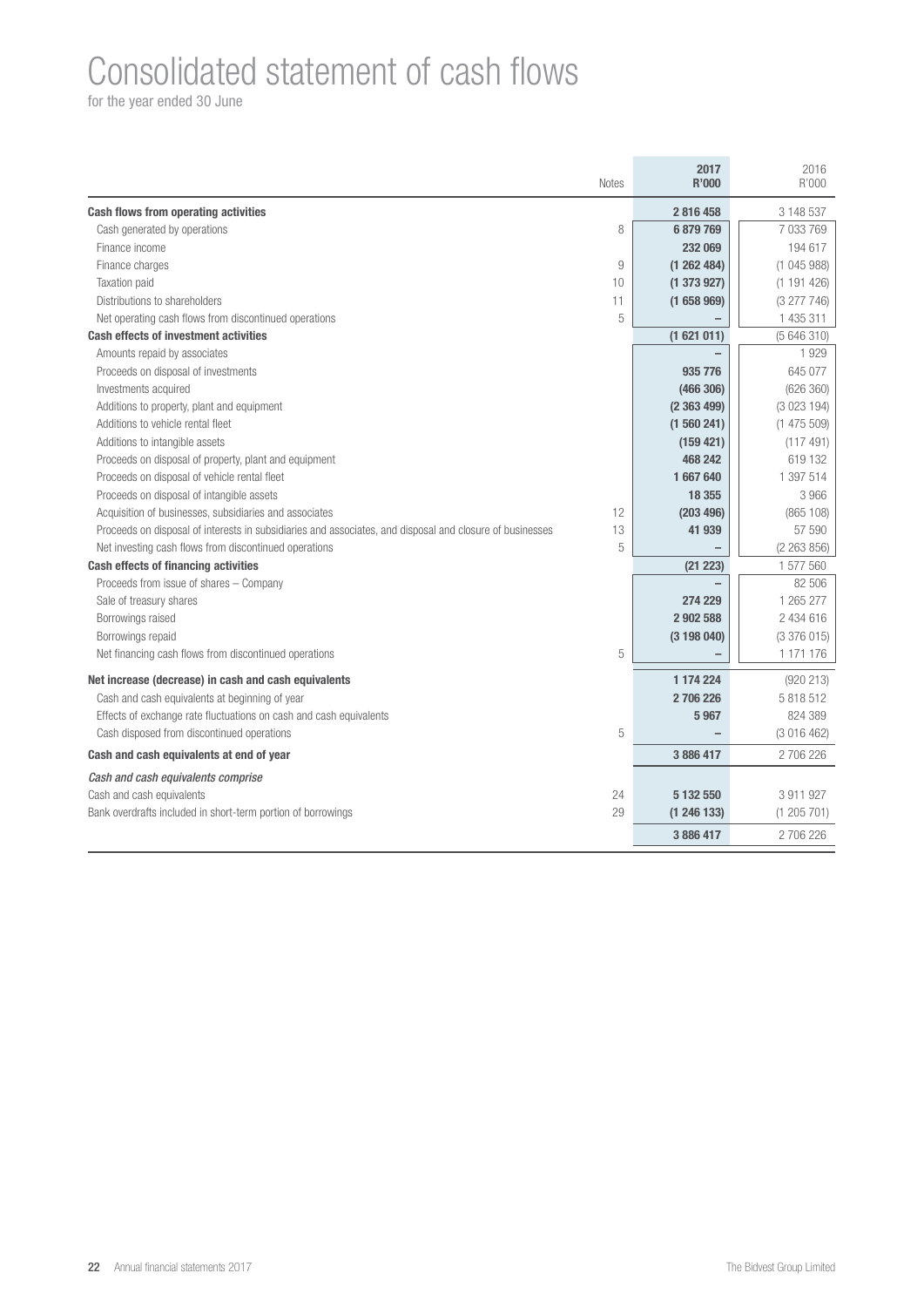## Consolidated statement of financial position

at 30 June

| <b>Notes</b>                                                           | 2017<br><b>R'000</b> | 2016<br>R'000 |
|------------------------------------------------------------------------|----------------------|---------------|
| <b>ASSETS</b>                                                          |                      |               |
| <b>Non-current assets</b>                                              | 25 323 700           | 21 846 083    |
| Property, plant and equipment<br>14                                    | 10 474 205           | 9700907       |
| 15<br>Intangible assets                                                | 1667710              | 929 960       |
| Goodwill<br>16                                                         | 3 167 700            | 2 537 036     |
| Deferred taxation assets<br>17                                         | 728 913              | 618 192       |
| Defined benefit pension surplus<br>30                                  | 202 886              | 180 035       |
| 18<br>Interest in associates                                           | 5 375 328            | 4 190 496     |
| 19<br>Investments                                                      | 2843132              | 2 869 822     |
| 20<br>Banking and other advances                                       | 863 826              | 819 635       |
| <b>Current assets</b>                                                  | 26 067 498           | 23 215 161    |
| Vehicle rental fleet<br>21                                             | 992 942              | 1 318 581     |
| 22<br>Inventories                                                      | 8 595 692            | 7 996 103     |
| Short-term portion of banking and other advances<br>20                 | 1 026 974            | 878 627       |
| Trade and other receivables<br>23                                      | 10 136 307           | 9 0 9 3 3 4 5 |
| Taxation                                                               | 183 033              | 11 578        |
| 24<br>Cash and cash equivalents                                        | 5 132 550            | 3 911 927     |
| <b>Total assets</b>                                                    | 51 391 198           | 45 061 244    |
| <b>EQUITY AND LIABILITIES</b>                                          |                      |               |
| <b>Capital and reserves</b>                                            | 23 044 323           | 19 746 080    |
| 25<br>Capital and reserves attributable to shareholders of the Company | 21 697 305           | 18 459 474    |
| Non-controlling interests                                              | 1 347 018            | 1 286 606     |
| <b>Non-current liabilities</b>                                         | 7 165 102            | 7 459 037     |
| Deferred taxation liabilities<br>17                                    | 1 014 705            | 882 847       |
| Life assurance fund<br>28                                              | 311 355              | 24 761        |
| 29<br>Long-term portion of borrowings                                  | 5 408 072            | 6 138 900     |
| 30<br>Post-retirement obligations                                      | 77 197               | 79 1 28       |
| 31<br>Puttable non-controlling interest liabilities                    | 60 990               | 49 167        |
| Long-term portion of provisions<br>35                                  | 149 907              | 163 887       |
| 33<br>Long-term portion of operating lease liabilities                 | 142 876              | 120 347       |
| <b>Current liabilities</b>                                             | 21 181 773           | 17 856 127    |
| 34<br>Trade and other payables                                         | 11 033 424           | 11 016 386    |
| 35<br>Short-term portion of provisions                                 | 278 582              | 278 830       |
| Vendors for acquisition                                                | 39 523               | 28 534        |
| Taxation                                                               | 109 771              |               |
| 32<br>Amounts owed to bank depositors                                  | 4 412 104            | 3689161       |
| 29<br>Short-term portion of borrowings                                 | 5 308 369            | 2 843 216     |
| <b>Total equity and liabilities</b>                                    | 51 391 198           | 45 061 244    |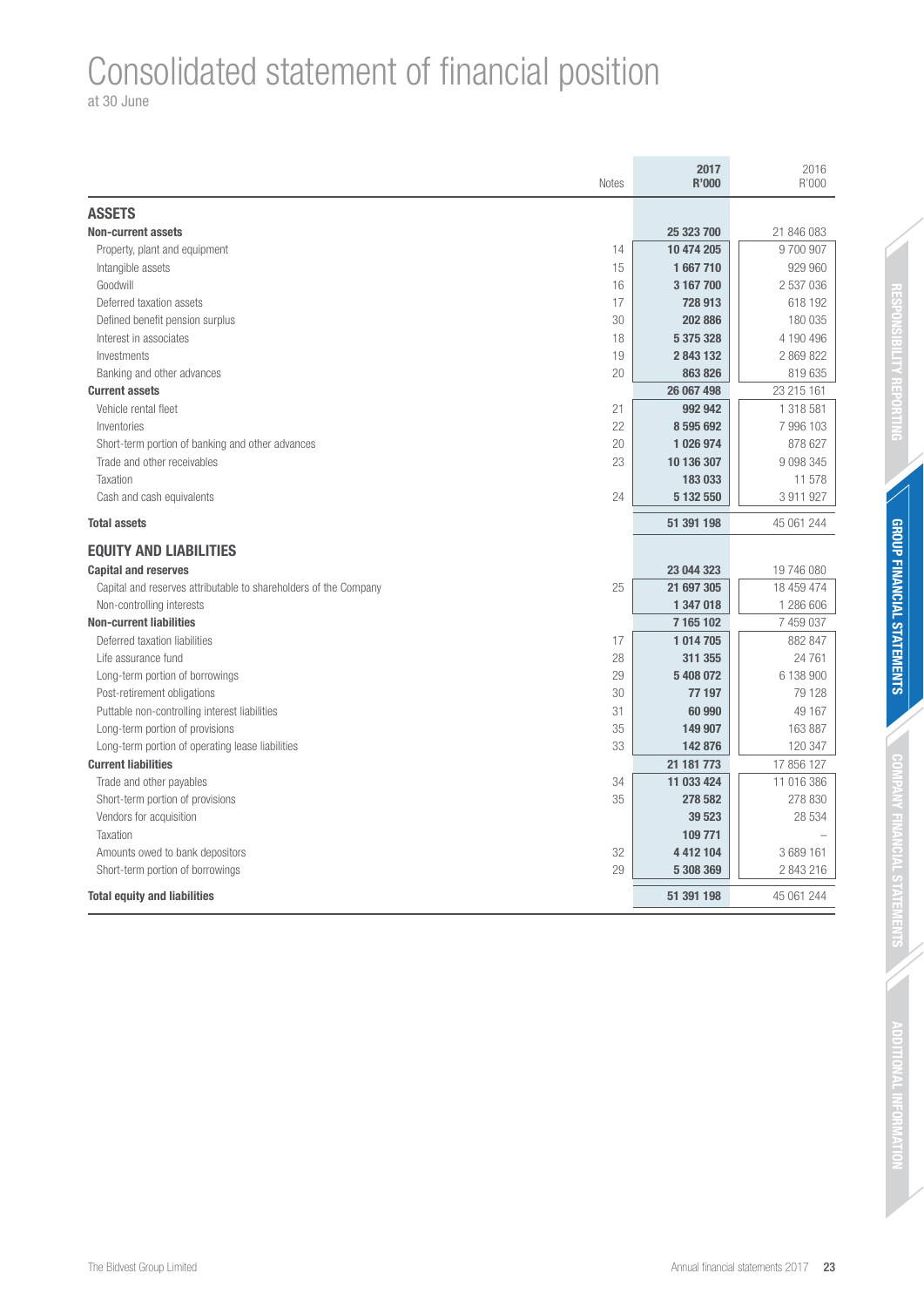## Consolidated statement of changes in equity

|                                                                                                                      | 2017<br><b>R'000</b>     | 2016<br>R'000            |
|----------------------------------------------------------------------------------------------------------------------|--------------------------|--------------------------|
| Equity attributable to shareholders of the Company                                                                   | 21 697 305               | 18 459 474               |
| <b>Share capital</b>                                                                                                 | 16770                    | 16770                    |
| Balance at beginning of year                                                                                         | 16770                    | 16758                    |
| Shares issued during the year                                                                                        |                          | 12                       |
| <b>Share premium</b>                                                                                                 | 379 792                  | 379 792                  |
| Balance at beginning of year                                                                                         | 379 792                  | 297 298                  |
| Shares issued during the year                                                                                        |                          | 82 580                   |
| Share issue costs                                                                                                    |                          | (86)                     |
| <b>Foreign currency translation reserve</b>                                                                          | 286 628                  | 393 429                  |
| Balance at beginning of year                                                                                         | 393 429                  | 5 149 394                |
| Realisation of reserve on disposal and or unbundling of subsidiaries and associates                                  | (916)                    | (8 903 324)              |
| Movement during the year                                                                                             | (105 885)                | 4 147 359                |
| <b>Hedging reserve</b>                                                                                               | 6489                     | 25 5 26                  |
| Balance at beginning of year                                                                                         | 25 5 26                  | 25 383                   |
| Fair value (loss) profit arising during the year                                                                     | (26 440)                 | 2 2 5 7                  |
| Realisation of reserve on disposal and or unbundling of subsidiaries and associates                                  |                          | (1 876)                  |
| Taxation recognised directly in reserve                                                                              | 7 4 0 3                  | (238)                    |
| Equity-settled share-based payment reserve                                                                           | (14787)                  | 67 002                   |
| Balance at beginning of year                                                                                         | 67 002                   | 310 416                  |
| Arising during current year                                                                                          | 143712                   | 259 226                  |
| Taxation recognised directly in reserve                                                                              | 81 779                   | 146 745                  |
| Utilisation during the year                                                                                          | (307 280)                | (762 053)                |
| Realisation of reserve on disposal and or unbundling of subsidiaries and associates                                  |                          | 3 2 0 5                  |
| Transfer to retained earnings                                                                                        |                          | 109 463                  |
| <b>Movement in retained earnings</b>                                                                                 | 20 279 261<br>17 108 032 | 17 108 032<br>31 558 166 |
| Balance at beginning of year                                                                                         | 4769940                  | 81 501 555               |
| Attributable profit<br>Change in fair value of available-for-sale financial assets                                   | 2527                     | (2 244)                  |
| Net remeasurement of defined benefit obligations during the year                                                     | 7 3 5 9                  | 9721                     |
| Net dividends paid                                                                                                   | (1529585)                | (3149552)                |
| Dividend in specie on unbundling of subsidiaries                                                                     |                          | (92 533 240)             |
| Taxation direct in equity arising from dividend in specie                                                            |                          | (120532)                 |
| Taxation direct in equity arising from transactions with subsidiaries                                                | 47 664                   |                          |
| Net remeasurement of put option liability                                                                            | (8676)                   | (787)                    |
| Transfer of reserves as a result of changes in shareholding of subsidiaries and other transactions with subsidiaries | (118000)                 | (45592)                  |
| Transfer from share-based payment reserve                                                                            |                          | (109 463)                |
| <b>Treasury shares</b>                                                                                               | 743 152                  | 468 923                  |
| Balance at beginning of year                                                                                         | 468 923                  | (985 225)                |
| Shares disposed of in terms of share incentive scheme                                                                | 274 229                  | 1 265 277                |
| Shares disposed of with on the unbundling of subsidiaries                                                            |                          | 420 288                  |
| Reduction in the value of treasury shares arising on receipt of unbundled shares                                     |                          | (231 417)                |
| Equity attributable to non-controlling interests of the Company                                                      | 1 347 018                | 1 286 606                |
| Balance at beginning of year                                                                                         | 1 286 606                | 1 338 044                |
| Other comprehensive income                                                                                           | 86782                    | 217 408                  |
| Attributable profit                                                                                                  | 98 649                   | 194 304                  |
| Movement in foreign currency translation reserve                                                                     | (11902)                  | 23 176                   |
| Net remeasurement of defined benefit obligations during the year                                                     | 35                       | (72)                     |
| Dividends paid                                                                                                       | (129 384)                | (141302)                 |
| Movement in equity-settled share-based payment reserve                                                               | (567)                    | 562                      |
| Changes in shareholding                                                                                              | (14419)                  | (6686)                   |
| Grant of put options to non-controlling interests                                                                    |                          | (68944)                  |
| Transfer of reserves as a result of changes in shareholding of subsidiaries                                          | 118 000                  | 45 592                   |
| Non-controlling interest of unbundled subsidiaries                                                                   |                          | (98 068)                 |
| <b>Total equity</b>                                                                                                  | 23 044 323               | 19 746 080               |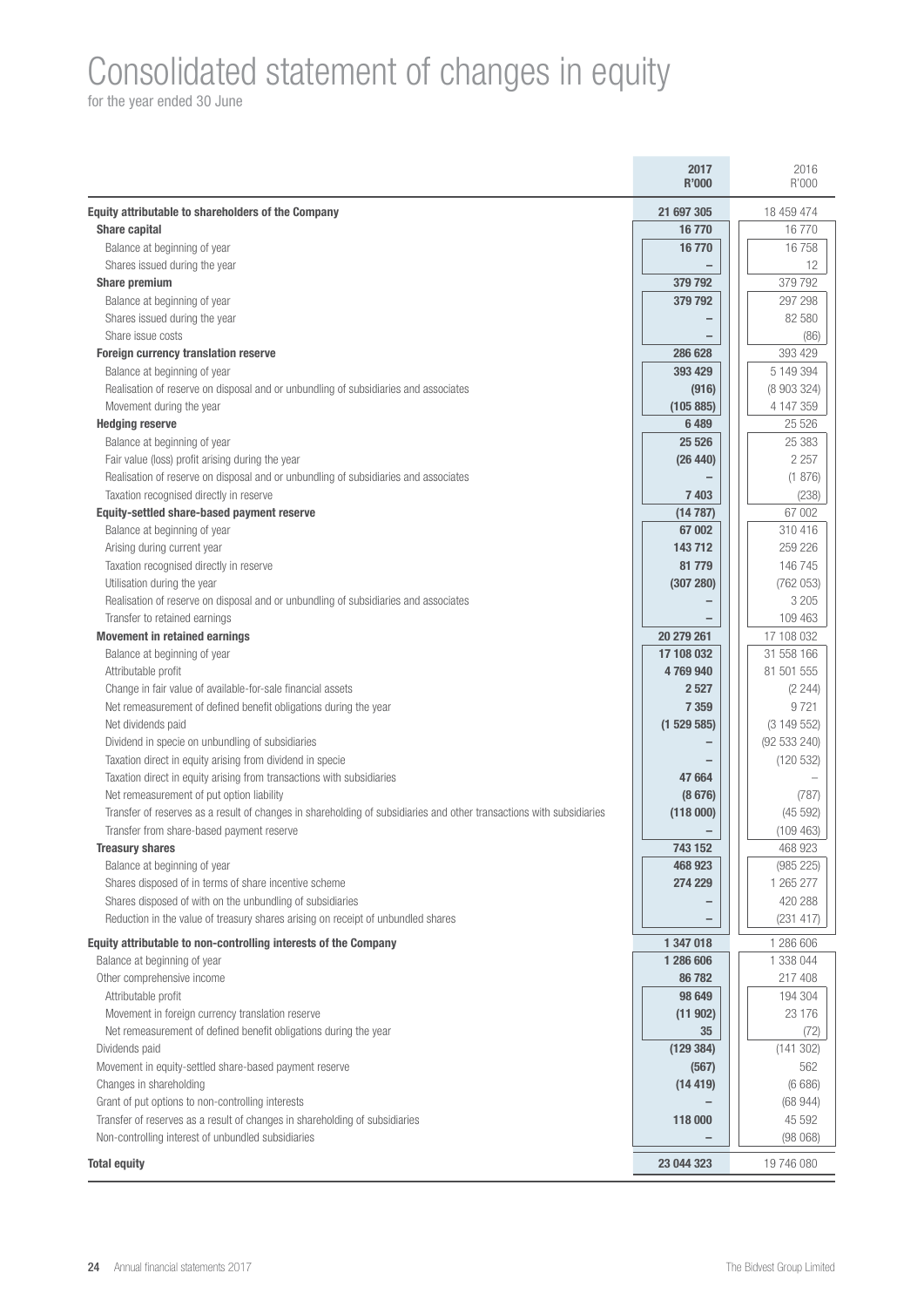### Consolidated segmental analysis

|                                   | 2017<br>R'000        | 2016<br>R'000        | $\%$<br>change      |
|-----------------------------------|----------------------|----------------------|---------------------|
| <b>Segmental revenue</b>          |                      |                      |                     |
| <b>Trading division</b>           |                      |                      |                     |
| <b>Bidvest South Africa</b>       | 69 679 523           | 67 298 077           | 3,5                 |
| Automotive                        | 24 182 054           | 24 062 557           | 0,5                 |
| <b>Commercial Products</b>        | 8 0 25 20 2          | 6 013 106            | 33,5                |
| Electrical                        | 5 667 087            | 5 375 014            | 5,4                 |
| <b>Financial Services</b>         | 4 009 127            | 3 336 302            | 20,2                |
| Freight                           | 4 986 641            | 6 013 814            | (17,1)              |
| Office and Print                  | 9670916              | 10 076 465           | (4,0)               |
| Services                          | 13 138 496           | 12 420 819           | 5,8                 |
| <b>Bidvest Namibia</b>            | 3794668              | 3 858 949            | (1,7)               |
| <b>Bidvest Corporate</b>          | 1 592 071            | 1726387              | (7, 8)              |
| Properties                        | 489 124              | 411 938              | 18,7                |
| Corporate and investments         | 1 102 947            | 1 314 449            | (16,1)              |
|                                   | 75 066 262           | 72 883 413           | 3,0                 |
| Inter-group eliminations          | (4068261)            | (4642312)            |                     |
|                                   | 70 998 001           | 68 241 101           | 4,0                 |
| <b>Segmental trading profit</b>   |                      |                      |                     |
| <b>Trading division</b>           |                      |                      |                     |
| <b>Bidvest South Africa</b>       | 5 632 476            | 5 295 391            | 6,4                 |
| Automotive                        | 663 395              | 674 709              | (1,7)               |
| <b>Commercial Products</b>        | 688 571              | 463 654              | 48,5                |
| Electrical                        | 350 173              | 317 440              | 10,3                |
| <b>Financial Services</b>         | 625 303              | 582 204              | 7,4                 |
| Freight                           | 1 070 257            | 1019816              | 4,9                 |
| Office and Print                  | 657 692              | 706 295              | (6, 9)              |
| Services                          | 1 577 085            | 1 531 273            | 3,0                 |
| <b>Bidvest Namibia</b>            | 86 470               | 296 662              | (70, 9)             |
| <b>Bidvest Corporate</b>          | 297 991              | 161 426              | 84,6                |
| Properties                        | 428 566              | 366 583              | 16,9                |
| Corporate and investments         | (130 575)            | (205 157)            | (36, 4)             |
|                                   | 6 016 937            | 5753479              | 4,6                 |
| <b>Segmental operating profit</b> |                      |                      |                     |
| <b>Trading division</b>           |                      |                      |                     |
| <b>Bidvest South Africa</b>       | 5 559 664            | 5 0 29 4 61          | 10,5                |
| Automotive                        | 638 753              | 601 206              | 6,2                 |
| <b>Commercial Products</b>        | 687 983              | 460 816              | 49,3                |
| Electrical                        | 348 809              | 316 200              | 10,3                |
| <b>Financial Services</b>         | 624 770<br>1 058 299 | 574 625              | 8,7                 |
| Freight                           |                      | 974 070              | 8,6                 |
| Office and Print<br>Services      | 626 570<br>1 574 480 | 602 265              | 4,0                 |
| <b>Bidvest Namibia</b>            | 96 980               | 1 500 279<br>295 886 | 4,9                 |
| <b>Bidvest Corporate</b>          | 1 363 651            | (755 524)            | (67, 2)<br>(280, 5) |
| Properties                        | 439 802              | 366 813              | 19,9                |
| Corporate and investments         | 923 849              | (1 122 337)          | (182, 3)            |
|                                   |                      |                      |                     |
|                                   | 7 020 295            | 4 5 6 9 8 2 3        | 53,6                |
| Share-based payment expense       | (143145)             | (139698)             |                     |
|                                   | 6 877 150            | 4 4 3 0 1 2 5        | 55,2                |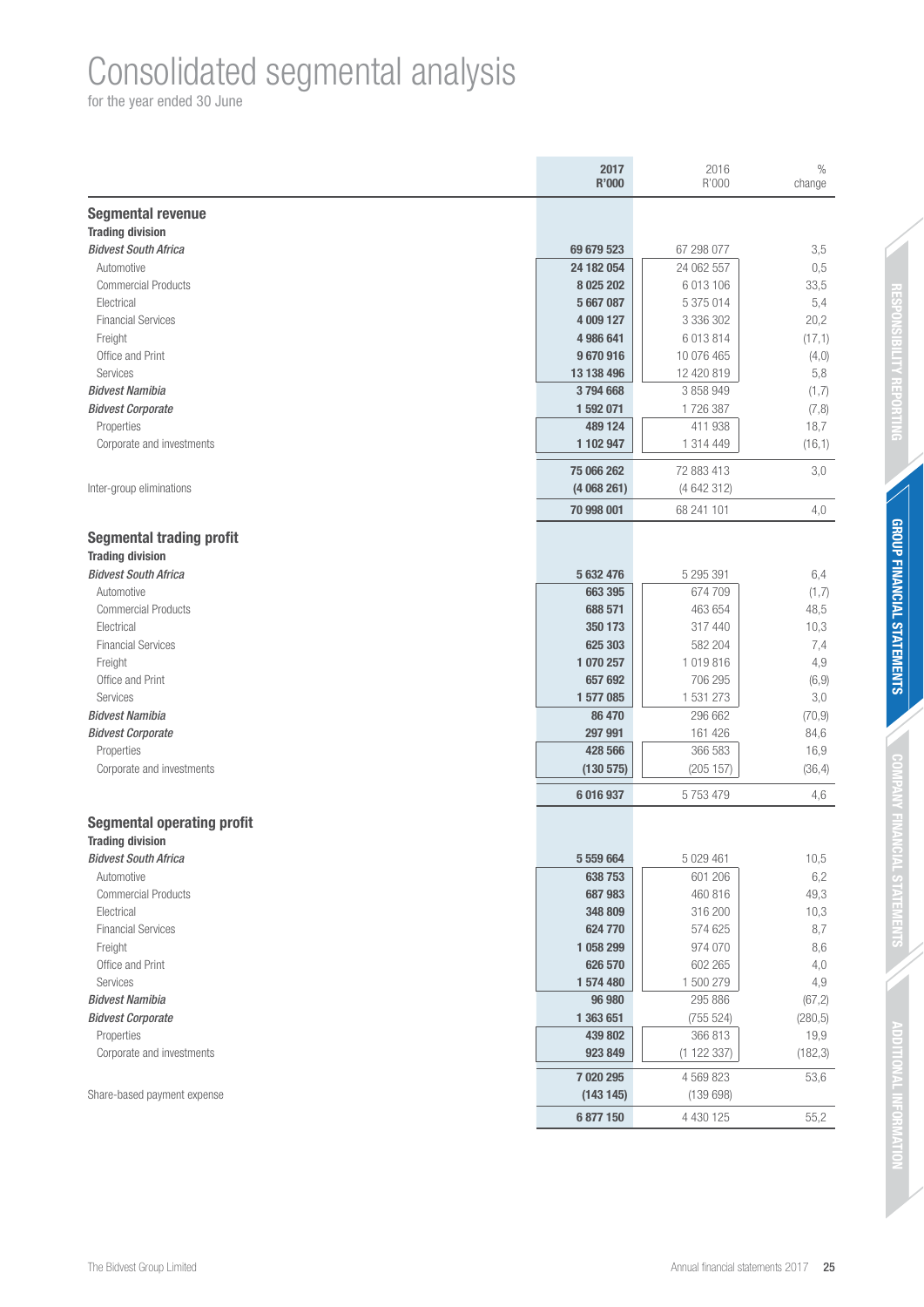### Consolidated segmental analysis

|                                         | 2017<br><b>R'000</b> | 2016<br>R'000      | $\%$<br>change |
|-----------------------------------------|----------------------|--------------------|----------------|
| <b>Segmental operating assets</b>       |                      |                    |                |
| <b>Trading division</b>                 |                      |                    |                |
| <b>Bidvest South Africa</b>             | 29 122 500           | 26 436 051         | 10,2           |
| Automotive                              | 5 339 287            | 5 455 063          | (2,1)          |
| <b>Commercial Products</b>              | 3 551 648            | 2 279 857          | 55,8           |
| Electrical                              | 2667671              | 2 245 360          | 18,8           |
| <b>Financial Services</b>               | 5 5 63 7 59          | 4743376            | 17,3           |
| Freight                                 | 4645695              | 4 2 3 4 1 3 2      | 9,7            |
| Office and Print                        | 3 323 661            | 3724090            | (10, 8)        |
| Services                                | 4 030 779            | 3754173            | 7,4            |
| <b>Bidvest Namibia</b>                  | 2015270              | 2 104 142          | (4,2)          |
| <b>Bidvest Corporate</b>                | 10 125 882           | 9 139 356          | 10,8           |
| Properties                              | 2 476 202            | 2 269 682          | 9,1            |
| Corporate and investments               | 7649680              | 6 869 674          | 11,4           |
|                                         | 41 263 652           | 37 679 549         | 9,5            |
| Inter-group eliminations                | (752 360)            | (626998)           |                |
|                                         | 40 511 292           | 37 052 551         | 9,3            |
| <b>Segmental operating liabilities</b>  |                      |                    |                |
| <b>Trading division</b>                 |                      |                    |                |
| <b>Bidvest South Africa</b>             | 16 308 453           | 15 112 404         | 7,9            |
| Automotive                              | 2 022 061            | 2 007 087          | 0,7            |
| <b>Commercial Products</b>              | 1 250 266            | 922 570            | 35,5           |
| Electrical                              | 1 026 649            | 910 558            | 12,7           |
| <b>Financial Services</b>               | 5798434              | 4723242            | 22,8           |
| Freight                                 | 2 556 096            | 2730970            | (6, 4)         |
| Office and Print                        | 1 472 161            | 1759038            | (16,3)         |
| Services                                | 2 182 786            | 2 058 939          | 6,0            |
| <b>Bidvest Namibia</b>                  | 448 478              | 421 314            | 6,4            |
| <b>Bidvest Corporate</b>                | 400 874              | 465 780            | (13, 9)        |
| Properties<br>Corporate and investments | 8 9 0 0<br>391 974   | 24 615<br>441 165  | (63, 8)        |
|                                         |                      |                    | (11,2)         |
|                                         | 17 157 805           | 15 999 498         | 7,2            |
| Inter-group eliminations                | (752 360)            | (626998)           |                |
|                                         | 16 405 445           | 15 372 500         | 6,7            |
| <b>Segmental depreciation</b>           |                      |                    |                |
| <b>Trading division</b>                 |                      |                    |                |
| <b>Bidvest South Africa</b>             | 1 191 506            | 1 196 284          | (0, 4)         |
| Automotive                              | 69 809               | 63 069             | 10,7           |
| <b>Commercial Products</b>              | 72 825               | 49 317             | 47,7           |
| Electrical<br><b>Financial Services</b> | 34 569<br>234 730    | 28 810             | 20,0           |
|                                         | 257 425              | 282 547<br>257 854 | (16, 9)        |
| Freight<br>Office and Print             | 112 262              | 123 296            | (0,2)          |
| Services                                | 409 886              | 391 391            | (8, 9)<br>4,7  |
| <b>Bidvest Namibia</b>                  | 76 005               | 71 301             | 6,6            |
| <b>Bidvest Corporate</b>                | 61 404               | 75 216             | (18, 4)        |
| Properties                              | 4708                 | 4653               | 1,2            |
| Corporate and investments               | 56 696               | 70 563             | (19,7)         |
|                                         |                      |                    |                |
|                                         | 1 328 915            | 1 342 801          | (1, 0)         |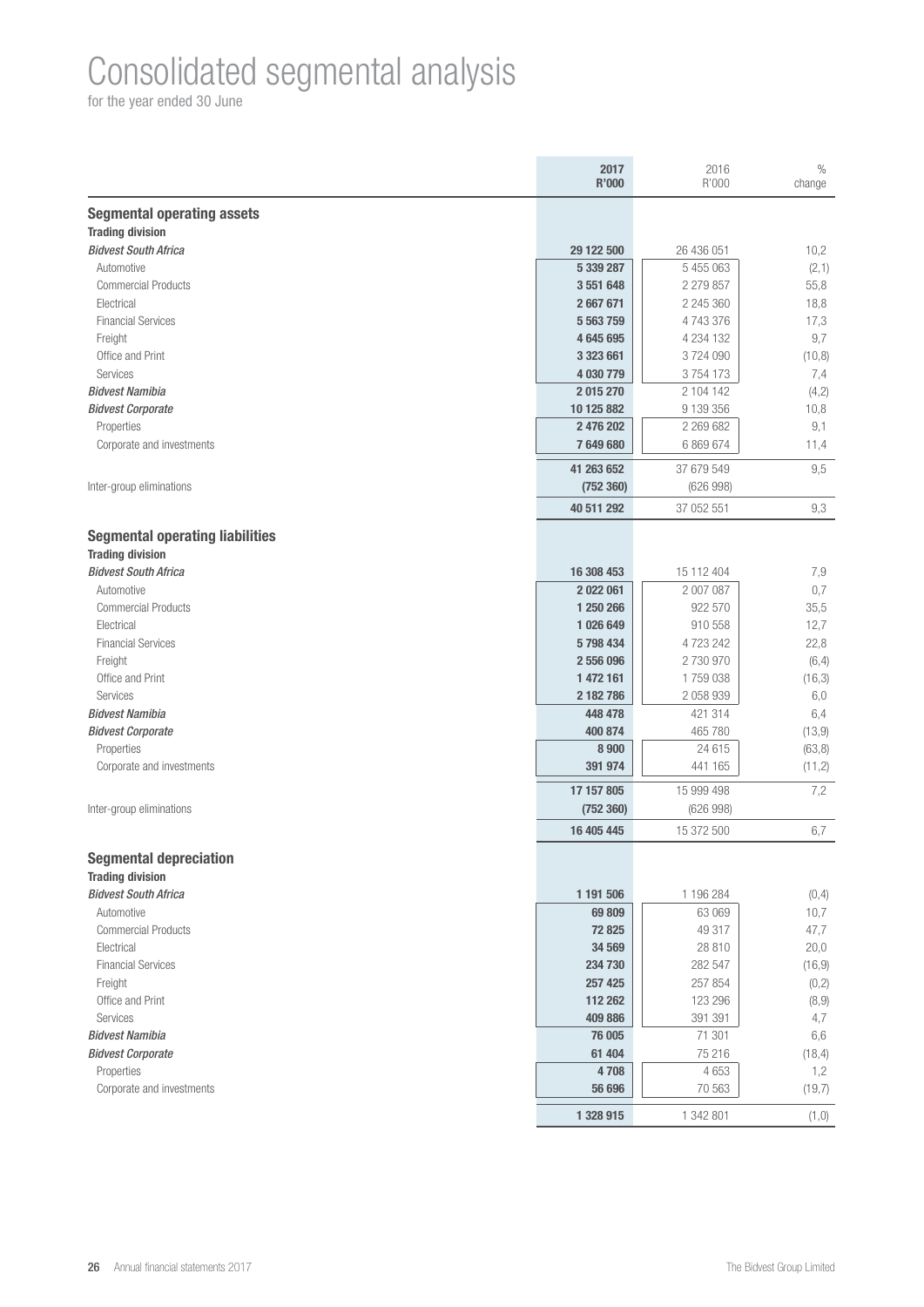|                                                                                        | 2017<br>R'000            | 2016<br>R'000     | $\%$<br>change     |
|----------------------------------------------------------------------------------------|--------------------------|-------------------|--------------------|
| Segmental capital expenditure                                                          |                          |                   |                    |
| <b>Trading division</b>                                                                |                          |                   |                    |
| <b>Bidvest South Africa</b>                                                            | 2 086 703                | 1 703 903         | 22,5               |
| Automotive                                                                             | 98 332                   | 96 241            | 2,2                |
| <b>Commercial Products</b>                                                             | 112 390                  | 82 043            | 37,0               |
| Electrical                                                                             | 44 869                   | 46 072            | (2,6)              |
| <b>Financial Services</b>                                                              | 707 485                  | 407 956           | 73,4               |
| Freight                                                                                | 537 402                  | 466 560           | 15,2               |
| Office and Print                                                                       | 135 198                  | 171 186           | (21, 0)            |
| Services                                                                               | 451 027                  | 433 845           | 4,0                |
| <b>Bidvest Namibia</b>                                                                 | 59 004                   | 120 669           | (51,1)             |
| <b>Bidvest Corporate</b>                                                               | 240 430                  | 395 467           | (39,2)             |
| Properties                                                                             | 212 639                  | 335 658           | (36, 7)            |
| Corporate and investments                                                              | 27 791                   | 59 809            | (53, 5)            |
|                                                                                        | 2 386 137                | 2 2 2 0 3 9       | 7,5                |
| Segmental amortisation and impairments on intangible assets<br><b>Trading division</b> |                          |                   |                    |
|                                                                                        |                          |                   |                    |
| <b>Bidvest South Africa</b><br>Automotive                                              | 82 300<br>5 6 0 2        | 134 026<br>40 236 | (38, 6)<br>(86, 1) |
| <b>Commercial Products</b>                                                             | 7 3 1 4                  | 4 8 3 1           | 51,4               |
| Electrical                                                                             | 10572                    | 7740              | 36,6               |
| <b>Financial Services</b>                                                              | 12 438                   | 11 167            | 11,4               |
| Freight                                                                                | 16 801                   | 18 806            |                    |
| Office and Print                                                                       | 15 842                   | 26 417            | (10,7)<br>(40, 0)  |
| Services                                                                               | 13731                    | 24 8 29           | (44,7)             |
| <b>Bidvest Namibia</b>                                                                 | 9417                     | 9581              | (1,7)              |
| <b>Bidvest Corporate</b>                                                               | 3 4 8 7                  | 65 154            | (94, 6)            |
| Properties                                                                             | $\overline{\phantom{0}}$ | (1068)            |                    |
| Corporate and investments                                                              | 3 4 8 7                  | 66 222            | (94,7)             |
|                                                                                        | 95 204                   | 208 761           | (54, 4)            |
| Segmental goodwill and intangible assets                                               |                          |                   |                    |
| <b>Trading division</b>                                                                |                          |                   |                    |
| <b>Bidvest South Africa</b>                                                            | 4 515 848                | 3 153 672         | 43,2               |
| Automotive                                                                             | 244 629                  | 247716            | (1,2)              |
| <b>Commercial Products</b>                                                             | 1836768                  | 715 411           | 156,7              |
| Electrical                                                                             | 149 063                  | 85 888            | 73,6               |
| <b>Financial Services</b>                                                              | 303 073                  | 255 006           | 18,8               |
| Freight                                                                                | 135 241                  | 101 876           | 32,8               |
| Office and Print                                                                       | 292 823                  | 255 095           | 14,8               |
| Services                                                                               | 1 554 251                | 1 492 680         | 4,1                |
| <b>Bidvest Namibia</b>                                                                 | 287 719                  | 297 829           | (3, 4)             |
| <b>Bidvest Corporate</b>                                                               | 31 843                   | 15 4 95           | 105,5              |
| Properties                                                                             | 21 0 34                  | 7 5 5 2           | 178,5              |
| Corporate and investments                                                              | 10 809                   | 7943              | 36,1               |
|                                                                                        | 4 835 410                | 3 466 996         | 39,5               |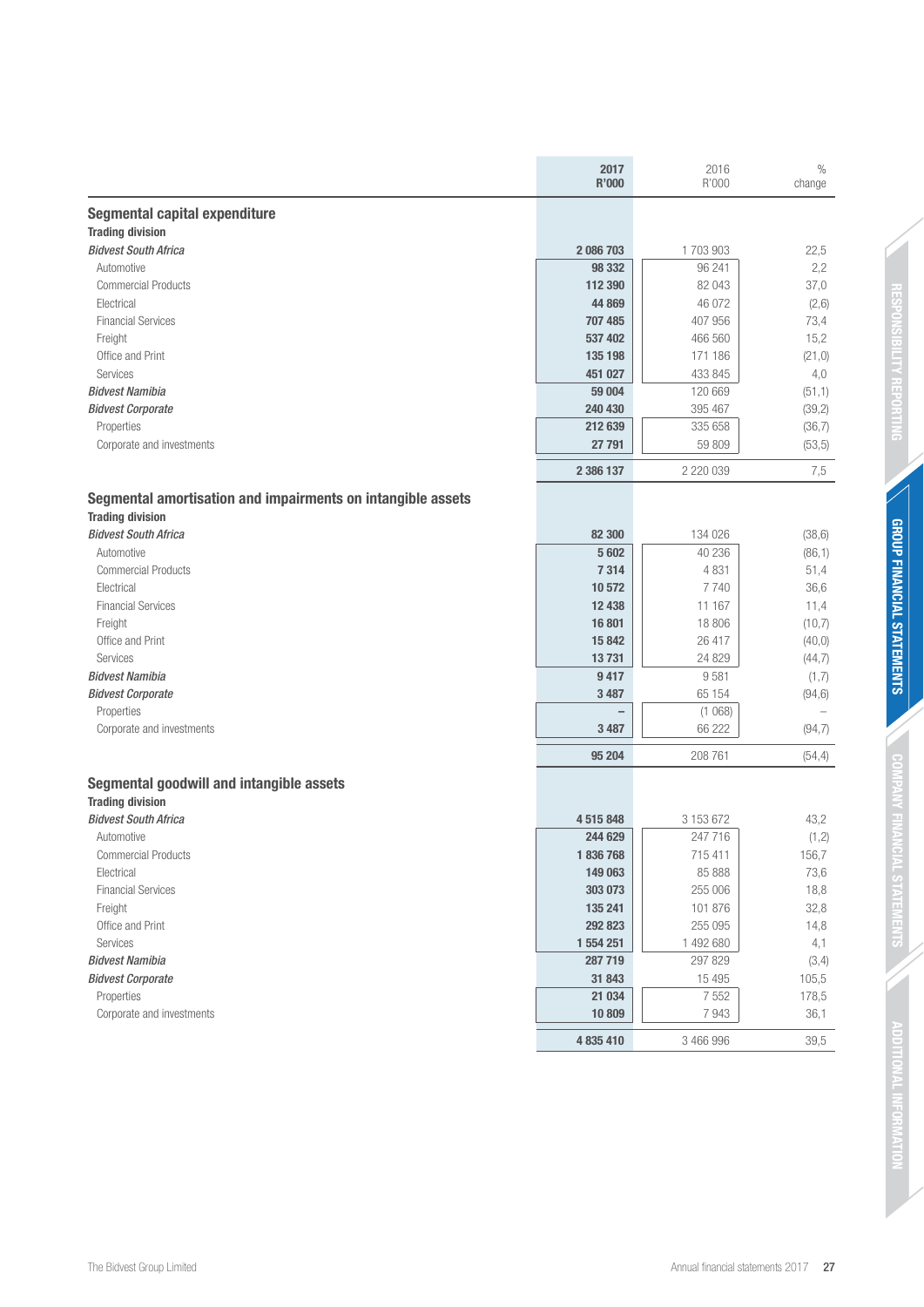### Consolidated segmental analysis

for the year ended 30 June

|                                           | 2017<br>R'000 | 2016<br>R'000 | $\frac{0}{0}$<br>change |
|-------------------------------------------|---------------|---------------|-------------------------|
| <b>Employee benefits and remuneration</b> |               |               |                         |
| <b>Trading division</b>                   |               |               |                         |
| <b>Bidvest South Africa</b>               | 13 691 642    | 12 927 605    | 5,9                     |
| Automotive                                | 1918878       | 1 929 686     | (0,6)                   |
| <b>Commercial Products</b>                | 1 072 150     | 758 463       | 41,4                    |
| Electrical                                | 612 587       | 556872        | 10,0                    |
| <b>Financial Services</b>                 | 553 438       | 451 665       | 22,5                    |
| Freight                                   | 1 270 689     | 1 281 344     | (0, 8)                  |
| Office and Print                          | 1669132       | 1 665 358     | 0,2                     |
| Services                                  | 6 594 768     | 6 284 217     | 4,9                     |
| <b>Bidvest Namibia</b>                    | 597 977       | 595 728       | 0,4                     |
| <b>Bidvest Corporate</b>                  | 535 033       | 679 041       | (21, 2)                 |
| Properties                                | 25 4 05       | 23 508        | 8,1                     |
| Corporate and investments                 | 509 628       | 655 533       | (22,3)                  |
|                                           | 14 824 652    | 14 202 374    | 4,4                     |
| Share-based payment expense               | 143 145       | 139 698       |                         |
|                                           | 14 967 797    | 14 342 072    | 4,4                     |
| <b>Number of employees</b>                |               |               |                         |
| <b>Trading division</b>                   |               |               |                         |
| <b>Bidvest South Africa</b>               | 113 441       | 110 592       | 2,6                     |
| Automotive                                | 5766          | 6 1 8 9       | (6, 8)                  |
| <b>Commercial Products</b>                | 5 9 0 5       | 4 2 3 6       | 39,4                    |
| Electrical                                | 2 5 3 7       | 2411          | 5,2                     |
| <b>Financial Services</b>                 | 1622          | 1 4 9 3       | 8,6                     |
| Freight                                   | 4 1 1 6       | 4723          | (12, 9)                 |
| Office and Print                          | 6653          | 7690          | (13,5)                  |
| Services                                  | 86 842        | 83 850        | 3,6                     |
| <b>Bidvest Namibia</b>                    | 3 4 8 1       | 2732          | 27,4                    |
| <b>Bidvest Corporate</b>                  | 783           | 861           | (9,1)                   |
| Properties                                | 15            | 16            | (6,3)                   |
| Corporate and investments                 | 768           | 845           | (9,1)                   |
|                                           | 117 705       | 114 185       | 3,1                     |
| Refer note 45                             |               |               |                         |

28 Annual financial statements 2017 **The Bidvest Group Limited**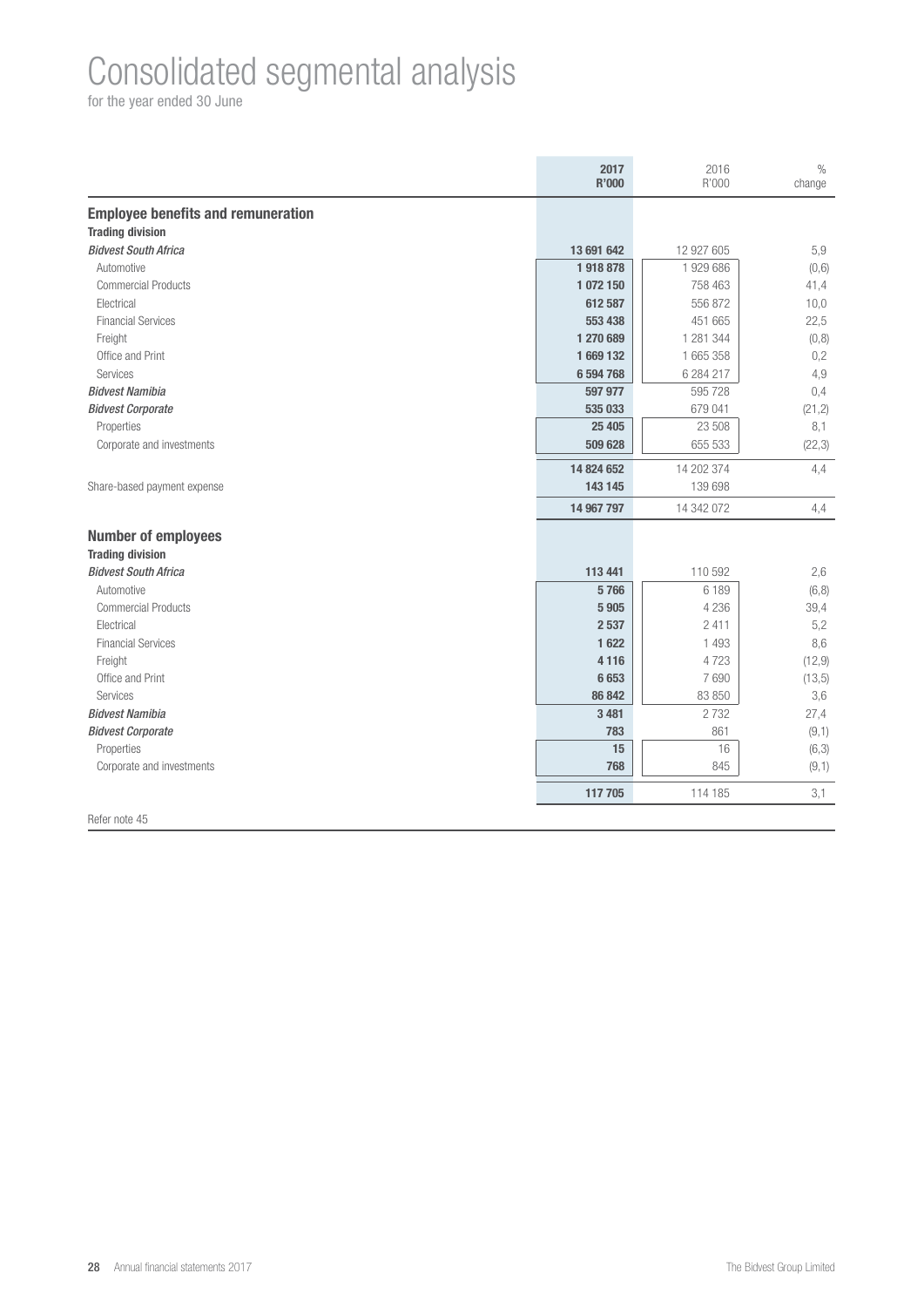### Notes to the consolidated financial statements

|    |                                                                    | 2017<br><b>R'000</b> | 2016<br>R'000     |
|----|--------------------------------------------------------------------|----------------------|-------------------|
| 1. | <b>Revenue</b>                                                     |                      |                   |
|    | Sale of goods                                                      | 48 078 961           | 46 521 243        |
|    | Rendering of services                                              | 20 591 417           | 19 294 729        |
|    | Commissions and fees earned                                        | 4 037 805            | 3 505 763         |
|    | Net billings relating to clearing and forwarding transactions      | 1911866              | 3 140 949         |
|    | Insurance                                                          | 446 214              | 420 729           |
|    |                                                                    | 75 066 263           | 72 883 413        |
|    | Inter-group eliminations                                           | (4068262)            | (4 642 312)       |
|    | Revenue                                                            | 70 998 001           | 68 241 101        |
| 2. | <b>Operating profit</b>                                            |                      |                   |
|    | Determined after charging (crediting)                              |                      |                   |
|    | Auditor's remuneration (Deloitte & Touche)                         | 72 292               | 61 592            |
|    | Audit fees                                                         | 64 472               | 56 884            |
|    | Audit-related expenses                                             | 1 0 21               | 705               |
|    | Consulting fees                                                    | 3836                 | 1 6 6 5           |
|    | <b>Taxation services</b>                                           | 570                  | 401               |
|    | Other attest services                                              | 2 3 9 3              | 1937              |
|    | Auditors' remuneration (other auditors)                            | 8 1 9 1              | 5909              |
|    | Audit fees                                                         | 5685                 | 3 4 1 5           |
|    | Audit-related expenses                                             | 47                   | 22                |
|    | Consulting fees                                                    | 332                  | 120               |
|    | <b>Taxation services</b>                                           | 625                  | 842               |
|    | Other attest services                                              | 1 502                | 1510              |
|    | Depreciation of property, plant and equipment                      | 1 328 915            | 1 342 801         |
|    | <b>Buildings</b><br>Leasehold premises                             | 350<br>72 584        | 1 3 6 7<br>71 037 |
|    | Plant and equipment                                                | 361 967              | 364 172           |
|    | Office equipment, furniture and fittings                           | 260 050              | 250 305           |
|    | Vehicles, vessels and craft                                        | 251 490              | 243 029           |
|    | Rental assets                                                      | 185 746              | 163 223           |
|    | Capitalised leased assets                                          | 453                  | 472               |
|    | Full maintenance lease assets                                      | 196 275              | 249 196           |
|    | Depreciation of vehicle rental fleet                               | 217 449              | 137 399           |
|    | Amortisation of intangible assets                                  | 95 204               | 106 740           |
|    | Patents, trademarks, tradenames and other intangibles              | 16710                | 23 984            |
|    | Computer software                                                  | 78 494               | 82756             |
|    | Impairment of assets                                               | 91 749               | 287 955           |
|    | Property, plant and equipment <sup>#</sup>                         | (1147)               | 34 995            |
|    | Intangible assets#                                                 |                      | 102 021           |
|    | Goodwill#                                                          |                      | 52 111            |
|    | Banking and other advances                                         | 11 429               | 2 3 2 5           |
|    | Trade receivables                                                  | 81 467               | 96 503            |
|    | Remeasurement to recoverable fair value of associates <sup>#</sup> | (1144633)            | 760 764           |
|    | Gain on a bargain purchase#<br>Directors' emoluments*              | (11374)              | (9310)            |
|    | Executive directors                                                | 41 870               | 54 000            |
|    | Basic remuneration                                                 | 21 587               | 29 532            |
|    | Retirement and medical benefits                                    | 1975                 | 3580              |
|    | Other benefits and costs                                           | 1 3 9 5              | 2938              |
|    | Cash incentives                                                    | 16913                | 17 950            |
|    | Non-executive directors                                            | 11 535               | 10 132            |
|    | Fees - Company                                                     | 5887                 | 7 0 26            |
|    | - subsidiaries                                                     | 5648                 | 3 1 0 6           |
|    | Employer contributions to                                          | 1 048 153            | 988 448           |
|    | Defined contribution pension funds                                 | 50 195               | 48 593            |
|    | Provident funds                                                    | 627 910              | 593 612           |
|    | Retirement funds                                                   | 56 894               | 55 925            |
|    | Social securities                                                  | 6 4 4 8              | 6712              |
|    | Medical aids                                                       | 306 706              | 283 606           |
|    | * Refer directors' report for detailed disclosure                  |                      |                   |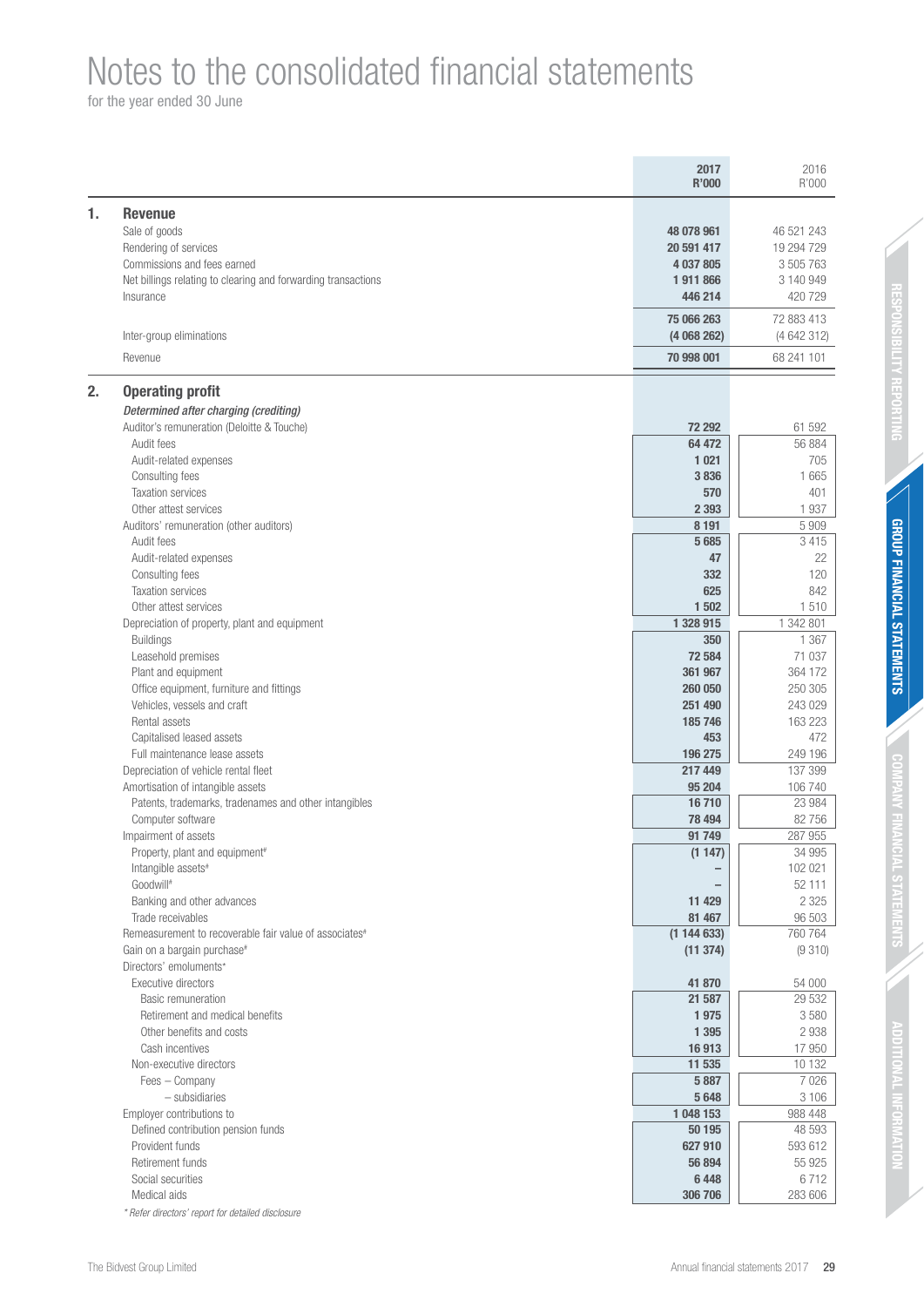### Notes to the consolidated financial statements

for the year ended 30 June

|                                                                                                          | 2017<br><b>R'000</b> | 2016<br>R'000      |
|----------------------------------------------------------------------------------------------------------|----------------------|--------------------|
| 2.<br><b>Operating profit (continued)</b>                                                                |                      |                    |
| Determined after charging (crediting) (continued)                                                        |                      |                    |
| Net expense related to post-retirement obligations for current service costs                             | 4 4 8 5              | 40 552             |
| Defined benefit pension plans                                                                            | 4713                 | 35 971             |
| Post-retirement medical aid obligations                                                                  | (228)                | 948                |
| Defined benefit early retirement plan                                                                    |                      | 3633               |
| Share-based payment expense                                                                              | 143 145              | 139 698            |
| Staff                                                                                                    | 126 908              | 109 441            |
| Executive directors                                                                                      | 16 237               | 30 257             |
| Fees for administrative, managerial and technical services                                               | 7 2 9 3              | 5 0 5 7            |
| Research and development expenditure                                                                     | 1578                 | 1 0 4 1            |
| Foreign exchange losses (gains) on hedging activities                                                    | 2827                 | 9 3 0 9            |
| Forward exchange contracts                                                                               | (2525)               | 10 338             |
| Foreign bank accounts                                                                                    | 5 3 5 2              | (1029)             |
| Other foreign exchange losses (gains)                                                                    | 58 543               | (100303)           |
| Realised                                                                                                 | 13 943               | (66141)            |
| Unrealised                                                                                               | 44 600               | (34162)            |
| Income from investments                                                                                  | (210 776)            | (156694)           |
| Dividends received from listed investments                                                               | (30796)              | (41048)            |
| Dividends received from unlisted investments                                                             | (12)                 | (700)              |
| Profit on disposal                                                                                       | (81374)              | (47851)            |
| Fair value adjustments on investments held-for-trading<br>Net capital loss#                              | (98594)<br>129 566   | (67095)<br>234 659 |
| Net (profit) loss on disposal of property, plant and equipment                                           | (8446)               | 5 601              |
| Net loss on disposal of interests in subsidiaries and associates, and disposal and closure of businesses | 147 383              | 228 171            |
| Net (profit) loss on disposal of intangible assets                                                       | (9371)               | 887                |
| Operating lease charges                                                                                  | 1 464 665            | 1 400 323          |
| Land and buildings                                                                                       | 1 259 850            | 1 188 203          |
| Equipment and vehicles                                                                                   | 204 815              | 212 120            |
| #Items above included as capital items on consolidated income statement                                  | (1027588)            | 1 175 240          |
| 3.<br><b>Net finance charges</b>                                                                         |                      |                    |
| Finance income                                                                                           | 575 607              | 426 462            |
| Interest income on banking and other advances                                                            | 460712               | 343 687            |
| Interest income on bank balances                                                                         | 81 751               | 56 126             |
| Interest imputed on post-retirement assets                                                               | 16 950               | 12 217             |
| Interest income on available-for-sale financial investments                                              | 16 194               | 14 4 32            |
| Finance charges                                                                                          | (1502458)            | (1263188)          |
| Interest expense on amounts owed to bank depositors                                                      | (270625)             | (181900)           |
| Interest expense on bank overdrafts                                                                      | (73858)              | (100 829)          |
| Interest expense on listed bonds and commercial paper                                                    | (240032)             | (277338)           |
| Interest expense on financed assets                                                                      | (4273)               | (8972)             |
| Interest expense on vehicle lease creditors and floorplan creditors                                      | (91909)              | (104 160)          |
| Interest expense on other borrowings                                                                     | (618 372)            | (392 037)          |
| Interest imputed on post-retirement obligations                                                          | (6189)               | (7000)             |
| Unwinding of discount on puttable non-controlling interest liabilities                                   | (3147)               | (2124)             |
| Dividends on preference shares included in borrowings                                                    | (216691)             | (200789)           |
| Less: Borrowing costs capitalised to property, plant and equipment                                       | 22 638               | 11 961             |
|                                                                                                          | (926 851)            | (836 726)          |
| Less: Net finance income from banking operations included in operating profit                            | (132709)             | (85388)            |
| Income                                                                                                   | (343538)             | (231845)           |
| Charges                                                                                                  | 210 829              | 146 457            |
|                                                                                                          | (1059560)            | (922 114)          |

The applicable weighted average interest rate is used to determine the amount of borrowing costs eligible for capitalisation.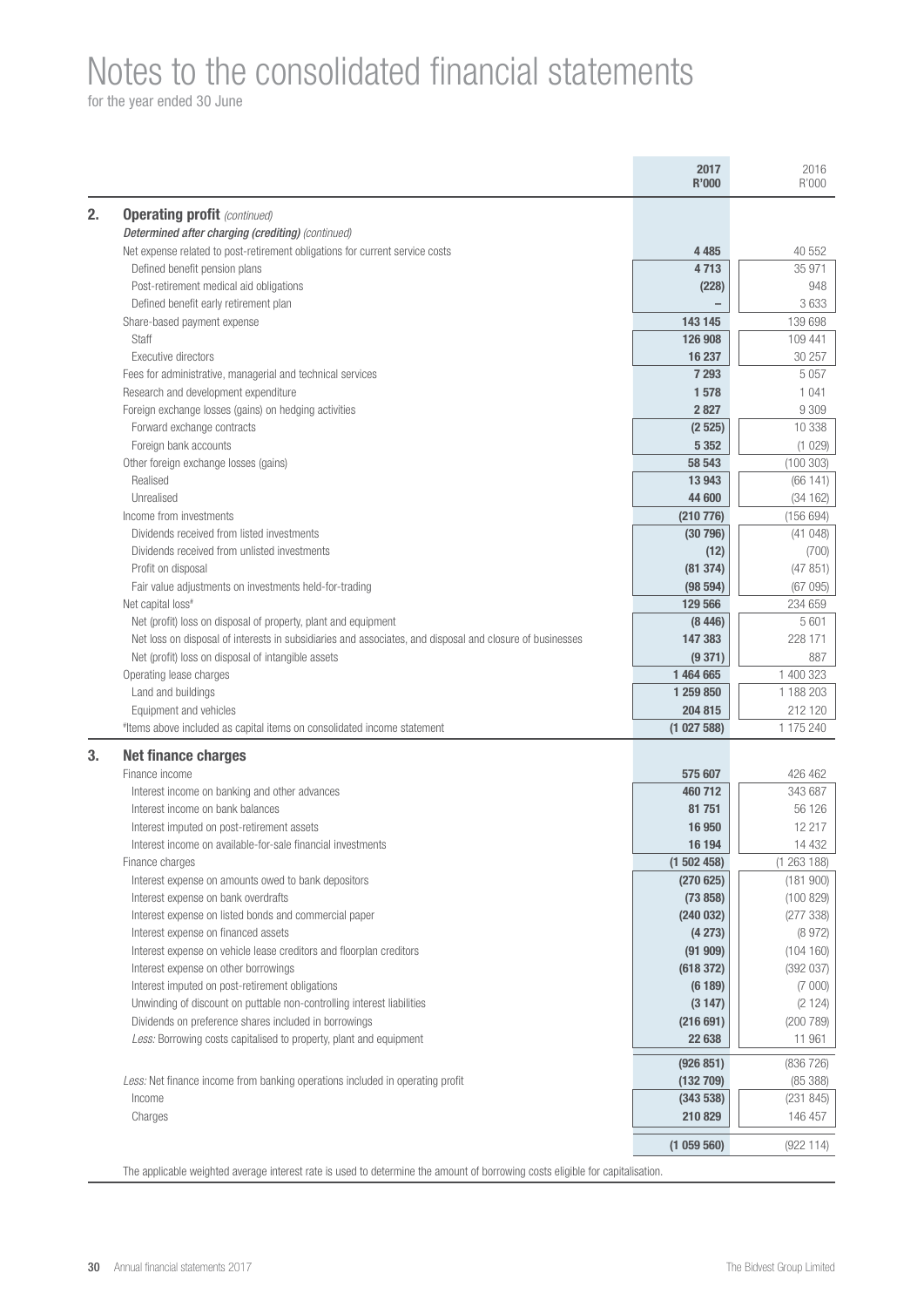|    |                                                                                                    | 2017<br><b>R'000</b> | 2016<br>R'000 |
|----|----------------------------------------------------------------------------------------------------|----------------------|---------------|
| 4. | <b>Taxation</b>                                                                                    |                      |               |
|    | Current taxation                                                                                   | 1 288 023            | 1 178 821     |
|    | Current year                                                                                       | 1 310 451            | 1 216 771     |
|    | Prior years' overprovision                                                                         | (22428)              | (37950)       |
|    | Deferred taxation                                                                                  | 33 698               | 27 146        |
|    | Current year                                                                                       | 21 626               | 32 823        |
|    | Prior years' underprovision                                                                        | 11873                | 1 3 2 6       |
|    | Change in rate of taxation                                                                         | 199                  | (7003)        |
|    | Foreign withholding taxation                                                                       | 6511                 | 9520          |
|    | Total taxation per consolidated income statement                                                   | 1 328 232            | 1 215 487     |
|    | <b>Comprising</b>                                                                                  |                      |               |
|    | South African taxation                                                                             | 1 249 134            | 1 1 28 5 8 3  |
|    | Foreign taxation                                                                                   | 79 098               | 86 904        |
|    |                                                                                                    | 1 328 232            | 1 215 487     |
|    | The reconciliation of the effective taxation rate with the South African company taxation rate is: | $\%$                 | $\%$          |
|    | Taxation for the year as a percentage of profit before taxation                                    | 21,4                 | 33,2          |
|    | Associates                                                                                         | 1,7                  | 1,1           |
|    | Effective rate excluding associate income                                                          | 23,1                 | 34,3          |
|    | Dividend and exempt income                                                                         | 2,0                  | 3,0           |
|    | Foreign taxation rate differential                                                                 | (0,2)                | (0, 8)        |
|    | Net change in remeasurement and changes in shareholding of associates                              | 5,1                  | (6,3)         |
|    | Impairment of goodwill                                                                             |                      | (0, 4)        |
|    | Preference share funding                                                                           | (1,0)                | (1,6)         |
|    | Other non-deductible expenses                                                                      | (1, 0)               | (1, 0)        |
|    | Changes in recognition of deferred tax assets                                                      | (0,2)                | (0,3)         |
|    | Capital gains rate differential                                                                    | (0,2)                | (0,1)         |
|    | Changes in prior years' estimation                                                                 | 0,2                  | 1,0           |
|    | Change in rate of taxation                                                                         | 0,2                  | 0,2           |
|    | Rate of South African company taxation                                                             | 28,0                 | 28,0          |
|    |                                                                                                    | <b>R'000</b>         | R'000         |
|    | Estimated tax losses available for offset against future taxable income                            | 1013193              | 1 137 091     |
|    | Utilised in the computation of deferred taxation                                                   | (530 221)            | (618884)      |
|    | Not accounted for in deferred taxation                                                             | 482 972              | 518 207       |
|    |                                                                                                    |                      |               |

Deferred taxation assets have not been recognised in respect of certain tax losses as the directors believe it is not probable that the relevant companies will generate taxable profit in the near future, against which the benefits can be utilised.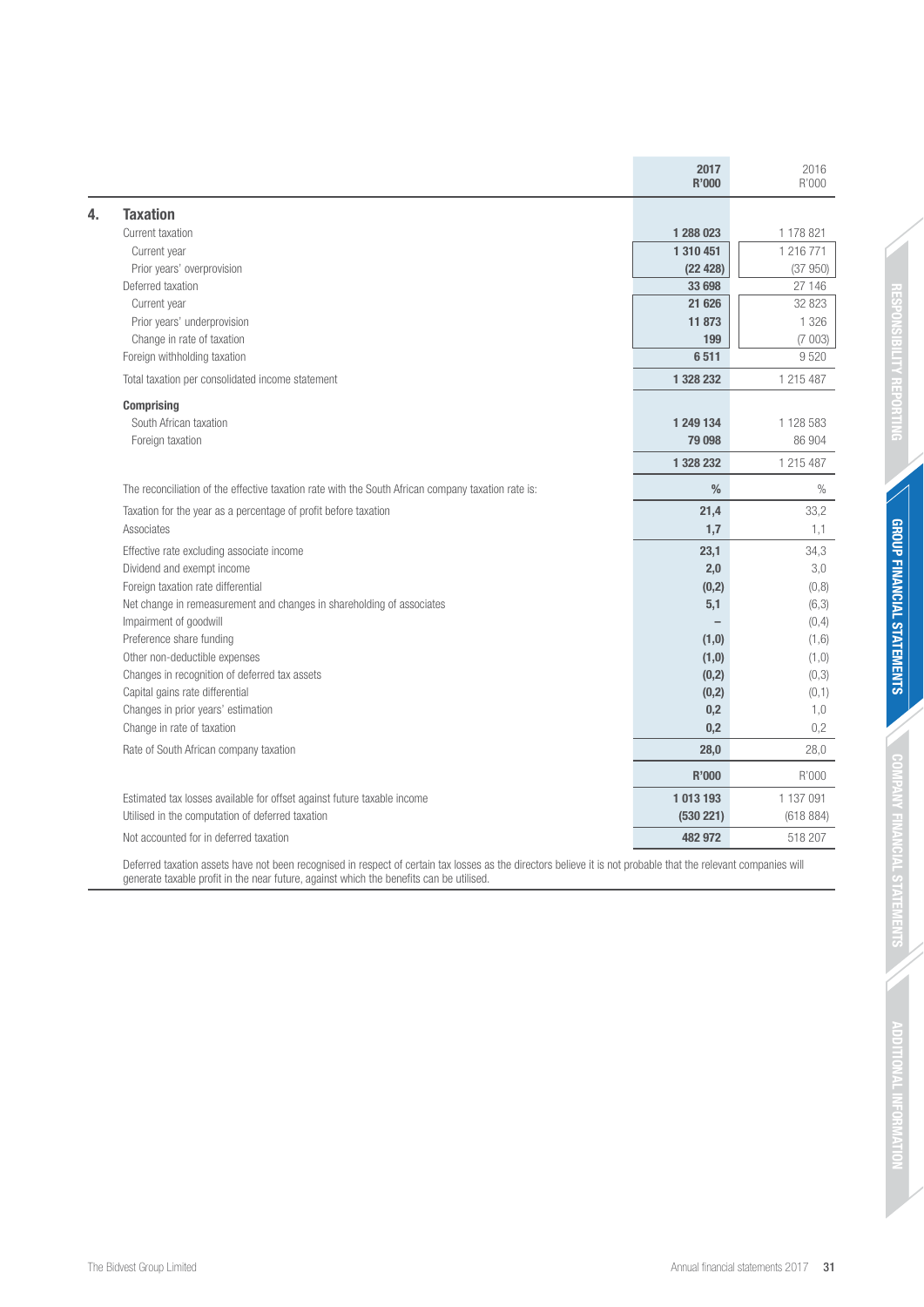## Notes to the consolidated financial statements

|                                                                                                                                                                                                                                                                                                                                                                                                                                                                                                        | 2017<br><b>R'000</b>     | 2016<br>R'000 |
|--------------------------------------------------------------------------------------------------------------------------------------------------------------------------------------------------------------------------------------------------------------------------------------------------------------------------------------------------------------------------------------------------------------------------------------------------------------------------------------------------------|--------------------------|---------------|
| <b>Discontinued operations</b>                                                                                                                                                                                                                                                                                                                                                                                                                                                                         |                          |               |
| On 16 May 2016 the shareholders approved the unbundling and separate listing (unbundling) of the Group's<br>foodservices businesses as Bid Corporation Limited (Bidcorp/discontinued operations) via a distribution in specie.<br>This unbundling was undertaken in order to implement a strategic decision to restructure the business operations<br>and management focus of the Group and to provide shareholders the opportunity to participate directly in the<br>Group's foodservices operations. |                          |               |
| The contribution of discontinued operations included in the Group's results until the loss of control, 30 May 2016,<br>is detailed below:                                                                                                                                                                                                                                                                                                                                                              |                          |               |
| Income statement - discontinued operations                                                                                                                                                                                                                                                                                                                                                                                                                                                             |                          |               |
| <b>Revenue</b>                                                                                                                                                                                                                                                                                                                                                                                                                                                                                         |                          | 127 857 294   |
| Cost of revenue                                                                                                                                                                                                                                                                                                                                                                                                                                                                                        |                          | (101476483)   |
| <b>Gross profit</b>                                                                                                                                                                                                                                                                                                                                                                                                                                                                                    | $\overline{\phantom{0}}$ | 26 380 811    |
| Operating expenses                                                                                                                                                                                                                                                                                                                                                                                                                                                                                     |                          | (22 358 944)  |
| Sales and distribution expenses                                                                                                                                                                                                                                                                                                                                                                                                                                                                        | $\overline{\phantom{0}}$ | (16281954)    |
| Administration expenses                                                                                                                                                                                                                                                                                                                                                                                                                                                                                | $\overline{\phantom{0}}$ | (3985391)     |
| Other expenses                                                                                                                                                                                                                                                                                                                                                                                                                                                                                         | $\overline{\phantom{0}}$ | (2091599)     |
| Other income                                                                                                                                                                                                                                                                                                                                                                                                                                                                                           | $\overline{\phantom{a}}$ | 181 401       |
| Trading result                                                                                                                                                                                                                                                                                                                                                                                                                                                                                         | $\overline{\phantom{0}}$ | 4 203 268     |
| Income from investments                                                                                                                                                                                                                                                                                                                                                                                                                                                                                | $\overline{\phantom{0}}$ | 23 352        |
| <b>Trading profit</b>                                                                                                                                                                                                                                                                                                                                                                                                                                                                                  |                          | 4 226 620     |
| Share-based payment expense                                                                                                                                                                                                                                                                                                                                                                                                                                                                            |                          | (96845)       |
| Acquisition costs                                                                                                                                                                                                                                                                                                                                                                                                                                                                                      |                          | (7555)        |
| Net capital items                                                                                                                                                                                                                                                                                                                                                                                                                                                                                      |                          | 25 531        |
| <b>Operating profit</b>                                                                                                                                                                                                                                                                                                                                                                                                                                                                                | $\overline{\phantom{0}}$ | 4 147 751     |
| Net finance charges                                                                                                                                                                                                                                                                                                                                                                                                                                                                                    | $\overline{\phantom{0}}$ | (281169)      |
| Finance income                                                                                                                                                                                                                                                                                                                                                                                                                                                                                         | $\qquad \qquad -$        | 45 7 7 9      |
| Finance charges                                                                                                                                                                                                                                                                                                                                                                                                                                                                                        | $\overline{\phantom{0}}$ | (326948)      |
| Share of profit of associates                                                                                                                                                                                                                                                                                                                                                                                                                                                                          | $\overline{\phantom{0}}$ | 22 580        |
| <b>Profit before taxation</b>                                                                                                                                                                                                                                                                                                                                                                                                                                                                          | $\overline{\phantom{0}}$ | 3 889 162     |
| Taxation                                                                                                                                                                                                                                                                                                                                                                                                                                                                                               |                          | (913755)      |
| Profit for the year from discontinued operations                                                                                                                                                                                                                                                                                                                                                                                                                                                       | $\overline{\phantom{0}}$ | 2 975 407     |
| Net profit on unbundling                                                                                                                                                                                                                                                                                                                                                                                                                                                                               | $\overline{\phantom{0}}$ | 76 277 945    |
| <b>Profit after taxation</b>                                                                                                                                                                                                                                                                                                                                                                                                                                                                           |                          | 79 253 352    |
| Attributable to                                                                                                                                                                                                                                                                                                                                                                                                                                                                                        |                          |               |
| Shareholders of the Company                                                                                                                                                                                                                                                                                                                                                                                                                                                                            |                          | 79 215 705    |
| Non-controlling interest                                                                                                                                                                                                                                                                                                                                                                                                                                                                               |                          | 37 647        |
|                                                                                                                                                                                                                                                                                                                                                                                                                                                                                                        | $\overline{\phantom{0}}$ | 79 253 352    |
| The total comprehensive income attributable to shareholders of the Company from discontinued operations was                                                                                                                                                                                                                                                                                                                                                                                            |                          | 83 321 374    |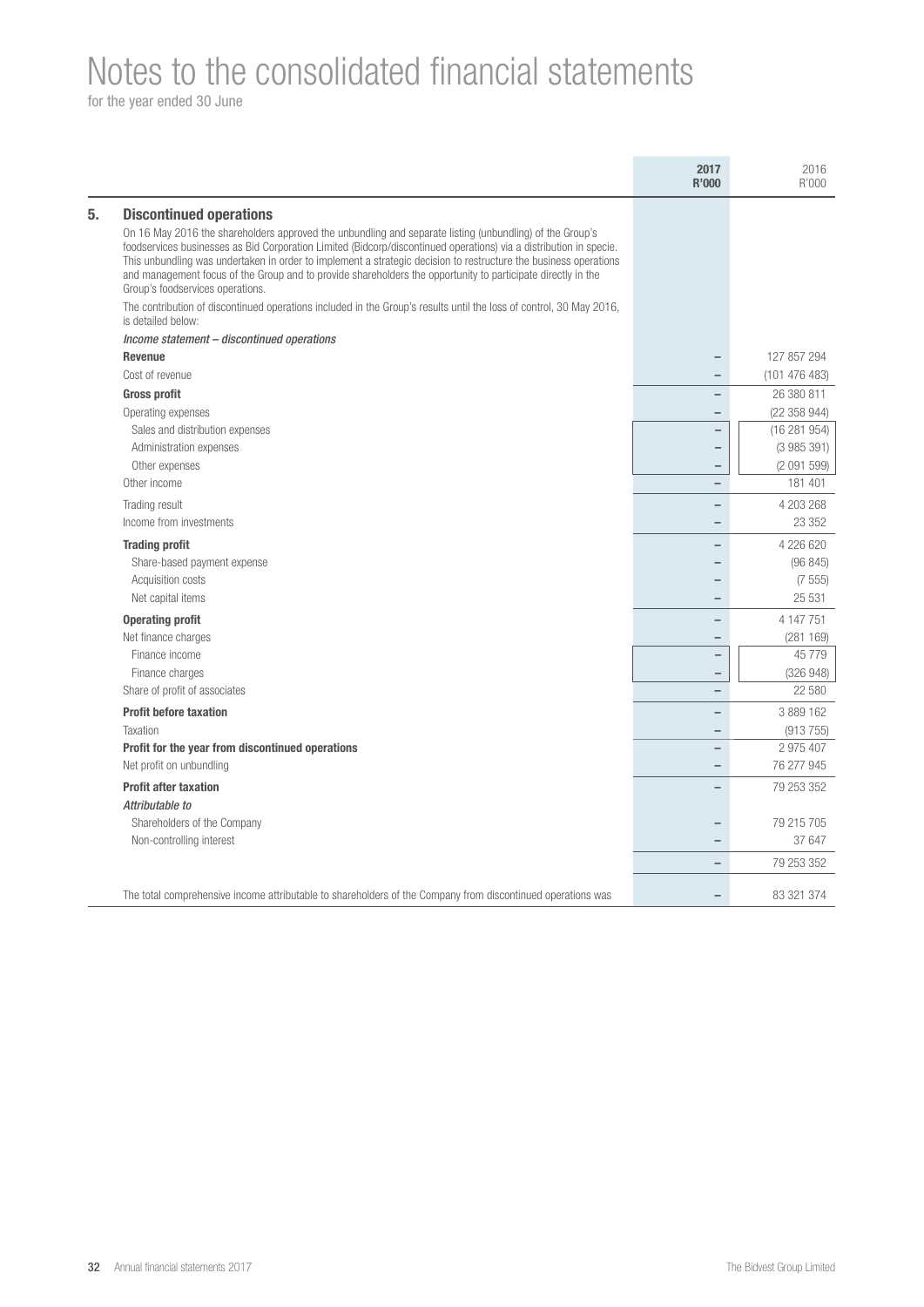|                                                                                                 | 2017<br><b>R'000</b>     | 2016<br>R'000 |
|-------------------------------------------------------------------------------------------------|--------------------------|---------------|
| <b>Discontinued operations (continued)</b>                                                      |                          |               |
| Cash flows from discontinued operations                                                         |                          |               |
| Net operating cash flows from discontinued operations                                           | -                        | 1 435 311     |
| Net investing cash flows from discontinued operations                                           | -                        | (2 263 856)   |
| Net financing cash flows from discontinued operations                                           | $\overline{\phantom{0}}$ | 1 171 176     |
| Net increase in cash and cash equivalents from discontinued operations                          | -                        | 342 631       |
| Effects of exchange rate fluctuations on cash and cash equivalents from discontinued operations | -                        | 814 703       |
| Cash disposed from discontinued operations                                                      | $\overline{\phantom{0}}$ | (3 016 462)   |
| Net decrease in cash and cash equivalents from discontinued operations                          | $\qquad \qquad -$        | (1859128)     |
| Net profit on unbundling of Bidcorp                                                             |                          |               |
| Net carrying value of assets unbundled                                                          | $\qquad \qquad -$        | (26008009)    |
| Property, plant and equipment                                                                   | $\overline{\phantom{0}}$ | (11 750 945)  |
| Intangible assets                                                                               | $\qquad \qquad -$        | (1363482)     |
| Goodwill                                                                                        | -                        | (14251736)    |
| Deferred taxation assets                                                                        | -                        | (180945)      |
| Interest in associates                                                                          | -                        | (128680)      |
| Investments                                                                                     | $\overline{\phantom{0}}$ | (379625)      |
| Inventories                                                                                     | -                        | (9044363)     |
| Trade and other receivables                                                                     | -                        | (17462210)    |
| Cash and cash equivalents                                                                       | -                        | (3 016 462)   |
| Deferred taxation liabilities                                                                   | -                        | (420 288)     |
| Borrowings                                                                                      | $\overline{\phantom{0}}$ | 7 891 652     |
| Post-retirement obligations                                                                     | -                        | 11 688        |
| Puttable non-controlling interest liabilities                                                   | -                        | 1 253 373     |
| Long-term portion of provisions                                                                 | -                        | 831 997       |
| Long-term portion of operating lease liabilities                                                | -                        | 13755         |
| Trade and other payables                                                                        | $\overline{\phantom{0}}$ | 20 955 904    |
| Taxation                                                                                        | -                        | 481798        |
| Vendors for acquisition                                                                         | $\qquad \qquad -$        | 550 560       |
| Non-controlling interest                                                                        | $\overline{\phantom{0}}$ | 98 068        |
| Group's portion of net assets unbundled                                                         | $\overline{\phantom{0}}$ | (25909941)    |
| Reserves realised on unbundling                                                                 | -                        | 8 9 20 30 5   |
| Foreign currency translation reserve                                                            | $\overline{\phantom{0}}$ | 8 921 634     |
| Hedging reserve                                                                                 | -                        | 1876          |
| Equity-settled share-based payment reserve                                                      | -                        | (3 205)       |
|                                                                                                 |                          | (16989636)    |
| Fair value of businesses unbundled                                                              | -                        | 93 302 744    |
| Profit on unbundling before transaction costs                                                   | $\qquad \qquad -$        | 76 313 108    |
| Transaction costs                                                                               | -                        | (41672)       |
| Accelerated vesting of conditional share plan                                                   | $\overline{\phantom{0}}$ | (23 245)      |
| Other transaction costs                                                                         | -                        | (18 427)      |
| Profit on unbundling before taxation                                                            | -                        | 76 271 436    |
| Tax relief                                                                                      |                          | 6509          |
| Net profit on unbundling                                                                        | -                        | 76 277 945    |
|                                                                                                 |                          |               |

The fair value of Bidcorp was determined with reference to the volume weighted average price of Bidcorp's trading on the JSE over the first 10 days of trading, being 27 818 cents per share.

Included in the net assets unbundled were 3 614 487 Bidvest shares (treasury shares) held by Bidcorp. These shares have been treated as shares issued without a corresponding change in resources, in terms of IAS 33 Earnings Per Share, and the current and comparative total, weighted average and diluted weighted average number of shares in issue have been restated to include these shares, for the basic, diluted basic, headline and diluted headline earnings per share calculations; and the net asset and net tangible assets values per share calculations.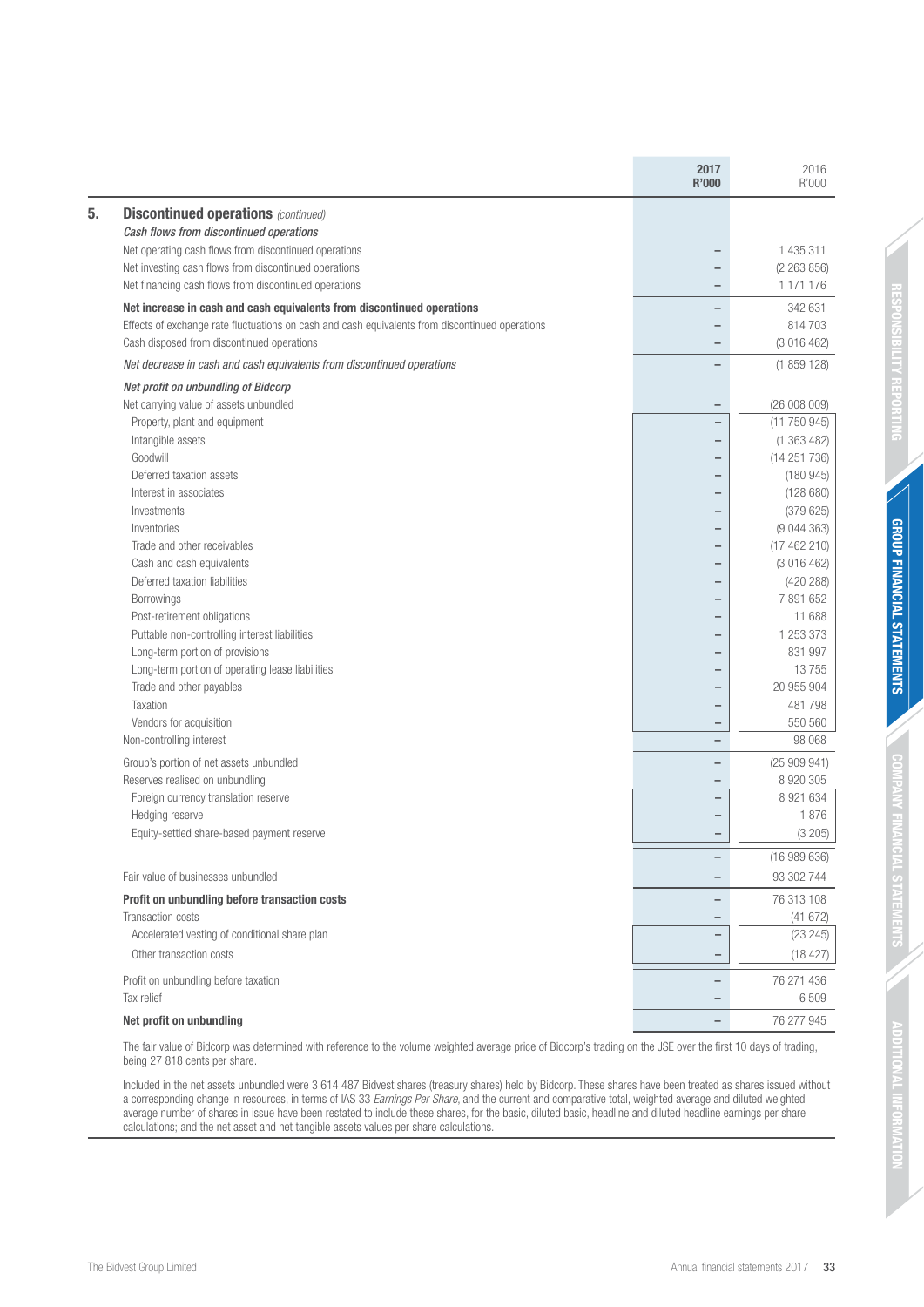## Notes to the consolidated financial statements

|                                                                                                                                      | 2017                 | 2016             |
|--------------------------------------------------------------------------------------------------------------------------------------|----------------------|------------------|
| <b>Earnings per share</b>                                                                                                            |                      |                  |
| Weighted average number of shares (000)                                                                                              |                      |                  |
| Weighted average number of shares in issue for basic earnings per share and headline earnings per share                              |                      |                  |
| calculations before adjustment                                                                                                       | 333 497              | 326 422          |
| Shares issued without a corresponding change in resources (note 5)                                                                   |                      | 3614             |
| Re-presented weighted average number of shares in issue for basic earnings per share and headline earnings per<br>share calculations | 333 497              | 330 036          |
| Potential dilutive impact of outstanding staff share appreciation rights and conditional awards                                      | 1601                 | 1 1 7 4          |
| Number of outstanding staff share appreciation right equivalent shares                                                               | 5942                 | 6975             |
| Number of shares deemed to be issued at fair value                                                                                   | (4377)               | (5806)           |
| Contingent issuable shares in terms of conditional share plan to be issued at fair value                                             | 36                   | 5                |
| Adjusted weighted average number of shares in issue used for the calculation of diluted earnings and diluted                         |                      |                  |
| headline earnings per share                                                                                                          | 335 098              | 331 210          |
| Attributable earnings from continuing operations                                                                                     |                      |                  |
| Basic earnings per share and diluted earnings per share are based on profit attributable to shareholders of the                      |                      |                  |
| Company from continuing operations (R'000)                                                                                           | 4769940              | 2 2 8 5 8 5 0    |
| Basic earnings per share – continuing operations (cents)                                                                             | 1 430,3              | 692,6            |
| Diluted basic earnings per share – continuing operations (cents)                                                                     | 1 423,4              | 690,2            |
| Dilution (%)<br>Attributable earnings from discontinued operations                                                                   | 0,5                  | 0,4              |
| Basic earnings per share and diluted earnings per share are based on profit attributable to shareholders of the                      |                      |                  |
| Company from discontinued operations (R'000) (refer note 5)                                                                          |                      | 79 215 705       |
| Basic earnings per share - discontinued operations (cents)                                                                           |                      | 24 002,2         |
| Diluted basic earnings per share – discontinued operations (cents)                                                                   |                      | 23 917,0         |
| Dilution (%)                                                                                                                         |                      | 0,4              |
| Headline earnings from continuing operations                                                                                         | <b>R'000</b>         | R'000            |
| Profit attributable to shareholders of the Company from continuing operations                                                        | 4769940              | 2 2 8 5 8 5 0    |
| Impairment of property, plant and equipment; goodwill and intangible assets                                                          | (1403)               | 153 475          |
| Property, plant and equipment<br>Goodwill                                                                                            | (1147)               | 34 995<br>52 111 |
| Intangible assets                                                                                                                    |                      | 102 021          |
| <b>Taxation effect</b>                                                                                                               | 158                  | (35652)          |
| Non-controlling interest                                                                                                             | (414)                |                  |
| Net loss on disposal of interests in subsidiaries and disposal and closure of businesses                                             | 50 874               | 139 001          |
| Loss on disposal and closure                                                                                                         | 65 311               | 178 176          |
| <b>Taxation effect</b>                                                                                                               | (14437)              | (39 175)         |
| Net (profit) loss on disposal and remeasurement                                                                                      | (1 080 926)          | 810759           |
| Net loss on change in shareholding in associates                                                                                     | 82 072               | 49 995           |
| Remeasurement to recoverable fair value of associates<br><b>Taxation effect</b>                                                      | (1144633)<br>(18365) | 760 764          |
|                                                                                                                                      |                      |                  |
| Net (profit) loss on disposal of property, plant and equipment and intangible assets                                                 | (7114)               | 2 2 6 5          |
| Property, plant and equipment                                                                                                        | (8446)               | 5 601            |
| Intangible assets                                                                                                                    | (9371)               | 887              |
| <b>Taxation effect</b>                                                                                                               | 2 9 0 9              | (2843)           |
| Non-controlling interest                                                                                                             | 7794                 | (1380)           |
| Non-headline earnings items included in equity-accounted earnings of associated companies                                            | (24 265)             | 96 961           |
|                                                                                                                                      |                      |                  |
| Gain on a bargain purchase                                                                                                           | (11374)              | (9310)           |
| Headline earnings                                                                                                                    | 3695732              | 3 479 001        |
| Headline earnings per share – continuing operations (cents)                                                                          | 1 108,2              | 1 0 5 4 , 1      |
| Diluted headline earnings per share - continuing operations (cents)                                                                  | 1 102,9              | 1 0 5 0, 4       |
| Dilution (%)                                                                                                                         | 0,5                  | 0,4              |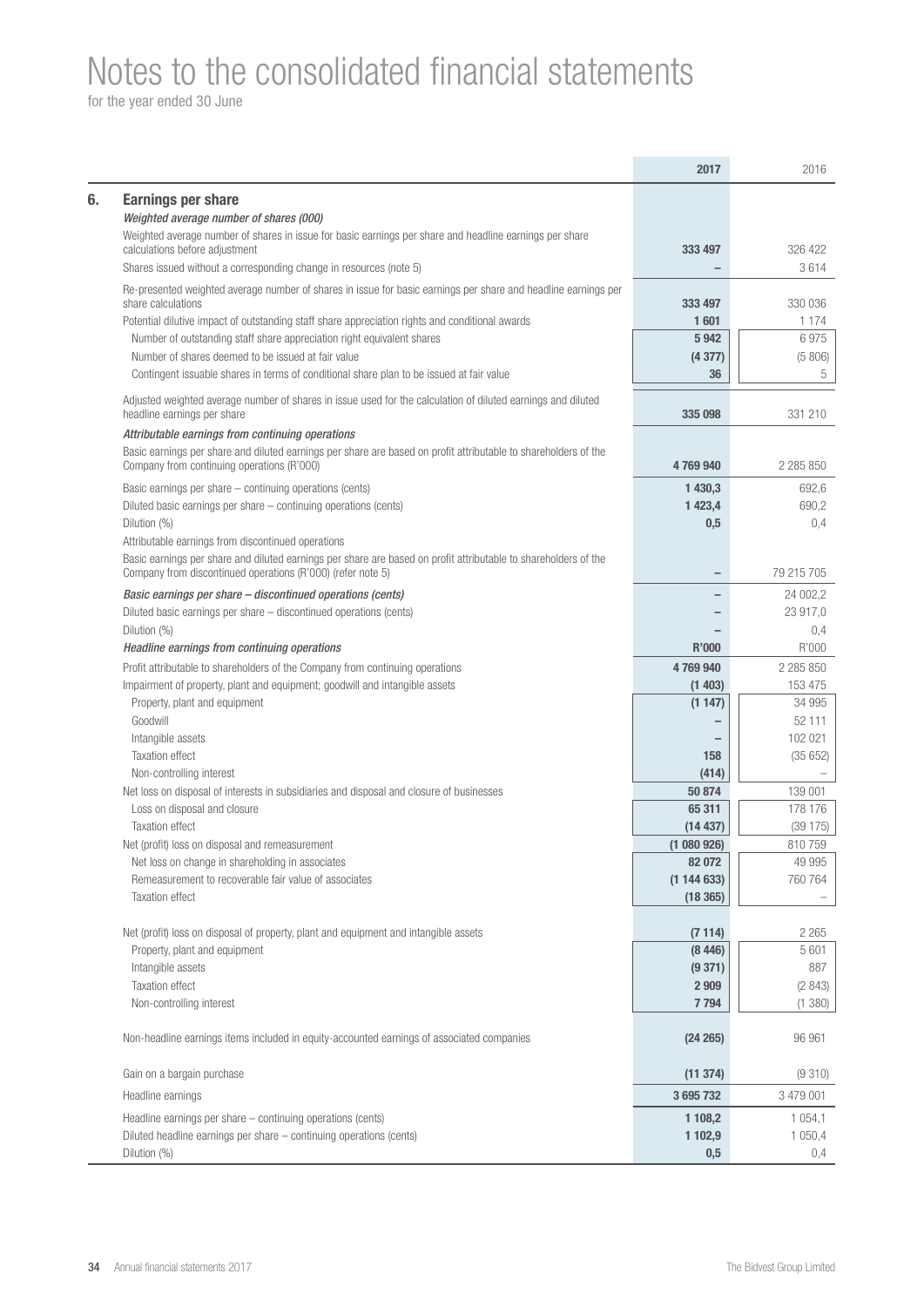| 7 <sub>1</sub><br><b>Dividends per share</b><br>Interim distribution (cents)<br>Dividend paid to shareholders on 20 March 2017 (2016: dividend paid to shareholders on 11 April 2016)<br>482,0<br>227,0<br>Final dividend (cents)<br>Dividend payable to shareholders on 26 September 2017 (2016: dividend paid to shareholders on<br>26 September 2016)<br>264,0<br>232,0<br>491,0<br>714,0<br>Dividend in specie (cents)<br>Distribution of Bid Corporation Limited shares on 6 June 2016<br>27 818,0<br><b>R'000</b><br>R'000<br><b>Cash generated by operations</b><br>8.<br>Profit before taxation<br>6 196 821<br>3 657 994<br>Costs incurred in respect of acquisitions<br>24 230<br>8416<br>Net finance charges<br>1 059 560<br>922 114<br>Share of current year earnings of associates<br>(11294)<br>(264 737)<br>Depreciation and amortisation<br>1 586 940<br>1641568<br>Share-based payment expense<br>143 145<br>139 698<br>Share-based payment settlements<br>(307 280)<br>(586 186)<br>Impairment of property, plant and equipment and intangible assets<br>137 016<br>(1147)<br>Impairment of goodwill<br>52 111<br>Remeasurement to recoverable fair value of associates<br>(1144633)<br>760 764<br>Net loss on disposal of interests in subsidiaries and associates, and disposal and closure of businesses<br>147 383<br>228 171<br>Other non-cash items<br>(223 596)<br>(156943)<br>Remeasurement of post-retirement obligations<br>363<br>(14503)<br>Decrease in life assurance fund<br>(1972)<br>(9156)<br>Working capital changes<br>(367 886)<br>296 577<br>Increase in inventories<br>(205 059)<br>(35952)<br>(Increase) decrease in trade and other receivables<br>148 808<br>(464142)<br>Increase in banking and other advances<br>(192537)<br>(410708)<br>Decrease in trade and other payables and provisions<br>(271763)<br>(398198)<br>Increase in amounts owed to bank depositors<br>722 943<br>1 035 299<br>Cash generated by operations<br>7 033 769<br>6879769<br>9.<br><b>Finance charges</b><br>Charge per income statement<br>(1291629)<br>(1116731)<br>2 1 2 4<br>Unwinding of discount on puttable non-controlling interest liabilities<br>3 1 4 7<br>48 636<br>80 580<br>Amounts capitalised to borrowings<br>Amounts capitalised to property, plant and equipment<br>(22638)<br>(11961)<br>(1262484)<br>(1045988)<br>Amounts paid<br>10.<br><b>Taxation paid</b><br>Amounts receivable at beginning of year<br>8501<br>11 578<br>Current taxation charge<br>(1294534)<br>(1188341)<br>Businesses acquired<br>(4401)<br>(14557)<br>Businesses disposed of<br>(649)<br>35<br>Exchange rate adjustments<br>4 3 5 8<br>(2503)<br>Amounts payable at end of year<br>109 771<br>Amounts receivable at end of year<br>(183033)<br>(11 578)<br>Amounts paid<br>(1373927)<br>(1191426)<br><b>Distributions to shareholders</b><br>11.<br>Dividends paid to shareholders<br>(1539505)<br>(3235486)<br>Dividends received by subsidiaries on treasury shares<br>9 9 20<br>85 934<br>Dividends paid to non-controlling interests<br>(128194)<br>(129 384)<br>Amounts paid<br>(1658969)<br>(3277746) |  | 2017 | 2016 |
|----------------------------------------------------------------------------------------------------------------------------------------------------------------------------------------------------------------------------------------------------------------------------------------------------------------------------------------------------------------------------------------------------------------------------------------------------------------------------------------------------------------------------------------------------------------------------------------------------------------------------------------------------------------------------------------------------------------------------------------------------------------------------------------------------------------------------------------------------------------------------------------------------------------------------------------------------------------------------------------------------------------------------------------------------------------------------------------------------------------------------------------------------------------------------------------------------------------------------------------------------------------------------------------------------------------------------------------------------------------------------------------------------------------------------------------------------------------------------------------------------------------------------------------------------------------------------------------------------------------------------------------------------------------------------------------------------------------------------------------------------------------------------------------------------------------------------------------------------------------------------------------------------------------------------------------------------------------------------------------------------------------------------------------------------------------------------------------------------------------------------------------------------------------------------------------------------------------------------------------------------------------------------------------------------------------------------------------------------------------------------------------------------------------------------------------------------------------------------------------------------------------------------------------------------------------------------------------------------------------------------------------------------------------------------------------------------------------------------------------------------------------------------------------------------------------------------------------------------------------------------------------------------------------------------------------------------------------------------------------------------------------------------------------------------------------------------------------------------------------------------------|--|------|------|
|                                                                                                                                                                                                                                                                                                                                                                                                                                                                                                                                                                                                                                                                                                                                                                                                                                                                                                                                                                                                                                                                                                                                                                                                                                                                                                                                                                                                                                                                                                                                                                                                                                                                                                                                                                                                                                                                                                                                                                                                                                                                                                                                                                                                                                                                                                                                                                                                                                                                                                                                                                                                                                                                                                                                                                                                                                                                                                                                                                                                                                                                                                                                  |  |      |      |
|                                                                                                                                                                                                                                                                                                                                                                                                                                                                                                                                                                                                                                                                                                                                                                                                                                                                                                                                                                                                                                                                                                                                                                                                                                                                                                                                                                                                                                                                                                                                                                                                                                                                                                                                                                                                                                                                                                                                                                                                                                                                                                                                                                                                                                                                                                                                                                                                                                                                                                                                                                                                                                                                                                                                                                                                                                                                                                                                                                                                                                                                                                                                  |  |      |      |
|                                                                                                                                                                                                                                                                                                                                                                                                                                                                                                                                                                                                                                                                                                                                                                                                                                                                                                                                                                                                                                                                                                                                                                                                                                                                                                                                                                                                                                                                                                                                                                                                                                                                                                                                                                                                                                                                                                                                                                                                                                                                                                                                                                                                                                                                                                                                                                                                                                                                                                                                                                                                                                                                                                                                                                                                                                                                                                                                                                                                                                                                                                                                  |  |      |      |
|                                                                                                                                                                                                                                                                                                                                                                                                                                                                                                                                                                                                                                                                                                                                                                                                                                                                                                                                                                                                                                                                                                                                                                                                                                                                                                                                                                                                                                                                                                                                                                                                                                                                                                                                                                                                                                                                                                                                                                                                                                                                                                                                                                                                                                                                                                                                                                                                                                                                                                                                                                                                                                                                                                                                                                                                                                                                                                                                                                                                                                                                                                                                  |  |      |      |
|                                                                                                                                                                                                                                                                                                                                                                                                                                                                                                                                                                                                                                                                                                                                                                                                                                                                                                                                                                                                                                                                                                                                                                                                                                                                                                                                                                                                                                                                                                                                                                                                                                                                                                                                                                                                                                                                                                                                                                                                                                                                                                                                                                                                                                                                                                                                                                                                                                                                                                                                                                                                                                                                                                                                                                                                                                                                                                                                                                                                                                                                                                                                  |  |      |      |
|                                                                                                                                                                                                                                                                                                                                                                                                                                                                                                                                                                                                                                                                                                                                                                                                                                                                                                                                                                                                                                                                                                                                                                                                                                                                                                                                                                                                                                                                                                                                                                                                                                                                                                                                                                                                                                                                                                                                                                                                                                                                                                                                                                                                                                                                                                                                                                                                                                                                                                                                                                                                                                                                                                                                                                                                                                                                                                                                                                                                                                                                                                                                  |  |      |      |
|                                                                                                                                                                                                                                                                                                                                                                                                                                                                                                                                                                                                                                                                                                                                                                                                                                                                                                                                                                                                                                                                                                                                                                                                                                                                                                                                                                                                                                                                                                                                                                                                                                                                                                                                                                                                                                                                                                                                                                                                                                                                                                                                                                                                                                                                                                                                                                                                                                                                                                                                                                                                                                                                                                                                                                                                                                                                                                                                                                                                                                                                                                                                  |  |      |      |
|                                                                                                                                                                                                                                                                                                                                                                                                                                                                                                                                                                                                                                                                                                                                                                                                                                                                                                                                                                                                                                                                                                                                                                                                                                                                                                                                                                                                                                                                                                                                                                                                                                                                                                                                                                                                                                                                                                                                                                                                                                                                                                                                                                                                                                                                                                                                                                                                                                                                                                                                                                                                                                                                                                                                                                                                                                                                                                                                                                                                                                                                                                                                  |  |      |      |
|                                                                                                                                                                                                                                                                                                                                                                                                                                                                                                                                                                                                                                                                                                                                                                                                                                                                                                                                                                                                                                                                                                                                                                                                                                                                                                                                                                                                                                                                                                                                                                                                                                                                                                                                                                                                                                                                                                                                                                                                                                                                                                                                                                                                                                                                                                                                                                                                                                                                                                                                                                                                                                                                                                                                                                                                                                                                                                                                                                                                                                                                                                                                  |  |      |      |
|                                                                                                                                                                                                                                                                                                                                                                                                                                                                                                                                                                                                                                                                                                                                                                                                                                                                                                                                                                                                                                                                                                                                                                                                                                                                                                                                                                                                                                                                                                                                                                                                                                                                                                                                                                                                                                                                                                                                                                                                                                                                                                                                                                                                                                                                                                                                                                                                                                                                                                                                                                                                                                                                                                                                                                                                                                                                                                                                                                                                                                                                                                                                  |  |      |      |
|                                                                                                                                                                                                                                                                                                                                                                                                                                                                                                                                                                                                                                                                                                                                                                                                                                                                                                                                                                                                                                                                                                                                                                                                                                                                                                                                                                                                                                                                                                                                                                                                                                                                                                                                                                                                                                                                                                                                                                                                                                                                                                                                                                                                                                                                                                                                                                                                                                                                                                                                                                                                                                                                                                                                                                                                                                                                                                                                                                                                                                                                                                                                  |  |      |      |
|                                                                                                                                                                                                                                                                                                                                                                                                                                                                                                                                                                                                                                                                                                                                                                                                                                                                                                                                                                                                                                                                                                                                                                                                                                                                                                                                                                                                                                                                                                                                                                                                                                                                                                                                                                                                                                                                                                                                                                                                                                                                                                                                                                                                                                                                                                                                                                                                                                                                                                                                                                                                                                                                                                                                                                                                                                                                                                                                                                                                                                                                                                                                  |  |      |      |
|                                                                                                                                                                                                                                                                                                                                                                                                                                                                                                                                                                                                                                                                                                                                                                                                                                                                                                                                                                                                                                                                                                                                                                                                                                                                                                                                                                                                                                                                                                                                                                                                                                                                                                                                                                                                                                                                                                                                                                                                                                                                                                                                                                                                                                                                                                                                                                                                                                                                                                                                                                                                                                                                                                                                                                                                                                                                                                                                                                                                                                                                                                                                  |  |      |      |
|                                                                                                                                                                                                                                                                                                                                                                                                                                                                                                                                                                                                                                                                                                                                                                                                                                                                                                                                                                                                                                                                                                                                                                                                                                                                                                                                                                                                                                                                                                                                                                                                                                                                                                                                                                                                                                                                                                                                                                                                                                                                                                                                                                                                                                                                                                                                                                                                                                                                                                                                                                                                                                                                                                                                                                                                                                                                                                                                                                                                                                                                                                                                  |  |      |      |
|                                                                                                                                                                                                                                                                                                                                                                                                                                                                                                                                                                                                                                                                                                                                                                                                                                                                                                                                                                                                                                                                                                                                                                                                                                                                                                                                                                                                                                                                                                                                                                                                                                                                                                                                                                                                                                                                                                                                                                                                                                                                                                                                                                                                                                                                                                                                                                                                                                                                                                                                                                                                                                                                                                                                                                                                                                                                                                                                                                                                                                                                                                                                  |  |      |      |
|                                                                                                                                                                                                                                                                                                                                                                                                                                                                                                                                                                                                                                                                                                                                                                                                                                                                                                                                                                                                                                                                                                                                                                                                                                                                                                                                                                                                                                                                                                                                                                                                                                                                                                                                                                                                                                                                                                                                                                                                                                                                                                                                                                                                                                                                                                                                                                                                                                                                                                                                                                                                                                                                                                                                                                                                                                                                                                                                                                                                                                                                                                                                  |  |      |      |
|                                                                                                                                                                                                                                                                                                                                                                                                                                                                                                                                                                                                                                                                                                                                                                                                                                                                                                                                                                                                                                                                                                                                                                                                                                                                                                                                                                                                                                                                                                                                                                                                                                                                                                                                                                                                                                                                                                                                                                                                                                                                                                                                                                                                                                                                                                                                                                                                                                                                                                                                                                                                                                                                                                                                                                                                                                                                                                                                                                                                                                                                                                                                  |  |      |      |
|                                                                                                                                                                                                                                                                                                                                                                                                                                                                                                                                                                                                                                                                                                                                                                                                                                                                                                                                                                                                                                                                                                                                                                                                                                                                                                                                                                                                                                                                                                                                                                                                                                                                                                                                                                                                                                                                                                                                                                                                                                                                                                                                                                                                                                                                                                                                                                                                                                                                                                                                                                                                                                                                                                                                                                                                                                                                                                                                                                                                                                                                                                                                  |  |      |      |
|                                                                                                                                                                                                                                                                                                                                                                                                                                                                                                                                                                                                                                                                                                                                                                                                                                                                                                                                                                                                                                                                                                                                                                                                                                                                                                                                                                                                                                                                                                                                                                                                                                                                                                                                                                                                                                                                                                                                                                                                                                                                                                                                                                                                                                                                                                                                                                                                                                                                                                                                                                                                                                                                                                                                                                                                                                                                                                                                                                                                                                                                                                                                  |  |      |      |
|                                                                                                                                                                                                                                                                                                                                                                                                                                                                                                                                                                                                                                                                                                                                                                                                                                                                                                                                                                                                                                                                                                                                                                                                                                                                                                                                                                                                                                                                                                                                                                                                                                                                                                                                                                                                                                                                                                                                                                                                                                                                                                                                                                                                                                                                                                                                                                                                                                                                                                                                                                                                                                                                                                                                                                                                                                                                                                                                                                                                                                                                                                                                  |  |      |      |
|                                                                                                                                                                                                                                                                                                                                                                                                                                                                                                                                                                                                                                                                                                                                                                                                                                                                                                                                                                                                                                                                                                                                                                                                                                                                                                                                                                                                                                                                                                                                                                                                                                                                                                                                                                                                                                                                                                                                                                                                                                                                                                                                                                                                                                                                                                                                                                                                                                                                                                                                                                                                                                                                                                                                                                                                                                                                                                                                                                                                                                                                                                                                  |  |      |      |
|                                                                                                                                                                                                                                                                                                                                                                                                                                                                                                                                                                                                                                                                                                                                                                                                                                                                                                                                                                                                                                                                                                                                                                                                                                                                                                                                                                                                                                                                                                                                                                                                                                                                                                                                                                                                                                                                                                                                                                                                                                                                                                                                                                                                                                                                                                                                                                                                                                                                                                                                                                                                                                                                                                                                                                                                                                                                                                                                                                                                                                                                                                                                  |  |      |      |
|                                                                                                                                                                                                                                                                                                                                                                                                                                                                                                                                                                                                                                                                                                                                                                                                                                                                                                                                                                                                                                                                                                                                                                                                                                                                                                                                                                                                                                                                                                                                                                                                                                                                                                                                                                                                                                                                                                                                                                                                                                                                                                                                                                                                                                                                                                                                                                                                                                                                                                                                                                                                                                                                                                                                                                                                                                                                                                                                                                                                                                                                                                                                  |  |      |      |
|                                                                                                                                                                                                                                                                                                                                                                                                                                                                                                                                                                                                                                                                                                                                                                                                                                                                                                                                                                                                                                                                                                                                                                                                                                                                                                                                                                                                                                                                                                                                                                                                                                                                                                                                                                                                                                                                                                                                                                                                                                                                                                                                                                                                                                                                                                                                                                                                                                                                                                                                                                                                                                                                                                                                                                                                                                                                                                                                                                                                                                                                                                                                  |  |      |      |
|                                                                                                                                                                                                                                                                                                                                                                                                                                                                                                                                                                                                                                                                                                                                                                                                                                                                                                                                                                                                                                                                                                                                                                                                                                                                                                                                                                                                                                                                                                                                                                                                                                                                                                                                                                                                                                                                                                                                                                                                                                                                                                                                                                                                                                                                                                                                                                                                                                                                                                                                                                                                                                                                                                                                                                                                                                                                                                                                                                                                                                                                                                                                  |  |      |      |
|                                                                                                                                                                                                                                                                                                                                                                                                                                                                                                                                                                                                                                                                                                                                                                                                                                                                                                                                                                                                                                                                                                                                                                                                                                                                                                                                                                                                                                                                                                                                                                                                                                                                                                                                                                                                                                                                                                                                                                                                                                                                                                                                                                                                                                                                                                                                                                                                                                                                                                                                                                                                                                                                                                                                                                                                                                                                                                                                                                                                                                                                                                                                  |  |      |      |
|                                                                                                                                                                                                                                                                                                                                                                                                                                                                                                                                                                                                                                                                                                                                                                                                                                                                                                                                                                                                                                                                                                                                                                                                                                                                                                                                                                                                                                                                                                                                                                                                                                                                                                                                                                                                                                                                                                                                                                                                                                                                                                                                                                                                                                                                                                                                                                                                                                                                                                                                                                                                                                                                                                                                                                                                                                                                                                                                                                                                                                                                                                                                  |  |      |      |
|                                                                                                                                                                                                                                                                                                                                                                                                                                                                                                                                                                                                                                                                                                                                                                                                                                                                                                                                                                                                                                                                                                                                                                                                                                                                                                                                                                                                                                                                                                                                                                                                                                                                                                                                                                                                                                                                                                                                                                                                                                                                                                                                                                                                                                                                                                                                                                                                                                                                                                                                                                                                                                                                                                                                                                                                                                                                                                                                                                                                                                                                                                                                  |  |      |      |
|                                                                                                                                                                                                                                                                                                                                                                                                                                                                                                                                                                                                                                                                                                                                                                                                                                                                                                                                                                                                                                                                                                                                                                                                                                                                                                                                                                                                                                                                                                                                                                                                                                                                                                                                                                                                                                                                                                                                                                                                                                                                                                                                                                                                                                                                                                                                                                                                                                                                                                                                                                                                                                                                                                                                                                                                                                                                                                                                                                                                                                                                                                                                  |  |      |      |
|                                                                                                                                                                                                                                                                                                                                                                                                                                                                                                                                                                                                                                                                                                                                                                                                                                                                                                                                                                                                                                                                                                                                                                                                                                                                                                                                                                                                                                                                                                                                                                                                                                                                                                                                                                                                                                                                                                                                                                                                                                                                                                                                                                                                                                                                                                                                                                                                                                                                                                                                                                                                                                                                                                                                                                                                                                                                                                                                                                                                                                                                                                                                  |  |      |      |
|                                                                                                                                                                                                                                                                                                                                                                                                                                                                                                                                                                                                                                                                                                                                                                                                                                                                                                                                                                                                                                                                                                                                                                                                                                                                                                                                                                                                                                                                                                                                                                                                                                                                                                                                                                                                                                                                                                                                                                                                                                                                                                                                                                                                                                                                                                                                                                                                                                                                                                                                                                                                                                                                                                                                                                                                                                                                                                                                                                                                                                                                                                                                  |  |      |      |
|                                                                                                                                                                                                                                                                                                                                                                                                                                                                                                                                                                                                                                                                                                                                                                                                                                                                                                                                                                                                                                                                                                                                                                                                                                                                                                                                                                                                                                                                                                                                                                                                                                                                                                                                                                                                                                                                                                                                                                                                                                                                                                                                                                                                                                                                                                                                                                                                                                                                                                                                                                                                                                                                                                                                                                                                                                                                                                                                                                                                                                                                                                                                  |  |      |      |
|                                                                                                                                                                                                                                                                                                                                                                                                                                                                                                                                                                                                                                                                                                                                                                                                                                                                                                                                                                                                                                                                                                                                                                                                                                                                                                                                                                                                                                                                                                                                                                                                                                                                                                                                                                                                                                                                                                                                                                                                                                                                                                                                                                                                                                                                                                                                                                                                                                                                                                                                                                                                                                                                                                                                                                                                                                                                                                                                                                                                                                                                                                                                  |  |      |      |
|                                                                                                                                                                                                                                                                                                                                                                                                                                                                                                                                                                                                                                                                                                                                                                                                                                                                                                                                                                                                                                                                                                                                                                                                                                                                                                                                                                                                                                                                                                                                                                                                                                                                                                                                                                                                                                                                                                                                                                                                                                                                                                                                                                                                                                                                                                                                                                                                                                                                                                                                                                                                                                                                                                                                                                                                                                                                                                                                                                                                                                                                                                                                  |  |      |      |
|                                                                                                                                                                                                                                                                                                                                                                                                                                                                                                                                                                                                                                                                                                                                                                                                                                                                                                                                                                                                                                                                                                                                                                                                                                                                                                                                                                                                                                                                                                                                                                                                                                                                                                                                                                                                                                                                                                                                                                                                                                                                                                                                                                                                                                                                                                                                                                                                                                                                                                                                                                                                                                                                                                                                                                                                                                                                                                                                                                                                                                                                                                                                  |  |      |      |
|                                                                                                                                                                                                                                                                                                                                                                                                                                                                                                                                                                                                                                                                                                                                                                                                                                                                                                                                                                                                                                                                                                                                                                                                                                                                                                                                                                                                                                                                                                                                                                                                                                                                                                                                                                                                                                                                                                                                                                                                                                                                                                                                                                                                                                                                                                                                                                                                                                                                                                                                                                                                                                                                                                                                                                                                                                                                                                                                                                                                                                                                                                                                  |  |      |      |
|                                                                                                                                                                                                                                                                                                                                                                                                                                                                                                                                                                                                                                                                                                                                                                                                                                                                                                                                                                                                                                                                                                                                                                                                                                                                                                                                                                                                                                                                                                                                                                                                                                                                                                                                                                                                                                                                                                                                                                                                                                                                                                                                                                                                                                                                                                                                                                                                                                                                                                                                                                                                                                                                                                                                                                                                                                                                                                                                                                                                                                                                                                                                  |  |      |      |
|                                                                                                                                                                                                                                                                                                                                                                                                                                                                                                                                                                                                                                                                                                                                                                                                                                                                                                                                                                                                                                                                                                                                                                                                                                                                                                                                                                                                                                                                                                                                                                                                                                                                                                                                                                                                                                                                                                                                                                                                                                                                                                                                                                                                                                                                                                                                                                                                                                                                                                                                                                                                                                                                                                                                                                                                                                                                                                                                                                                                                                                                                                                                  |  |      |      |
|                                                                                                                                                                                                                                                                                                                                                                                                                                                                                                                                                                                                                                                                                                                                                                                                                                                                                                                                                                                                                                                                                                                                                                                                                                                                                                                                                                                                                                                                                                                                                                                                                                                                                                                                                                                                                                                                                                                                                                                                                                                                                                                                                                                                                                                                                                                                                                                                                                                                                                                                                                                                                                                                                                                                                                                                                                                                                                                                                                                                                                                                                                                                  |  |      |      |
|                                                                                                                                                                                                                                                                                                                                                                                                                                                                                                                                                                                                                                                                                                                                                                                                                                                                                                                                                                                                                                                                                                                                                                                                                                                                                                                                                                                                                                                                                                                                                                                                                                                                                                                                                                                                                                                                                                                                                                                                                                                                                                                                                                                                                                                                                                                                                                                                                                                                                                                                                                                                                                                                                                                                                                                                                                                                                                                                                                                                                                                                                                                                  |  |      |      |
|                                                                                                                                                                                                                                                                                                                                                                                                                                                                                                                                                                                                                                                                                                                                                                                                                                                                                                                                                                                                                                                                                                                                                                                                                                                                                                                                                                                                                                                                                                                                                                                                                                                                                                                                                                                                                                                                                                                                                                                                                                                                                                                                                                                                                                                                                                                                                                                                                                                                                                                                                                                                                                                                                                                                                                                                                                                                                                                                                                                                                                                                                                                                  |  |      |      |
|                                                                                                                                                                                                                                                                                                                                                                                                                                                                                                                                                                                                                                                                                                                                                                                                                                                                                                                                                                                                                                                                                                                                                                                                                                                                                                                                                                                                                                                                                                                                                                                                                                                                                                                                                                                                                                                                                                                                                                                                                                                                                                                                                                                                                                                                                                                                                                                                                                                                                                                                                                                                                                                                                                                                                                                                                                                                                                                                                                                                                                                                                                                                  |  |      |      |
|                                                                                                                                                                                                                                                                                                                                                                                                                                                                                                                                                                                                                                                                                                                                                                                                                                                                                                                                                                                                                                                                                                                                                                                                                                                                                                                                                                                                                                                                                                                                                                                                                                                                                                                                                                                                                                                                                                                                                                                                                                                                                                                                                                                                                                                                                                                                                                                                                                                                                                                                                                                                                                                                                                                                                                                                                                                                                                                                                                                                                                                                                                                                  |  |      |      |
|                                                                                                                                                                                                                                                                                                                                                                                                                                                                                                                                                                                                                                                                                                                                                                                                                                                                                                                                                                                                                                                                                                                                                                                                                                                                                                                                                                                                                                                                                                                                                                                                                                                                                                                                                                                                                                                                                                                                                                                                                                                                                                                                                                                                                                                                                                                                                                                                                                                                                                                                                                                                                                                                                                                                                                                                                                                                                                                                                                                                                                                                                                                                  |  |      |      |
|                                                                                                                                                                                                                                                                                                                                                                                                                                                                                                                                                                                                                                                                                                                                                                                                                                                                                                                                                                                                                                                                                                                                                                                                                                                                                                                                                                                                                                                                                                                                                                                                                                                                                                                                                                                                                                                                                                                                                                                                                                                                                                                                                                                                                                                                                                                                                                                                                                                                                                                                                                                                                                                                                                                                                                                                                                                                                                                                                                                                                                                                                                                                  |  |      |      |
|                                                                                                                                                                                                                                                                                                                                                                                                                                                                                                                                                                                                                                                                                                                                                                                                                                                                                                                                                                                                                                                                                                                                                                                                                                                                                                                                                                                                                                                                                                                                                                                                                                                                                                                                                                                                                                                                                                                                                                                                                                                                                                                                                                                                                                                                                                                                                                                                                                                                                                                                                                                                                                                                                                                                                                                                                                                                                                                                                                                                                                                                                                                                  |  |      |      |
|                                                                                                                                                                                                                                                                                                                                                                                                                                                                                                                                                                                                                                                                                                                                                                                                                                                                                                                                                                                                                                                                                                                                                                                                                                                                                                                                                                                                                                                                                                                                                                                                                                                                                                                                                                                                                                                                                                                                                                                                                                                                                                                                                                                                                                                                                                                                                                                                                                                                                                                                                                                                                                                                                                                                                                                                                                                                                                                                                                                                                                                                                                                                  |  |      |      |
|                                                                                                                                                                                                                                                                                                                                                                                                                                                                                                                                                                                                                                                                                                                                                                                                                                                                                                                                                                                                                                                                                                                                                                                                                                                                                                                                                                                                                                                                                                                                                                                                                                                                                                                                                                                                                                                                                                                                                                                                                                                                                                                                                                                                                                                                                                                                                                                                                                                                                                                                                                                                                                                                                                                                                                                                                                                                                                                                                                                                                                                                                                                                  |  |      |      |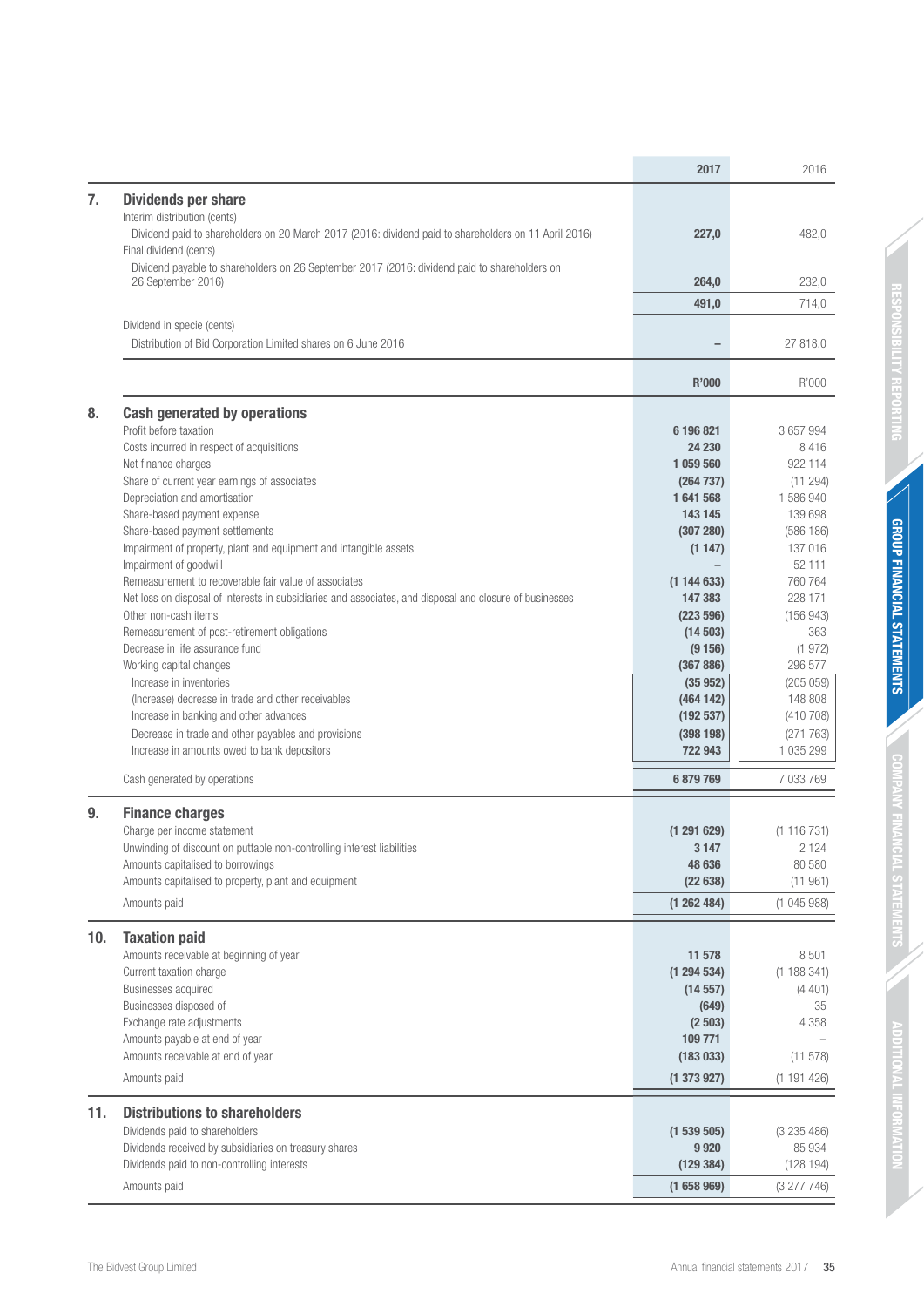for the year ended 30 June

|     |                                                        | 2017<br>R'000 | 2016<br>R'000 |
|-----|--------------------------------------------------------|---------------|---------------|
| 12. | Acquisition of businesses, subsidiaries and associates |               |               |
|     | Property, plant and equipment                          | (248992)      | (116936)      |
|     | Deferred taxation                                      | 124 198       | 23 366        |
|     | Interest in associates                                 | (60, 416)     | (241052)      |
|     | Investments and advances                               | (43818)       | (262)         |
|     | Inventories                                            | (631 214)     | (264650)      |
|     | Trade and other receivables                            | (513987)      | (229 171)     |
|     | Cash and cash equivalents                              | (178524)      | (17484)       |
|     | <b>Borrowings</b>                                      | 1956179       | 292 224       |
|     | Trade and other payables and provisions                | 536 040       | 272 588       |
|     | Taxation                                               | 14 5 57       | 4 4 0 1       |
|     | Net fair value of liabilities (assets)                 | 954 023       | (276976)      |
|     | Goodwill                                               | (634198)      | (423090)      |
|     | Gain on a bargain purchase                             | 11 374        | 9310          |
|     | Intangible assets                                      | (684799)      | (132 520)     |
|     | Non-controlling interest                               | (15179)       | (84943)       |
|     | Total value of acquisitions                            | (368779)      | (908219)      |
|     | Less: Cash and cash equivalents acquired               | 178 524       | 17484         |
|     | Vendors for acquisition at beginning of year           | (28534)       | (14955)       |
|     | Vendors for acquisition at end of year                 | 39 523        | 28 534        |
|     | Transfer to NCI put option liability                   |               | 20 4 64       |
|     | Costs incurred in respect of acquisitions              | (24 230)      | (8416)        |
|     | Net amounts paid                                       | (203 496)     | (865 108)     |

The Group acquired 100% of the share capital of Brandcorp with effect from 1 October 2016. Brandcorp is a value-added distributor of niche industrial and consumer products trading under the Industrial brands, Matus, Renttech, Burncrete, Moto Quip, Leisure Quip and Consumer brands, Cellini and MIC Prestige. The acquisition forms part of the Bidvest Commercial Products segment and will enable the Group to expand its range of complementary products and services provided by Bidvest Commercial Products. The acquisition has been funded with a combination of long-term borrowings and existing cash resources.

The Group also made a number of less significant acquisitions and disposals during the year. Certain of these acquisitions resulted in insignificant bargain purchase price gains.

Goodwill arose on the acquisitions as the anticipated value of future cash flows that were taken into account in determining the purchase consideration exceeded the net assets acquired at fair value. The acquisitions have enabled the Group to expand its range of complementary products and services and, as a consequence, has broadened the Group's base in the marketplace.

Trade receivables acquired above are stated net of impairment allowances of R31,1 million (2016: R9,2 million). There were no significant contingent liabilities identified in the businesses acquired.

The impact of these acquisitions on the Group's results can be summarised as follows:

|                                                                                            | <b>Brandcorp</b><br>R'000 | Other smaller<br>acquisitions<br>R'000 | <b>Total</b><br>R'000 |
|--------------------------------------------------------------------------------------------|---------------------------|----------------------------------------|-----------------------|
| Identifiable assets and liabilities acquired                                               |                           |                                        |                       |
| Property, plant and equipment                                                              | 185 302                   | 63 690                                 | 248 992               |
| Deferred taxation                                                                          | (116534)                  | (7664)                                 | (124198)              |
| Interest in associates                                                                     | 27 626                    | 32 790                                 | 60 416                |
| Investments and advances                                                                   |                           | 43 818                                 | 43 818                |
| Inventories                                                                                | 572 519                   | 58 695                                 | 631 214               |
| Trade and other receivables                                                                | 480 411                   | 33 576                                 | 513 987               |
| Cash and cash equivalents                                                                  | 118 444                   | 60 080                                 | 178 524               |
| <b>Borrowings</b>                                                                          | (1945120)                 | (11059)                                | (1956179)             |
| Trade and other payables and provisions                                                    | (434 490)                 | (101550)                               | (536040)              |
| Taxation                                                                                   | (9277)                    | (5280)                                 | (14557)               |
| Intangible assets                                                                          | 684 282                   | 517                                    | 684 799               |
| Total net identifiable (liabilities) assets                                                | (436 837)                 | 167 613                                | (269 224)             |
| Contribution to results for the year                                                       |                           |                                        |                       |
| Revenue                                                                                    | 1811047                   | 281 451                                | 2092498               |
| Operating profit before acquisition costs                                                  | 198 298                   | 30 907                                 | 229 205               |
| Contribution to results for the year if the acquisitions had been effective on 1 July 2016 |                           |                                        |                       |
| Revenue                                                                                    | 2 570 713                 | 445 717                                | 3 016 430             |
| Operating profit before acquisition costs                                                  | 251 701                   | 50 057                                 | 301 758               |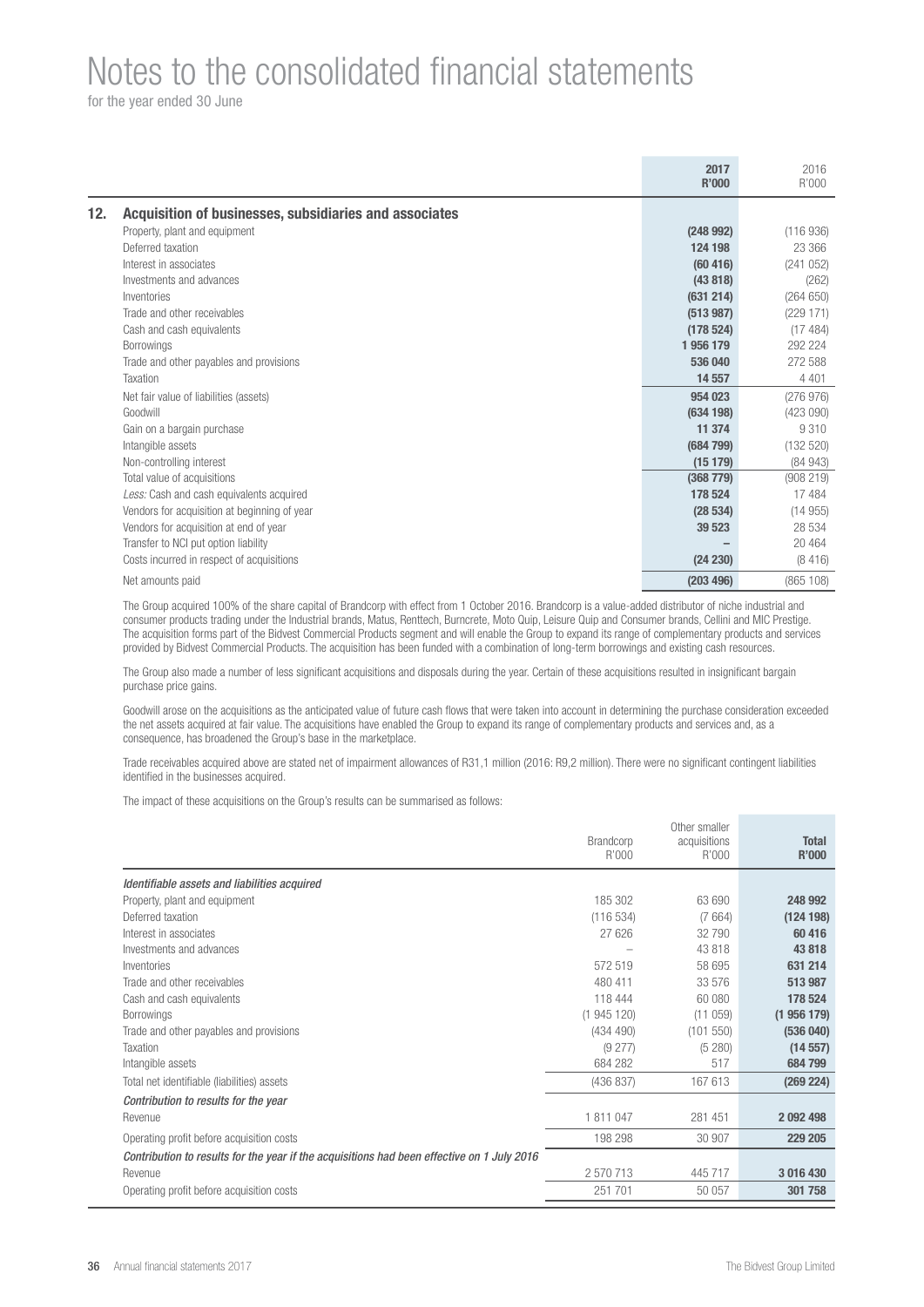|     |                                                                                                            | 2017<br><b>R'000</b> | 2016<br>R'000 |
|-----|------------------------------------------------------------------------------------------------------------|----------------------|---------------|
| 13. | Proceeds on disposal of interest in subsidiaries and associates, and disposal and<br>closure of businesses |                      |               |
|     | Property, plant and equipment                                                                              | 9 1 9 1              | 61 143        |
|     | Intangibles                                                                                                | 94                   | 1768          |
|     | Goodwill                                                                                                   | 3 2 1 2              |               |
|     | Deferred taxation                                                                                          | (14437)              | (41 560)      |
|     | Interest in associates                                                                                     | 288 441              | 58 808        |
|     | Investments and advances                                                                                   | 6 0 87               |               |
|     | Inventories                                                                                                | 56 976               | 28 896        |
|     | Trade and other receivables                                                                                | 16 552               | 144 325       |
|     | Cash and cash equivalents                                                                                  | (3176)               | 25 997        |
|     | Borrowings                                                                                                 | (108)                | (13152)       |
|     | Trade and other payables and provisions                                                                    | 11 494               | (11917)       |
|     | Taxation                                                                                                   | 649                  | (35)          |
|     | Carrying value of net tangible assets                                                                      | 374 975              | 254 273       |
|     | Non-controlling interest                                                                                   | 760                  |               |
|     | Realisation of foreign currency translation reserves                                                       | (916)                | 18 310        |
|     | Net loss on disposal of interest in subsidiaries and associates, and disposal and closure of businesses    | (132946)             | (188996)      |
|     | Less cash and cash equivalents disposed of                                                                 | 3 1 7 6              | (25997)       |
|     | Less other receivable arising on disposal of associate (see note 23)                                       | (203 110)            |               |
|     | Net proceeds                                                                                               | 41 939               | 57 590        |
| 14. | <b>Property, plant and equipment</b>                                                                       |                      |               |
|     | Freehold land and buildings                                                                                | 2918554              | 2 495 144     |
|     | Cost                                                                                                       | 3 058 850            | 2 600 574     |
|     | Accumulated depreciation and impairments                                                                   | (140 296)            | (105 430)     |
|     | Leasehold premises                                                                                         | 1 041 257            | 927 218       |
|     | Cost                                                                                                       | 1640 302             | 1 468 086     |
|     | Accumulated depreciation and impairments                                                                   | (599045)             | (540 868)     |
|     | Plant and equipment                                                                                        | 2070243              | 1 959 112     |
|     | Cost                                                                                                       | 4740355              | 4 440 156     |
|     | Accumulated depreciation and impairments                                                                   | (2670112)            | (2481044)     |
|     | Office equipment, furniture and fittings                                                                   | 812 432              | 762 081       |
|     | Cost                                                                                                       | 2764356              | 2 552 953     |
|     | Accumulated depreciation and impairments                                                                   | (1951924)            | (1790872)     |
|     | Vehicles, vessels and craft                                                                                | 1 182 555            | 1 313 606     |
|     | Cost                                                                                                       | 2613431              | 2 656 772     |
|     | Accumulated depreciation and impairments                                                                   | (1430876)            | (1343166)     |
|     | Rental assets                                                                                              | 404 254              | 379 974       |
|     | Cost                                                                                                       | 1 009 687            | 782 931       |
|     | Accumulated depreciation and impairments                                                                   | (605 433)            | (402957)      |
|     | Capitalised leased assets                                                                                  | 968                  | 958           |
|     | Cost                                                                                                       | 21 740               | 21 277        |
|     | Accumulated depreciation and impairments                                                                   | (20 772)             | (20319)       |
|     | Full maintenance leased assets                                                                             | 1 707 427            | 1 489 960     |
|     | Cost                                                                                                       | 2 270 692            | 2 109 823     |
|     | Accumulated depreciation and impairments                                                                   | (563 265)            | (619863)      |
|     | Capital work-in-progress                                                                                   | 336 515              | 372 854       |
|     |                                                                                                            | 10 474 205           | 9700907       |

Property, plant and equipment with an estimated carrying value of R188 million (2016: R242 million) were pledged as security for borrowings of R106 million (2016: R137 million) (refer note 29).

A register of land and buildings is available for inspection by shareholders at the registered office of the Company.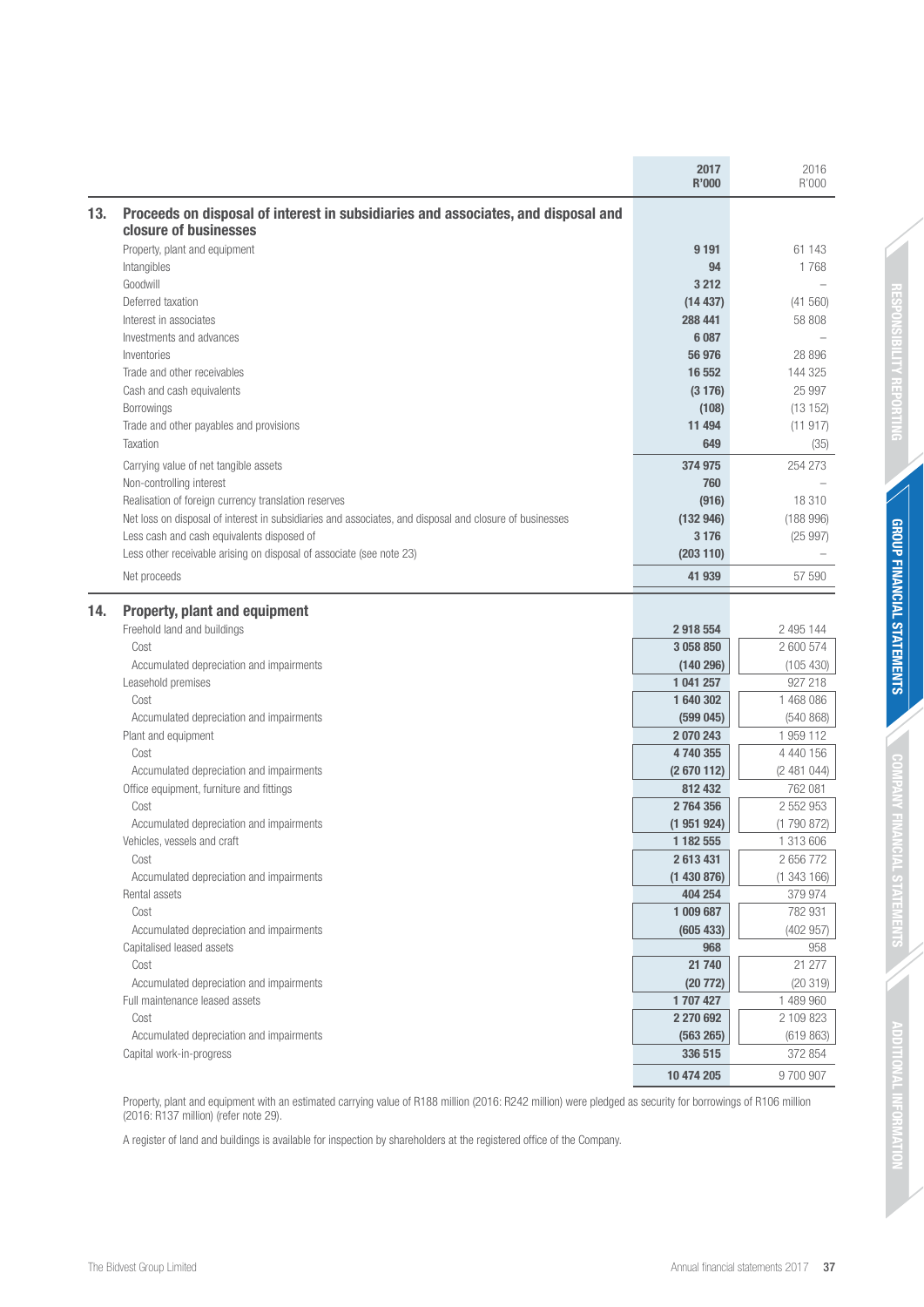for the year ended 30 June

|                                                                                  | 2017<br><b>R'000</b> | 2016<br>R'000          |
|----------------------------------------------------------------------------------|----------------------|------------------------|
| <b>Property, plant and equipment (continued)</b>                                 |                      |                        |
| Movement in property, plant and equipment                                        |                      |                        |
| Carrying value at beginning of year                                              | 9700907              | 18 301 434             |
| Capital expenditure                                                              | 2 386 137            | 4 039 770              |
| Freehold land and buildings                                                      | 260 584              | 786 349                |
| Leasehold premises                                                               | 192 378              | 203 133                |
| Plant and equipment                                                              | 522 219              | 897 189                |
| Office equipment, furniture and fittings                                         | 306 331              | 539 614                |
| Vehicles, vessels and craft                                                      | 310 389              | 675 541                |
| Rental assets                                                                    | 207 862              | 214722                 |
| Capitalised leased assets                                                        | 463                  | 101 536                |
| Full maintenance leased assets                                                   | 622 068              | 334 008                |
| Capital work-in-progress                                                         | (36157)              | 287 678                |
| Expenditure                                                                      | 437 198              | 712 214                |
| Transfers to other categories                                                    | (473355)             | (424 536)              |
| Acquisition of businesses                                                        | 248 992              | 345 806                |
| Freehold land and buildings                                                      | 180 091              | 184 602                |
| Leasehold premises                                                               | 698                  | 6567                   |
| Plant and equipment                                                              | 11 689               | 88 233                 |
| Office equipment, furniture and fittings                                         | 24 7 22              | 23 2 23                |
| Vehicles, vessels and craft                                                      | 15913                | 26 44 6                |
| Rental assets                                                                    | 15879                |                        |
| Capital work-in-progress                                                         |                      | 16 7 35                |
| Disposals                                                                        | (459 797)            | (676 732)              |
| Freehold land and buildings                                                      | (7926)               | (10500)                |
| Leasehold premises                                                               |                      | (3383)                 |
| Plant and equipment                                                              | (52 208)             | (49322)                |
| Office equipment, furniture and fittings                                         | (15435)              | (2711)                 |
| Vehicles, vessels and craft                                                      | (163 052)            | (152079)               |
| Rental assets                                                                    | (12708)              | (11603)                |
| Full maintenance leased assets                                                   | (208 327)            | (446 707)              |
| Capital work-in-progress                                                         | (141)                | (427)                  |
| Disposal and or unbundling of businesses                                         | (9191)               | (11831263)             |
| Freehold land and buildings                                                      |                      | (6 337 127)            |
| Leasehold premises                                                               |                      | (849 840)              |
| Plant and equipment                                                              | (4472)               | (1849097)              |
| Office equipment, furniture and fittings                                         | (2956)               | (475 233)              |
| Vehicles, vessels and craft                                                      | (1763)               | (1656097)              |
| Capitalised leased assets                                                        |                      | (255 700)              |
| Capital work-in-progress                                                         |                      | (408 169)              |
| Exchange rate adjustments                                                        | (65075)              | 1883490                |
| Freehold land and buildings                                                      | (8991)               | 1 028 380              |
| Leasehold premises                                                               | (6453)               | 131 849                |
| Plant and equipment                                                              | (4482)               | 279 958                |
| Office equipment, furniture and fittings                                         | (1062)               | 69 1 25                |
| Vehicles, vessels and craft                                                      | (43021)              | 279 069                |
|                                                                                  | (1023)               | 754                    |
| Rental assets                                                                    |                      | 42 900                 |
| Capitalised leased assets                                                        |                      |                        |
| Capital work-in-progress                                                         | (43)                 | 51 455                 |
|                                                                                  |                      |                        |
| Depreciation - continuing operations (refer note 2)<br>- discontinued operations | (1328915)            | (1342801)<br>(983 802) |
| Impairment losses - continuing operations (refer note 2)                         | 1 1 4 7              | (34995)                |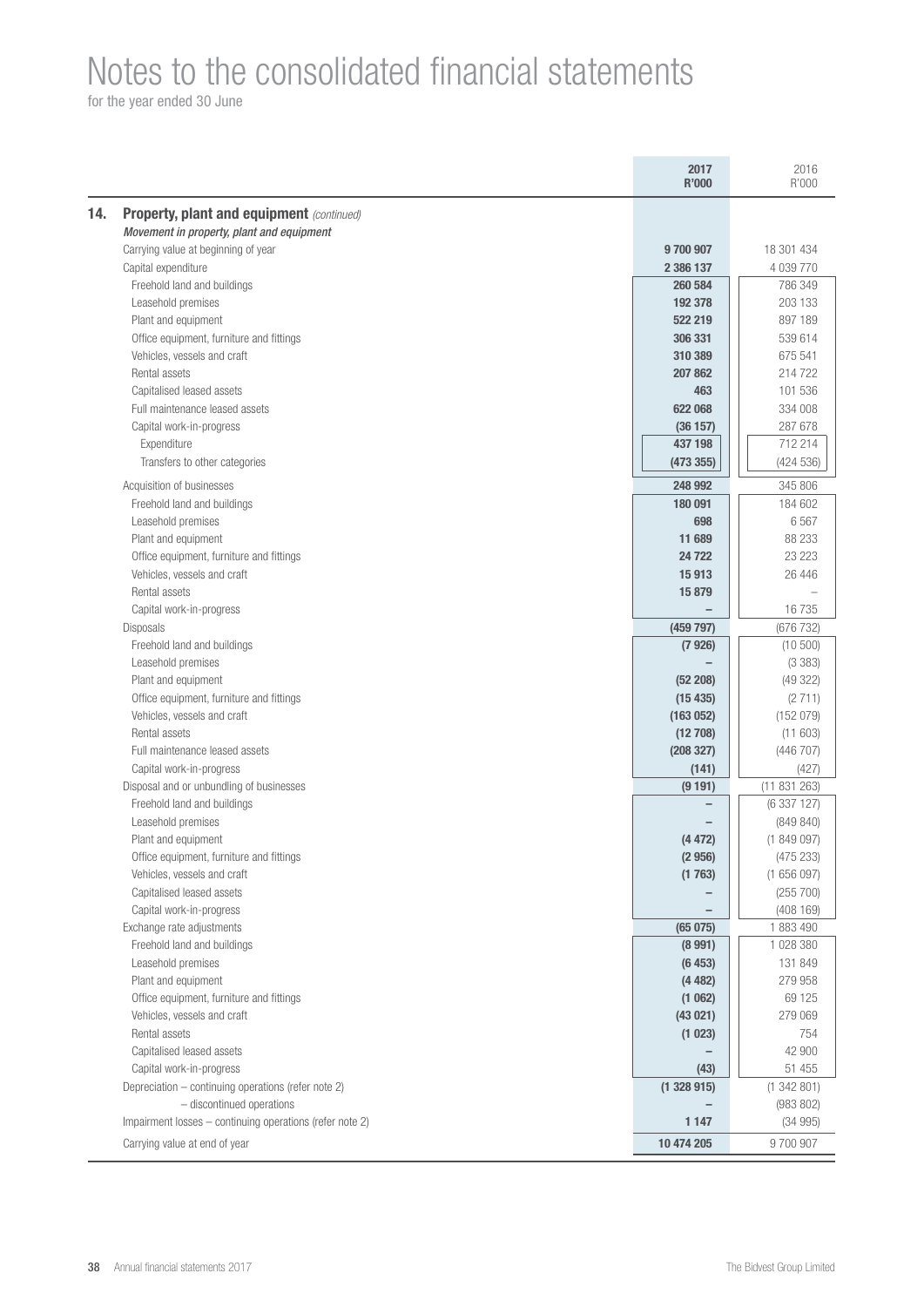|                                                       | 2017<br><b>R'000</b> | 2016<br>R'000 |
|-------------------------------------------------------|----------------------|---------------|
| <b>Intangible assets</b>                              |                      |               |
| Patents, trademarks, tradenames and other intangibles | 1 321 143            | 659 893       |
| Cost                                                  | 2 249 644            | 1 578 950     |
| Accumulated amortisation and impairments              | (928501)             | (919057)      |
| Computer software                                     | 295 323              | 263 899       |
| Cost                                                  | 928 996              | 831 078       |
| Accumulated amortisation and impairments              | (633673)             | (567 179)     |
| Capital work-in-progress                              | 51 244               | 6 1 6 8       |
|                                                       | 1667710              | 929 960       |
| Movement in intangible assets                         |                      |               |
| Carrying value at beginning of year                   | 929 960              | 2 093 480     |
| Additions                                             | 159 421              | 228 936       |
| Patents, trademarks, tradenames and other intangibles | 5 1 2 6              | 41 215        |
| Computer software                                     | 109 219              | 163 188       |
| Capital work-in-progress                              | 45 076               | 24 533        |
| Expenditure                                           | 45 219               | 66 371        |
| Transfers to other categories                         | (143)                | (41838)       |
| Acquisition of businesses                             | 684 799              | 133 319       |
| Patents, trademarks, tradenames and other intangibles | 678 076              | 132 306       |
| Computer software                                     | 6723                 | 638           |
| Capital work-in-progress                              |                      | 375           |
| <b>Disposals</b>                                      | (8984)               | (4977)        |
| Patents, trademarks, tradenames and other intangibles | (3 050)              | (558)         |
| Computer software                                     | (5934)               | (3308)        |
| Capital work-in-progress                              |                      | (1111)        |
| Disposal and or unbundling of businesses              | (94)                 | (1366171)     |
| Patents, trademarks, tradenames and other intangibles | (8)                  | (822 150)     |
| Computer software                                     | (86)                 | (479578)      |
| Capital work-in-progress                              |                      | (64443)       |
| Exchange rate adjustments                             | (2188)               | 256 994       |
| Patents, trademarks, tradenames and other intangibles | (2183)               | 152 771       |
| Computer software                                     | (5)                  | 96 646        |
| Capital work-in-progress                              |                      | 7577          |
| Amortisation - continuing operations (refer note 2)   | (95 204)             | (106740)      |
| Amortisation - discontinued operations                |                      | (199010)      |
| Impairment - continuing operations                    |                      | (102 021)     |
| Impairment - discontinued operations                  |                      | (3850)        |
| Carrying value at end of year                         | 1667710              | 929 960       |
| Indefinite life intangibles                           |                      |               |

Included in patents, trademarks, tradenames and other intangibles arising on the acquisition of businesses are multiple indefinite life intangibles totalling R678 million, which relate to Bidvest Commercial Products. Indefinite life intangibles arising on previous acquisitions amounts to R580 million, R285 million relating to Bidvest Commercial Products and R295 million to Bidvest Services. These intangibles were subject to review for impairment, together with the goodwill relating to these cash-generating units (CGUs) (refer note 16). Significant surpluses were identified over the carrying values of the CGUs and thus the directors believe that a reasonable possible change in the multiples would not result in an impairment of the carrying value of these intangibles. The valuation method used is considered a level 3 type valuation in accordance with IFRS 13 Fair Value Measurement.

The amortisation and impairment charges are included in operating expenses in the consolidated income statement.

g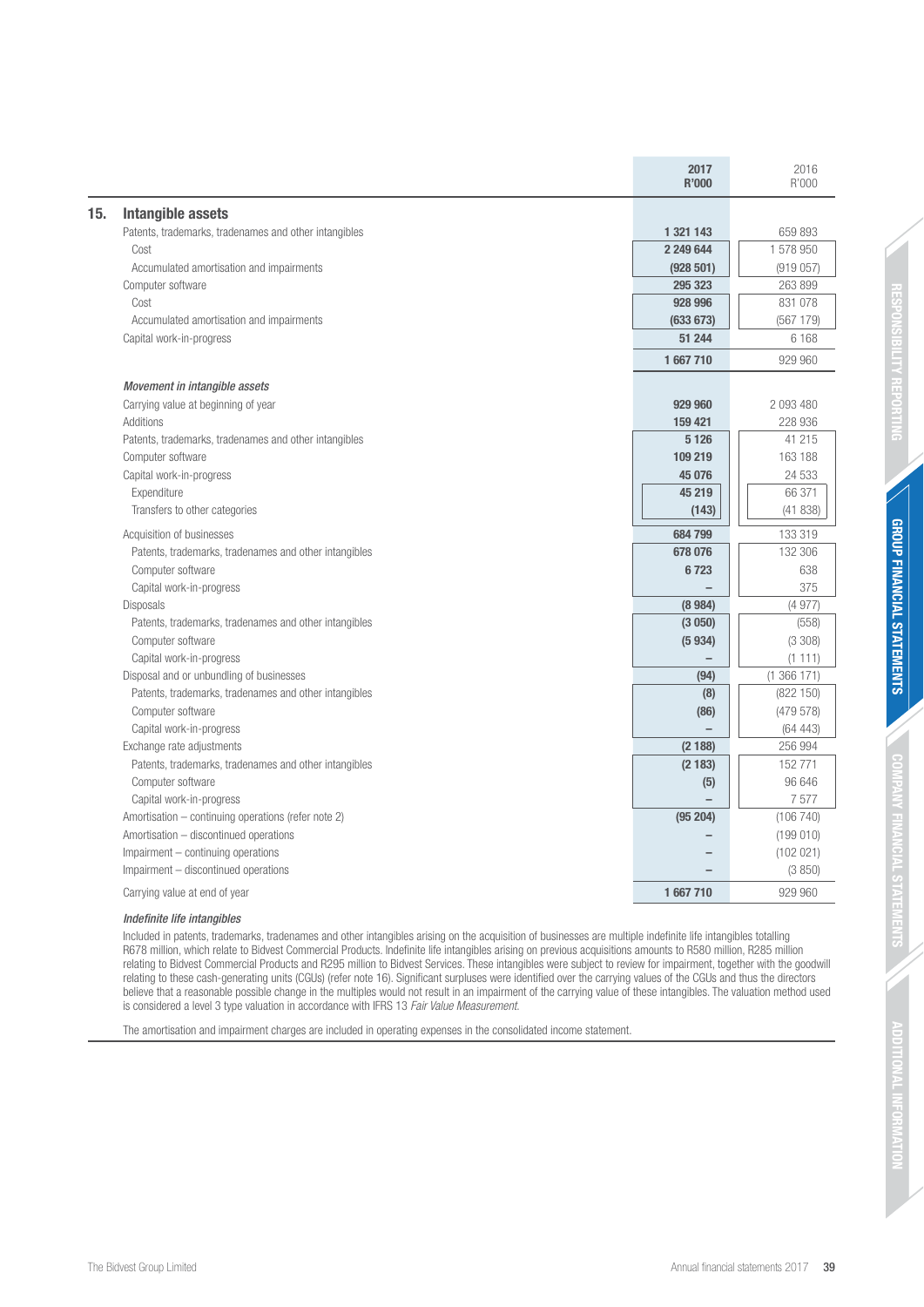for the year ended 30 June

|     |                                                                                                                                                                                                                                                                                                                                                                                                | 2017<br><b>R'000</b> | 2016<br>R'000 |
|-----|------------------------------------------------------------------------------------------------------------------------------------------------------------------------------------------------------------------------------------------------------------------------------------------------------------------------------------------------------------------------------------------------|----------------------|---------------|
| 16. | Goodwill                                                                                                                                                                                                                                                                                                                                                                                       |                      |               |
|     | Carrying value at beginning of year                                                                                                                                                                                                                                                                                                                                                            | 2 537 036            | 13 567 032    |
|     | Exchange rate adjustments                                                                                                                                                                                                                                                                                                                                                                      | (322)                | 2 382 503     |
|     | Acquisition of businesses                                                                                                                                                                                                                                                                                                                                                                      | 634 198              | 906 293       |
|     | Disposal and unbundling of businesses                                                                                                                                                                                                                                                                                                                                                          | (3 212)              | (14266681)    |
|     | Impairment of goodwill                                                                                                                                                                                                                                                                                                                                                                         |                      | (52111)       |
|     | Carrying value at end of year                                                                                                                                                                                                                                                                                                                                                                  | 3 167 700            | 2 537 036     |
|     | Goodwill acquired through business combinations, is allocated for impairment testing purposes to CGUs which<br>reflect how it is monitored for internal management purposes, namely the various segments of the Group. The<br>carrying amount of goodwill was subject to an annual impairment test using either the fair value less costs to sell<br>method or the discounted cash flow basis. |                      |               |
|     | The carrying amount of goodwill was allocated to CGUs as follows:                                                                                                                                                                                                                                                                                                                              |                      |               |
|     | <b>Bidvest Automotive</b>                                                                                                                                                                                                                                                                                                                                                                      | 226 455              | 229 132       |
|     | <b>Bidvest Commercial Products</b>                                                                                                                                                                                                                                                                                                                                                             | 841 822              | 404 987       |
|     | <b>Bidvest Electrical</b>                                                                                                                                                                                                                                                                                                                                                                      | 128 223              | 58 066        |
|     | <b>Bidvest Financial Services</b>                                                                                                                                                                                                                                                                                                                                                              | 164 848              | 156 028       |
|     | <b>Bidvest Freight</b>                                                                                                                                                                                                                                                                                                                                                                         | 58 132               | 58 132        |
|     | <b>Bidvest Office and Print</b>                                                                                                                                                                                                                                                                                                                                                                | 242 810              | 196 956       |
|     | <b>Bidvest Services</b>                                                                                                                                                                                                                                                                                                                                                                        | 1 232 448            | 1 177 306     |
|     | <b>Bidvest Namibia</b>                                                                                                                                                                                                                                                                                                                                                                         | 250 144              | 250 144       |
|     | <b>Bidvest Properties</b>                                                                                                                                                                                                                                                                                                                                                                      | 21 0 34              | 4501          |
|     | <b>Bidvest Corporate and Investments</b>                                                                                                                                                                                                                                                                                                                                                       | 1 7 8 4              | 1 7 8 4       |
|     |                                                                                                                                                                                                                                                                                                                                                                                                | 3 167 700            | 2 537 036     |

The recoverable amounts of the CGUs were determined using the fair value less cost to sell method, except for Bidvest Namibia which was evaluated using a DCF valuation.

The fair value less cost to sell calculation used projected annualised earnings based on actual operating results. A price earnings multiple ranging from 10,0 to 18,1 was applied to obtain the recoverable amount for the business units. The earnings yield is considered to be consistent with similar companies within the various industries in which the CGUs operate. The most significant portion of the Group's goodwill relates to the Bidvest Services and Bidvest Commercial Products CGUs. A price earnings multiple of 9,0 (2016: 9,0) was used for the Bidvest Services valuation and 9,3 (2016: 9,3) for the Bidvest Commercial Products valuation. The valuations resulted in a significant surplus over the carrying values of the CGUs and thus the directors believe that a reasonably possible change in the multiple would not result in an impairment of the carrying value of goodwill.

The recoverable amount for Bidvest Namibia was calculated using the value-in-use method. Projected future cash flows were discounted at the Group's weighted average cost of capital of 11,0% and perpetuity growth rate of 5%. The valuation method is a level 3 type valuation in accordance with IFRS 13 Fair Value Measurement.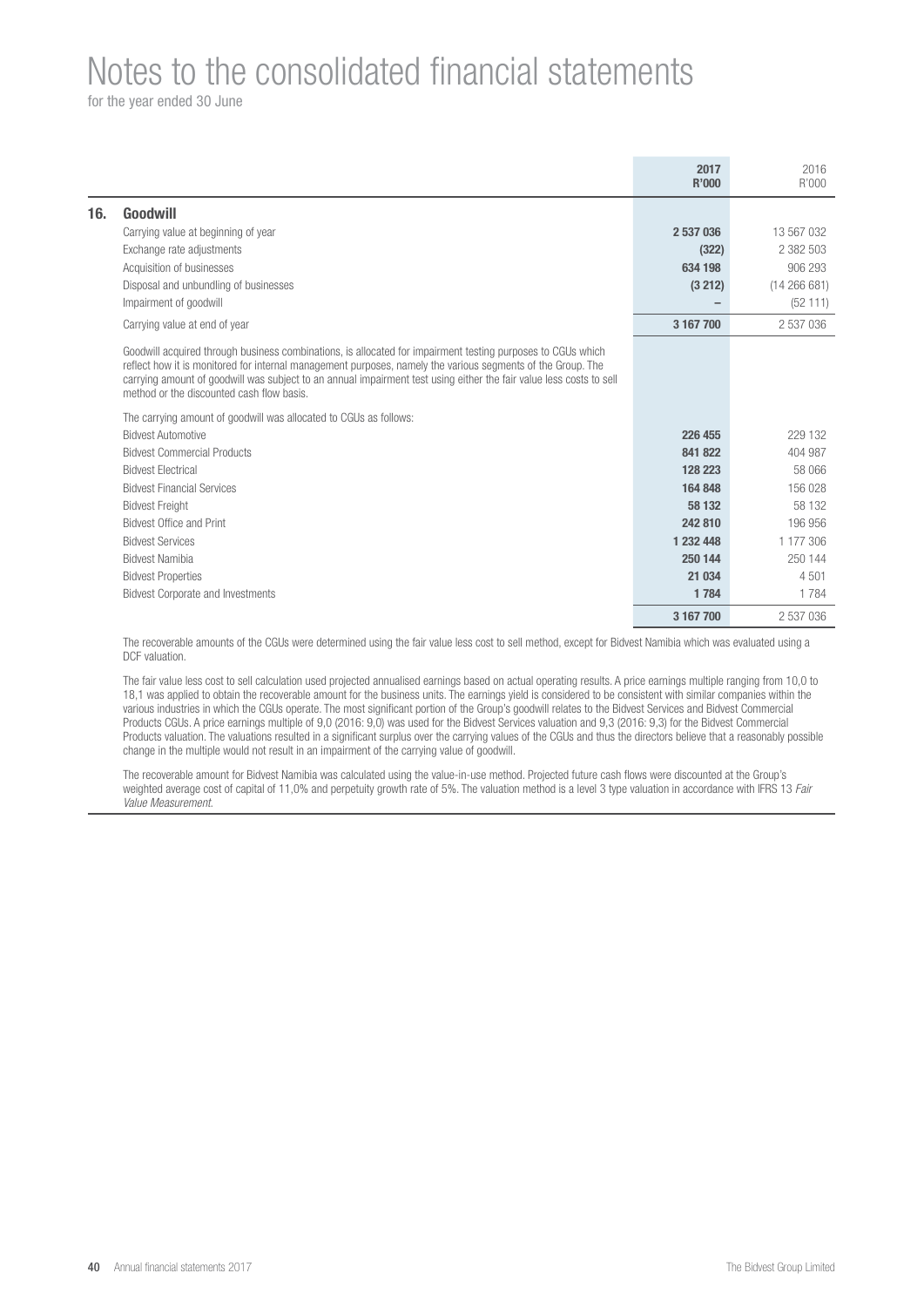|     |                                                                                                    |                               | 2017<br><b>R'000</b>               | 2016<br>R'000              |
|-----|----------------------------------------------------------------------------------------------------|-------------------------------|------------------------------------|----------------------------|
| 17. | <b>Deferred taxation</b><br>Deferred taxation assets                                               |                               | 728 913                            | 618 192                    |
|     | Deferred taxation liabilities                                                                      |                               | (1014705)                          | (882 847)                  |
|     | Net deferred taxation liability                                                                    |                               | (285 792)                          | (264655)                   |
|     | Movement in net deferred taxation assets and liabilities<br>Balance at beginning of year           |                               | (264655)                           | (156037)                   |
|     | Per consolidated income statement - continuing operations<br>- discontinued operations             |                               | (33698)                            | (27146)<br>76 987          |
|     | Items recognised directly in equity and other comprehensive income<br>On acquisition of businesses |                               | 133 962<br>(124198)                | 20 828<br>(18340)          |
|     | On disposal and or unbundling of businesses<br>Exchange rate adjustments                           |                               | 14 437<br>(11640)                  | (131 295)<br>(29652)       |
|     | Balance at end of year                                                                             |                               | (285 792)                          | (264655)                   |
|     |                                                                                                    | <b>Assets</b><br><b>R'000</b> | <b>Liabilities</b><br><b>R'000</b> | <b>Net</b><br><b>R'000</b> |
|     | <b>Temporary differences</b>                                                                       |                               |                                    |                            |
|     | 2017                                                                                               |                               |                                    |                            |
|     | Differential between carrying values and tax values of property, plant and equipment               | (25883)                       | (686085)                           | (711968)                   |
|     | Differential between carrying values and tax values of intangible assets                           | (14286)                       | (367713)                           | (381999)                   |
|     | <b>Estimated taxation losses</b>                                                                   | 81815                         | 41 109                             | 122 924                    |
|     | Staff related allowances and liabilities                                                           | 435 027                       | 65 832                             | 500 859                    |
|     | Operating lease liabilities                                                                        | 47 283                        | (2337)                             | 44 946                     |
|     | Inventories                                                                                        | 49886                         | (9481)                             | 40 40 5                    |
|     | Investments                                                                                        | (1249)                        | (129 890)                          | (131139)                   |
|     | Trade and other receivables<br>Trade, other payables and provisions                                | 29 956<br>126 364             | (4432)<br>78 292                   | 25 5 24<br>204 656         |
|     |                                                                                                    | 728 913                       |                                    |                            |
|     |                                                                                                    |                               | (1014705)                          | (285 792)                  |
|     | 2016                                                                                               |                               |                                    |                            |
|     | Differential between carrying values and tax values of property, plant and equipment               | (43089)                       | (650 474)                          | (693 563)                  |
|     | Differential between carrying values and tax values of intangible assets                           | (12929)                       | (176 415)                          | (189 344)                  |
|     | <b>Estimated taxation losses</b>                                                                   | 111 236                       | 56 614                             | 167850                     |
|     | Staff related allowances and liabilities                                                           | 367 575                       | 75 708                             | 443 283                    |
|     | Operating lease liabilities                                                                        | 39 959                        | (1839)                             | 38 120                     |
|     | Inventories<br>Investments                                                                         | 52 095                        | (16127)                            | 35 968                     |
|     | Trade and other receivables                                                                        | 20 0 26                       | (231 428)<br>497                   | (231 428)<br>20 523        |
|     | Trade, other payables and provisions                                                               | 83 319                        | 60 617                             | 143 936                    |
|     |                                                                                                    | 618 192                       | (882 847)                          | (264655)                   |

Deferred taxation has been provided at rates ranging between 10% and 35% (2016: 10% and 35%). The variance in rates arises as a result of the differing taxation and capital gains taxation rates present in the various countries in which the Group operates.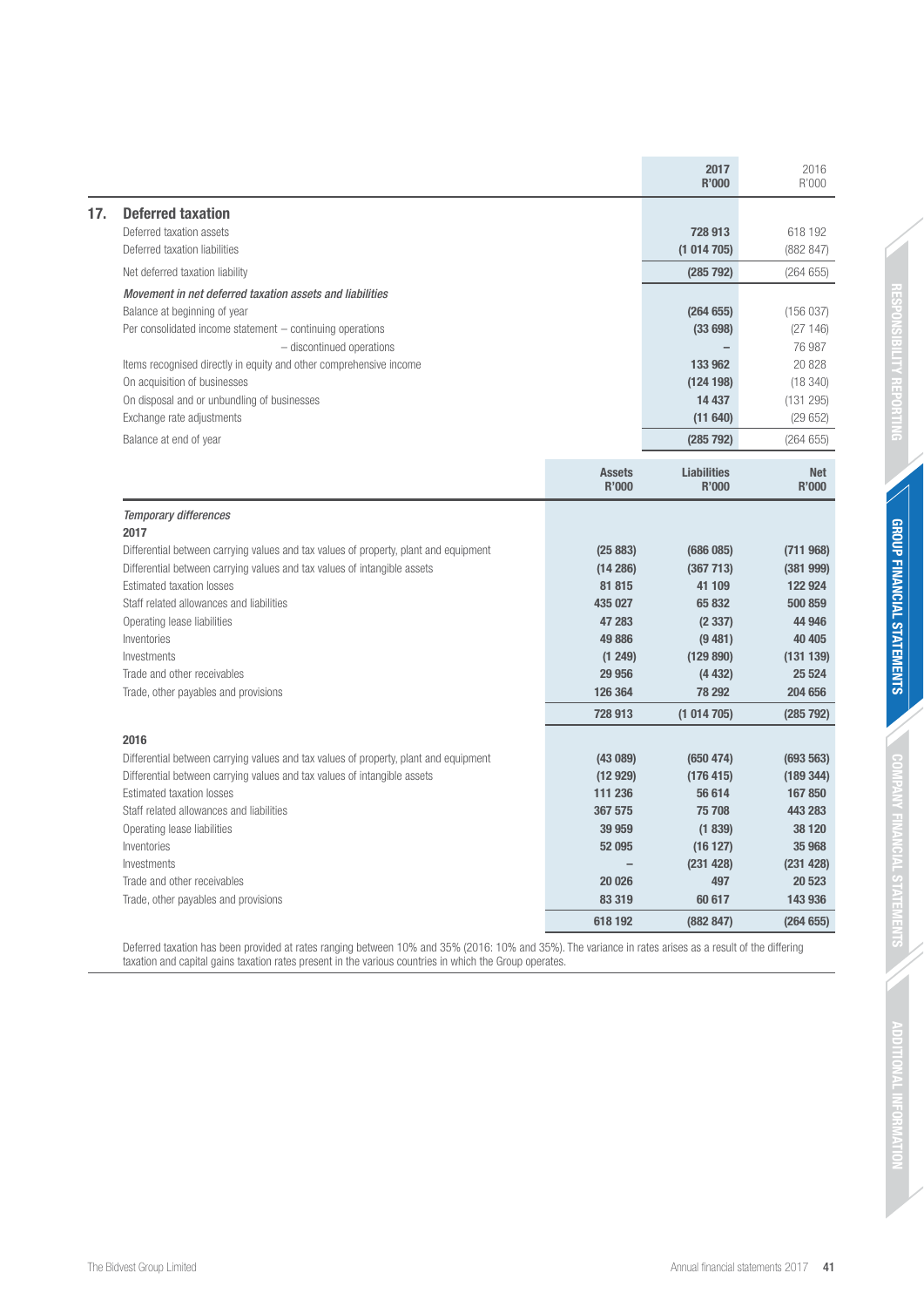for the year ended 30 June

|                                                                                        | 2017<br><b>R'000</b> | 2016<br>R'000 |
|----------------------------------------------------------------------------------------|----------------------|---------------|
| Interest in associates<br>18.                                                          |                      |               |
| Listed associates                                                                      | 4661516              | 3 628 411     |
| Net asset value at acquisition                                                         | 1 425 513            | 1 492 853     |
| Inherent goodwill                                                                      | 4 073 768            | 4 318 229     |
| Remeasurement allowances                                                               | (837 765)            | (2182671)     |
| Unlisted associates                                                                    | 104 182              | 119 077       |
| Net asset value at acquisition                                                         | 205 876              | 119 319       |
| Inherent goodwill                                                                      | 6732                 | (242)         |
| Remeasurement allowances                                                               | (108426)             |               |
|                                                                                        |                      |               |
| Investments in associates at cost less impairments                                     | 4765698              | 3747488       |
| Attributable share of post-acquisition reserves of associates                          | 608 790              | 442 176       |
| At beginning of year                                                                   | 442 176              | 409 573       |
| Share of current year earnings net of dividend $-$ continuing operations               | 264 737              | 11 294        |
| - discontinued operations                                                              |                      | (772)         |
| Share of movement in other reserves - continuing operations                            | (69191)              | 83 389        |
| - discontinued operations                                                              |                      | (311)         |
| Reversal of prior year reserves on unbundling, disposal, and or change in shareholding | (28932)              | (60997)       |
| Advances to associates                                                                 | 840                  | 832           |
|                                                                                        | 5 375 328            | 4 190 496     |

Unsecured advances to associates are interest free and have no fixed terms of repayment.

A list of the Group's significant associates, their country of incorporation and principal place of business, the Group's percentage shareholding and an indication of their nature of business is included on annexure A to these financial statements.

The Group's most significant associate is Adcock Ingram Holdings Limited (Adcock). Adcock is a leading South African pharmaceutical manufacturer, listed on the Johannesburg Stock Exchange. The company manufactures, markets and distributes a wide range of healthcare products to both the private and public sectors of the market.

The Group holds 38,4% of the net ordinary shares in issue in Adcock, but equity accounts for 45,0% of its results as a consequence of treating the sale of 15% of its holding, in terms of the Adcock BEE scheme to Ad-izinyosito, as a deferred sale.

Full details of Adcock's results can be found at www.adcock.co.za.

|                                                        | For the<br>year ended<br>30 June<br>2017<br><b>R'000</b> | For the<br>year ended<br>30 June<br>2016<br>R'000 |
|--------------------------------------------------------|----------------------------------------------------------|---------------------------------------------------|
| Summarised aggregated financial information of Adcock: |                                                          |                                                   |
| Revenue                                                | 5957700                                                  | 5 559 896                                         |
| Profit for the period                                  | 553 534                                                  | 168 801                                           |
| Other comprehensive income for the period              | (147966)                                                 | 110 935                                           |
| Total comprehensive income for the period              | 405 568                                                  | 279 736                                           |
| Dividends received from Adcock during the period       | 77 024                                                   | 85 436                                            |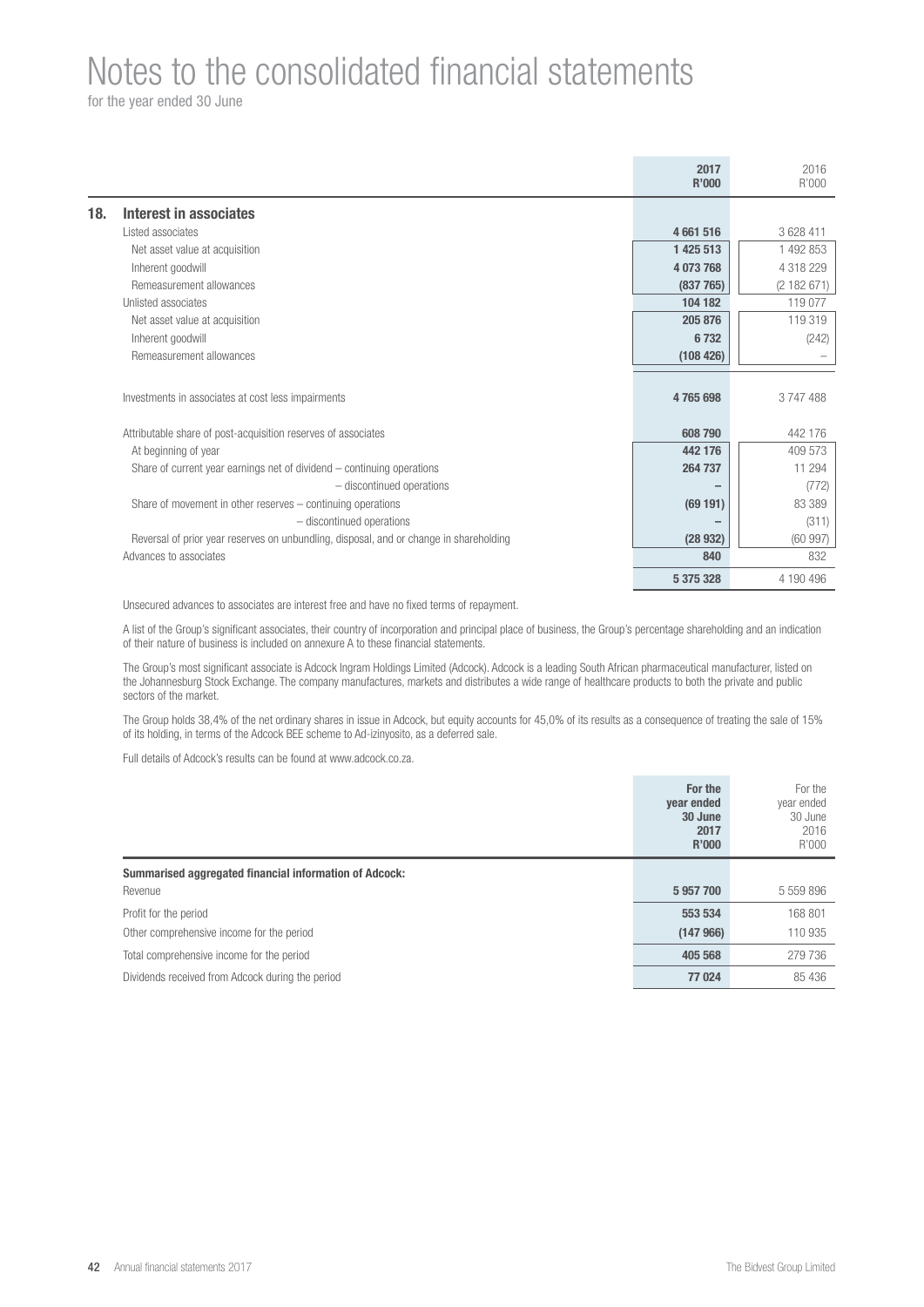| <b>Interest in associates (continued)</b><br>18.<br>Summarised aggregated financial information of Adcock: (continued)<br><b>Current assets</b><br>3 3 2 6 4 6 3<br>3 460 786<br>Non-current assets<br>2 236 510<br>2 135 821<br><b>Current liabilities</b><br>(1726546)<br>(1749148)<br>Non-current liabilities<br>(341 423)<br>(592 862)<br>Non-controlling interests<br>(26024)<br>(7522)<br>Reconciliation of the above summarised financial information to the carrying amount of Adcock<br>recognised in the consolidated financial statements:<br>Net assets of Adcock<br>3 2 2 8 5 7 3<br>3 487 482<br>Proportion of Group's interest in Adcock<br>1 454 321<br>1 570 947<br>Inherent goodwill<br>3767061<br>3777372<br>Provision for remeasurement of carrying value<br>(1810904)<br>(773 352)<br>4 564 656<br>3 420 789<br>Carrying value of Group's interest in Adcock<br>Market value as at 30 June<br>4 564 656<br>3 420 789<br>The investment in Adcock forms part of the Corporate and Investments operating segment. The recoverable<br>amount of the investment has been assessed with reference to the fair value determined based on the quoted<br>market price at the year ended 30 June 2017. This measurement is considered to be "level 1" in the fair value<br>hierarchy. The Group assessed the carrying value and remeasured the investment to recoverable fair value.<br>The same remeasurement considerations have been applied to other listed investments in associates.<br>Summarised aggregated financial information of associates that are not individually material:<br>The Group's share of profit $-$ continuing operations<br>20786<br>129 728<br>- discontinued operations<br>(772)<br>The Group's share of other comprehensive income (loss)<br>$-$ continuing operations<br>23 835<br>(637)<br>- discontinued operations<br>(310)<br>The Group's share of total comprehensive income<br>$-$ continuing operations<br>129 091<br>44 621<br>- discontinued operations<br>(1082)<br>769 707<br>Aggregate carrying amount of the Group investment in these associates<br>810 672<br>19.<br><b>Investments</b><br>Listed held-for-trade<br>1 529 987<br>1 561 958<br>Unlisted held-for-trade<br>995 069<br>853 038<br>Listed available-for-sale<br>254 407<br>283 417<br>63 669<br>171 409<br>Unlisted available-for-sale<br>2843132<br>2 869 822<br>Fair value hierarchy of investments<br>Investments and loans held at cost or amortised cost<br>62 149<br>88 984<br>Investments held at fair value as determined on inputs based on:<br>2780983<br>2780838<br>Unadjusted quoted prices in an active market for identical assets<br>1785 022<br>1 845 821<br>Factors that are not based on observable market data<br>935 017<br>995 961<br>2843132<br>2 869 822<br>Analysis of investments at a fair value not determined by observable market data:<br>Balance at the beginning of year<br>935 017<br>847 403<br>On acquisition of business<br>39 087<br>On disposal or unbundling of business<br>(1051)<br>(6087)<br>Purchases, loan advances or transfers from other categories<br>5700<br>28 047<br>Fair value adjustment arising during the year recognised in the income statement<br>95 326<br>94 354<br>Proceeds on disposal, unbundling or repayment of loans or transfers to other categories<br>(88517)<br>(72679)<br>Profit on disposal of investments<br>53 136<br>Exchange rate adjustments<br>1 645<br>(403)<br>995 961<br>935 017 |  | 2017<br><b>R'000</b> | 2016<br>R'000 |
|------------------------------------------------------------------------------------------------------------------------------------------------------------------------------------------------------------------------------------------------------------------------------------------------------------------------------------------------------------------------------------------------------------------------------------------------------------------------------------------------------------------------------------------------------------------------------------------------------------------------------------------------------------------------------------------------------------------------------------------------------------------------------------------------------------------------------------------------------------------------------------------------------------------------------------------------------------------------------------------------------------------------------------------------------------------------------------------------------------------------------------------------------------------------------------------------------------------------------------------------------------------------------------------------------------------------------------------------------------------------------------------------------------------------------------------------------------------------------------------------------------------------------------------------------------------------------------------------------------------------------------------------------------------------------------------------------------------------------------------------------------------------------------------------------------------------------------------------------------------------------------------------------------------------------------------------------------------------------------------------------------------------------------------------------------------------------------------------------------------------------------------------------------------------------------------------------------------------------------------------------------------------------------------------------------------------------------------------------------------------------------------------------------------------------------------------------------------------------------------------------------------------------------------------------------------------------------------------------------------------------------------------------------------------------------------------------------------------------------------------------------------------------------------------------------------------------------------------------------------------------------------------------------------------------------------------------------------------------------------------------------------------------------------------------------------------------------------------------------------------------------------------------------------------------------------------------------------------------------------------------------------------------------------------------------------------------------------------------------------------------------------------------------------------------------------------------------------------------------------|--|----------------------|---------------|
|                                                                                                                                                                                                                                                                                                                                                                                                                                                                                                                                                                                                                                                                                                                                                                                                                                                                                                                                                                                                                                                                                                                                                                                                                                                                                                                                                                                                                                                                                                                                                                                                                                                                                                                                                                                                                                                                                                                                                                                                                                                                                                                                                                                                                                                                                                                                                                                                                                                                                                                                                                                                                                                                                                                                                                                                                                                                                                                                                                                                                                                                                                                                                                                                                                                                                                                                                                                                                                                                                          |  |                      |               |
|                                                                                                                                                                                                                                                                                                                                                                                                                                                                                                                                                                                                                                                                                                                                                                                                                                                                                                                                                                                                                                                                                                                                                                                                                                                                                                                                                                                                                                                                                                                                                                                                                                                                                                                                                                                                                                                                                                                                                                                                                                                                                                                                                                                                                                                                                                                                                                                                                                                                                                                                                                                                                                                                                                                                                                                                                                                                                                                                                                                                                                                                                                                                                                                                                                                                                                                                                                                                                                                                                          |  |                      |               |
|                                                                                                                                                                                                                                                                                                                                                                                                                                                                                                                                                                                                                                                                                                                                                                                                                                                                                                                                                                                                                                                                                                                                                                                                                                                                                                                                                                                                                                                                                                                                                                                                                                                                                                                                                                                                                                                                                                                                                                                                                                                                                                                                                                                                                                                                                                                                                                                                                                                                                                                                                                                                                                                                                                                                                                                                                                                                                                                                                                                                                                                                                                                                                                                                                                                                                                                                                                                                                                                                                          |  |                      |               |
|                                                                                                                                                                                                                                                                                                                                                                                                                                                                                                                                                                                                                                                                                                                                                                                                                                                                                                                                                                                                                                                                                                                                                                                                                                                                                                                                                                                                                                                                                                                                                                                                                                                                                                                                                                                                                                                                                                                                                                                                                                                                                                                                                                                                                                                                                                                                                                                                                                                                                                                                                                                                                                                                                                                                                                                                                                                                                                                                                                                                                                                                                                                                                                                                                                                                                                                                                                                                                                                                                          |  |                      |               |
|                                                                                                                                                                                                                                                                                                                                                                                                                                                                                                                                                                                                                                                                                                                                                                                                                                                                                                                                                                                                                                                                                                                                                                                                                                                                                                                                                                                                                                                                                                                                                                                                                                                                                                                                                                                                                                                                                                                                                                                                                                                                                                                                                                                                                                                                                                                                                                                                                                                                                                                                                                                                                                                                                                                                                                                                                                                                                                                                                                                                                                                                                                                                                                                                                                                                                                                                                                                                                                                                                          |  |                      |               |
|                                                                                                                                                                                                                                                                                                                                                                                                                                                                                                                                                                                                                                                                                                                                                                                                                                                                                                                                                                                                                                                                                                                                                                                                                                                                                                                                                                                                                                                                                                                                                                                                                                                                                                                                                                                                                                                                                                                                                                                                                                                                                                                                                                                                                                                                                                                                                                                                                                                                                                                                                                                                                                                                                                                                                                                                                                                                                                                                                                                                                                                                                                                                                                                                                                                                                                                                                                                                                                                                                          |  |                      |               |
|                                                                                                                                                                                                                                                                                                                                                                                                                                                                                                                                                                                                                                                                                                                                                                                                                                                                                                                                                                                                                                                                                                                                                                                                                                                                                                                                                                                                                                                                                                                                                                                                                                                                                                                                                                                                                                                                                                                                                                                                                                                                                                                                                                                                                                                                                                                                                                                                                                                                                                                                                                                                                                                                                                                                                                                                                                                                                                                                                                                                                                                                                                                                                                                                                                                                                                                                                                                                                                                                                          |  |                      |               |
|                                                                                                                                                                                                                                                                                                                                                                                                                                                                                                                                                                                                                                                                                                                                                                                                                                                                                                                                                                                                                                                                                                                                                                                                                                                                                                                                                                                                                                                                                                                                                                                                                                                                                                                                                                                                                                                                                                                                                                                                                                                                                                                                                                                                                                                                                                                                                                                                                                                                                                                                                                                                                                                                                                                                                                                                                                                                                                                                                                                                                                                                                                                                                                                                                                                                                                                                                                                                                                                                                          |  |                      |               |
|                                                                                                                                                                                                                                                                                                                                                                                                                                                                                                                                                                                                                                                                                                                                                                                                                                                                                                                                                                                                                                                                                                                                                                                                                                                                                                                                                                                                                                                                                                                                                                                                                                                                                                                                                                                                                                                                                                                                                                                                                                                                                                                                                                                                                                                                                                                                                                                                                                                                                                                                                                                                                                                                                                                                                                                                                                                                                                                                                                                                                                                                                                                                                                                                                                                                                                                                                                                                                                                                                          |  |                      |               |
|                                                                                                                                                                                                                                                                                                                                                                                                                                                                                                                                                                                                                                                                                                                                                                                                                                                                                                                                                                                                                                                                                                                                                                                                                                                                                                                                                                                                                                                                                                                                                                                                                                                                                                                                                                                                                                                                                                                                                                                                                                                                                                                                                                                                                                                                                                                                                                                                                                                                                                                                                                                                                                                                                                                                                                                                                                                                                                                                                                                                                                                                                                                                                                                                                                                                                                                                                                                                                                                                                          |  |                      |               |
|                                                                                                                                                                                                                                                                                                                                                                                                                                                                                                                                                                                                                                                                                                                                                                                                                                                                                                                                                                                                                                                                                                                                                                                                                                                                                                                                                                                                                                                                                                                                                                                                                                                                                                                                                                                                                                                                                                                                                                                                                                                                                                                                                                                                                                                                                                                                                                                                                                                                                                                                                                                                                                                                                                                                                                                                                                                                                                                                                                                                                                                                                                                                                                                                                                                                                                                                                                                                                                                                                          |  |                      |               |
|                                                                                                                                                                                                                                                                                                                                                                                                                                                                                                                                                                                                                                                                                                                                                                                                                                                                                                                                                                                                                                                                                                                                                                                                                                                                                                                                                                                                                                                                                                                                                                                                                                                                                                                                                                                                                                                                                                                                                                                                                                                                                                                                                                                                                                                                                                                                                                                                                                                                                                                                                                                                                                                                                                                                                                                                                                                                                                                                                                                                                                                                                                                                                                                                                                                                                                                                                                                                                                                                                          |  |                      |               |
|                                                                                                                                                                                                                                                                                                                                                                                                                                                                                                                                                                                                                                                                                                                                                                                                                                                                                                                                                                                                                                                                                                                                                                                                                                                                                                                                                                                                                                                                                                                                                                                                                                                                                                                                                                                                                                                                                                                                                                                                                                                                                                                                                                                                                                                                                                                                                                                                                                                                                                                                                                                                                                                                                                                                                                                                                                                                                                                                                                                                                                                                                                                                                                                                                                                                                                                                                                                                                                                                                          |  |                      |               |
|                                                                                                                                                                                                                                                                                                                                                                                                                                                                                                                                                                                                                                                                                                                                                                                                                                                                                                                                                                                                                                                                                                                                                                                                                                                                                                                                                                                                                                                                                                                                                                                                                                                                                                                                                                                                                                                                                                                                                                                                                                                                                                                                                                                                                                                                                                                                                                                                                                                                                                                                                                                                                                                                                                                                                                                                                                                                                                                                                                                                                                                                                                                                                                                                                                                                                                                                                                                                                                                                                          |  |                      |               |
|                                                                                                                                                                                                                                                                                                                                                                                                                                                                                                                                                                                                                                                                                                                                                                                                                                                                                                                                                                                                                                                                                                                                                                                                                                                                                                                                                                                                                                                                                                                                                                                                                                                                                                                                                                                                                                                                                                                                                                                                                                                                                                                                                                                                                                                                                                                                                                                                                                                                                                                                                                                                                                                                                                                                                                                                                                                                                                                                                                                                                                                                                                                                                                                                                                                                                                                                                                                                                                                                                          |  |                      |               |
|                                                                                                                                                                                                                                                                                                                                                                                                                                                                                                                                                                                                                                                                                                                                                                                                                                                                                                                                                                                                                                                                                                                                                                                                                                                                                                                                                                                                                                                                                                                                                                                                                                                                                                                                                                                                                                                                                                                                                                                                                                                                                                                                                                                                                                                                                                                                                                                                                                                                                                                                                                                                                                                                                                                                                                                                                                                                                                                                                                                                                                                                                                                                                                                                                                                                                                                                                                                                                                                                                          |  |                      |               |
|                                                                                                                                                                                                                                                                                                                                                                                                                                                                                                                                                                                                                                                                                                                                                                                                                                                                                                                                                                                                                                                                                                                                                                                                                                                                                                                                                                                                                                                                                                                                                                                                                                                                                                                                                                                                                                                                                                                                                                                                                                                                                                                                                                                                                                                                                                                                                                                                                                                                                                                                                                                                                                                                                                                                                                                                                                                                                                                                                                                                                                                                                                                                                                                                                                                                                                                                                                                                                                                                                          |  |                      |               |
|                                                                                                                                                                                                                                                                                                                                                                                                                                                                                                                                                                                                                                                                                                                                                                                                                                                                                                                                                                                                                                                                                                                                                                                                                                                                                                                                                                                                                                                                                                                                                                                                                                                                                                                                                                                                                                                                                                                                                                                                                                                                                                                                                                                                                                                                                                                                                                                                                                                                                                                                                                                                                                                                                                                                                                                                                                                                                                                                                                                                                                                                                                                                                                                                                                                                                                                                                                                                                                                                                          |  |                      |               |
|                                                                                                                                                                                                                                                                                                                                                                                                                                                                                                                                                                                                                                                                                                                                                                                                                                                                                                                                                                                                                                                                                                                                                                                                                                                                                                                                                                                                                                                                                                                                                                                                                                                                                                                                                                                                                                                                                                                                                                                                                                                                                                                                                                                                                                                                                                                                                                                                                                                                                                                                                                                                                                                                                                                                                                                                                                                                                                                                                                                                                                                                                                                                                                                                                                                                                                                                                                                                                                                                                          |  |                      |               |
|                                                                                                                                                                                                                                                                                                                                                                                                                                                                                                                                                                                                                                                                                                                                                                                                                                                                                                                                                                                                                                                                                                                                                                                                                                                                                                                                                                                                                                                                                                                                                                                                                                                                                                                                                                                                                                                                                                                                                                                                                                                                                                                                                                                                                                                                                                                                                                                                                                                                                                                                                                                                                                                                                                                                                                                                                                                                                                                                                                                                                                                                                                                                                                                                                                                                                                                                                                                                                                                                                          |  |                      |               |
|                                                                                                                                                                                                                                                                                                                                                                                                                                                                                                                                                                                                                                                                                                                                                                                                                                                                                                                                                                                                                                                                                                                                                                                                                                                                                                                                                                                                                                                                                                                                                                                                                                                                                                                                                                                                                                                                                                                                                                                                                                                                                                                                                                                                                                                                                                                                                                                                                                                                                                                                                                                                                                                                                                                                                                                                                                                                                                                                                                                                                                                                                                                                                                                                                                                                                                                                                                                                                                                                                          |  |                      |               |
|                                                                                                                                                                                                                                                                                                                                                                                                                                                                                                                                                                                                                                                                                                                                                                                                                                                                                                                                                                                                                                                                                                                                                                                                                                                                                                                                                                                                                                                                                                                                                                                                                                                                                                                                                                                                                                                                                                                                                                                                                                                                                                                                                                                                                                                                                                                                                                                                                                                                                                                                                                                                                                                                                                                                                                                                                                                                                                                                                                                                                                                                                                                                                                                                                                                                                                                                                                                                                                                                                          |  |                      |               |
|                                                                                                                                                                                                                                                                                                                                                                                                                                                                                                                                                                                                                                                                                                                                                                                                                                                                                                                                                                                                                                                                                                                                                                                                                                                                                                                                                                                                                                                                                                                                                                                                                                                                                                                                                                                                                                                                                                                                                                                                                                                                                                                                                                                                                                                                                                                                                                                                                                                                                                                                                                                                                                                                                                                                                                                                                                                                                                                                                                                                                                                                                                                                                                                                                                                                                                                                                                                                                                                                                          |  |                      |               |
|                                                                                                                                                                                                                                                                                                                                                                                                                                                                                                                                                                                                                                                                                                                                                                                                                                                                                                                                                                                                                                                                                                                                                                                                                                                                                                                                                                                                                                                                                                                                                                                                                                                                                                                                                                                                                                                                                                                                                                                                                                                                                                                                                                                                                                                                                                                                                                                                                                                                                                                                                                                                                                                                                                                                                                                                                                                                                                                                                                                                                                                                                                                                                                                                                                                                                                                                                                                                                                                                                          |  |                      |               |
|                                                                                                                                                                                                                                                                                                                                                                                                                                                                                                                                                                                                                                                                                                                                                                                                                                                                                                                                                                                                                                                                                                                                                                                                                                                                                                                                                                                                                                                                                                                                                                                                                                                                                                                                                                                                                                                                                                                                                                                                                                                                                                                                                                                                                                                                                                                                                                                                                                                                                                                                                                                                                                                                                                                                                                                                                                                                                                                                                                                                                                                                                                                                                                                                                                                                                                                                                                                                                                                                                          |  |                      |               |
|                                                                                                                                                                                                                                                                                                                                                                                                                                                                                                                                                                                                                                                                                                                                                                                                                                                                                                                                                                                                                                                                                                                                                                                                                                                                                                                                                                                                                                                                                                                                                                                                                                                                                                                                                                                                                                                                                                                                                                                                                                                                                                                                                                                                                                                                                                                                                                                                                                                                                                                                                                                                                                                                                                                                                                                                                                                                                                                                                                                                                                                                                                                                                                                                                                                                                                                                                                                                                                                                                          |  |                      |               |
|                                                                                                                                                                                                                                                                                                                                                                                                                                                                                                                                                                                                                                                                                                                                                                                                                                                                                                                                                                                                                                                                                                                                                                                                                                                                                                                                                                                                                                                                                                                                                                                                                                                                                                                                                                                                                                                                                                                                                                                                                                                                                                                                                                                                                                                                                                                                                                                                                                                                                                                                                                                                                                                                                                                                                                                                                                                                                                                                                                                                                                                                                                                                                                                                                                                                                                                                                                                                                                                                                          |  |                      |               |
|                                                                                                                                                                                                                                                                                                                                                                                                                                                                                                                                                                                                                                                                                                                                                                                                                                                                                                                                                                                                                                                                                                                                                                                                                                                                                                                                                                                                                                                                                                                                                                                                                                                                                                                                                                                                                                                                                                                                                                                                                                                                                                                                                                                                                                                                                                                                                                                                                                                                                                                                                                                                                                                                                                                                                                                                                                                                                                                                                                                                                                                                                                                                                                                                                                                                                                                                                                                                                                                                                          |  |                      |               |
|                                                                                                                                                                                                                                                                                                                                                                                                                                                                                                                                                                                                                                                                                                                                                                                                                                                                                                                                                                                                                                                                                                                                                                                                                                                                                                                                                                                                                                                                                                                                                                                                                                                                                                                                                                                                                                                                                                                                                                                                                                                                                                                                                                                                                                                                                                                                                                                                                                                                                                                                                                                                                                                                                                                                                                                                                                                                                                                                                                                                                                                                                                                                                                                                                                                                                                                                                                                                                                                                                          |  |                      |               |
|                                                                                                                                                                                                                                                                                                                                                                                                                                                                                                                                                                                                                                                                                                                                                                                                                                                                                                                                                                                                                                                                                                                                                                                                                                                                                                                                                                                                                                                                                                                                                                                                                                                                                                                                                                                                                                                                                                                                                                                                                                                                                                                                                                                                                                                                                                                                                                                                                                                                                                                                                                                                                                                                                                                                                                                                                                                                                                                                                                                                                                                                                                                                                                                                                                                                                                                                                                                                                                                                                          |  |                      |               |
|                                                                                                                                                                                                                                                                                                                                                                                                                                                                                                                                                                                                                                                                                                                                                                                                                                                                                                                                                                                                                                                                                                                                                                                                                                                                                                                                                                                                                                                                                                                                                                                                                                                                                                                                                                                                                                                                                                                                                                                                                                                                                                                                                                                                                                                                                                                                                                                                                                                                                                                                                                                                                                                                                                                                                                                                                                                                                                                                                                                                                                                                                                                                                                                                                                                                                                                                                                                                                                                                                          |  |                      |               |
|                                                                                                                                                                                                                                                                                                                                                                                                                                                                                                                                                                                                                                                                                                                                                                                                                                                                                                                                                                                                                                                                                                                                                                                                                                                                                                                                                                                                                                                                                                                                                                                                                                                                                                                                                                                                                                                                                                                                                                                                                                                                                                                                                                                                                                                                                                                                                                                                                                                                                                                                                                                                                                                                                                                                                                                                                                                                                                                                                                                                                                                                                                                                                                                                                                                                                                                                                                                                                                                                                          |  |                      |               |
|                                                                                                                                                                                                                                                                                                                                                                                                                                                                                                                                                                                                                                                                                                                                                                                                                                                                                                                                                                                                                                                                                                                                                                                                                                                                                                                                                                                                                                                                                                                                                                                                                                                                                                                                                                                                                                                                                                                                                                                                                                                                                                                                                                                                                                                                                                                                                                                                                                                                                                                                                                                                                                                                                                                                                                                                                                                                                                                                                                                                                                                                                                                                                                                                                                                                                                                                                                                                                                                                                          |  |                      |               |
|                                                                                                                                                                                                                                                                                                                                                                                                                                                                                                                                                                                                                                                                                                                                                                                                                                                                                                                                                                                                                                                                                                                                                                                                                                                                                                                                                                                                                                                                                                                                                                                                                                                                                                                                                                                                                                                                                                                                                                                                                                                                                                                                                                                                                                                                                                                                                                                                                                                                                                                                                                                                                                                                                                                                                                                                                                                                                                                                                                                                                                                                                                                                                                                                                                                                                                                                                                                                                                                                                          |  |                      |               |
|                                                                                                                                                                                                                                                                                                                                                                                                                                                                                                                                                                                                                                                                                                                                                                                                                                                                                                                                                                                                                                                                                                                                                                                                                                                                                                                                                                                                                                                                                                                                                                                                                                                                                                                                                                                                                                                                                                                                                                                                                                                                                                                                                                                                                                                                                                                                                                                                                                                                                                                                                                                                                                                                                                                                                                                                                                                                                                                                                                                                                                                                                                                                                                                                                                                                                                                                                                                                                                                                                          |  |                      |               |
|                                                                                                                                                                                                                                                                                                                                                                                                                                                                                                                                                                                                                                                                                                                                                                                                                                                                                                                                                                                                                                                                                                                                                                                                                                                                                                                                                                                                                                                                                                                                                                                                                                                                                                                                                                                                                                                                                                                                                                                                                                                                                                                                                                                                                                                                                                                                                                                                                                                                                                                                                                                                                                                                                                                                                                                                                                                                                                                                                                                                                                                                                                                                                                                                                                                                                                                                                                                                                                                                                          |  |                      |               |
|                                                                                                                                                                                                                                                                                                                                                                                                                                                                                                                                                                                                                                                                                                                                                                                                                                                                                                                                                                                                                                                                                                                                                                                                                                                                                                                                                                                                                                                                                                                                                                                                                                                                                                                                                                                                                                                                                                                                                                                                                                                                                                                                                                                                                                                                                                                                                                                                                                                                                                                                                                                                                                                                                                                                                                                                                                                                                                                                                                                                                                                                                                                                                                                                                                                                                                                                                                                                                                                                                          |  |                      |               |
|                                                                                                                                                                                                                                                                                                                                                                                                                                                                                                                                                                                                                                                                                                                                                                                                                                                                                                                                                                                                                                                                                                                                                                                                                                                                                                                                                                                                                                                                                                                                                                                                                                                                                                                                                                                                                                                                                                                                                                                                                                                                                                                                                                                                                                                                                                                                                                                                                                                                                                                                                                                                                                                                                                                                                                                                                                                                                                                                                                                                                                                                                                                                                                                                                                                                                                                                                                                                                                                                                          |  |                      |               |
|                                                                                                                                                                                                                                                                                                                                                                                                                                                                                                                                                                                                                                                                                                                                                                                                                                                                                                                                                                                                                                                                                                                                                                                                                                                                                                                                                                                                                                                                                                                                                                                                                                                                                                                                                                                                                                                                                                                                                                                                                                                                                                                                                                                                                                                                                                                                                                                                                                                                                                                                                                                                                                                                                                                                                                                                                                                                                                                                                                                                                                                                                                                                                                                                                                                                                                                                                                                                                                                                                          |  |                      |               |
|                                                                                                                                                                                                                                                                                                                                                                                                                                                                                                                                                                                                                                                                                                                                                                                                                                                                                                                                                                                                                                                                                                                                                                                                                                                                                                                                                                                                                                                                                                                                                                                                                                                                                                                                                                                                                                                                                                                                                                                                                                                                                                                                                                                                                                                                                                                                                                                                                                                                                                                                                                                                                                                                                                                                                                                                                                                                                                                                                                                                                                                                                                                                                                                                                                                                                                                                                                                                                                                                                          |  |                      |               |
|                                                                                                                                                                                                                                                                                                                                                                                                                                                                                                                                                                                                                                                                                                                                                                                                                                                                                                                                                                                                                                                                                                                                                                                                                                                                                                                                                                                                                                                                                                                                                                                                                                                                                                                                                                                                                                                                                                                                                                                                                                                                                                                                                                                                                                                                                                                                                                                                                                                                                                                                                                                                                                                                                                                                                                                                                                                                                                                                                                                                                                                                                                                                                                                                                                                                                                                                                                                                                                                                                          |  |                      |               |
|                                                                                                                                                                                                                                                                                                                                                                                                                                                                                                                                                                                                                                                                                                                                                                                                                                                                                                                                                                                                                                                                                                                                                                                                                                                                                                                                                                                                                                                                                                                                                                                                                                                                                                                                                                                                                                                                                                                                                                                                                                                                                                                                                                                                                                                                                                                                                                                                                                                                                                                                                                                                                                                                                                                                                                                                                                                                                                                                                                                                                                                                                                                                                                                                                                                                                                                                                                                                                                                                                          |  |                      |               |
|                                                                                                                                                                                                                                                                                                                                                                                                                                                                                                                                                                                                                                                                                                                                                                                                                                                                                                                                                                                                                                                                                                                                                                                                                                                                                                                                                                                                                                                                                                                                                                                                                                                                                                                                                                                                                                                                                                                                                                                                                                                                                                                                                                                                                                                                                                                                                                                                                                                                                                                                                                                                                                                                                                                                                                                                                                                                                                                                                                                                                                                                                                                                                                                                                                                                                                                                                                                                                                                                                          |  |                      |               |
|                                                                                                                                                                                                                                                                                                                                                                                                                                                                                                                                                                                                                                                                                                                                                                                                                                                                                                                                                                                                                                                                                                                                                                                                                                                                                                                                                                                                                                                                                                                                                                                                                                                                                                                                                                                                                                                                                                                                                                                                                                                                                                                                                                                                                                                                                                                                                                                                                                                                                                                                                                                                                                                                                                                                                                                                                                                                                                                                                                                                                                                                                                                                                                                                                                                                                                                                                                                                                                                                                          |  |                      |               |
|                                                                                                                                                                                                                                                                                                                                                                                                                                                                                                                                                                                                                                                                                                                                                                                                                                                                                                                                                                                                                                                                                                                                                                                                                                                                                                                                                                                                                                                                                                                                                                                                                                                                                                                                                                                                                                                                                                                                                                                                                                                                                                                                                                                                                                                                                                                                                                                                                                                                                                                                                                                                                                                                                                                                                                                                                                                                                                                                                                                                                                                                                                                                                                                                                                                                                                                                                                                                                                                                                          |  |                      |               |
|                                                                                                                                                                                                                                                                                                                                                                                                                                                                                                                                                                                                                                                                                                                                                                                                                                                                                                                                                                                                                                                                                                                                                                                                                                                                                                                                                                                                                                                                                                                                                                                                                                                                                                                                                                                                                                                                                                                                                                                                                                                                                                                                                                                                                                                                                                                                                                                                                                                                                                                                                                                                                                                                                                                                                                                                                                                                                                                                                                                                                                                                                                                                                                                                                                                                                                                                                                                                                                                                                          |  |                      |               |
|                                                                                                                                                                                                                                                                                                                                                                                                                                                                                                                                                                                                                                                                                                                                                                                                                                                                                                                                                                                                                                                                                                                                                                                                                                                                                                                                                                                                                                                                                                                                                                                                                                                                                                                                                                                                                                                                                                                                                                                                                                                                                                                                                                                                                                                                                                                                                                                                                                                                                                                                                                                                                                                                                                                                                                                                                                                                                                                                                                                                                                                                                                                                                                                                                                                                                                                                                                                                                                                                                          |  |                      |               |
|                                                                                                                                                                                                                                                                                                                                                                                                                                                                                                                                                                                                                                                                                                                                                                                                                                                                                                                                                                                                                                                                                                                                                                                                                                                                                                                                                                                                                                                                                                                                                                                                                                                                                                                                                                                                                                                                                                                                                                                                                                                                                                                                                                                                                                                                                                                                                                                                                                                                                                                                                                                                                                                                                                                                                                                                                                                                                                                                                                                                                                                                                                                                                                                                                                                                                                                                                                                                                                                                                          |  |                      |               |
|                                                                                                                                                                                                                                                                                                                                                                                                                                                                                                                                                                                                                                                                                                                                                                                                                                                                                                                                                                                                                                                                                                                                                                                                                                                                                                                                                                                                                                                                                                                                                                                                                                                                                                                                                                                                                                                                                                                                                                                                                                                                                                                                                                                                                                                                                                                                                                                                                                                                                                                                                                                                                                                                                                                                                                                                                                                                                                                                                                                                                                                                                                                                                                                                                                                                                                                                                                                                                                                                                          |  |                      |               |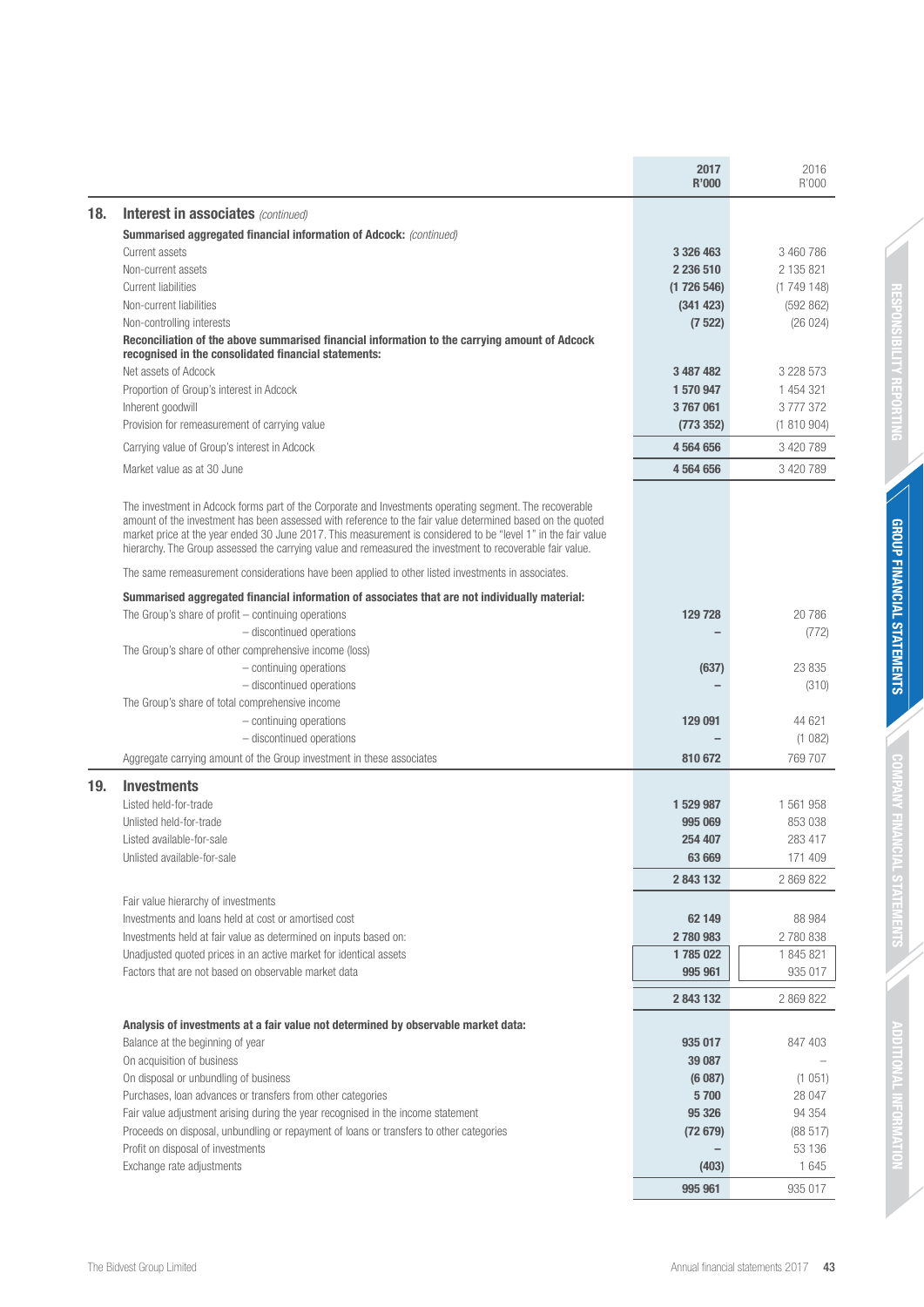for the year ended 30 June

### **19.** Investments (continued)

Listed held-for-trade investments include a unitised indirect holding of R141 million in interest-bearing listed government bonds via the Investec Gilt Fund. The bonds included in the Investec Gilt Fund have yields that range from 2,9% to 9,8% and the portfolio has a duration of six years. Bidvest Insurance holds R119 million of the investment with Bidvest Life holding the balance. This investment may be realised in whole or part before its maturity date. The prior year (2016) listed held-for-trade investments included a direct holding of listed government bonds of R128 million with coupon interest rates of between 6,5% and 10,5% and maturity periods of between two and 15 years.

Listed held-for-trade investments include life insurance policy holder assets, which amount to R296 million. The corresponding R296 million policy holder investment contract liability is detailed in note 28 (Life assurance fund).

Listed available-for-sale investments include an interest-bearing listed government bond (R204) which amounts to R229 million (2016: R229 million), with a coupon interest rate of 8,0% (2016: 8,0% to 13,5%) which matures on 21 December 2018 (2016: between one and three years). This investment is held by Banking operations and may be realised prior to its maturity date.

The valuations of all listed investments are considered level 1 type valuations in accordance with IFRS 13 Fair Value Measurement.

The Group's effective beneficial interest in MIAL is included in unlisted investments held-for-trade, where the fair value is not based on observable market data (level 3). The carrying value of this investment, based on the directors' valuation at 30 June 2017, is R940 million (US\$72 million) (2016: R853 million (US\$60 million)).

When the Group performs an analysis and notes significant changes in the underlying variables included in the valuation, the value of the investment is reconsidered. As a result of consistent increases in earnings driven off increased passenger volumes the MIAL asset has been revalued in the current year. The updated value was determined as fair value less cost to sell. The calculation used the actual operating results for MIAL based on its most recent financial statements and a median multiple for the peer group which is in a range of 11.6 to 12.5x EBITDA. A 1% change in the multiple or EBITDA used will result in US\$1,6 million change in the value. Consideration was also given to an independent expert valuation as well as the Group's prior disposal of the identical sized interest in the 2012 financial year, after adjusting for a control premium achieved in that transaction.

MIAL is also a foreign-based asset and the ruling year-end exchange rate, US\$1 = R13,06 (2016: US\$1 = R14,79), is another factor that affects the carrying value. The valuation is considered a level 3 type valuation in accordance with IFRS 13 Fair Value Measurement.

A register of investments is available for inspection by shareholders at the registered office of the Company.

|     |                                                                                                                                                                                                                                                 | 2017<br><b>R'000</b> | 2016<br>R'000 |
|-----|-------------------------------------------------------------------------------------------------------------------------------------------------------------------------------------------------------------------------------------------------|----------------------|---------------|
| 20. | <b>Banking and other advances</b>                                                                                                                                                                                                               |                      |               |
|     | Instalment finance                                                                                                                                                                                                                              | 1 076 327            | 859 832       |
|     | Mortgages                                                                                                                                                                                                                                       | 318 002              | 362 368       |
|     | Call and term loans                                                                                                                                                                                                                             | 156 962              | 166 880       |
|     | Other advances                                                                                                                                                                                                                                  | 369 427              | 338 552       |
|     |                                                                                                                                                                                                                                                 | 1 920 718            | 1727632       |
|     | Impairment allowances                                                                                                                                                                                                                           | (29918)              | (29370)       |
|     |                                                                                                                                                                                                                                                 | 1890800              | 1 698 262     |
|     | <b>Maturity analysis</b>                                                                                                                                                                                                                        |                      |               |
|     | Maturing in one year                                                                                                                                                                                                                            | 1 026 974            | 878 627       |
|     | Maturing after one year but within five years                                                                                                                                                                                                   | 641 339              | 532 992       |
|     | Maturing after five years                                                                                                                                                                                                                       | 222 487              | 286 643       |
|     |                                                                                                                                                                                                                                                 | 1890800              | 1 698 262     |
|     | Interest rates are based on contractual agreements with customers.<br>More detailed disclosure for banking and other advances can be found in the Bidvest Bank Limited financial<br>statements published on the website, www.bidvestbank.co.za. |                      |               |
|     | Refer note 38 for further disclosure.                                                                                                                                                                                                           |                      |               |
| 21. | Vehicle rental fleet                                                                                                                                                                                                                            |                      |               |
|     | Cost                                                                                                                                                                                                                                            | 1 105 496            | 1 496 183     |
|     | Accumulated depreciation                                                                                                                                                                                                                        | (112554)             | (177602)      |
|     |                                                                                                                                                                                                                                                 | 992 942              | 1 318 581     |
|     | Movement in vehicle rental fleet                                                                                                                                                                                                                |                      |               |
|     | Carrying value at beginning of year                                                                                                                                                                                                             | 1 318 581            | 1 376 295     |
|     | Additions                                                                                                                                                                                                                                       | 1 560 241            | 1 475 509     |
|     | Disposals                                                                                                                                                                                                                                       | (1667640)            | (1397514)     |
|     | Depreciation                                                                                                                                                                                                                                    | (217449)             | (137399)      |
|     | Exchange rate adjustments                                                                                                                                                                                                                       | (791)                | 1690          |
|     | Carrying value at end of year                                                                                                                                                                                                                   | 992 942              | 1 318 581     |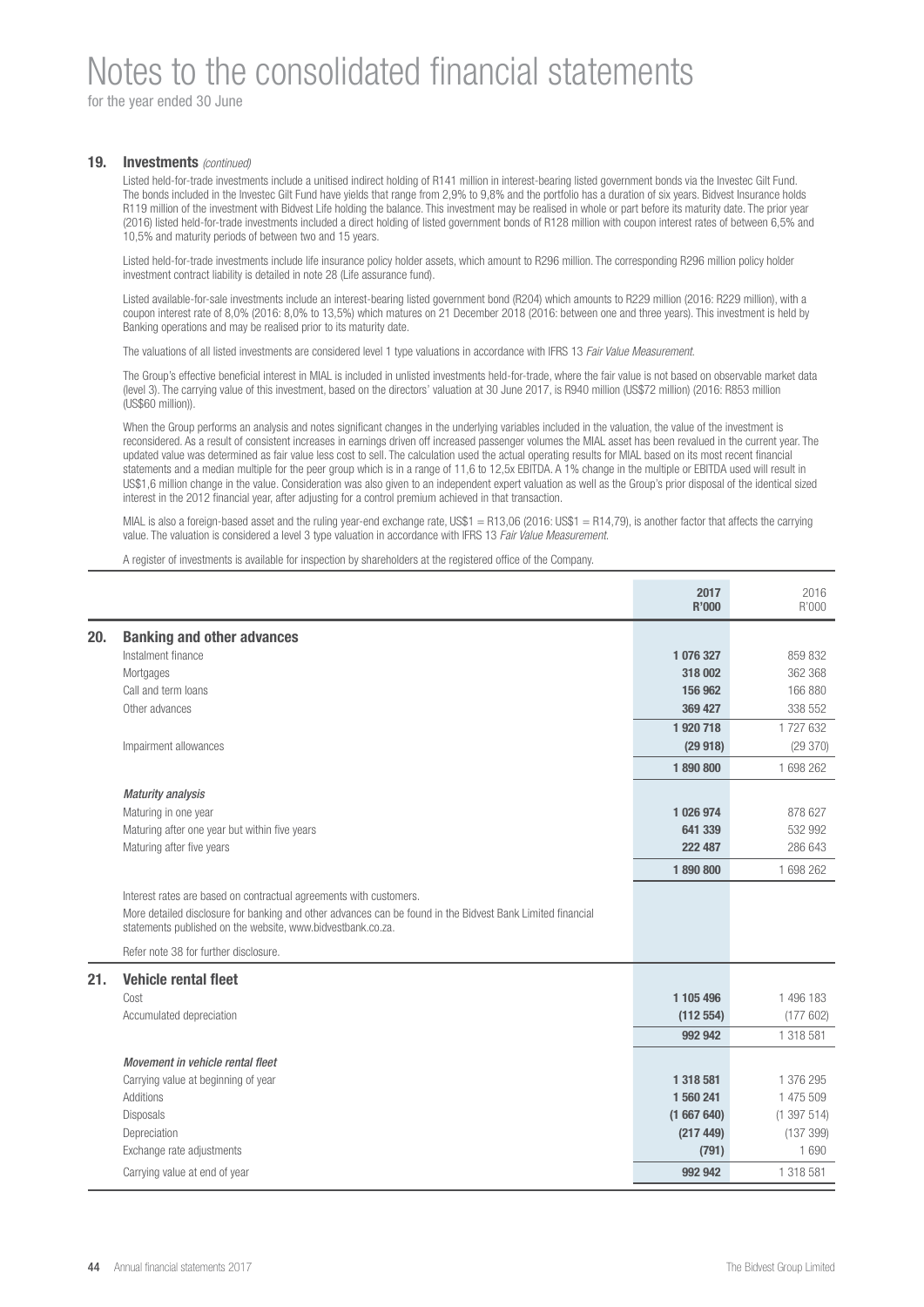|     |                                                                                                                                                                                                                                                                                                                                                                                                                                                                                           | 2017<br><b>R'000</b>                                                            | 2016<br>R'000                                                                 |
|-----|-------------------------------------------------------------------------------------------------------------------------------------------------------------------------------------------------------------------------------------------------------------------------------------------------------------------------------------------------------------------------------------------------------------------------------------------------------------------------------------------|---------------------------------------------------------------------------------|-------------------------------------------------------------------------------|
| 22. | <b>Inventories</b><br>Raw materials<br>Work-in-progress<br>Finished goods<br>New vehicles and motorcycles<br>Used vehicles<br>Demonstration vehicles<br>Parts and accessories                                                                                                                                                                                                                                                                                                             | 442 149<br>107 513<br>4 224 251<br>1 407 258<br>1 135 708<br>896 577<br>382 236 | 361 463<br>100 095<br>3 956 717<br>1 342 905<br>986 443<br>870 611<br>377 869 |
|     |                                                                                                                                                                                                                                                                                                                                                                                                                                                                                           | 8 595 692                                                                       | 7 996 103                                                                     |
|     | New and used motor vehicle inventory acquired under floorplan arrangements remains as security to the<br>respective floorplan provider until the purchase price has been paid.<br>Amounts included in borrowings relating to these assets (refer note 29)<br>Amounts included in trade and other payables relating to these assets (refer note 34)                                                                                                                                        | 860 276<br>838 293<br>1698569                                                   | 976 356<br>766 443<br>1742799                                                 |
|     | Write-down of inventory to net realisable value charged to the income statement                                                                                                                                                                                                                                                                                                                                                                                                           | 243 042                                                                         | 238 310                                                                       |
| 23. | <b>Trade and other receivables</b><br>Trade receivables<br>Impairment allowances                                                                                                                                                                                                                                                                                                                                                                                                          | 8 216 919<br>(298 557)                                                          | 7 533 544<br>(257003)                                                         |
|     | Net trade receivables<br>Forward exchange contracts asset<br>Interest rate swaps<br>Receivables relating to customer contracts<br>Receivable arising on disposal of associate*<br>Prepayments and other receivables                                                                                                                                                                                                                                                                       | 7918362<br>5 5 8 7<br>9016<br>68 879<br>203 110<br>1931353                      | 7 276 541<br>10 265<br>35 4 56<br>95 558<br>1 680 525                         |
|     |                                                                                                                                                                                                                                                                                                                                                                                                                                                                                           | 10 136 307                                                                      | 9 0 9 3 3 4 5                                                                 |
|     | * The proceeds in settlement of the receivable arising on disposal of associate were received on 21 July 2017<br>The majority of trade and other receivables are fixed in the subsidiaries' local currency. As trade and other<br>receivables have limited exposure to exchange rate fluctuations, a currency analysis has not been included.<br>Refer note 38 for further disclosure on trade receivables, impairment allowances, forward exchange contracts and<br>interest rate swaps. |                                                                                 |                                                                               |
| 24. | <b>Cash and cash equivalents</b><br>Cash on hand and at bank<br>Amounts included in cash and cash equivalents relating to banking and insurance subsidiaries where the balances                                                                                                                                                                                                                                                                                                           | 5 132 550                                                                       | 3 911 927                                                                     |
|     | form part of the reserving requirements as required by the Financial Services Act<br>Amounts included in cash and cash equivalents relating to customer contracts                                                                                                                                                                                                                                                                                                                         | 493 854<br>37 766                                                               | 626 755<br>52 040                                                             |
| 25. | Capital and reserves attributable to shareholders of the Company<br>Share capital<br>Issued share capital<br>Share premium                                                                                                                                                                                                                                                                                                                                                                | 16770<br>379 792                                                                | 16770<br>379 792                                                              |
|     | Reserves<br>Foreign currency translation reserve<br>Hedging reserve<br>Equity-settled share-based payment reserve<br>Retained earnings                                                                                                                                                                                                                                                                                                                                                    | 20 557 591<br>286 628<br>6489<br>(14787)<br>20 279 261                          | 17 593 989<br>393 429<br>25 5 26<br>67 002<br>17 108 032                      |
|     | Shares held by subsidiary as treasury shares<br>Share capital<br>Share premium                                                                                                                                                                                                                                                                                                                                                                                                            | 20 954 153<br>743 152<br>(16)<br>743 168                                        | 17 990 551<br>468 923<br>(137)<br>469 060                                     |
|     | Capital and reserves attributable to shareholders of the Company                                                                                                                                                                                                                                                                                                                                                                                                                          | 21 697 305                                                                      | 18 459 474                                                                    |
|     | Reserves comprise<br>Company and subsidiaries<br>Associates                                                                                                                                                                                                                                                                                                                                                                                                                               | 19 948 801<br>608 790                                                           | 17 151 813<br>442 176                                                         |
|     |                                                                                                                                                                                                                                                                                                                                                                                                                                                                                           | 20 557 591                                                                      | 17 593 989                                                                    |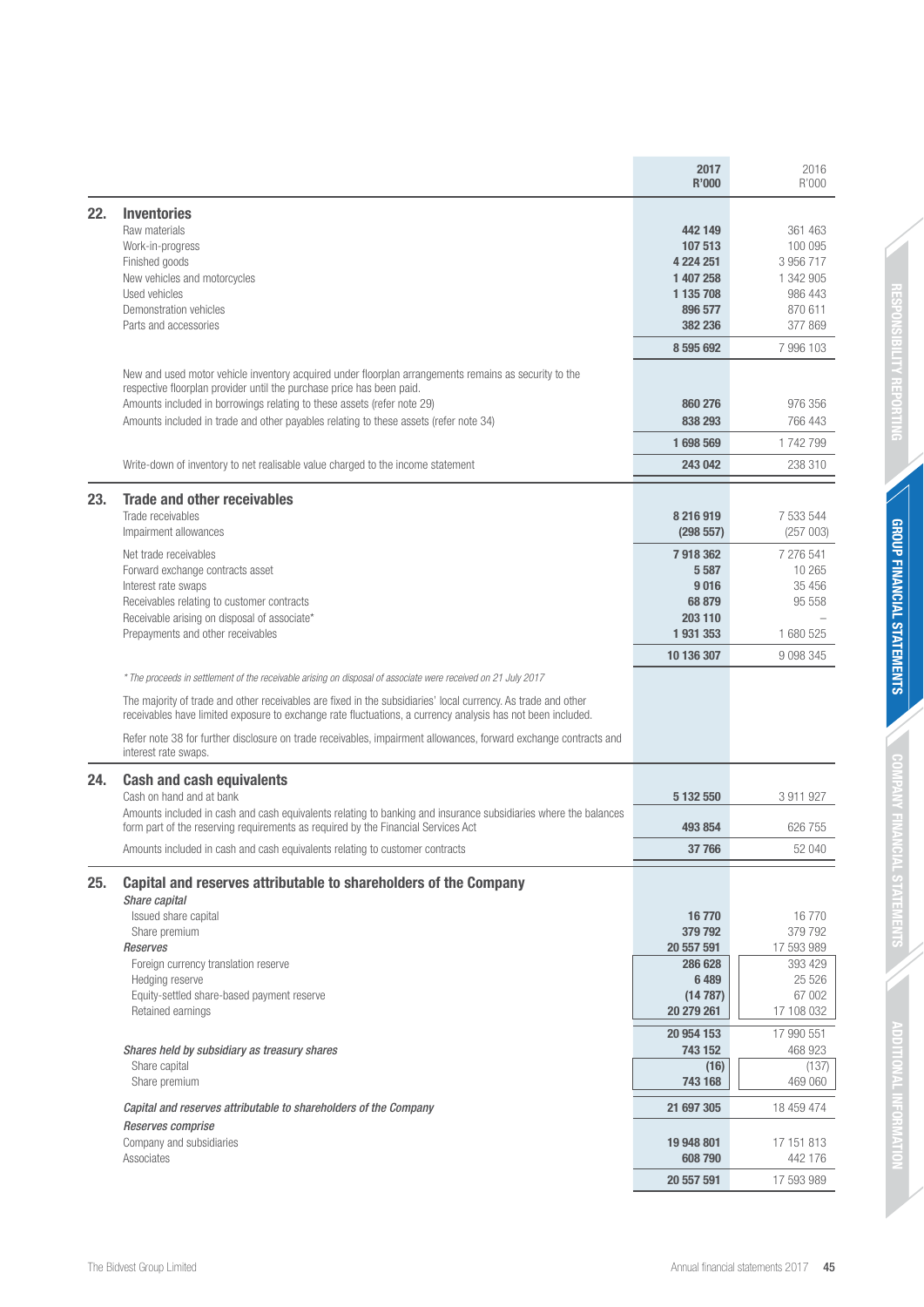for the year ended 30 June

|     |                                                                                                      | 2017<br><b>R'000</b> | 2016<br>R'000 |
|-----|------------------------------------------------------------------------------------------------------|----------------------|---------------|
| 25. | <b>Capital and reserves attributable to shareholders of the Company (continued)</b><br>Share capital |                      |               |
|     | <b>Authorised</b>                                                                                    |                      |               |
|     | 540 000 000 (2016: 540 000 000) ordinary shares of 5 cents each                                      | 27 000               | 27 000        |
|     |                                                                                                      | <b>Number</b>        | Number        |
|     | <b>Issued</b>                                                                                        |                      |               |
|     | Number of shares in issue                                                                            | 335 404 212          | 335 404 212   |
|     | Balance at beginning of year                                                                         | 335 404 212          | 335 163 151   |
|     | Shares issued in terms of the share incentive scheme                                                 |                      | 241 061       |
|     | Less: Shares held by subsidiary as treasury shares                                                   | (310024)             | (2509812)     |
|     | Balance at beginning of year                                                                         | (2509812)            | (9568669)     |
|     | Shares disposed of with the unbundling of subsidiaries (refer note 5)                                |                      | 3614487       |
|     | Sale of shares by subsidiary to staff in terms of share incentive scheme                             | 2 199 788            | 3 444 370     |
|     | Less: Shares held by share purchase scheme                                                           |                      | (222 580)     |
|     | Balance at beginning of year                                                                         | (222580)             | (542110)      |
|     | Shares acquired by staff in terms of share incentive scheme                                          | 222 580              | 319 530       |
|     | Net shares in issue                                                                                  | 335 094 188          | 332 671 820   |

30 000 000 (2016: 30 000 000) of the unissued ordinary shares are under the control of the directors until the next annual general meeting.

#### **Foreign currency translation reserve**

The translation reserve comprises foreign exchange differences arising from the translation of the financial statements of foreign operations.

#### **Hedging reserve**

The hedging reserve represents the effective portion of gains or losses arising on changes in fair value of hedging instruments entered into as cash flow hedges. The cumulative gain or loss arising on changes in fair value of the hedging instruments that are recognised and accumulated under the hedging reserve will be reclassified to profit or loss when the hedged transaction takes place. Where the hedged transaction is for the acquisition of non-monetary assets, the relevant hedging reserve will be offset against the acquisition cost.

### **Equity-settled share-based payment reserve**

The equity-settled share-based payment reserve includes the fair value of the options granted and conditional share awards made to executive directors and staff, which have been recognised over the vesting period at fair value with a corresponding expense recognised in the income statement. The reserve also includes a share-based cost resulting from an empowerment transaction entered into by a subsidiary.

#### **26. Subsidiaries**

A list of the Group's significant subsidiaries, their country of incorporation and principal place of business, the Group's percentage shareholding and an indication of their nature of business is included in Annexure A of these financial statements.

The only subsidiary that has material non-controlling interests is Bidvest Namibia Limited (Bidvest Namibia) a subsidiary listed on the Namibian Stock Exchange. The Group owns 52,3% (2016: 52,3%) of the issued capital of Bidvest Namibia, but accounts for 66,0% (2016: 66,0%) of its result as a result of a deferred sale of 13,7% (2016: 13,7%) of the shares it previously held.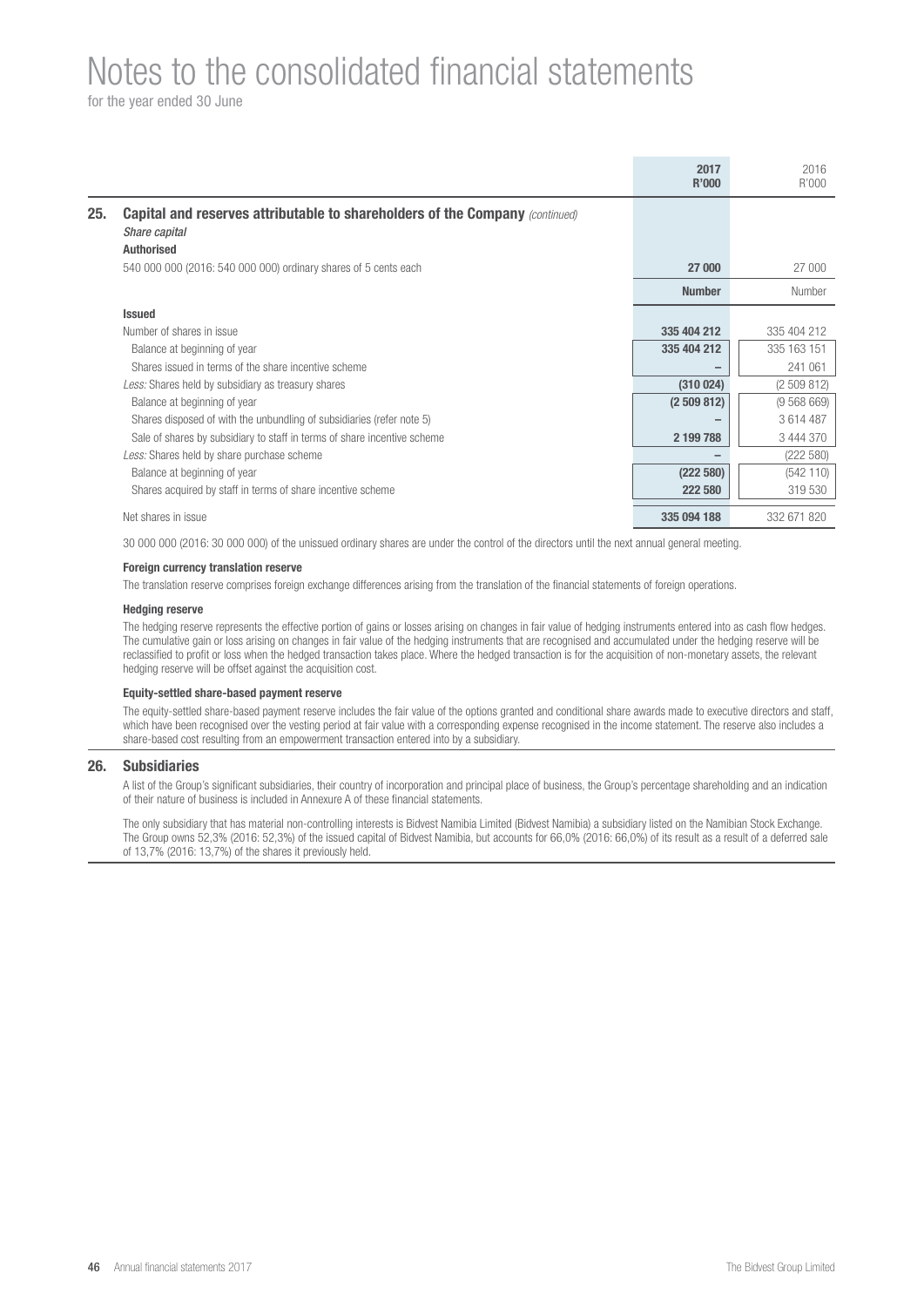|                                                                                                                     | 2017<br><b>R'000</b> | 2016<br>R'000      |
|---------------------------------------------------------------------------------------------------------------------|----------------------|--------------------|
| <b>Subsidiaries</b> (continued)                                                                                     |                      |                    |
| <b>Contribution to non-controlling interests</b>                                                                    |                      |                    |
| Profit allocated to non-controlling interests                                                                       |                      |                    |
| <b>Bidvest Namibia</b>                                                                                              | 28 118               | 113 483            |
| Non-controlling interests of Bidvest Namibia                                                                        | 16910                | 62 591             |
| Non-controlling interests of Bidvest Namibia subsidiaries                                                           | 11 208               | 50 892             |
| Other non-controlling interests                                                                                     | 70 531               | 80 821             |
| Non-controlling interests discontinued operations                                                                   |                      | (37647)            |
| Total profit allocated to non-controlling interests continuing operations                                           | 98 649               | 156 657            |
| Accumulated non-controlling interests                                                                               |                      |                    |
| <b>Bidvest Namibia</b>                                                                                              | 1 009 274            | 1 083 632          |
| Non-controlling interests of Bidvest Namibia                                                                        | 624 401              | 628 107            |
| Non-controlling interests of Bidvest Namibia subsidiaries                                                           | 384 873              | 455 525<br>202 974 |
| Other non-controlling interests<br>Total accumulated non-controlling interests                                      | 337 744<br>1 347 018 | 1 286 606          |
|                                                                                                                     |                      |                    |
| The summarised financial information below of Bidvest Namibia represents amounts before<br>inter-group eliminations |                      |                    |
| Statement of financial position items                                                                               |                      |                    |
| Current assets                                                                                                      | 1886213              | 1 844 326          |
| Non-current assets                                                                                                  | 1 200 637            | 1 315 698          |
| <b>Current liabilities</b>                                                                                          | (690583)             | (650663)           |
| Non-current liabilities                                                                                             | (166 487)            | (205 450)          |
| Non-controlling interests                                                                                           | (384 874)            | (455 218)          |
| Equity attributable to the owners of the Company                                                                    | (1844906)            | (1848693)          |
| Statement of comprehensive income items                                                                             |                      |                    |
| Revenue                                                                                                             | 3776448              | 3 858 596          |
| Expenses                                                                                                            | (3714630)            | (3623482)          |
| Profit attributable to the owners of the Company                                                                    | 50 610               | 184 222            |
| Profit attributable to minorities                                                                                   | 11 208               | 50 892             |
| Profit for the year                                                                                                 | 61818                | 235 114            |
| Other comprehensive income attributable to owners of the Company                                                    | (8127)               | 11 645             |
| Other comprehensive income attributable to minorities                                                               | (8571)               | 12 341             |
| Other comprehensive income for the year                                                                             | (16698)              | 23 986             |
| Dividends paid to minorities                                                                                        | 72 981               | 50 354             |
| Statement of cash flow items                                                                                        |                      |                    |
| Cash (outflow) inflow from operating activities                                                                     | (12160)              | 134 851            |
| Cash inflow (outflow) from investing activities                                                                     | 8518                 | (413649)           |
| Cash inflow from financing activities                                                                               | 6723                 | 53 862             |
| Net cash inflow (outflow)                                                                                           | 3 0 8 1              | (224936)           |
| Full details of Bidvest Namibia's results can be found at www.bidvest.com.na.                                       |                      |                    |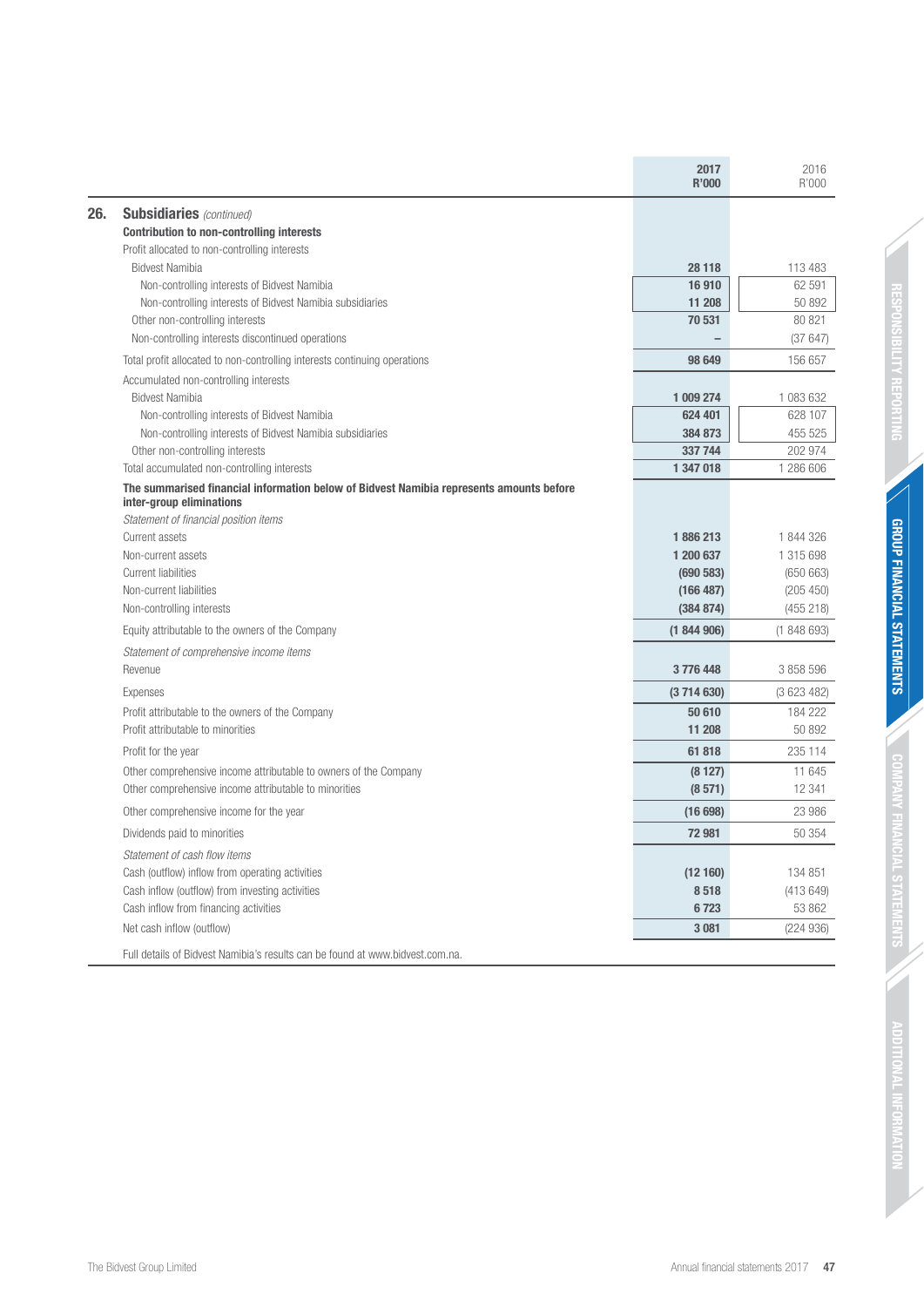for the year ended 30 June

## **27. Share-based payments**

The Bidvest Share Incentive Scheme (BIS) grants options and advances loans to employees of the Group to acquire shares in the Company. Both the share options scheme and share purchase scheme have been classified as equity-settled schemes, and therefore an equity-settled share-based payment reserve has been recognised.

The Bidvest Group Share Appreciation Rights (SARs) Plan was adopted to replaced the BIS, and has been classified as an equity-settled scheme, and therefore an equity-settled share-based payment reserve has been recognised. Executive directors do not participate in the SARs Plan.

A conditional share plan (CSP), which awards executive directors with a conditional right to receive shares in the Company, free of any cost, is also operated by the Group. As it is anticipated that the participants will receive shares in settlement of their awards, a share-based payment reserve has been recognised.

#### **Replacement rights scheme (previously share option scheme)**

Following the unbundling of Bidcorp, Bidvest option holders exchanged each one of their existing options for one right over one Bidcorp share and one Bidvest share (replacement right). In terms of the amended scheme rules, the original option price was not adjusted, but on exercise of the replacement right, the original option price will be deducted from the combined value of the Bidcorp share and the Bidvest share. The vesting date and lapse dates of the replacement rights will be the same as those of the original options.

The terms and conditions of the replacement rights are:

Replacement right holders are only entitled to exercise their rights if they are in the employment of the Group in accordance with the terms referred to hereafter, unless otherwise recommended by the board of the Company to the trustees of The Bidvest Share Incentive Trust.

Replacement right holders may exercise the rights at such times as the right holder deems fit, but not so as to result in the following proportions of the holder's total number of instruments being purchased prior to: 50% of total number of instruments at the expiry of three years; 75% of total number of instruments at the expiry of four years; and 100% of total number of instruments at the expiry of five years from the date of the holder's acceptance of an option. All rights must be exercised no later than the 10th anniversary on which the original options were granted unless approval is obtained from the trustees of The Bidvest Share Incentive Trust.

The number and weighted average exercise prices of replacement rights are:

|                                                                                                                                                                                                                                                                                                                                              | 2017          |            | 2016          |            |
|----------------------------------------------------------------------------------------------------------------------------------------------------------------------------------------------------------------------------------------------------------------------------------------------------------------------------------------------|---------------|------------|---------------|------------|
|                                                                                                                                                                                                                                                                                                                                              |               | Average    |               | Average    |
|                                                                                                                                                                                                                                                                                                                                              | <b>Number</b> | price<br>R | Number        | price<br>R |
| Beginning of year                                                                                                                                                                                                                                                                                                                            | 6751951       | 233,00     | 11 331 766    | 199,62     |
| Granted                                                                                                                                                                                                                                                                                                                                      |               |            | 2 2 9 1 1 2 5 | 301,54     |
| Lapsed                                                                                                                                                                                                                                                                                                                                       | (244858)      | 251,15     | (654956)      | 221,91     |
| Exercised                                                                                                                                                                                                                                                                                                                                    | (1408696)     | 178,96     | (3020509)     | 161,90     |
| Transfer on unbundling                                                                                                                                                                                                                                                                                                                       |               |            | (3195475)     | 233,25     |
| End of year                                                                                                                                                                                                                                                                                                                                  | 5 098 397     | 247,06     | 6751951       | 233,00     |
| The replacement rights outstanding at 30 June 2017 have an exercise<br>price in the range of R100,00 to R301,54 (2016: R51,51 to R301,54)<br>and a weighted average contractual life of 1,3 to 8,4 (2016: 0,3 to 9,5)<br>years. The average combined value of the Bidvest and Bidcorp shares<br>during the year was R424,51 (2016: R354,36). |               |            |               |            |
| Replacement rights outstanding at 30 June by year of grant are:<br>2006                                                                                                                                                                                                                                                                      |               |            | 120 000       | 61,75      |
| 2009                                                                                                                                                                                                                                                                                                                                         | 1500          | 100,00     | 11 500        | 100,00     |
| 2011                                                                                                                                                                                                                                                                                                                                         | 149 290       | 135,00     | 196 215       | 135,00     |
| 2012                                                                                                                                                                                                                                                                                                                                         | 273 000       | 134,56     | 733 000       | 134,80     |
| 2013                                                                                                                                                                                                                                                                                                                                         | 613938        | 208,91     | 932 250       | 208,91     |
| 2014                                                                                                                                                                                                                                                                                                                                         | 1 308 524     | 235,63     | 1850164       | 235,47     |
| 2015                                                                                                                                                                                                                                                                                                                                         | 1 312 620     | 252,85     | 1 400 197     | 252,82     |
| 2016                                                                                                                                                                                                                                                                                                                                         | 1 439 525     | 301,54     | 1 508 625     | 301,54     |
|                                                                                                                                                                                                                                                                                                                                              | 5 098 397     | 247,06     | 6751951       | 233,00     |

The fair value of services received in return for shares allotted is measured based on a binomial model. The contractual life of the replacement right is used as an input into this model

The fair value of the replacement rights allotted during the current year and the assumptions used are:

|                                                                  | 2017 | 2016          |
|------------------------------------------------------------------|------|---------------|
| Fair value at measurement date (Rand)                            |      | 86,12         |
| Exercise price (Rand)                                            |      | 301.54        |
| Expected volatility (%)                                          |      | 23.78         |
| Option life (years)                                              |      | $4,00 - 6,00$ |
| Distribution yield (%)                                           |      | 3.06          |
| Risk-free interest rate (based on National Government Bonds) (%) |      | 9.21          |
| The volatility is based on the recent historic volatility.       |      |               |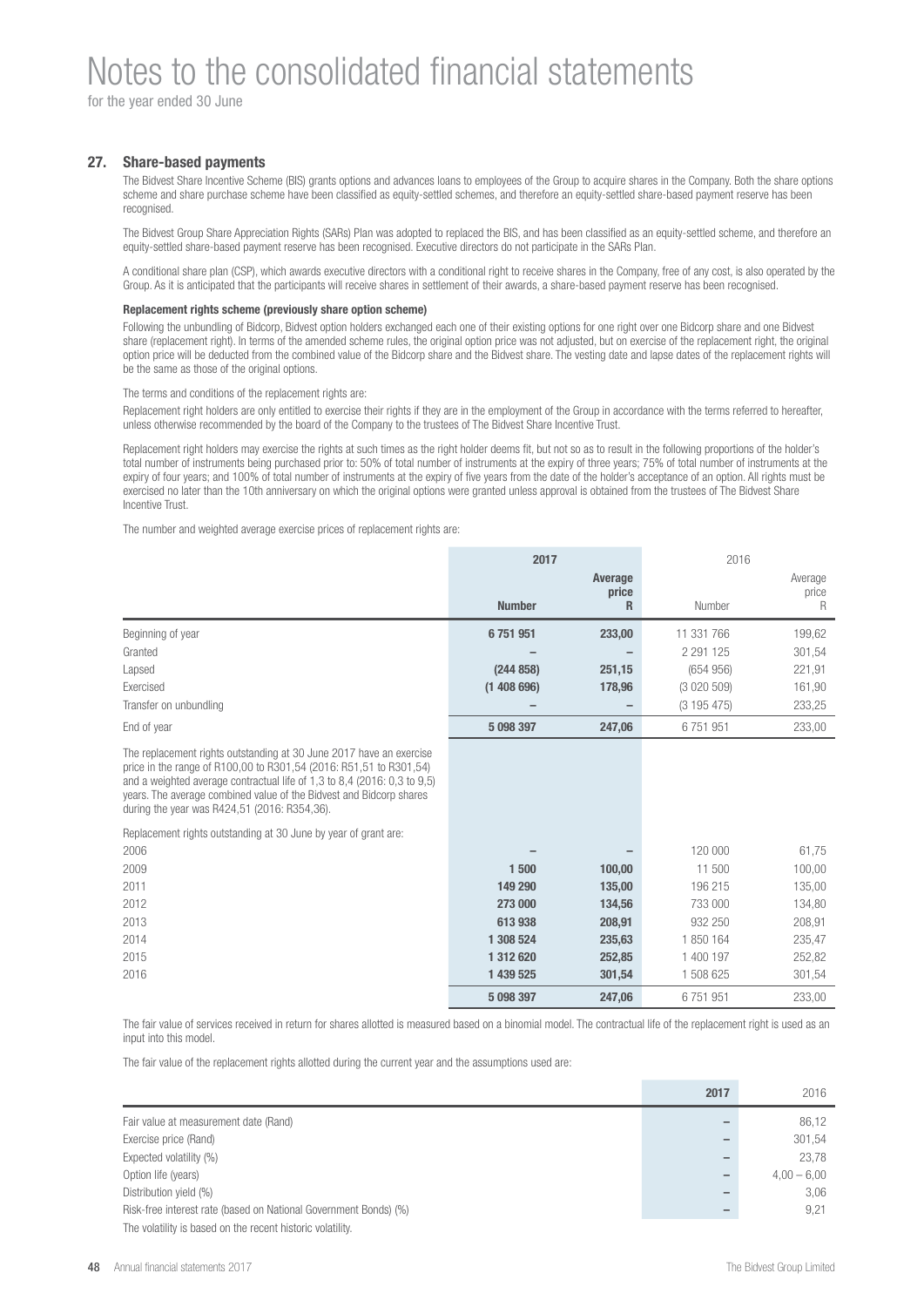NOILIONAL

## **27.** Share-based payments (continued)

## **SARs Plan**

The terms and conditions of the SARs Plan are:

SAR holders are only entitled to exercise their rights if they are in the employment of the Group in accordance with the terms referred to hereafter, unless otherwise recommended by the board of the Company to the trustees of The Bidvest Share Incentive Trust.

SAR holders in the scheme may exercise the SARs at such times as the holder deems fit, but not so as to result in the following proportions of the holder's total number of instruments being purchased prior to: 50% of total number of instruments at the expiry of three years; 75% of total number of instruments at the expiry of four years; and 100% of total number of instruments at the expiry of five years from the date of the holder's acceptance of an appreciation right. All SARs must be exercised no later than the seventh anniversary on which they were granted unless approval is obtained from the trustees of The Bidvest Share Incentive Trust.

The number and weighted average exercise prices of share appreciation rights are:

|                                                   | 2017<br><b>Number</b> | Average<br>price<br>R | 2016<br>Number | Average<br>price<br>R |
|---------------------------------------------------|-----------------------|-----------------------|----------------|-----------------------|
| Beginning of year                                 |                       |                       |                |                       |
| Granted                                           | 3 600 000             | 146,55                |                |                       |
| Lapsed                                            | (15000)               | 146,61                |                |                       |
| Exercised                                         |                       |                       |                |                       |
| End of year                                       | 3585000               | 146,55                |                |                       |
| SARs outstanding at 30 June by year of grant are: |                       |                       |                |                       |
| 2017                                              | 3585000               | 146,55                |                |                       |
|                                                   | 3585000               | 146,55                |                |                       |

The SARs outstanding at 30 June 2017 have an exercise price in the range of R138,48 to R146,61 and a weighted average contractual life of 6,4 to 6,8 years. The average value of the Bidvest share during the year was R160,89.

The fair value of services received in return for shares allotted is measured based on a binomial model. The contractual life of the SARs Plan is used as an input into this model.

The fair value of the SARs allotted during the current year and the assumptions used are:

|                                                                        | 2017          | 2016 |
|------------------------------------------------------------------------|---------------|------|
| Fair value at measurement date (Rand)                                  | 162,90        |      |
| Exercise price (Rand)                                                  | 146,61        |      |
| Expected volatility (%)                                                | 27,84         |      |
| Option life (years)                                                    | $4,00 - 6,00$ |      |
| Distribution yield (%)                                                 | 2,78          |      |
| Risk-free interest rate (based on the ZAR bond static yield curve) (%) | 7,77          |      |
|                                                                        |               |      |

The volatility is based on the recent historic volatility.

## Share purchase scheme

In terms of the share purchase scheme, the scheme advances loans to employees to acquire shares in the Company. Interest is charged on the loans at interest rates determined by the board of directors of the Company, the loans must be settled no later than the 10th anniversary on which the shares were allotted and the shares are held by the scheme as security for the loans.

The employees are entitled to settle the loans at such times as they deem fit, but not so as to result in the following proportions of the employees' total number of allotted shares being paid for prior to: 50% of total number of allotted shares at the expiry of three years; 75% of total number of allotted shares at the expiry of four years; and 100% of total number of allotted shares at the expiry of five years from the date of the holder's acceptance of the allotted share, unless otherwise determined by the board of directors.

In terms of the unbundling, participants received one Bidcorp share for every Bidvest share they held. The Bidcorp shares are subject to the same terms and conditions as the Bidvest shares in terms of the scheme.

Distributions arising on the allotted shares are utilised to settle any interest or income tax obligations with any excess being applied to settle the outstanding liability.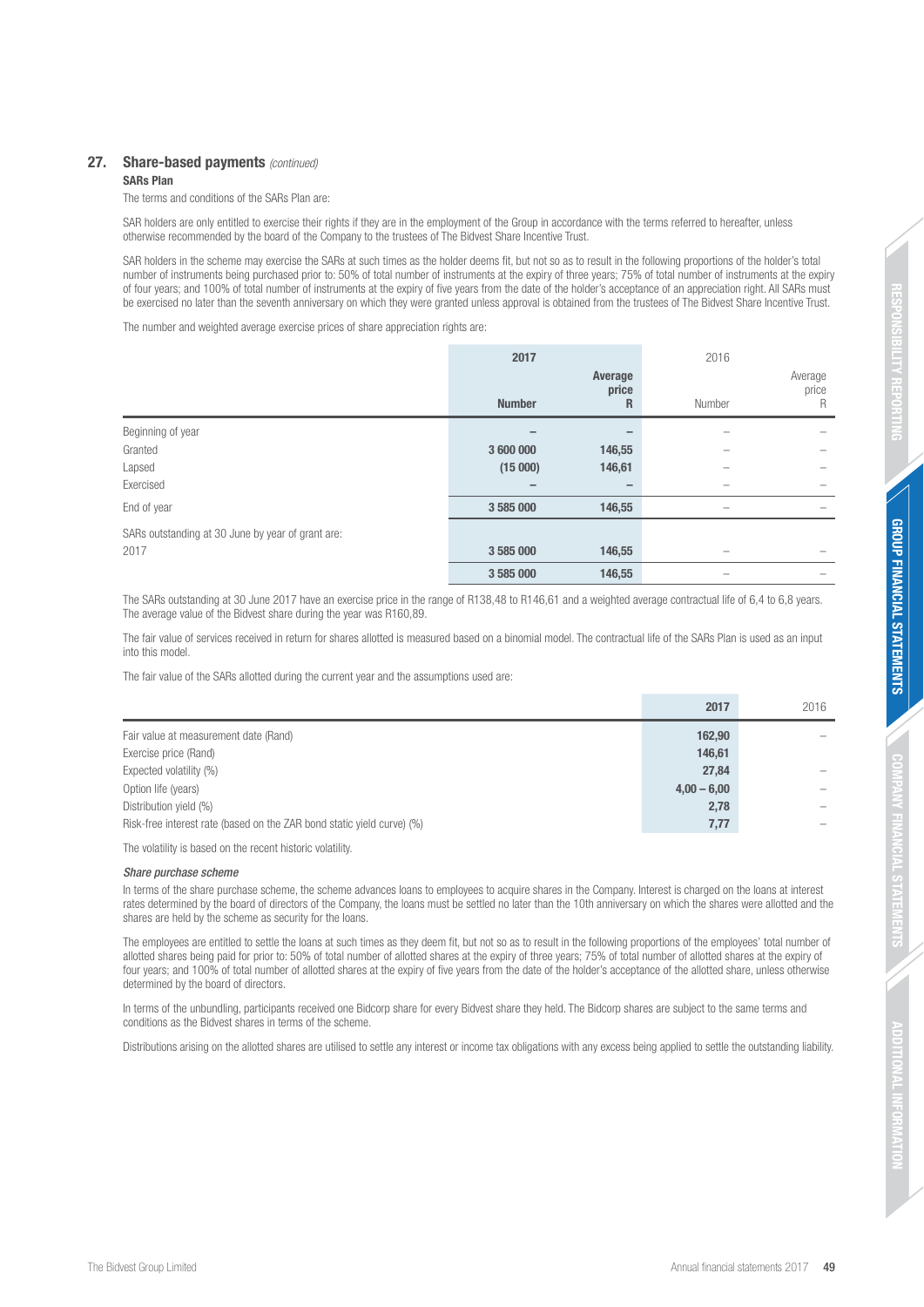for the year ended 30 June

## **27.** Share-based payments (continued)

### **Share purchase scheme** (continued)

The number and weighted average exercise prices of shares allotted in terms of the share purchase scheme are:

|                                               | 2017                 |                       | 2016                 |                       |
|-----------------------------------------------|----------------------|-----------------------|----------------------|-----------------------|
|                                               | <b>Number</b>        | Average<br>price<br>R | Number               | Average<br>price<br>R |
| Beginning of year<br>Shares taken up by staff | 222 580<br>(222 580) | 89,94<br>87,50        | 542 140<br>(319 560) | 92.98<br>95,10        |
| End of year                                   |                      | 0,00                  | 222 580              | 89.94                 |

#### Conditional share plan

In terms of the CSP scheme, a conditional right to a share is awarded to employees subject to performance and vesting conditions. The vesting period is as follows: 75% of total number of awards vest at the expiry of three years; and 25% of total number of awards vest at the expiry of four years from the date of the award, unless otherwise determined by the board. These share awards do not carry voting rights attributable to ordinary shareholders.

The fair value of services received in return for the conditional share awards has been determined by multiplying the number of conditional share awards expected to vest by the share price at the date of the award less discounted by anticipated future distribution flows. A total number of 117 120 (2016: 26 131) of the 256 280 shares (2016: 35 000) are expected to vest, taking into account the performance of the Group to date and forecasts to the end of the performance period, against the targets set at the time of the award. The average discounted share price used in the calculation of the share-based payment charge on the conditional share awards allotted during the year is R122,78 (2016: R273,91) per share. These awards will vest in the next three years.

As a result of the unbundling, the 2015 awards were restructured into replacement conditional rights (replacement right) in the successor companies – ie each conditional right in terms of the 2015 awards was exchanged for a replacement right over either a Bidvest share or a Bidcorp share, depending on which successor company the participant was employed. On 24 October 2016, 35 000 original conditional share awards were exchanged for 94 280 replacement conditional rights over Bidvest shares.

The Group will continue to use the existing CSP for new awards to its executive directors, and the CSP rules will regulate the replacement rights received as a result of the unbundling.

There were no conditional share awards (2016: 173 755) forfeited as a result of performance conditions not being met.

The number of conditional share awards in terms of the conditional share award scheme are:

|                                                            | 2017<br><b>Number</b> | 2016<br>Number |
|------------------------------------------------------------|-----------------------|----------------|
| Beginning of year                                          | 35 000                | 742 029        |
| Allotted during the year                                   | 256 280               | 159 000        |
| Awarded during the year                                    |                       | (241061)       |
| Awarded during the year as a result of accelerated vesting | -                     | (327 213)      |
| Forfeited during the year                                  |                       | (173755)       |
| Exchanged for replacement rights                           | (35000)               |                |
| Transfer on unbundling                                     |                       | (124000)       |
| End of year                                                | 256 280               | 35 000         |

Following the adoption of the SARs Plan, the maximum number of shares which may be allocated at any one time under the SARs Plan and existing CSP shall not exceed 16 750 000 shares (5% of shares in issue). A total of 12 908 720 shares remain available for allocation.

### Other equity-settled share-based payment schemes

Bidvest Namibia Limited, a subsidiary, also operates its own share option scheme, the expense of which has been included in the consolidated income statement and the resulting reserve in the consolidated share-based payment reserve in equity. Details as to how this expense has been calculated have not been included above, but are published in the annual integrated report of Bidvest Namibia Limited, which can be found at www.bidvest.com.na.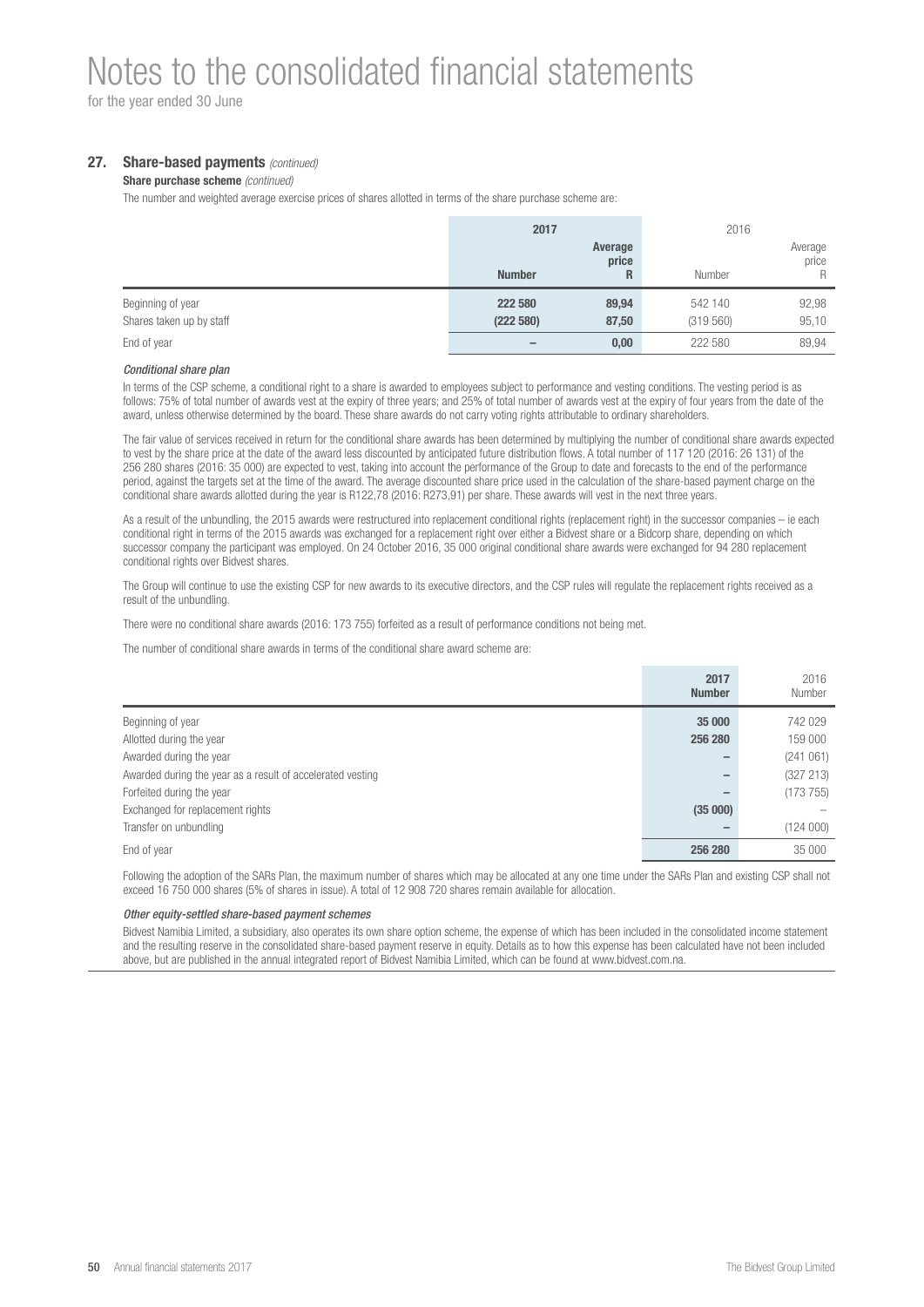|     |                                                                                                                                                                                                                                                                                | 2017<br><b>R'000</b> | 2016<br>R'000          |
|-----|--------------------------------------------------------------------------------------------------------------------------------------------------------------------------------------------------------------------------------------------------------------------------------|----------------------|------------------------|
| 28. | Life assurance fund                                                                                                                                                                                                                                                            |                      |                        |
|     | The carrying value of the assurance funds agree with the amount of the actuarial values of liabilities under life<br>insurance policies and contracts at that date. Policyholder liabilities include liabilities for insurance contracts and<br>investment contracts.          |                      |                        |
|     | Insurance contract liabilities                                                                                                                                                                                                                                                 | 15 605               | 24 7 61                |
|     | Balance at beginning of year                                                                                                                                                                                                                                                   | 24 761               | 26 733                 |
|     | Movement during the year                                                                                                                                                                                                                                                       | (9156)               | (1972)                 |
|     | Investment contract liabilities                                                                                                                                                                                                                                                | 295 750              |                        |
|     | Balance at beginning of year                                                                                                                                                                                                                                                   |                      |                        |
|     | Movement during the year                                                                                                                                                                                                                                                       | 295 750              |                        |
|     | Net assurance fund at end of year                                                                                                                                                                                                                                              | 311 355              | 24 7 61                |
|     | Gross assurance fund                                                                                                                                                                                                                                                           | 310 028              | 29 579                 |
|     | Reinsurer's share                                                                                                                                                                                                                                                              | 1 3 2 7              | (4818)                 |
|     | Net assurance fund                                                                                                                                                                                                                                                             | 311 355              | 24 7 61                |
|     | <b>Insurance contracts</b>                                                                                                                                                                                                                                                     |                      |                        |
|     | Insurance contracts are predominantly credit life policies sold by motor dealerships.                                                                                                                                                                                          |                      |                        |
|     | <b>Investment contracts</b>                                                                                                                                                                                                                                                    |                      |                        |
|     | Investment contracts are linked living annuities sold by independent financial advisers and administered by Global<br>Fund Administrators, who operate under an underwriting manager agreement. Bidvest Life commenced the<br>investment contracts business on 1 October 2016. |                      |                        |
| 29. | <b>Borrowings</b>                                                                                                                                                                                                                                                              |                      |                        |
|     | Loans secured by mortgage bonds over fixed property (refer note 14)                                                                                                                                                                                                            | 30 644               | 8 4 6 2                |
|     | Loans secured by lien over certain property, plant and equipment in terms of financial leases and suspensive sale                                                                                                                                                              |                      |                        |
|     | agreements (refer note 14)                                                                                                                                                                                                                                                     | 75 786               | 130 187                |
|     | Unsecured borrowings                                                                                                                                                                                                                                                           | 8 503 602            | 6 661 410              |
|     | Listed bonds<br>Cumulative redeemable preference shares                                                                                                                                                                                                                        | 3675000<br>3 080 000 | 2 925 000<br>3 080 000 |
|     | Other borrowings                                                                                                                                                                                                                                                               | 1748602              | 656 410                |
|     | Floorplan creditors secured by pledge of inventories (refer note 22)                                                                                                                                                                                                           | 860 276              | 976 356                |
|     | <b>Borrowings</b>                                                                                                                                                                                                                                                              | 9470308              | 7776415                |
|     | <b>Bank overdrafts</b>                                                                                                                                                                                                                                                         | 1 246 133            | 1 205 701              |
|     | Total borrowings                                                                                                                                                                                                                                                               | 10 716 441           | 8 982 116              |
|     | Less: Short-term portion of borrowings                                                                                                                                                                                                                                         | (5308369)            | (2843216)              |
|     | Long-term portion of borrowings                                                                                                                                                                                                                                                | 5 408 072            | 6 138 900              |
|     | Schedule of repayment of borrowings                                                                                                                                                                                                                                            |                      |                        |
|     | Year to June 2017                                                                                                                                                                                                                                                              |                      | 1 637 515              |
|     | Year to June 2018                                                                                                                                                                                                                                                              | 4 062 236            | 1 488 088              |
|     | Year to June 2019                                                                                                                                                                                                                                                              | 1 523 669            | 1 515 194              |
|     | Year to June 2020                                                                                                                                                                                                                                                              | 2 660 084            | 2 2 1 4 9 5 5          |
|     | Year to June 2021<br>Thereafter                                                                                                                                                                                                                                                | 885 768<br>338 551   | 887 820<br>32 843      |
|     |                                                                                                                                                                                                                                                                                | 9 470 308            | 7776415                |
|     | <b>Total borrowings comprise</b>                                                                                                                                                                                                                                               |                      |                        |
|     | Borrowings                                                                                                                                                                                                                                                                     | 9 470 308            | 7776415                |
|     | Local subsidiaries                                                                                                                                                                                                                                                             | 9 233 362            | 7 477 676              |
|     | Foreign subsidiaries                                                                                                                                                                                                                                                           | 236 946              | 298 739                |
|     | Overdrafts                                                                                                                                                                                                                                                                     | 1 246 133            | 1 205 701              |
|     | Local subsidiaries<br>Foreign subsidiaries                                                                                                                                                                                                                                     | 1 217 107<br>29 0 26 | 1 031 685<br>174 016   |
|     |                                                                                                                                                                                                                                                                                |                      |                        |
|     |                                                                                                                                                                                                                                                                                | 10 716 441           | 8 982 116              |
|     | Effective weighted average rate of interest on<br>Local borrowings excluding overdrafts                                                                                                                                                                                        | $\frac{0}{0}$<br>7,8 | $\%$<br>7,7            |
|     | Foreign borrowings excluding overdrafts                                                                                                                                                                                                                                        | 8,5                  | 8,0                    |
|     |                                                                                                                                                                                                                                                                                |                      |                        |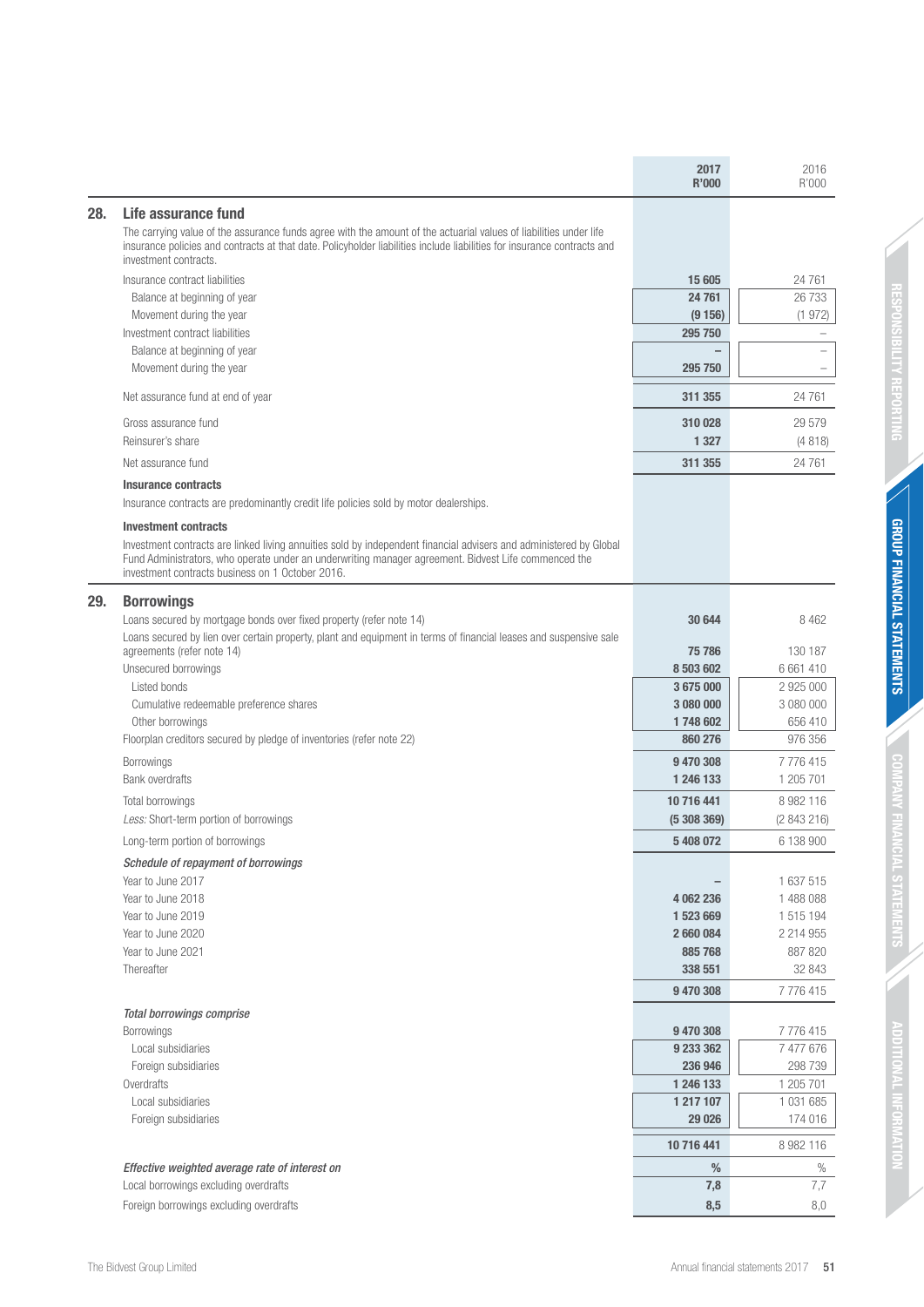for the year ended 30 June

|     |                                                                                                                 | <b>Currency</b>  | 2017<br><b>Nominal</b><br>interest rate<br>$\frac{0}{0}$ | <b>Financial</b><br>vear of<br>maturity | <b>Carrying</b><br>value<br>R'000 | 2016<br>Carrying<br>value<br>R'000 |
|-----|-----------------------------------------------------------------------------------------------------------------|------------------|----------------------------------------------------------|-----------------------------------------|-----------------------------------|------------------------------------|
| 29. | <b>Borrowings</b> (continued)                                                                                   |                  |                                                          |                                         |                                   |                                    |
|     | Terms and debt repayment schedule                                                                               |                  |                                                          |                                         |                                   |                                    |
|     | Terms and conditions of outstanding loans were:                                                                 |                  |                                                          |                                         |                                   |                                    |
|     | <b>Borrowings of local subsidiaries</b>                                                                         |                  |                                                          |                                         | 9 233 362                         | 7477676                            |
|     | Loans secured by mortgage bonds over fixed property                                                             | <b>ZAR</b>       | $9,5 - 11,23$                                            | $2018 - 2025$                           | 24 031                            |                                    |
|     | Loans secured by lien over certain property, plant and<br>equipment in terms of financial leases and suspensive |                  |                                                          |                                         |                                   |                                    |
|     | sale agreements                                                                                                 | <b>ZAR</b>       | $12.1 - 17.8$                                            | $2018 - 2019$                           | 3 3 9 6                           | 3569                               |
|     | Listed bonds                                                                                                    | <b>ZAR</b>       | $7,2 - 9,1$                                              | $2018 - 2019$                           | 3675000                           | 2 925 000                          |
|     | Cumulative redeemable preference shares                                                                         | <b>ZAR</b>       | $6,9 - 7,0$                                              | $2020 - 2021$                           | 3 080 000                         | 3 080 000                          |
|     | Other borrowings                                                                                                | <b>ZAR</b>       | $7.9 - 10.7$                                             | $2018 - 2022$                           | 1738845                           | 645 563                            |
|     | Floorplan creditors secured by pledge of inventories<br>and property bonds                                      | <b>ZAR</b>       | $8,3 - 9,3$                                              | 2018                                    | 712 090                           | 823 544                            |
|     | <b>Borrowings of foreign subsidiaries</b>                                                                       |                  |                                                          |                                         | 236 946                           | 298 739                            |
|     | Loans secured by mortgage bonds over fixed property                                                             | <b>GBP</b>       | 2,5                                                      | 2018                                    | 3 4 4 2                           | 4697                               |
|     |                                                                                                                 | <b>NAD</b>       | 10.8                                                     | $2018 - 2023$                           | 3 1 7 1                           | 3765                               |
|     | Loans secured by lien over certain property, plant and<br>equipment in terms of financial leases and suspensive |                  |                                                          |                                         |                                   |                                    |
|     | sale agreements                                                                                                 | <b>GBP</b>       | 2,4                                                      | $2018 - 2022$                           | 44 672                            | 85 5 24                            |
|     |                                                                                                                 | <b>BWP</b>       | 7,5                                                      | $2018 - 2019$                           | 14 10 8                           | 20 173                             |
|     |                                                                                                                 | A <sub>0</sub> A | 11,0                                                     | $2018 - 2021$                           | 12 9 27                           | 20 740                             |
|     |                                                                                                                 | <b>NAD</b>       | 10,8                                                     | $2018 - 2020$                           | 463                               | 182                                |
|     |                                                                                                                 | <b>MUR</b>       | 12,0                                                     | $2018 - 2020$                           | 220                               |                                    |
|     | Floorplan creditors secured by pledge of inventories                                                            | <b>ZAR</b>       | 11,5                                                     | 2018                                    | 82 530                            | 111 858                            |
|     |                                                                                                                 | <b>NAD</b>       | $10,0 - 10,3$                                            | 2018                                    | 65 656                            | 40 954                             |
|     | Other borrowings                                                                                                | <b>BWP</b>       | 7,5                                                      | 2018                                    | 6 2 5 8                           | 6749                               |
|     |                                                                                                                 | <b>Other</b>     | 29,0                                                     | $2017 - 2018$                           | 3 4 9 9                           | 4 0 9 7                            |
|     | Total interest-bearing borrowings                                                                               |                  |                                                          |                                         | 9 470 308                         | 7776415                            |

The expected maturity dates are not expected to differ from the contractual maturity dates.

Refer note 38 for further disclosure.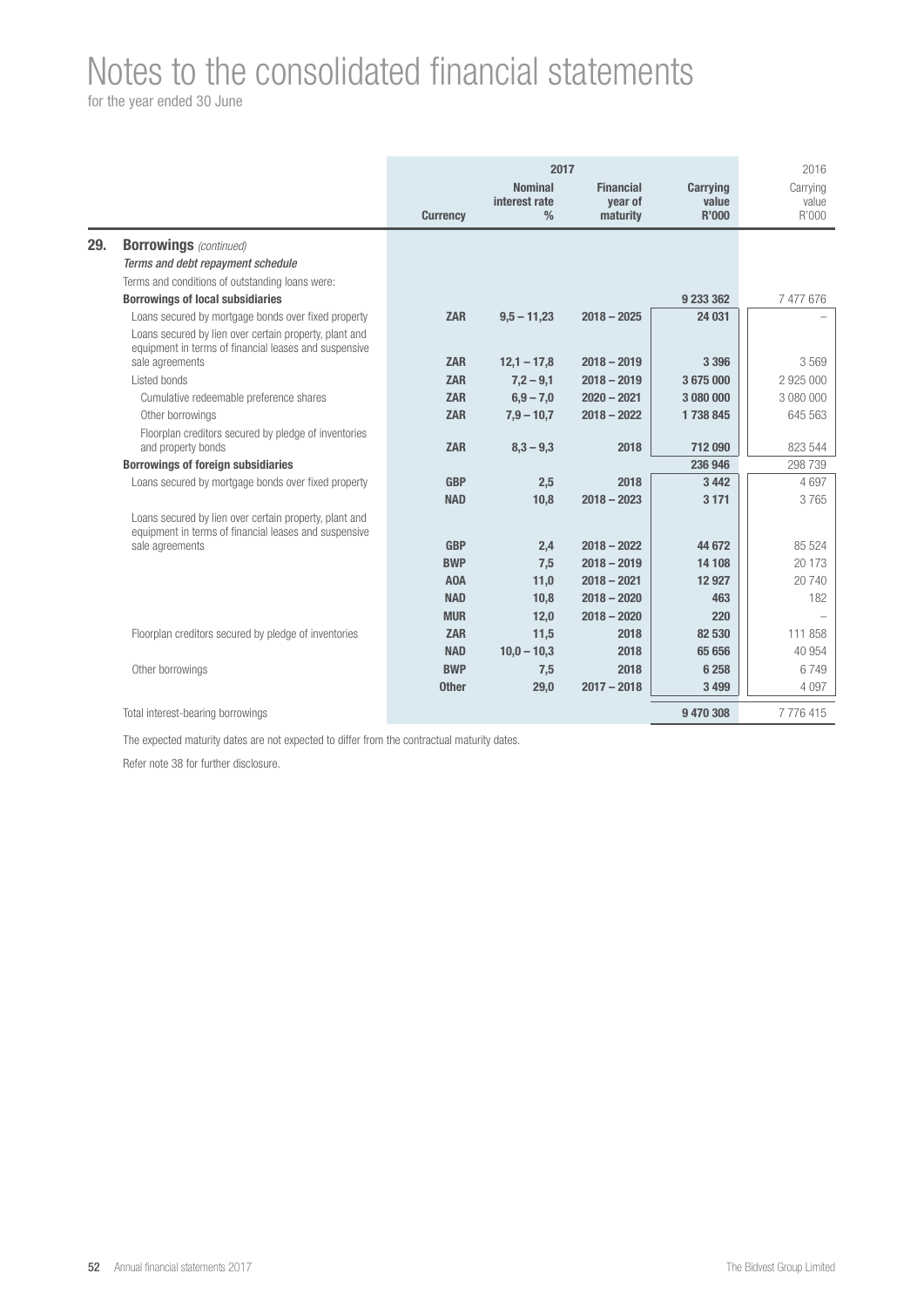|                                                                                                                                                                                                                              | 2017<br><b>R'000</b> | 2016<br>R'000        |
|------------------------------------------------------------------------------------------------------------------------------------------------------------------------------------------------------------------------------|----------------------|----------------------|
| <b>Post-retirement obligations</b>                                                                                                                                                                                           |                      |                      |
| Post-retirement assets                                                                                                                                                                                                       |                      |                      |
| Defined benefit pension surplus                                                                                                                                                                                              | (202 886)            | (180035)             |
| Post-retirement obligations                                                                                                                                                                                                  |                      |                      |
| Post-retirement medical aid obligations                                                                                                                                                                                      | 77 197               | 79 128               |
|                                                                                                                                                                                                                              | (125689)             | (100907)             |
| Pension and provident funds                                                                                                                                                                                                  |                      |                      |
| The Group provides retirement benefits for its permanent employees through pension funds with defined benefit<br>and defined contribution categories and defined contribution provident funds or appropriate industry funds. |                      |                      |
| There are also a number of small funds within various employers of the Group. All funds are administered<br>independently of the Group and are subject to the relevant pension fund legislation.                             |                      |                      |
| The Group operates a defined benefit fund through The Bidvest South Africa Pension Fund.                                                                                                                                     |                      |                      |
| Employer contributions to defined contribution funds are set out in note 2.                                                                                                                                                  |                      |                      |
| Summarised details of the defined benefit pension fund                                                                                                                                                                       |                      |                      |
| Defined benefit pension assets of the fund                                                                                                                                                                                   |                      |                      |
| The Bidvest South Africa Pension Fund                                                                                                                                                                                        | (202 886)            | (180035)             |
|                                                                                                                                                                                                                              | (202 886)            | (180035)             |
| <b>Contributions to the funds</b>                                                                                                                                                                                            |                      | 57 527               |
| Employer contributions<br>Employee contributions                                                                                                                                                                             | 384                  | 7 2 9 0              |
| Total pension fund asset (unfunded pension liability)                                                                                                                                                                        |                      |                      |
| Fair value of plan assets                                                                                                                                                                                                    | 601 441              | 609 475              |
| Actuarial present value of defined benefit obligations                                                                                                                                                                       | (382 356)            | (420903)             |
| Net surplus in the plans                                                                                                                                                                                                     | 219 085              | 188 572              |
| Amounts not recognised due to ceiling adjustments and other limitations                                                                                                                                                      | (16199)              | (8537)               |
|                                                                                                                                                                                                                              | 202 886              | 180 035              |
| Movement in the liability for defined benefit obligations                                                                                                                                                                    |                      |                      |
| Balance at beginning of year                                                                                                                                                                                                 | (420903)             | (1743892)            |
| Benefits paid                                                                                                                                                                                                                | 49 889               | 83 1 20              |
| Risk premiums and expenses                                                                                                                                                                                                   | 1 0 7 8              | 1 2 3 6              |
| Current service costs                                                                                                                                                                                                        | (2920)               | (49445)              |
| Interest expense<br>Member contributions                                                                                                                                                                                     | (39633)              | (56385)              |
| Actuarial gains (losses)                                                                                                                                                                                                     | (384)<br>30 517      | (7290)<br>(71654)    |
| Settlements (Zwitserleven Pension Plan)                                                                                                                                                                                      |                      | 1 512 733            |
| Discontinued operations                                                                                                                                                                                                      |                      | 136 971              |
| Exchange rate adjustments on foreign plans                                                                                                                                                                                   |                      | (226 297)            |
| Balance at end of year                                                                                                                                                                                                       | (382 356)            | (420903)             |
| Movement in the plans' assets                                                                                                                                                                                                |                      |                      |
| Balance at beginning of year                                                                                                                                                                                                 | 609 475              | 1916900              |
| Contributions paid into the plans                                                                                                                                                                                            | 384                  | 64 817               |
| Benefits paid                                                                                                                                                                                                                | (49889)              | (83 120)             |
| Risk premiums and expenses                                                                                                                                                                                                   | (2 051)              | (4597)               |
| Interest income                                                                                                                                                                                                              | 57 403               | 70 762               |
| Return on plan assets in excess of interest income                                                                                                                                                                           | (13881)              | 49 130               |
| Settlements (Zwitserleven Pension Plan)                                                                                                                                                                                      |                      | (1494371)            |
| Discontinued operations                                                                                                                                                                                                      |                      | (138 482)<br>228 436 |
| Exchange rate adjustments on foreign plans                                                                                                                                                                                   |                      |                      |
| Balance at end of year                                                                                                                                                                                                       | 601 441              | 609 475              |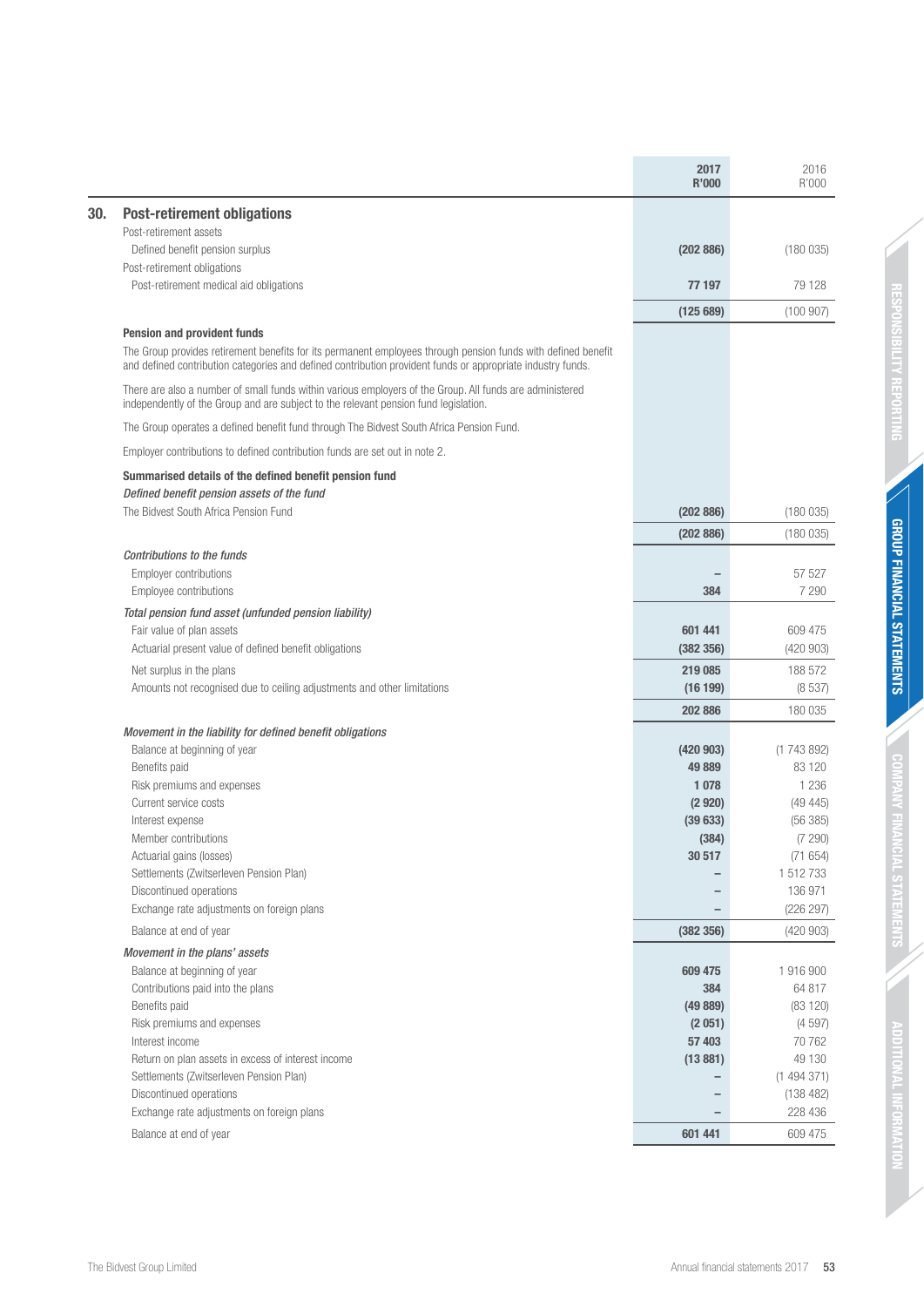for the year ended 30 June

|     |                                                                     | 2017<br><b>R'000</b> | 2016<br>R'000 |
|-----|---------------------------------------------------------------------|----------------------|---------------|
| 30. | <b>Post-retirement obligations (continued)</b>                      |                      |               |
|     | Pension and provident funds (continued)                             |                      |               |
|     | Summarised details of the defined benefit pension funds (continued) |                      |               |
|     | The plans' assets comprise                                          |                      |               |
|     | Cash                                                                | 53 528               | 44 492        |
|     | Equity securities                                                   | 433 638              | 503 426       |
|     | Bills, bonds and securities                                         | 84 202               | 41 444        |
|     | Property                                                            | 21 652               | 13 408        |
|     | Other                                                               | 8 4 21               | 6705          |
|     |                                                                     | 601 441              | 609 475       |
|     | Amounts recognised in the income statement                          |                      |               |
|     | Current service costs                                               | 2920                 | 49 4 45       |
|     | Interest on obligations                                             | 39 633               | 56 385        |
|     | Interest income on plan assets                                      | (57 403)             | (70762)       |
|     | Ceiling adjustments and other limitations                           | 820                  | 1527          |
|     | Risk premiums and expenses                                          | 973                  | 3 3 6 1       |
|     | Gain arising from settlements, plan amendments and curtailments     |                      | (18362)       |
|     |                                                                     | (13057)              | 21 594        |
|     | Amounts recognised in other comprehensive income                    |                      |               |
|     | Return on plan assets in excess of interest income                  | 13881                | (49130)       |
|     | Actuarial (gains) losses                                            | (30517)              | 71 654        |
|     | Ceiling adjustments and other limitations                           | 6842                 | (35 465)      |
|     |                                                                     | (9794)               | (12941)       |
|     | Key actuarial assumptions used in the actuarial valuations:         |                      |               |
|     | The Bidvest South Africa Pension Fund                               |                      |               |
|     | Number of in service members 30 June                                | 23                   | 30            |
|     | Number of pensioners 30 June#                                       | 652                  | 681           |
|     | Discount rate (%)                                                   | 9,9                  | 9,6           |
|     | Inflation rate (%)                                                  | 6,8                  | 7,4           |
|     | Salary increase (%)                                                 | 7,8                  | 8,4           |
|     | Pension increase allowance (%)                                      | 4,8                  | 5,2           |
|     | Date of valuation of all funds                                      | 30 June 2017         | 30 June 2016  |
|     | # Includes suspended pensioners.                                    |                      |               |

Assumptions regarding future mortality are based on published statistics and mortality tables.

### Sensitivity analysis

The table below summarises the impact that a reasonably possible change in the respective assumption, occurring at the end of the year, would have, by increasing (decreasing) the net surplus in the plan, while holding all the other assumptions constant.

|                                       | 2017<br>Impact of an<br>increase in<br>assumption<br><b>R'000</b> | 2016<br>Impact of an<br>increase in<br>assumption<br>R'000 |
|---------------------------------------|-------------------------------------------------------------------|------------------------------------------------------------|
| The Bidvest South Africa Pension Fund |                                                                   |                                                            |
| Discount rate $-1\%$                  | 7 246                                                             | 12 901                                                     |
|                                       |                                                                   |                                                            |
| Pension increase - 1%                 | (14241)                                                           | (18121)                                                    |

The sensitivity analyses presented above may not be representative of the actual change in the net surplus in the plans as it is unlikely that the change in assumptions would occur in isolation of one another as some of the assumptions may be correlated.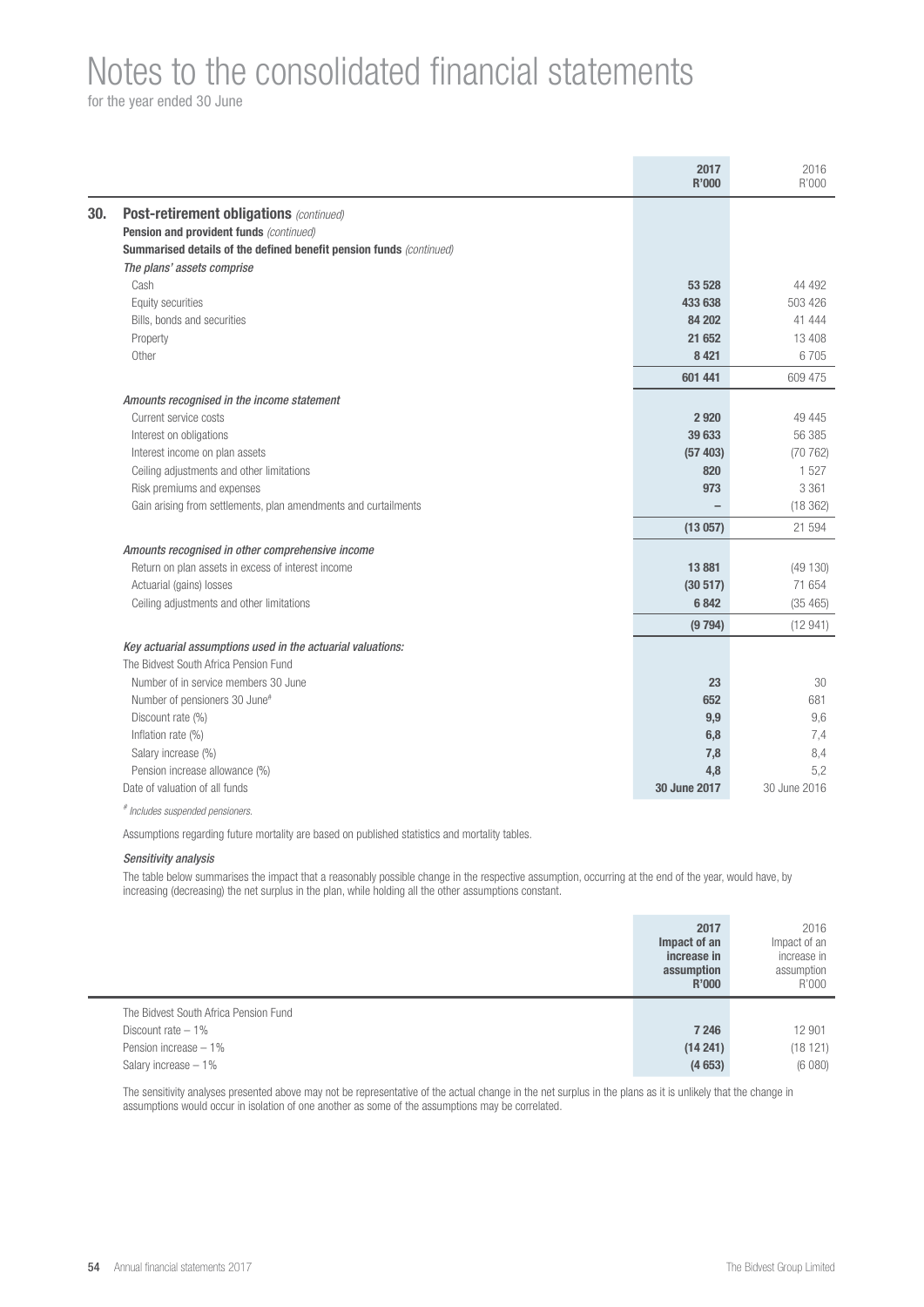|                                                                                                                                                                                                                          | 2017<br>R'000 | 2016<br>R'000 |
|--------------------------------------------------------------------------------------------------------------------------------------------------------------------------------------------------------------------------|---------------|---------------|
| <b>Post-retirement obligations (continued)</b><br>30.                                                                                                                                                                    |               |               |
| Post-retirement medical aid obligations                                                                                                                                                                                  |               |               |
| The Group provides post-retirement medical benefit subsidies to certain retired employees and is responsible for<br>the provision of post-retirement medical benefit subsidies to a limited number of current employees. |               |               |
| Provision for post-retirement medical aid obligations                                                                                                                                                                    |               |               |
| Opening provision raised against unfunded obligation                                                                                                                                                                     | 79 128        | 94 727        |
| Current service (relief) costs                                                                                                                                                                                           | (228)         | 948           |
| Interest expense                                                                                                                                                                                                         | 6670          | 7 370         |
| Benefits paid                                                                                                                                                                                                            | (7889)        | (19206)       |
| Actuarial adjustments recognised in other comprehensive income                                                                                                                                                           | (484)         | (4355)        |
| Disposal of businesses                                                                                                                                                                                                   |               | (356)         |
| Closing provision raised against unfunded obligation                                                                                                                                                                     | 77 197        | 79 1 28       |
|                                                                                                                                                                                                                          | $\frac{0}{0}$ | $\%$          |
| Key actuarial assumptions                                                                                                                                                                                                |               |               |
| Discount rate                                                                                                                                                                                                            | 9,6           | 9,6           |
| Inflation rate (CPI)                                                                                                                                                                                                     | 7,0           | 7,0           |
| Healthcare cost inflation                                                                                                                                                                                                | 9,0           | 9,0           |
| Date of valuation                                                                                                                                                                                                        | 30 June 2017  | 30 June 2016  |
| A change in the medical inflation rates will not have a significant impact on the post-retirement medical aid cost and related obligations.                                                                              |               |               |

## **31. Puttable non-controlling interest liabilities**

The acquisition of certain subsidiaries in prior years, resulted in put options being agreed with certain of the non-controlling shareholders. The put options entitle the non-controlling shareholders to sell their holdings in the subsidiaries to the Group at contracted dates and amounts.

There were no acquisitions that resulted in put option liabilities during the year:

|                                                                                               | 2017<br>R'000                  | 2016<br>R'000                  |
|-----------------------------------------------------------------------------------------------|--------------------------------|--------------------------------|
| The affect of granting these put options on the Group's results can be summarised as follows: |                                |                                |
| Balance at beginning of year                                                                  | 49 167                         | 939 430                        |
| Arising on the granting of put options to non-controlling interests during the year           |                                | 68 944                         |
| Fair value adjustments recorded directly in retained income                                   | 8676                           | 787                            |
| Unwinding of present value discount recognised in the income statement                        |                                |                                |
| $-$ continuing operations                                                                     | 3 1 4 7                        | 2 1 2 4                        |
| - discontinued operations                                                                     |                                | 21 48 6                        |
| Exchange rate adjustments                                                                     |                                | 269 769                        |
| Unbundling of puttable non-controlling interest liabilities                                   |                                | (1253373)                      |
|                                                                                               | 60 990                         | 49 167                         |
| Discount rate                                                                                 | 6,0%                           | 7,5%                           |
| Expected settlement dates                                                                     | 1 July 2019<br>$-30$ June 2021 | 1 July 2019<br>$-30$ June 2021 |

RESPONSIBILITY REPORTING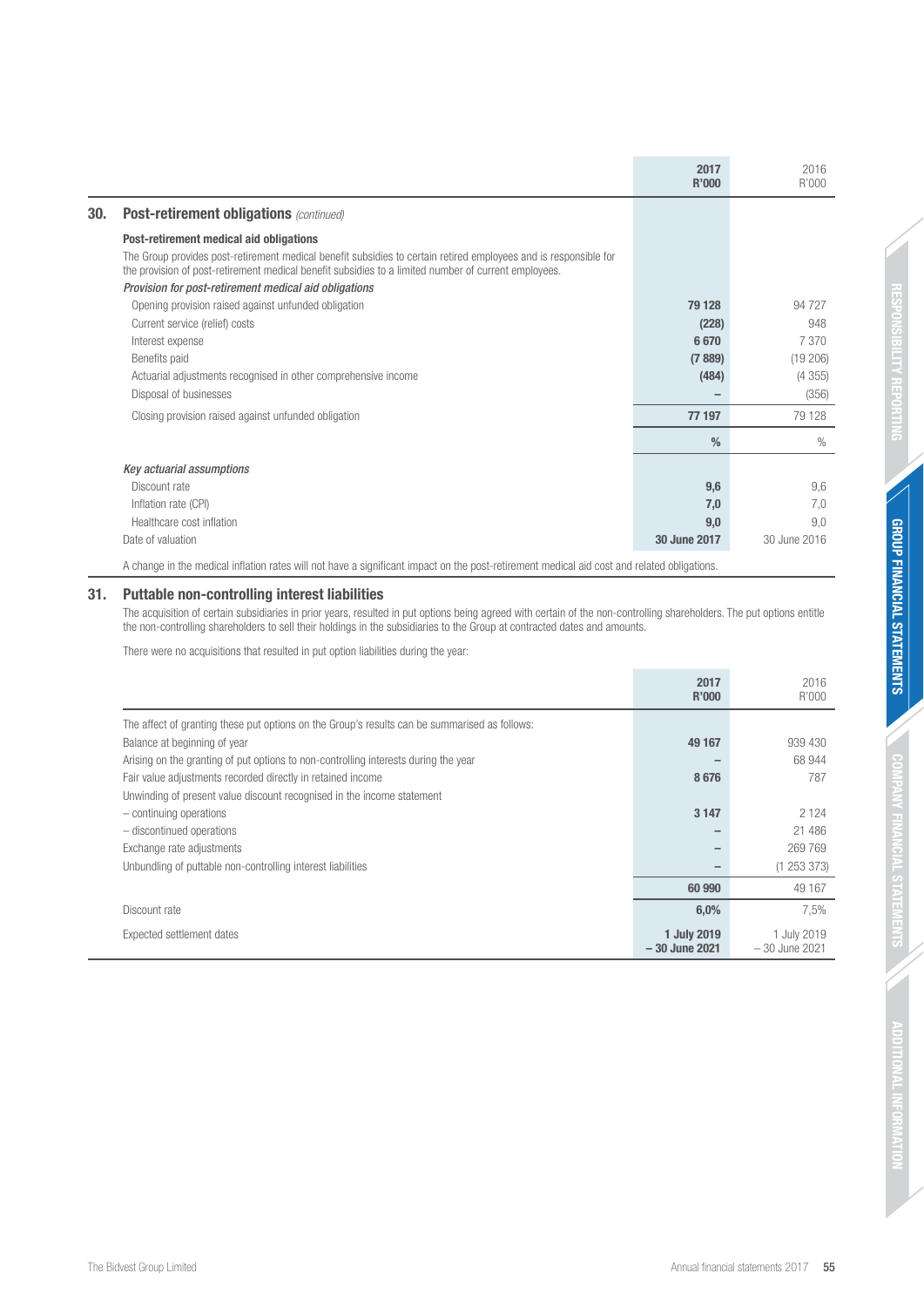for the year ended 30 June

| 32.<br><b>Amounts owed to bank depositors</b><br>Call deposits<br>2 489 187<br>2 204 579<br>Fixed and notice deposits<br>1 922 917<br>1 484 582<br>4 4 1 2 1 0 4<br>3 689 161<br>All amounts owed to bank depositors mature within one year.<br>$\frac{0}{0}$<br>$\%$<br><b>Effective rates of interest</b><br>Call deposits<br>3,0<br>2,5<br>7,9<br>Fixed and notice deposits<br>8,4<br>Amounts owed to bank depositors other than fixed and notice deposits are at floating interest rates. Refer note 38<br>for further disclosure.<br>More detailed disclosure for amounts owing to bank depositors can be found in the Bidvest Bank Limited financial<br>statements published on the website, www.bidvestbank.co.za.<br>33.<br><b>Operating leases</b><br>Leases which have fixed determinable escalations are charged to the income statement on a straight-line basis<br>and liabilities are raised for the difference between the actual lease expense and the charge recognised in the<br>income statement. The liabilities are classified based on the timing of the reversal which will occur when the<br>actual cash flow exceeds the income statement amounts.<br>R'000<br><b>R'000</b><br><b>Operating lease liabilities</b><br>162 790<br>146 845<br>(19914)<br>(26 498)<br>Less: Short-term portion included in trade and other payables<br>120 347<br>142 876<br>Long-term portion<br><b>Operating lease commitments</b><br>Land and buildings<br>5 426 536<br>5 0 25 7 7 3<br>992 798<br>989 048<br>Due in one year<br>2 297 086<br>Due after one year but within five years<br>2071016<br>2 136 652<br>Due after five years<br>1 965 709<br>170 364<br>Equipment and vehicles<br>293 236<br>72752<br>102 040<br>Due in one year<br>97612<br>Due after one year but within five years<br>134 948<br>Due after five years<br>56 248<br>5 319 009<br>5 596 900<br>Less: Amounts raised as liabilities<br>(162790)<br>(146 845)<br>5 156 219<br>5 450 055<br>34.<br><b>Trade and other payables</b><br>Trade payables<br>5981648<br>6 559 593<br>Non-interest-bearing floorplan creditors<br>766 443<br>838 293<br>Forward exchange contracts liability<br>19856<br>18 870<br>Payables relating to customer contracts<br>147 598<br>105 630<br>Other payables and accrued expenses<br>4 088 983<br>3 522 896<br>11 033 424<br>11 016 386<br>The majority of trade and other payables are fixed in the subsidiaries' local currency. Since trade and other<br>payables have limited exposure to exchange rate fluctuations, a currency analysis has not been included.<br>Refer note 38 for further disclosure. |  | 2017<br><b>R'000</b> | 2016<br>R'000 |
|-------------------------------------------------------------------------------------------------------------------------------------------------------------------------------------------------------------------------------------------------------------------------------------------------------------------------------------------------------------------------------------------------------------------------------------------------------------------------------------------------------------------------------------------------------------------------------------------------------------------------------------------------------------------------------------------------------------------------------------------------------------------------------------------------------------------------------------------------------------------------------------------------------------------------------------------------------------------------------------------------------------------------------------------------------------------------------------------------------------------------------------------------------------------------------------------------------------------------------------------------------------------------------------------------------------------------------------------------------------------------------------------------------------------------------------------------------------------------------------------------------------------------------------------------------------------------------------------------------------------------------------------------------------------------------------------------------------------------------------------------------------------------------------------------------------------------------------------------------------------------------------------------------------------------------------------------------------------------------------------------------------------------------------------------------------------------------------------------------------------------------------------------------------------------------------------------------------------------------------------------------------------------------------------------------------------------------------------------------------------------------------------------------------------------------------------------------------------------------------------------------------------------------------------------------------------------------------------------------------------------------|--|----------------------|---------------|
|                                                                                                                                                                                                                                                                                                                                                                                                                                                                                                                                                                                                                                                                                                                                                                                                                                                                                                                                                                                                                                                                                                                                                                                                                                                                                                                                                                                                                                                                                                                                                                                                                                                                                                                                                                                                                                                                                                                                                                                                                                                                                                                                                                                                                                                                                                                                                                                                                                                                                                                                                                                                                               |  |                      |               |
|                                                                                                                                                                                                                                                                                                                                                                                                                                                                                                                                                                                                                                                                                                                                                                                                                                                                                                                                                                                                                                                                                                                                                                                                                                                                                                                                                                                                                                                                                                                                                                                                                                                                                                                                                                                                                                                                                                                                                                                                                                                                                                                                                                                                                                                                                                                                                                                                                                                                                                                                                                                                                               |  |                      |               |
|                                                                                                                                                                                                                                                                                                                                                                                                                                                                                                                                                                                                                                                                                                                                                                                                                                                                                                                                                                                                                                                                                                                                                                                                                                                                                                                                                                                                                                                                                                                                                                                                                                                                                                                                                                                                                                                                                                                                                                                                                                                                                                                                                                                                                                                                                                                                                                                                                                                                                                                                                                                                                               |  |                      |               |
|                                                                                                                                                                                                                                                                                                                                                                                                                                                                                                                                                                                                                                                                                                                                                                                                                                                                                                                                                                                                                                                                                                                                                                                                                                                                                                                                                                                                                                                                                                                                                                                                                                                                                                                                                                                                                                                                                                                                                                                                                                                                                                                                                                                                                                                                                                                                                                                                                                                                                                                                                                                                                               |  |                      |               |
|                                                                                                                                                                                                                                                                                                                                                                                                                                                                                                                                                                                                                                                                                                                                                                                                                                                                                                                                                                                                                                                                                                                                                                                                                                                                                                                                                                                                                                                                                                                                                                                                                                                                                                                                                                                                                                                                                                                                                                                                                                                                                                                                                                                                                                                                                                                                                                                                                                                                                                                                                                                                                               |  |                      |               |
|                                                                                                                                                                                                                                                                                                                                                                                                                                                                                                                                                                                                                                                                                                                                                                                                                                                                                                                                                                                                                                                                                                                                                                                                                                                                                                                                                                                                                                                                                                                                                                                                                                                                                                                                                                                                                                                                                                                                                                                                                                                                                                                                                                                                                                                                                                                                                                                                                                                                                                                                                                                                                               |  |                      |               |
|                                                                                                                                                                                                                                                                                                                                                                                                                                                                                                                                                                                                                                                                                                                                                                                                                                                                                                                                                                                                                                                                                                                                                                                                                                                                                                                                                                                                                                                                                                                                                                                                                                                                                                                                                                                                                                                                                                                                                                                                                                                                                                                                                                                                                                                                                                                                                                                                                                                                                                                                                                                                                               |  |                      |               |
|                                                                                                                                                                                                                                                                                                                                                                                                                                                                                                                                                                                                                                                                                                                                                                                                                                                                                                                                                                                                                                                                                                                                                                                                                                                                                                                                                                                                                                                                                                                                                                                                                                                                                                                                                                                                                                                                                                                                                                                                                                                                                                                                                                                                                                                                                                                                                                                                                                                                                                                                                                                                                               |  |                      |               |
|                                                                                                                                                                                                                                                                                                                                                                                                                                                                                                                                                                                                                                                                                                                                                                                                                                                                                                                                                                                                                                                                                                                                                                                                                                                                                                                                                                                                                                                                                                                                                                                                                                                                                                                                                                                                                                                                                                                                                                                                                                                                                                                                                                                                                                                                                                                                                                                                                                                                                                                                                                                                                               |  |                      |               |
|                                                                                                                                                                                                                                                                                                                                                                                                                                                                                                                                                                                                                                                                                                                                                                                                                                                                                                                                                                                                                                                                                                                                                                                                                                                                                                                                                                                                                                                                                                                                                                                                                                                                                                                                                                                                                                                                                                                                                                                                                                                                                                                                                                                                                                                                                                                                                                                                                                                                                                                                                                                                                               |  |                      |               |
|                                                                                                                                                                                                                                                                                                                                                                                                                                                                                                                                                                                                                                                                                                                                                                                                                                                                                                                                                                                                                                                                                                                                                                                                                                                                                                                                                                                                                                                                                                                                                                                                                                                                                                                                                                                                                                                                                                                                                                                                                                                                                                                                                                                                                                                                                                                                                                                                                                                                                                                                                                                                                               |  |                      |               |
|                                                                                                                                                                                                                                                                                                                                                                                                                                                                                                                                                                                                                                                                                                                                                                                                                                                                                                                                                                                                                                                                                                                                                                                                                                                                                                                                                                                                                                                                                                                                                                                                                                                                                                                                                                                                                                                                                                                                                                                                                                                                                                                                                                                                                                                                                                                                                                                                                                                                                                                                                                                                                               |  |                      |               |
|                                                                                                                                                                                                                                                                                                                                                                                                                                                                                                                                                                                                                                                                                                                                                                                                                                                                                                                                                                                                                                                                                                                                                                                                                                                                                                                                                                                                                                                                                                                                                                                                                                                                                                                                                                                                                                                                                                                                                                                                                                                                                                                                                                                                                                                                                                                                                                                                                                                                                                                                                                                                                               |  |                      |               |
|                                                                                                                                                                                                                                                                                                                                                                                                                                                                                                                                                                                                                                                                                                                                                                                                                                                                                                                                                                                                                                                                                                                                                                                                                                                                                                                                                                                                                                                                                                                                                                                                                                                                                                                                                                                                                                                                                                                                                                                                                                                                                                                                                                                                                                                                                                                                                                                                                                                                                                                                                                                                                               |  |                      |               |
|                                                                                                                                                                                                                                                                                                                                                                                                                                                                                                                                                                                                                                                                                                                                                                                                                                                                                                                                                                                                                                                                                                                                                                                                                                                                                                                                                                                                                                                                                                                                                                                                                                                                                                                                                                                                                                                                                                                                                                                                                                                                                                                                                                                                                                                                                                                                                                                                                                                                                                                                                                                                                               |  |                      |               |
|                                                                                                                                                                                                                                                                                                                                                                                                                                                                                                                                                                                                                                                                                                                                                                                                                                                                                                                                                                                                                                                                                                                                                                                                                                                                                                                                                                                                                                                                                                                                                                                                                                                                                                                                                                                                                                                                                                                                                                                                                                                                                                                                                                                                                                                                                                                                                                                                                                                                                                                                                                                                                               |  |                      |               |
|                                                                                                                                                                                                                                                                                                                                                                                                                                                                                                                                                                                                                                                                                                                                                                                                                                                                                                                                                                                                                                                                                                                                                                                                                                                                                                                                                                                                                                                                                                                                                                                                                                                                                                                                                                                                                                                                                                                                                                                                                                                                                                                                                                                                                                                                                                                                                                                                                                                                                                                                                                                                                               |  |                      |               |
|                                                                                                                                                                                                                                                                                                                                                                                                                                                                                                                                                                                                                                                                                                                                                                                                                                                                                                                                                                                                                                                                                                                                                                                                                                                                                                                                                                                                                                                                                                                                                                                                                                                                                                                                                                                                                                                                                                                                                                                                                                                                                                                                                                                                                                                                                                                                                                                                                                                                                                                                                                                                                               |  |                      |               |
|                                                                                                                                                                                                                                                                                                                                                                                                                                                                                                                                                                                                                                                                                                                                                                                                                                                                                                                                                                                                                                                                                                                                                                                                                                                                                                                                                                                                                                                                                                                                                                                                                                                                                                                                                                                                                                                                                                                                                                                                                                                                                                                                                                                                                                                                                                                                                                                                                                                                                                                                                                                                                               |  |                      |               |
|                                                                                                                                                                                                                                                                                                                                                                                                                                                                                                                                                                                                                                                                                                                                                                                                                                                                                                                                                                                                                                                                                                                                                                                                                                                                                                                                                                                                                                                                                                                                                                                                                                                                                                                                                                                                                                                                                                                                                                                                                                                                                                                                                                                                                                                                                                                                                                                                                                                                                                                                                                                                                               |  |                      |               |
|                                                                                                                                                                                                                                                                                                                                                                                                                                                                                                                                                                                                                                                                                                                                                                                                                                                                                                                                                                                                                                                                                                                                                                                                                                                                                                                                                                                                                                                                                                                                                                                                                                                                                                                                                                                                                                                                                                                                                                                                                                                                                                                                                                                                                                                                                                                                                                                                                                                                                                                                                                                                                               |  |                      |               |
|                                                                                                                                                                                                                                                                                                                                                                                                                                                                                                                                                                                                                                                                                                                                                                                                                                                                                                                                                                                                                                                                                                                                                                                                                                                                                                                                                                                                                                                                                                                                                                                                                                                                                                                                                                                                                                                                                                                                                                                                                                                                                                                                                                                                                                                                                                                                                                                                                                                                                                                                                                                                                               |  |                      |               |
|                                                                                                                                                                                                                                                                                                                                                                                                                                                                                                                                                                                                                                                                                                                                                                                                                                                                                                                                                                                                                                                                                                                                                                                                                                                                                                                                                                                                                                                                                                                                                                                                                                                                                                                                                                                                                                                                                                                                                                                                                                                                                                                                                                                                                                                                                                                                                                                                                                                                                                                                                                                                                               |  |                      |               |
|                                                                                                                                                                                                                                                                                                                                                                                                                                                                                                                                                                                                                                                                                                                                                                                                                                                                                                                                                                                                                                                                                                                                                                                                                                                                                                                                                                                                                                                                                                                                                                                                                                                                                                                                                                                                                                                                                                                                                                                                                                                                                                                                                                                                                                                                                                                                                                                                                                                                                                                                                                                                                               |  |                      |               |
|                                                                                                                                                                                                                                                                                                                                                                                                                                                                                                                                                                                                                                                                                                                                                                                                                                                                                                                                                                                                                                                                                                                                                                                                                                                                                                                                                                                                                                                                                                                                                                                                                                                                                                                                                                                                                                                                                                                                                                                                                                                                                                                                                                                                                                                                                                                                                                                                                                                                                                                                                                                                                               |  |                      |               |
|                                                                                                                                                                                                                                                                                                                                                                                                                                                                                                                                                                                                                                                                                                                                                                                                                                                                                                                                                                                                                                                                                                                                                                                                                                                                                                                                                                                                                                                                                                                                                                                                                                                                                                                                                                                                                                                                                                                                                                                                                                                                                                                                                                                                                                                                                                                                                                                                                                                                                                                                                                                                                               |  |                      |               |
|                                                                                                                                                                                                                                                                                                                                                                                                                                                                                                                                                                                                                                                                                                                                                                                                                                                                                                                                                                                                                                                                                                                                                                                                                                                                                                                                                                                                                                                                                                                                                                                                                                                                                                                                                                                                                                                                                                                                                                                                                                                                                                                                                                                                                                                                                                                                                                                                                                                                                                                                                                                                                               |  |                      |               |
|                                                                                                                                                                                                                                                                                                                                                                                                                                                                                                                                                                                                                                                                                                                                                                                                                                                                                                                                                                                                                                                                                                                                                                                                                                                                                                                                                                                                                                                                                                                                                                                                                                                                                                                                                                                                                                                                                                                                                                                                                                                                                                                                                                                                                                                                                                                                                                                                                                                                                                                                                                                                                               |  |                      |               |
|                                                                                                                                                                                                                                                                                                                                                                                                                                                                                                                                                                                                                                                                                                                                                                                                                                                                                                                                                                                                                                                                                                                                                                                                                                                                                                                                                                                                                                                                                                                                                                                                                                                                                                                                                                                                                                                                                                                                                                                                                                                                                                                                                                                                                                                                                                                                                                                                                                                                                                                                                                                                                               |  |                      |               |
|                                                                                                                                                                                                                                                                                                                                                                                                                                                                                                                                                                                                                                                                                                                                                                                                                                                                                                                                                                                                                                                                                                                                                                                                                                                                                                                                                                                                                                                                                                                                                                                                                                                                                                                                                                                                                                                                                                                                                                                                                                                                                                                                                                                                                                                                                                                                                                                                                                                                                                                                                                                                                               |  |                      |               |
|                                                                                                                                                                                                                                                                                                                                                                                                                                                                                                                                                                                                                                                                                                                                                                                                                                                                                                                                                                                                                                                                                                                                                                                                                                                                                                                                                                                                                                                                                                                                                                                                                                                                                                                                                                                                                                                                                                                                                                                                                                                                                                                                                                                                                                                                                                                                                                                                                                                                                                                                                                                                                               |  |                      |               |
|                                                                                                                                                                                                                                                                                                                                                                                                                                                                                                                                                                                                                                                                                                                                                                                                                                                                                                                                                                                                                                                                                                                                                                                                                                                                                                                                                                                                                                                                                                                                                                                                                                                                                                                                                                                                                                                                                                                                                                                                                                                                                                                                                                                                                                                                                                                                                                                                                                                                                                                                                                                                                               |  |                      |               |
|                                                                                                                                                                                                                                                                                                                                                                                                                                                                                                                                                                                                                                                                                                                                                                                                                                                                                                                                                                                                                                                                                                                                                                                                                                                                                                                                                                                                                                                                                                                                                                                                                                                                                                                                                                                                                                                                                                                                                                                                                                                                                                                                                                                                                                                                                                                                                                                                                                                                                                                                                                                                                               |  |                      |               |
|                                                                                                                                                                                                                                                                                                                                                                                                                                                                                                                                                                                                                                                                                                                                                                                                                                                                                                                                                                                                                                                                                                                                                                                                                                                                                                                                                                                                                                                                                                                                                                                                                                                                                                                                                                                                                                                                                                                                                                                                                                                                                                                                                                                                                                                                                                                                                                                                                                                                                                                                                                                                                               |  |                      |               |
|                                                                                                                                                                                                                                                                                                                                                                                                                                                                                                                                                                                                                                                                                                                                                                                                                                                                                                                                                                                                                                                                                                                                                                                                                                                                                                                                                                                                                                                                                                                                                                                                                                                                                                                                                                                                                                                                                                                                                                                                                                                                                                                                                                                                                                                                                                                                                                                                                                                                                                                                                                                                                               |  |                      |               |
|                                                                                                                                                                                                                                                                                                                                                                                                                                                                                                                                                                                                                                                                                                                                                                                                                                                                                                                                                                                                                                                                                                                                                                                                                                                                                                                                                                                                                                                                                                                                                                                                                                                                                                                                                                                                                                                                                                                                                                                                                                                                                                                                                                                                                                                                                                                                                                                                                                                                                                                                                                                                                               |  |                      |               |
|                                                                                                                                                                                                                                                                                                                                                                                                                                                                                                                                                                                                                                                                                                                                                                                                                                                                                                                                                                                                                                                                                                                                                                                                                                                                                                                                                                                                                                                                                                                                                                                                                                                                                                                                                                                                                                                                                                                                                                                                                                                                                                                                                                                                                                                                                                                                                                                                                                                                                                                                                                                                                               |  |                      |               |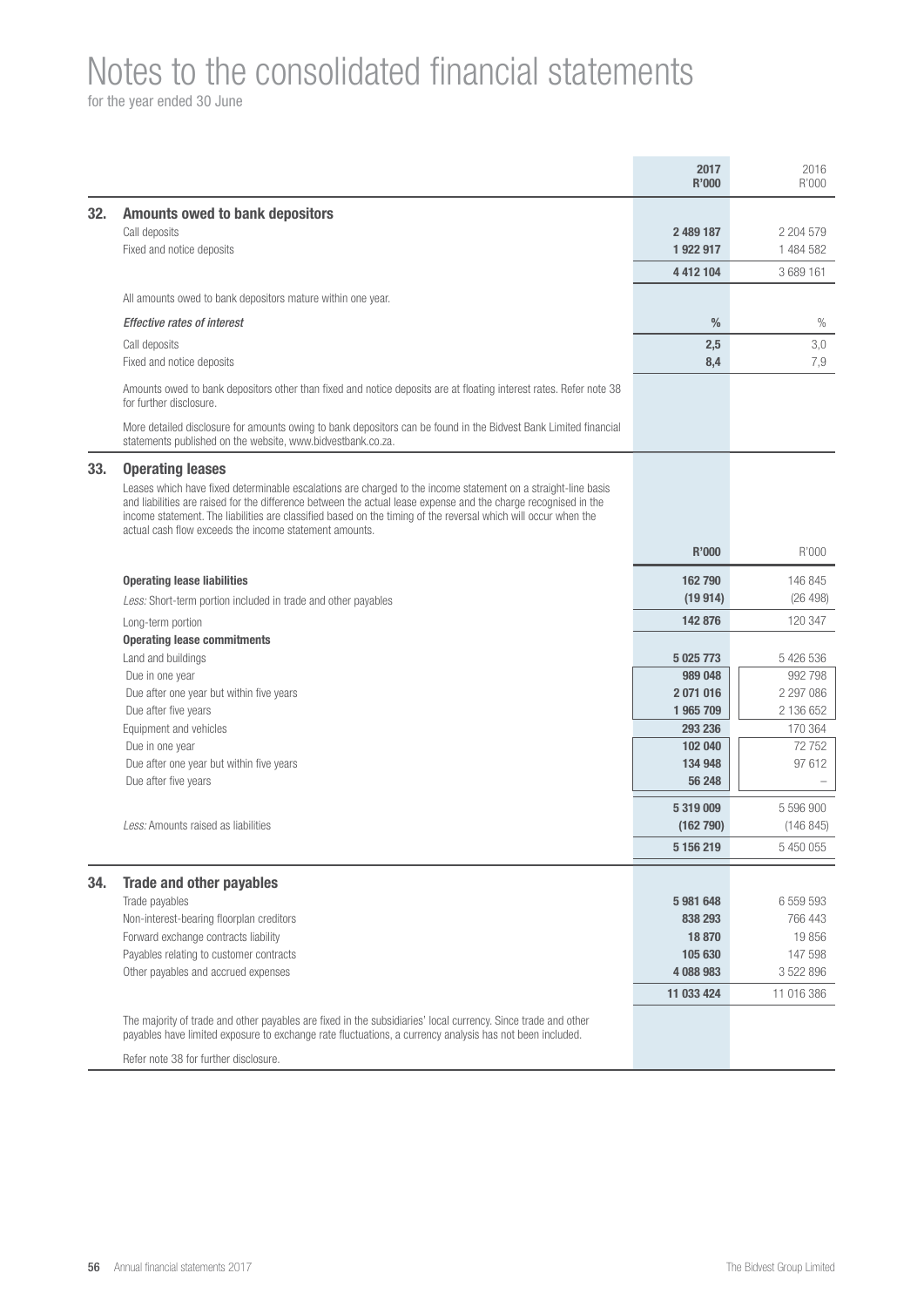|     |                                                           | 2017<br><b>R'000</b> | 2016<br>R'000 |
|-----|-----------------------------------------------------------|----------------------|---------------|
| 35. | <b>Provisions</b>                                         |                      |               |
|     | Long-term portion                                         | 149 907              | 163 887       |
|     | Short-term portion                                        | 278 582              | 278 830       |
|     |                                                           | 428 489              | 442 717       |
|     | <b>Dismantling</b><br><b>Customer</b><br>.<br>.<br>$\sim$ |                      |               |

|                                                 | <b>Onerous</b><br>contracts<br>R'000 | <b>Insurance</b><br><b>liabilities</b><br>R'000 | and site<br>restoration<br><b>R'000</b> | loyalty<br>programme<br><b>R'000</b> | <b>Other</b><br>R'000 | Total<br><b>R'000</b> |
|-------------------------------------------------|--------------------------------------|-------------------------------------------------|-----------------------------------------|--------------------------------------|-----------------------|-----------------------|
| Balance at 1 July 2015                          | 73 678                               | 350 971                                         | 348 239                                 | 99 669                               | 140 300               | 1 012 857             |
| Created                                         | 31 402                               | 245 765                                         | 128 644                                 | 33 491                               | 83738                 | 523 040               |
| Utilised                                        | (12769)                              | (240371)                                        | (53046)                                 | (23 399)                             | (66961)               | (396 546)             |
| Net acquisition of businesses                   | (72 202)                             |                                                 | (493139)                                | (130310)                             | (134196)              | (829 847)             |
| Exchange rate adjustments                       | 13831                                |                                                 | 73893                                   | 20 549                               | 24 940                | 133 213               |
| Balance at 30 June 2016                         | 33 940                               | 356 365                                         | 4 5 9 1                                 |                                      | 47821                 | 442717                |
| Created                                         | 2 0 0 8                              | 349 873                                         | 322                                     | -                                    | 44 764                | 396 967               |
| Utilised                                        | (26127)                              | (376975)                                        | (483)                                   | -                                    | (16537)               | (420122)              |
| Net disposal and or unbundling of<br>businesses |                                      |                                                 |                                         |                                      | 9641                  | 9641                  |
| Exchange rate adjustments                       |                                      |                                                 | (653)                                   | -                                    | (61)                  | (714)                 |
| Balance at 30 June 2017                         | 9821                                 | 329 263                                         | 3777                                    |                                      | 85 628                | 428 489               |

### Onerous contracts

Onerous contracts are identified through regular reviews of the terms and conditions of contracts as well as on the acquisition of businesses. A provision for onerous contracts is calculated as the present value of the portion which management deems to be onerous in light of the current market conditions, discounted using market-related rates. An annual expense is recognised over the life of the contracts.

### Insurance liabilities

Insurance liabilities include amounts provided for: unearned premiums, which represent the proportion of premiums written in the current year which relate to risks that have not expired by the end of the financial year and are calculated on a time proportionate basis; deferred acquisition costs, which are recognised on a basis consistent with the related provisions for unearned premiums; claims, which are calculated on the settlement amount outstanding at year-end; and claims incurred but not reported, for claims arising from events that occurred before the close of the accounting period but which had not been reported to the Group by that date, and are calculated based on the preceding six years' insurance premium revenue multiplied by percentages specified in the Short-Term Insurance Act.

### Dismantling and site restoration

A provision is raised for the estimated costs of dismantling and removing items, and restoring the property on which they are located. The change in the liability arising as a result of unwinding the discount is recognised in the income statement as a finance charge. The dismantling of the plant and recommissioning of buildings is expected to coincide with the end of the useful life of the plant and lease periods.

#### **Other**

Included in other is a provision raised for the estimated cost of honouring warranties on certain products sold where the manufacture warranty is inadequate or not available, R40 million (2016: R16 million). Also included is a provision for insurance raised for the estimated cost of claims not covered by the Group's insurance policies and in certain instances for the cost of claims below the Group's inner deductibles, R25 million (2016: R26 million).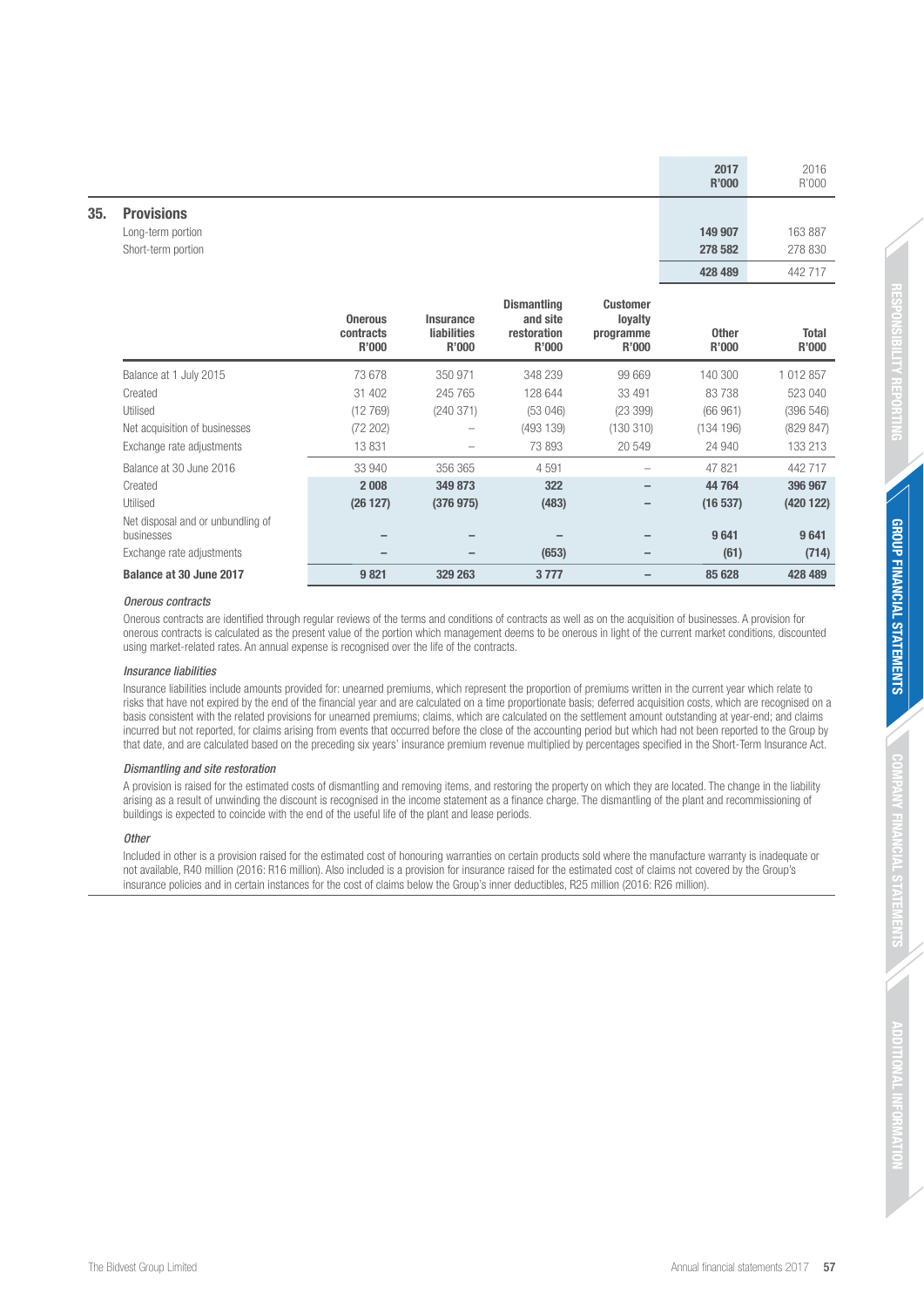for the year ended 30 June

|     |                                                                                                                                                                                                                                                                                       | 2017<br>R'000 | 2016<br>R'000 |
|-----|---------------------------------------------------------------------------------------------------------------------------------------------------------------------------------------------------------------------------------------------------------------------------------------|---------------|---------------|
| 36. | <b>Commitments</b>                                                                                                                                                                                                                                                                    |               |               |
|     | Capital expenditure approved                                                                                                                                                                                                                                                          |               |               |
|     | Contracted for                                                                                                                                                                                                                                                                        | 553 832       | 660 323       |
|     | Not contracted for                                                                                                                                                                                                                                                                    | 1 441 298     | 521 681       |
|     |                                                                                                                                                                                                                                                                                       | 1995 130      | 1 182 004     |
|     | Capital expenditure amounting to R1 939 million (2016: R1 138 million) is in respect of property, plant and<br>equipment and the remaining balance is in respect of computer software. It is anticipated that capital expenditure<br>will be financed out of existing cash resources. |               |               |
|     | In addition to the above, the Group has commitments for acquisitions of businesses, where conditions precedent<br>had not as yet been met (refer note 43).                                                                                                                            |               |               |
| 37. | <b>Contingent liabilities</b>                                                                                                                                                                                                                                                         |               |               |
|     | Guarantees issued in respect of obligations of associates and investments                                                                                                                                                                                                             | 16 000        | 166 000       |
|     | The Group has outstanding legal and other claims arising out of its normal ongoing operating activities which have<br>to be resolved. None of these claims are significant.                                                                                                           |               |               |
|     | Refer note 38 for further disclosure in respect of quarantees.                                                                                                                                                                                                                        |               |               |

## **38. Nature and extent of risks arising from financial instruments**

#### **38.1 Risk management overview**

The Group has exposure to the following risks from its use of financial instruments: credit risk; liquidity risk; foreign currency risk; interest rate risk and market price risk.

This note presents information about the Group's exposure to each of the aforementioned risks, the Group's objectives, policies and processes for measuring and managing risk, and the Group's management of capital. IFRS 7 requires certain disclosures by class of instrument which the Group has determined would be the segments as disclosed in the segmental report.

The Group's major financial risks are mitigated in the way that it operates firstly through diversification of industry and secondly through decentralisation. Bidvest is an international group with operations in South Africa, United Kingdom, Namibia, and various other southern African countries. The Group also comprises a variety of businesses within the services, trading and distribution industries. As a result of this diversification in terms of industry, the Group is exposed to a range of financial risks, each managed in appropriate ways. However, the impact of any one particular financial risk within any of these industries is not considered to be material to the Group.

The Group's philosophy has always been to empower management through a decentralised structure thereby making them responsible for the management and performance of their operations, including managing the financial risks of the operation. The operational management report to divisional management who in turn reports to the Group's board of directors. The divisional management is also held responsible for managing financial risks of the operations within the divisions. Operational management's remuneration is based on its operation's performance and divisional management based on its division's performance resulting in a decentralised and entrepreneurial environment.

Due to the diverse structure and decentralised management of the Group, the Group risk committee has implemented guidelines of acceptable practices and basic procedures to be followed by divisional and operational management. The information provided below for each financial risk has been collated for disclosure based on the manner in which the business is managed and what is believed to be useful information for shareholders.

The total process of risk management in the Bidvest Group, which includes the related system of control, is the responsibility of the board of directors. The Group risk committee has been constituted as a committee of the Group board of directors in the discharge of its duties and responsibilities in this regard. The Group risk committee has a charter and reports regularly to the board of directors on its activities.

The primary purposes of the Group risk committee are:

- to establish and maintain a common understanding of the risk universe (framework), which needs to be addressed in order to meet Bidvest Corporate objectives;
- to identify the risk profile and agree the risk appetite of the Group;
- to satisfy the risk management reporting requirements;
- to coordinate the Group's risk management and assurance efforts;
- to report to the board of directors on the risk management work undertaken and the extent of any action taken by management to address areas identified for improvement; and
- to report to the board of directors on the Company's process for monitoring compliance with laws and regulations.

The Group risk committee has documented a formal policy framework in order to achieve the following:

- to place accountability on management for designing, implementing and monitoring the process of risk management;
- to place responsibility on management for integrating the risk management process into the day-to-day activities and operations of the Group; and
- to ensure that the risk strategy is communicated to all stakeholders so that it may be incorporated into the culture of the Group.

The Group has operations trading in the banking, short-term insurance and life assurance industries (Financial Services segment). These operations are exposed to financial risks which are unique to these industries and differ significantly to the remainder of the Group's operations operating within the services, trading and distribution sectors. While the financial risks to which these particular operations are exposed could have a significant effect on the individual operations, they would not have a significant impact on the Group. For this reason, the information provided below mainly provides qualitative and quantitative information regarding the management and exposure to financial risks to which the trading operations of the Group are exposed based on what is believed to be useful to shareholders. Bidvest Bank Limited is a public company for which financial statements are prepared including detailed disclosure in accordance with the requirements of IFRS 7.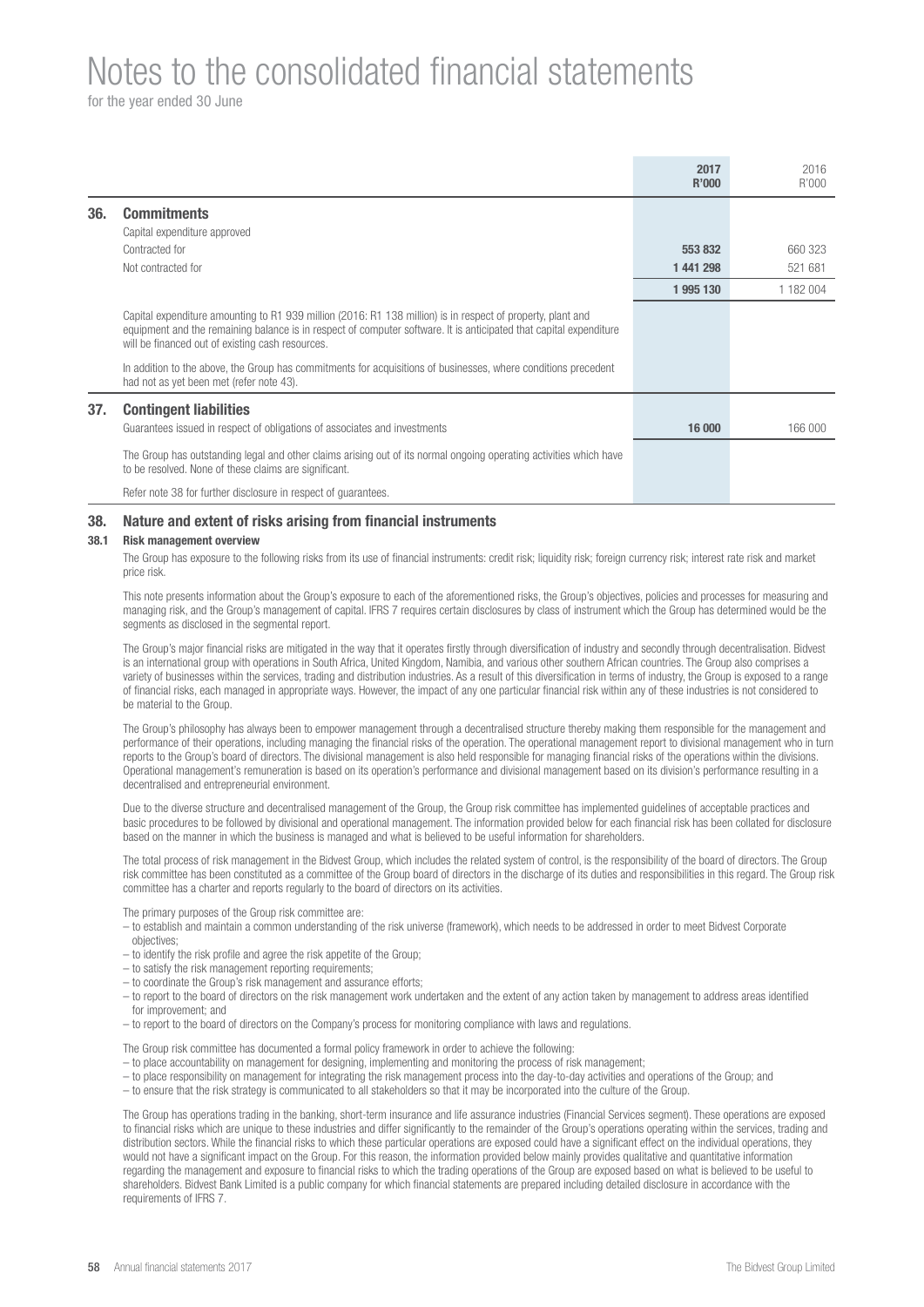## **38.** Nature and extent of risks arising from financial instruments (continued)

### **38.1 Risk management overview** (continued)

The Bidvest Group has, due to the diversity of its operations in nature and geography, determined that it would be better to develop an in-house strategy, as opposed to adopting a recognised strategy and forcing its operations to adapt to the constraints of the strategy selected. The Group has determined that utilising a common framework for the identification of risk would assist the divisions to reduce the implementation time and cost and would give some assurance that all inherent risks have been considered. The Group's risk management policies are established to identify and analyse the risks faced by the Group, to set appropriate risk limits and controls, and to monitor risks and adherence to limits. Risk management policies and systems are reviewed regularly to reflect changes in market conditions and Group activities. The Group, through its training and management standards and procedures, aims to develop a disciplined and constructive control environment in which all employees understand their roles and responsibilities.

To assist the Group risk committee in discharging its responsibilities, it has:

- assigned risk management responsibilities to divisional/operational risk committees; and
- determined that each division should appoint risk/compliance officers on a divisional (operational) level as nominated by the divisional risk committees.

The role of the risk officer is to develop, communicate, coordinate and monitor the enterprise-wide risk management.

Through the divisional risk committees, each division has a forum for the discussion and identification of risks relevant to the particular division. Only risk matters that affect the Group as a whole are escalated to the Group risk committee. The minutes of the divisional risk committee meetings are submitted to the Group risk committee.

Each division has its own audit committee, which subscribes to the same philosophies and practices as the Group audit committee. The divisional audit committees report to both the divisional board and the Group audit committee. The Group audit committee reviews the divisional audit committee reports. The divisional audit committees oversee how divisional management monitors compliance with the Group's policies and guidelines in respect of the financial reporting process, the system of internal control, the management of financial risks, the audit process (both internal and external) and code of business conduct. The divisional audit committees are assisted in their oversight role by the Group's internal audit department. Divisional internal audit undertakes both regular and ad hoc reviews of financial and operational risk management controls and procedures, the results of which are reported to the relevant divisional audit committee.

#### **38.2 Credit risk**

Credit risk is the risk of financial loss to the Group if a customer or counterparty to a financial instrument fails to meet its contractual obligations, and arises principally from the Group's receivables from customers, banking advances, investments and guarantees.

The Group risk committee with the assistance of internal audit has implemented a "delegation of authority matrix" which provides guidelines by division, as to the level of authorisation required for various types of transactions.

Except as detailed below in respect of guarantees issued, the carrying amount of financial assets recorded in the financial statements, which is net of impairment losses, represents the Group's maximum exposure to credit risk after taking into account the value of any collateral obtained. The carrying values, net of impairment allowances, amount to R7 918 million (2016: R7 277 million) for trade receivables (refer note 23), R1 891 million (2016: R1 698 million) for banking and other advances (refer note 20), and R2 843 million (2016: R2 870 million) for investments (refer note 19).

The impairment allowance account in respect of trade receivables and banking advances are used to record impairment losses unless the Group is satisfied that no recovery of the amount owing is possible; at that point, the amount which is considered irrecoverable is written off directly against the respective assets.

Impairments of investments classified as available-for-sale or held-for-trading are written off against the investment directly and an impairment allowance account is not utilised.

The Group has a general credit policy of only dealing with creditworthy counterparties and obtaining sufficient collateral, where appropriate, as a means of mitigating the risk of financial loss from defaults. In accordance with the decentralised structure, the operational management, under the guidance of the divisional management, are responsible for implementation of policies to meet the above objective. This includes credit policies under which new customers are analysed for creditworthiness before the operation's standard payment and delivery terms and conditions are offered, determining whether collateral is required, and if so the type of collateral to be obtained, and setting of credit limits for individual customers based on their references and credit ratings. Certain operations in the Group have a policy of taking out credit insurance to cover a portion of their risk. Operational management is also held responsible for monitoring the operations' credit exposure.

### 38.2.1 Trade receivables

Refer note 23 for further disclosure.

Trade receivables consist of a large number of customers, spread across diverse industries and geographical areas. Ongoing credit evaluation is performed by operational management on the financial condition of the operation's customers.

The Group does not have any significant credit risk exposure to any single counterparty or any group of counterparties having similar characteristics. It was noted that the Group's largest exposure to a single customer group across multiple geographies is R218 million (2016: R165 million). Management, in the various geographies, has assessed the recoverability of these amounts due in its geographies, and believes that the amounts due and not impaired are recoverable in full.

The total number of debtors per reporting division was obtained and the average turnover per trade debtor was calculated for each reporting division. Based on the average turnover per trade debtor in comparison to the Group's total turnover for the year, there was no significant concentration of credit risk to any single trade debtor. The concentration of credit risk is therefore limited due to the customer base being large and independent.

Each operation establishes an impairment allowance that represents its estimate of incurred losses in respect of trade and other receivables. The main components of this allowance are a specific loss component that relates to individually significant exposures, and a collective loss component established for groups of similar assets in respect of losses that have been incurred but not yet identified.

As a result of the decentralised structure, operational management has the responsibility of determining the impairment allowances in respect of trade receivables. This is done under the oversight of the divisional audit committees, and ultimately the Group audit committee. The operations' average credit period depends on the type of industry in which they operate as well as the creditworthiness of their customers. The majority of the customers are given credit terms ranging from cash on delivery to 60 days from statement. The largest impairment raised for a specific trade receivable was obtained for each reporting operation and calculated as a percentage of the Group's total impairment allowance. It was determined that such percentage did not exceed 11,2% (2016: 4,0%) of the total allowance raised at year-end.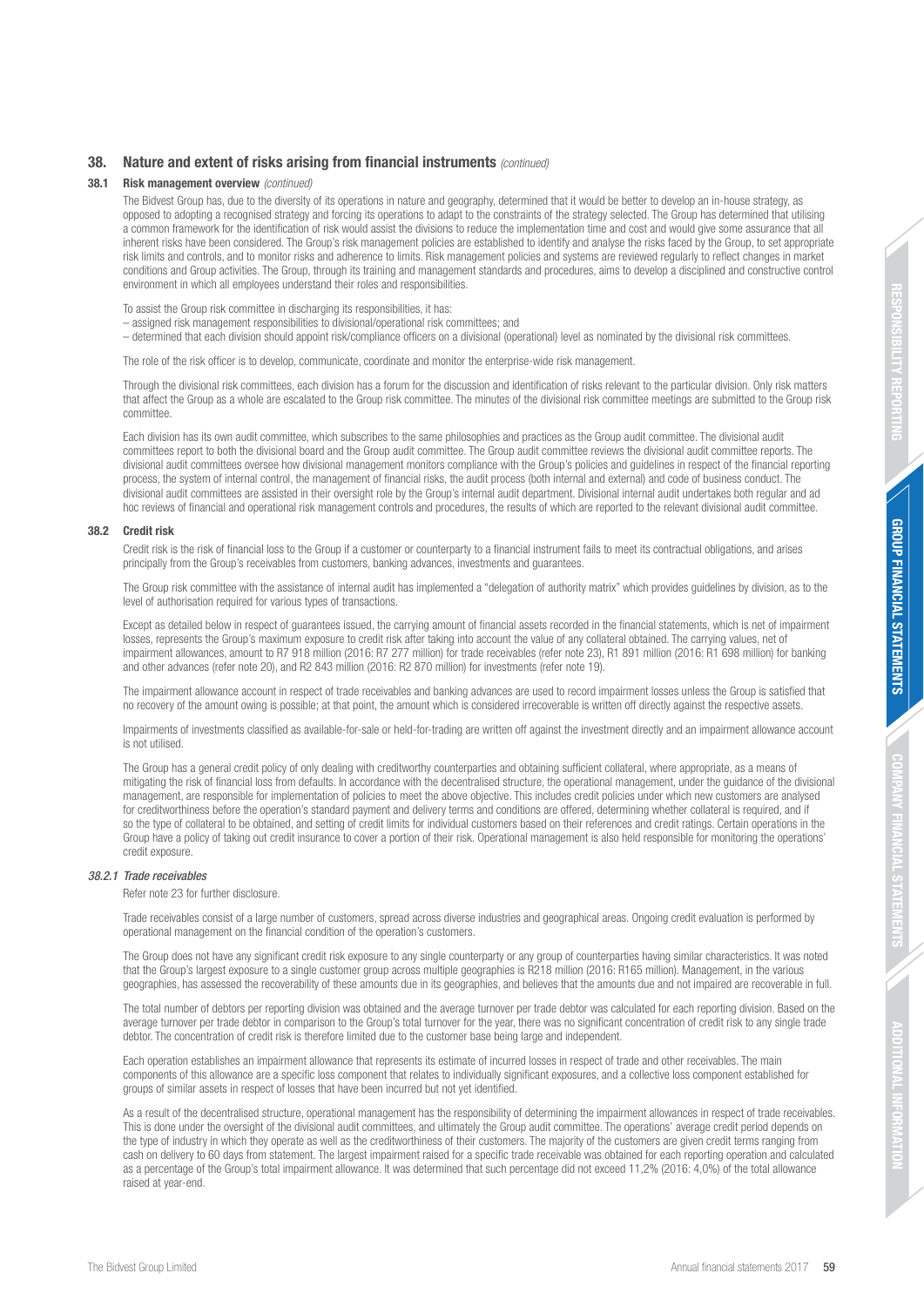for the year ended 30 June

|      |                                                                           | 2017<br><b>R'000</b> | 2016<br>R'000      |
|------|---------------------------------------------------------------------------|----------------------|--------------------|
| 38.  | Nature and extent of risks arising from financial instruments (continued) |                      |                    |
| 38.2 | <b>Credit risk</b> (continued)                                            |                      |                    |
|      | 38.2.1 Trade receivables (continued)                                      |                      |                    |
|      | Movement in impairment allowance in respect of trade receivables          |                      |                    |
|      | Balance at 1 July                                                         | 257 003              | 633 232            |
|      | Allowances raised during the year                                         | 177 000              | 164 786            |
|      | <b>Bidvest South Africa</b>                                               |                      |                    |
|      | Automotive                                                                | 15 596               | 23 7 30            |
|      | <b>Commercial Products</b>                                                | 21 340               | 15 115             |
|      | Electrical                                                                | 36 972               | 44 211             |
|      | <b>Financial Services</b>                                                 | 33 439               | 7587               |
|      | Freight                                                                   | 13615                | 9 4 6 0            |
|      | Office and Print                                                          | 42 132               | 26 175             |
|      | Services                                                                  | 4833                 | 18788              |
|      | <b>Bidvest Namibia</b>                                                    | 7751                 | 18 25 6            |
|      | <b>Bidvest Corporate</b>                                                  | 1 3 2 2              | 1 4 6 4            |
|      | Bad debts written off during the year                                     | (95533)              | (68 283)           |
|      | <b>Bidvest South Africa</b>                                               |                      |                    |
|      | Automotive                                                                | (9431)               | (7709)             |
|      | <b>Commercial Products</b>                                                | (21 249)             | (12956)            |
|      | Electrical                                                                | (10844)              | (31 827)           |
|      | <b>Financial Services</b>                                                 | (7587)               |                    |
|      | Freight                                                                   | (12884)              | (858)              |
|      | Office and Print                                                          | (24694)              | (5977)             |
|      | Services                                                                  | (5026)               | (6766)             |
|      | <b>Bidvest Namibia</b>                                                    | (3818)               | (2072)             |
|      | <b>Bidvest Corporate</b>                                                  |                      | (118)              |
|      | Net acquisition of businesses and inter-class transfers                   | 31 146               | (747)              |
|      | <b>Bidvest South Africa</b>                                               |                      |                    |
|      | <b>Commercial Products</b>                                                | 29 035               | 5 6 5 2            |
|      | Electrical                                                                | 1894                 |                    |
|      | Freight                                                                   |                      | (9945)             |
|      | Office and Print                                                          |                      | 130                |
|      | Services                                                                  |                      | (671)              |
|      | <b>Bidvest Namibia</b>                                                    | 217                  | 4 0 8 7            |
|      | Allowances reversed during the year                                       | (68091)              | (70308)            |
|      | <b>Bidvest South Africa</b>                                               |                      |                    |
|      | Automotive                                                                | (5429)               | (8285)             |
|      | <b>Commercial Products</b>                                                | (5607)               | (2504)<br>(19112)  |
|      | Electrical                                                                | (21 229)             |                    |
|      | Freight<br>Office and Print                                               | (4463)<br>(15384)    | (8 295)<br>(15249) |
|      | Services                                                                  | (6937)               | (3672)             |
|      | <b>Bidvest Namibia</b>                                                    | (7643)               | (12979)            |
|      | <b>Bidvest Corporate</b>                                                  | (1399)               |                    |
|      | Exchange rate adjustments                                                 | (2968)               | (212)<br>4 4 2 9   |
|      | Discontinued operations                                                   |                      | (406 106)          |
|      |                                                                           |                      |                    |
|      | Balance at 30 June                                                        | 298 557              | 257 003            |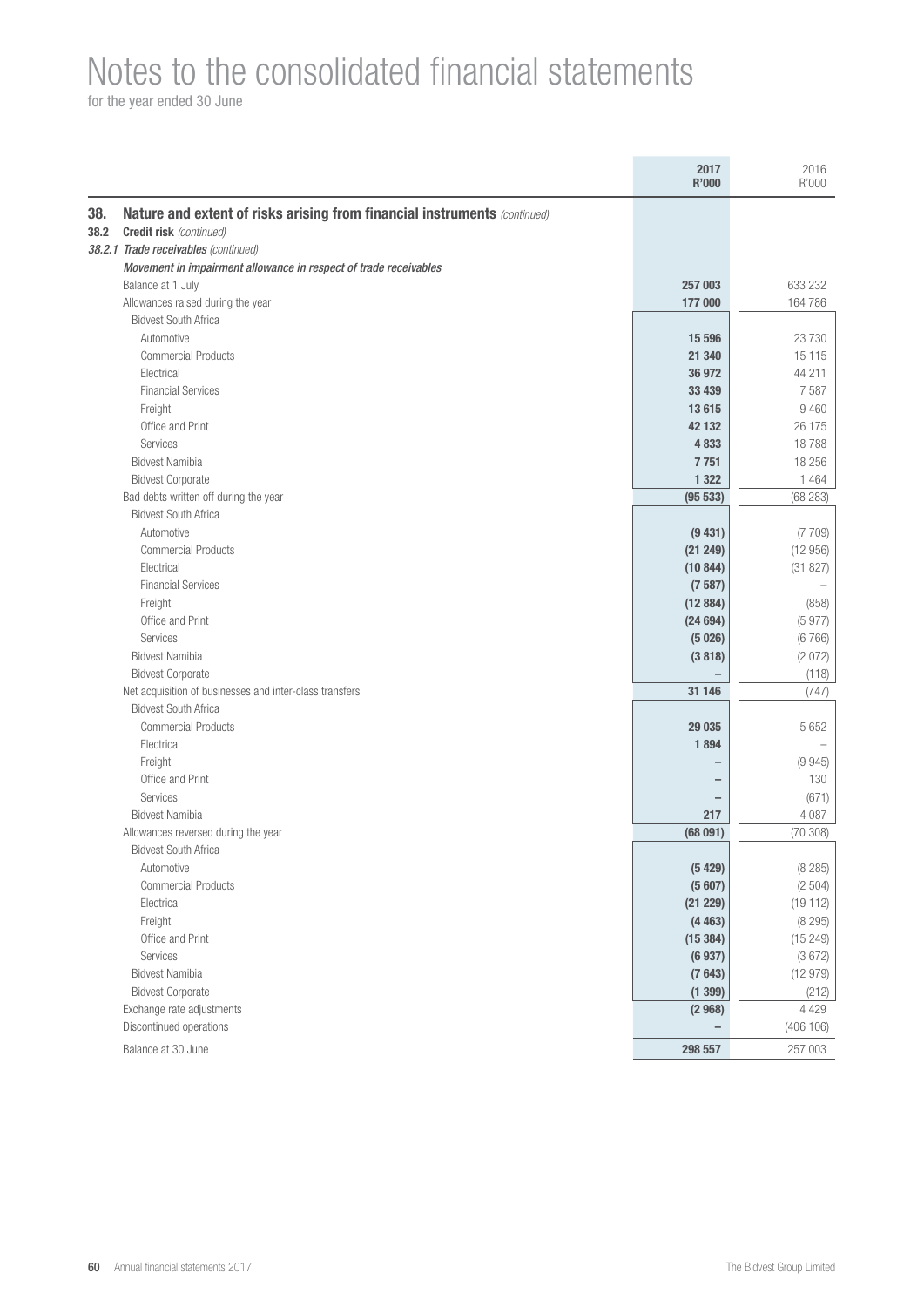## **38.** Nature and extent of risks arising from financial instruments (continued)

## **38.2 Credit risk** (continued)

38.2.1 Trade receivables (continued)

Ageing of trade receivables at 30 June

|                             | 2017               |                           |                             | 2016                 |                    |             |  |
|-----------------------------|--------------------|---------------------------|-----------------------------|----------------------|--------------------|-------------|--|
|                             | <b>Gross trade</b> | Impairment                | <b>Net trade</b>            | Gross trade          | Impairment         | Net trade   |  |
|                             | receivables        | allowance<br><b>R'000</b> | receivables<br><b>R'000</b> | receivables<br>R'000 | allowance<br>R'000 | receivables |  |
|                             | <b>R'000</b>       |                           |                             |                      |                    | R'000       |  |
| Not past due                | 5 636 282          | (24503)                   | 5 611 779                   | 5 553 590            | (6268)             | 5 547 322   |  |
| <b>Bidvest South Africa</b> |                    |                           |                             |                      |                    |             |  |
| Automotive                  | 327899             | (2961)                    | 324 938                     | 327 471              | (3882)             | 323 589     |  |
| <b>Commercial Products</b>  | 929 101            | (2503)                    | 926 598                     | 662 543              | (1609)             | 660 934     |  |
| Electrical                  | 454 211            | (64)                      | 454 147                     | 511722               | (27)               | 511 695     |  |
| <b>Financial Services</b>   | 129 384            | (831)                     | 128 553                     | 146 943              |                    | 146 943     |  |
| Freight                     | 1 530 111          | (6077)                    | 1 524 034                   | 1 459 706            |                    | 1 459 706   |  |
| Office and Print            | 817 354            | (304)                     | 817050                      | 937 684              | (130)              | 937 554     |  |
| Services                    | 1 091 504          | (11589)                   | 1079915                     | 1 121 079            | (580)              | 1 120 499   |  |
| <b>Bidvest Namibia</b>      | 263 855            | (174)                     | 263 681                     | 291 298              | (40)               | 291 258     |  |
| <b>Bidvest Corporate</b>    | 92 863             |                           | 92 863                      | 95 144               |                    | 95 144      |  |
| Past due                    |                    |                           |                             |                      |                    |             |  |
| $0 - 30$ days               | 1 395 959          | (11 802)                  | 1 384 157                   | 1 026 895            | (17372)            | 1 009 523   |  |
| <b>Bidvest South Africa</b> |                    |                           |                             |                      |                    |             |  |
| Automotive                  | 103 153            | (3635)                    | 99 518                      | 91 854               | (5381)             | 86 473      |  |
| <b>Commercial Products</b>  | 114 846            | (3342)                    | 111 504                     | 58 147               | (301)              | 57 846      |  |
| Electrical                  | 337 613            | (81)                      | 337 532                     | 206 611              | (180)              | 206 431     |  |
| <b>Financial Services</b>   | 95 147             | (2597)                    | 92 550                      | 75 962               | (7587)             | 68 375      |  |
| Freight                     | 101 913            | (12)                      | 101 901                     | 73 922               | (1545)             | 72 377      |  |
| Office and Print            | 151 002            | (1264)                    | 149 738                     | 155 067              | (723)              | 154 344     |  |
| Services                    | 395 767            | (785)                     | 394 982                     | 273 154              | (883)              | 272 271     |  |
| <b>Bidvest Namibia</b>      | 57916              | (86)                      | 57830                       | 48 301               | (772)              | 47 529      |  |
| <b>Bidvest Corporate</b>    | 38 602             |                           | 38 602                      | 43 877               |                    | 43 877      |  |
| $31 - 180$ days             | 809 814            | (100941)                  | 708 873                     | 672 517              | (83973)            | 588 544     |  |
| <b>Bidvest South Africa</b> |                    |                           |                             |                      |                    |             |  |
| Automotive                  | 47820              | (7359)                    | 40 461                      | 96 297               | (35920)            | 60 377      |  |
| <b>Commercial Products</b>  | 85 580             | (27603)                   | 57 977                      | 41 848               | (8160)             | 33 688      |  |
| Electrical                  | 190770             | (11535)                   | 179 235                     | 134 938              | (8615)             | 126 323     |  |
| <b>Financial Services</b>   | 56 511             | (22658)                   | 33 853                      | 50 461               |                    | 50 461      |  |
| Freight                     | 29 665             | (554)                     | 29 111                      | 59 038               | (3487)             | 55 551      |  |
| Office and Print            | 80 687             | (12301)                   | 68 386                      | 64 817               | (7830)             | 56 987      |  |
| Services                    | 259 125            | (14854)                   | 244 271                     | 163 912              | (15380)            | 148 532     |  |
| <b>Bidvest Namibia</b>      | 40784              | (1917)                    | 38 867                      | 19 101               | (3575)             | 15 5 26     |  |
| <b>Bidvest Corporate</b>    | 18872              | (2160)                    | 16712                       | 42 105               | (1006)             | 41 099      |  |
| $181 + \text{days}$         | 374 864            | (161311)                  | 213 553                     | 280 542              | (149390)           | 131 152     |  |
| <b>Bidvest South Africa</b> |                    |                           |                             |                      |                    |             |  |
| Automotive                  | 84 794             | (62446)                   | 22 348                      | 34 856               | (30 540)           | 4 3 1 6     |  |
| <b>Commercial Products</b>  | 10 308             | (2308)                    | 8 0 0 0                     | 8 3 7 1              | (2170)             | 6 201       |  |
| Electrical                  | 161 821            | (33 356)                  | 128 465                     | 110 358              | (29 489)           | 80 869      |  |
| <b>Financial Services</b>   | 7 3 5 2            | (7352)                    |                             |                      |                    |             |  |
| Freight                     | 9 1 1 0            | (3940)                    | 5 1 7 0                     | 14 068               | (9370)             | 4698        |  |
| Office and Print            | 9 2 21             | (9116)                    | 105                         | 13 357               | (12 255)           | 1 1 0 2     |  |
| Services                    | 72 523             | (29300)                   | 43 223                      | 78 452               | (48762)            | 29 690      |  |
| <b>Bidvest Namibia</b>      | 19 255             | (13013)                   | 6 2 4 2                     | 18 233               | (14846)            | 3 3 8 7     |  |
| <b>Bidvest Corporate</b>    | 480                | (480)                     |                             | 2847                 | (1958)             | 889         |  |
|                             |                    |                           |                             |                      |                    |             |  |
| Total                       | 8 216 919          | (298 557)                 | 7918362                     | 7 533 544            | (257003)           | 7 276 541   |  |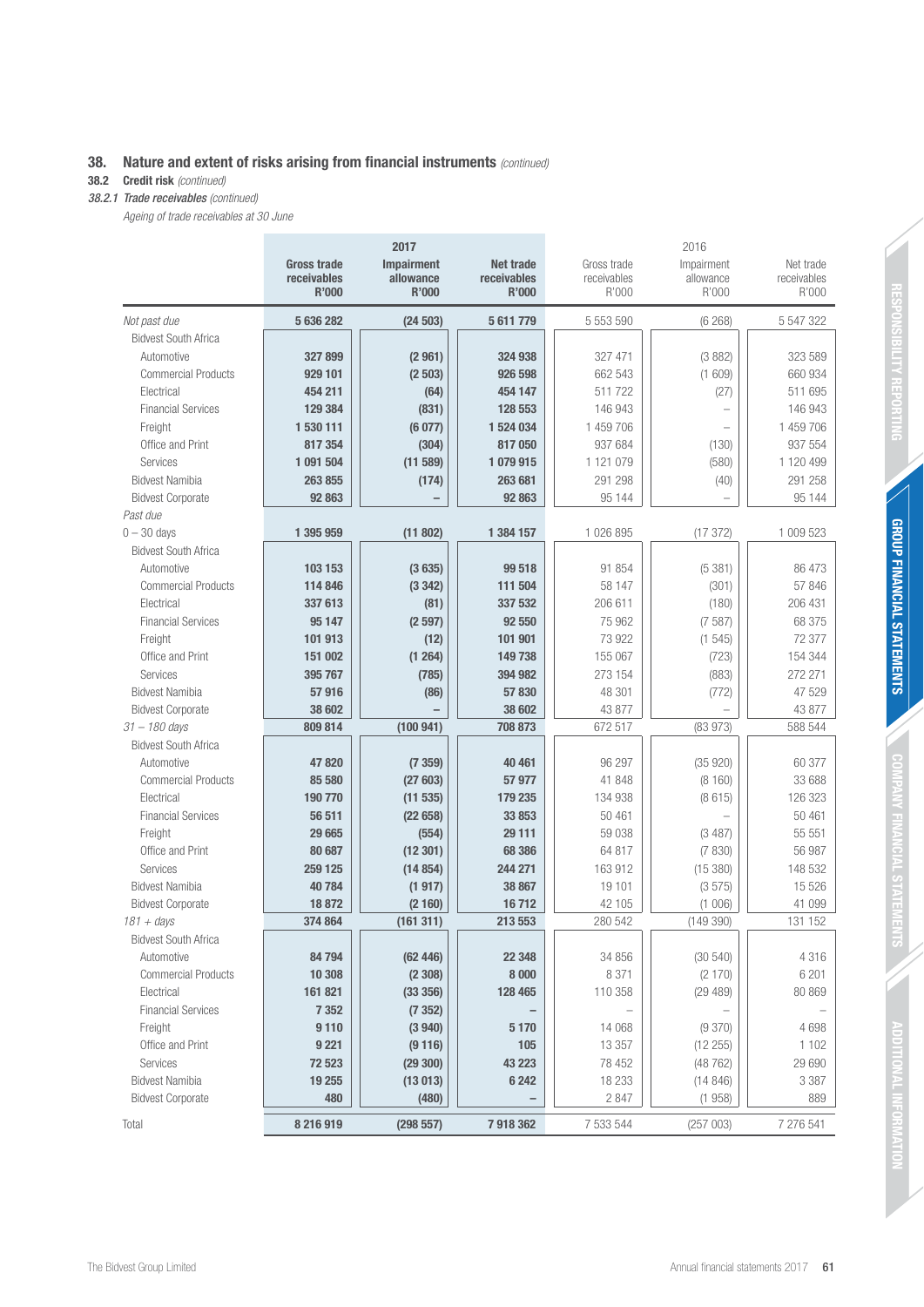for the year ended 30 June

## **38.** Nature and extent of risks arising from financial instruments (continued)

## **38.2 Credit risk** (continued)

38.2.1 Trade receivables (continued)

Collateral held on past due amounts

|                             | 2017                                                    |                                                                                  | 2016                                      |                                                                    |
|-----------------------------|---------------------------------------------------------|----------------------------------------------------------------------------------|-------------------------------------------|--------------------------------------------------------------------|
|                             | <b>Fair value of</b><br>collateral held<br><b>R'000</b> | <b>Trade</b><br>receivables<br>net of<br>impairment<br>allowance<br><b>R'000</b> | Fair value of<br>collateral held<br>R'000 | Trade<br>receivables<br>net of<br>impairment<br>allowance<br>R'000 |
| Personal surety             | $\star$                                                 | 120 190                                                                          | $\star$                                   | 113 657                                                            |
| <b>Bidvest South Africa</b> |                                                         |                                                                                  |                                           |                                                                    |
| Automotive                  |                                                         | 13 961                                                                           |                                           | 8 6 9 2                                                            |
| <b>Commercial Products</b>  |                                                         | 1 3 7 9                                                                          |                                           | 2 0 0 4                                                            |
| Electrical                  |                                                         | 99 531                                                                           |                                           | 102 345                                                            |
| Freight                     |                                                         | 5058                                                                             |                                           | 383                                                                |
| Office and Print            |                                                         | 260                                                                              |                                           | 233                                                                |
| Cover by credit insurance   | 368 017                                                 | 368 017                                                                          | 326 206                                   | 326 206                                                            |
| <b>Bidvest South Africa</b> |                                                         |                                                                                  |                                           |                                                                    |
| Automotive                  | 1511                                                    | 1511                                                                             |                                           |                                                                    |
| <b>Commercial Products</b>  | 38 389                                                  | 38 389                                                                           | 16 403                                    | 16 403                                                             |
| Electrical                  | 293 885                                                 | 293 885                                                                          | 260 642                                   | 260 642                                                            |
| Freight                     | 10 396                                                  | 10 396                                                                           | 48 882                                    | 48 882                                                             |
| Office and Print            | 50                                                      | 50                                                                               |                                           |                                                                    |
| <b>Bidvest Namibia</b>      | 23786                                                   | 23 786                                                                           | 279                                       | 279                                                                |
| Pledge of assets            | 59 275                                                  | 59 275                                                                           | 33 904                                    | 33 904                                                             |
| <b>Bidvest South Africa</b> |                                                         |                                                                                  |                                           |                                                                    |
| Automotive                  |                                                         |                                                                                  | 469                                       | 469                                                                |
| <b>Commercial Products</b>  |                                                         |                                                                                  | 787                                       | 787                                                                |
| Electrical                  | 25 089                                                  | 25 089                                                                           | 7724                                      | 7724                                                               |
| Office and Print            | 2656                                                    | 2656                                                                             | 248                                       | 248                                                                |
| Services                    | 31 530                                                  | 31 530                                                                           | 24 676                                    | 24 676                                                             |
| Other                       | 27673                                                   | 27 673                                                                           | 20 997                                    | 20 997                                                             |
| <b>Bidvest South Africa</b> |                                                         |                                                                                  |                                           |                                                                    |
| <b>Commercial Products</b>  | 9077                                                    | 9077                                                                             | 3 1 2 4                                   | 3 1 2 4                                                            |
| Freight                     | 18526                                                   | 18 526                                                                           | 17873                                     | 17873                                                              |
| Office and Print            | 70                                                      | 70                                                                               |                                           |                                                                    |
| Total                       | 454 965                                                 | 575 155                                                                          | 381 107                                   | 494 764                                                            |

\* An accurate fair value cannot be attached to personal surety.

In certain instances the Group's operations reserve the right to collect inventory sold when the outstanding debt is not settled by the customer. Where it is the business of the operation to finance assets, the assets are held as collateral in respect of the outstanding debt. The collateral detailed above is in addition to these aforementioned measures taken to reduce credit risk in respect of trade receivables.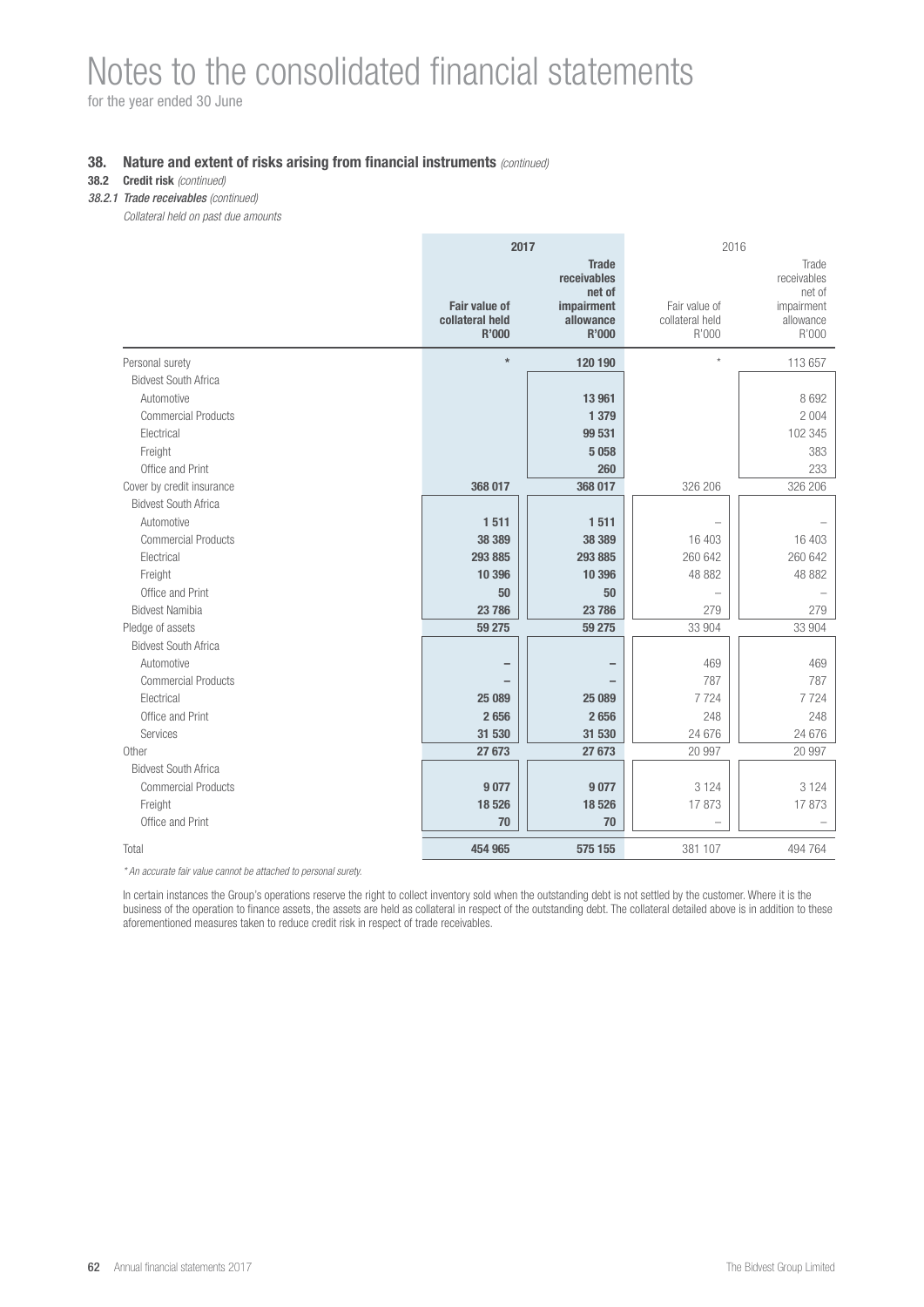## **38.** Nature and extent of risks arising from financial instruments (continued)

### **38.2 Credit risk** (continued)

### 38.2.2 Banking and other advances

Refer note 20 for further disclosure.

The impairment allowance account comprises a specific and portfolio impairment allowance. Specific impairments are raised for doubtful advances, including amounts in respect of interest not being serviced and after taking security values into account, and are deducted from advances where the outstanding balance exceeds the value of the security held. A portfolio impairment allowance based on historic experience is raised to cover doubtful advances, which may not be specifically identified at the statement of financial position date. The specific and portfolio impairments made during the year are charged to the income statement.

|                                                                           | 2017<br>R'000 | 2016<br>R'000 |
|---------------------------------------------------------------------------|---------------|---------------|
| Movement in impairment allowance in respect of banking and other advances |               |               |
| <b>Financial Services</b>                                                 |               |               |
| Balance at 1 July                                                         | 29 370        | 5477          |
| Allowance raised during the year                                          | 11 977        | 26 218        |
| Allowance utilised during the year                                        | (11 429)      |               |
| Impairment written off against banking and other advances                 |               | (2325)        |
| Balance at 30 June                                                        | 29 918        | 29 370        |

Ageing of banking and other advances at 30 June

|                           |                                                                  | 2017                                           |                                                                |                                                    | 2016                             |                                                  |
|---------------------------|------------------------------------------------------------------|------------------------------------------------|----------------------------------------------------------------|----------------------------------------------------|----------------------------------|--------------------------------------------------|
|                           | <b>Gross</b><br>banking<br>and other<br>advances<br><b>R'000</b> | <b>Impairment</b><br>allowance<br><b>R'000</b> | <b>Net</b><br>banking<br>and other<br>advances<br><b>R'000</b> | Gross<br>banking<br>and other<br>advances<br>R'000 | Impairment<br>allowance<br>R'000 | Net<br>banking<br>and other<br>advances<br>R'000 |
| <b>Financial Services</b> |                                                                  |                                                |                                                                |                                                    |                                  |                                                  |
| Not past due              | 1912289                                                          | (26784)                                        | 1885 505                                                       | 1722191                                            | (26 235)                         | 695 956                                          |
| Past due                  | 8 4 2 9                                                          | (3134)                                         | 5 2 9 5                                                        | 5 4 4 1                                            | (3135)                           | 2 3 0 6                                          |
| $0 - 30$ days             | 65                                                               | -                                              | 65                                                             | 3                                                  | -                                | 3                                                |
| $31 - 180$ days           | 20                                                               | $\hspace{0.05cm}$                              | 20                                                             | 261                                                | $\overline{\phantom{a}}$         | 1 2 6 1                                          |
| $181 + days$              | 8 3 4 4                                                          | (3134)                                         | 5 2 1 0                                                        | 4 1 7 7                                            | (3135)                           | 1 0 4 2                                          |
| Total                     | 1920718                                                          | (29918)                                        | 1890800                                                        | 1727632                                            | (29370)                          | 698 262                                          |

Collateral held on past due amounts

|                  | 2017                                                    |                                                                                    | 2016                                      |                                                                             |
|------------------|---------------------------------------------------------|------------------------------------------------------------------------------------|-------------------------------------------|-----------------------------------------------------------------------------|
|                  | <b>Fair value of</b><br>collateral held<br><b>R'000</b> | <b>Banking</b><br>and other<br>advances net<br>of impairment<br>allowance<br>R'000 | Fair value of<br>collateral held<br>R'000 | Banking<br>and other<br>advances net<br>of impairment<br>allowance<br>R'000 |
| Pledge of assets | 5 2 9 5                                                 | 5 2 9 5                                                                            | 2 306                                     | 2 3 0 6                                                                     |

More detailed disclosure for banking and other advances can be found in the Bidvest Bank Limited financial statements published on the website, www.bidvestbank.co.za.

### 38.2.3 Investments

Refer note 19 for further disclosure.

The classes for investments are listed held-for-trading, unlisted held-for-trading, listed available-for-sale and unlisted available-for-sale, refer note 19 for the carrying amounts for each of these categories.

There were no impairment losses recognised in respect of investments (2016: Nil).

#### 38.2.4 Guarantees

Over and above the guarantees issued to subsidiaries of the Group, the Group has provided guarantees for fixed amounts in respect of obligations of associates as disclosed in note 37.

The maximum exposure to credit risk in respect of guarantees at the reporting date was as follows:

|                                                           | 2017<br>R'000 | 2016<br>R'000 |
|-----------------------------------------------------------|---------------|---------------|
| Guarantees issued in respect of obligations of associates | 16 000        | 166 000       |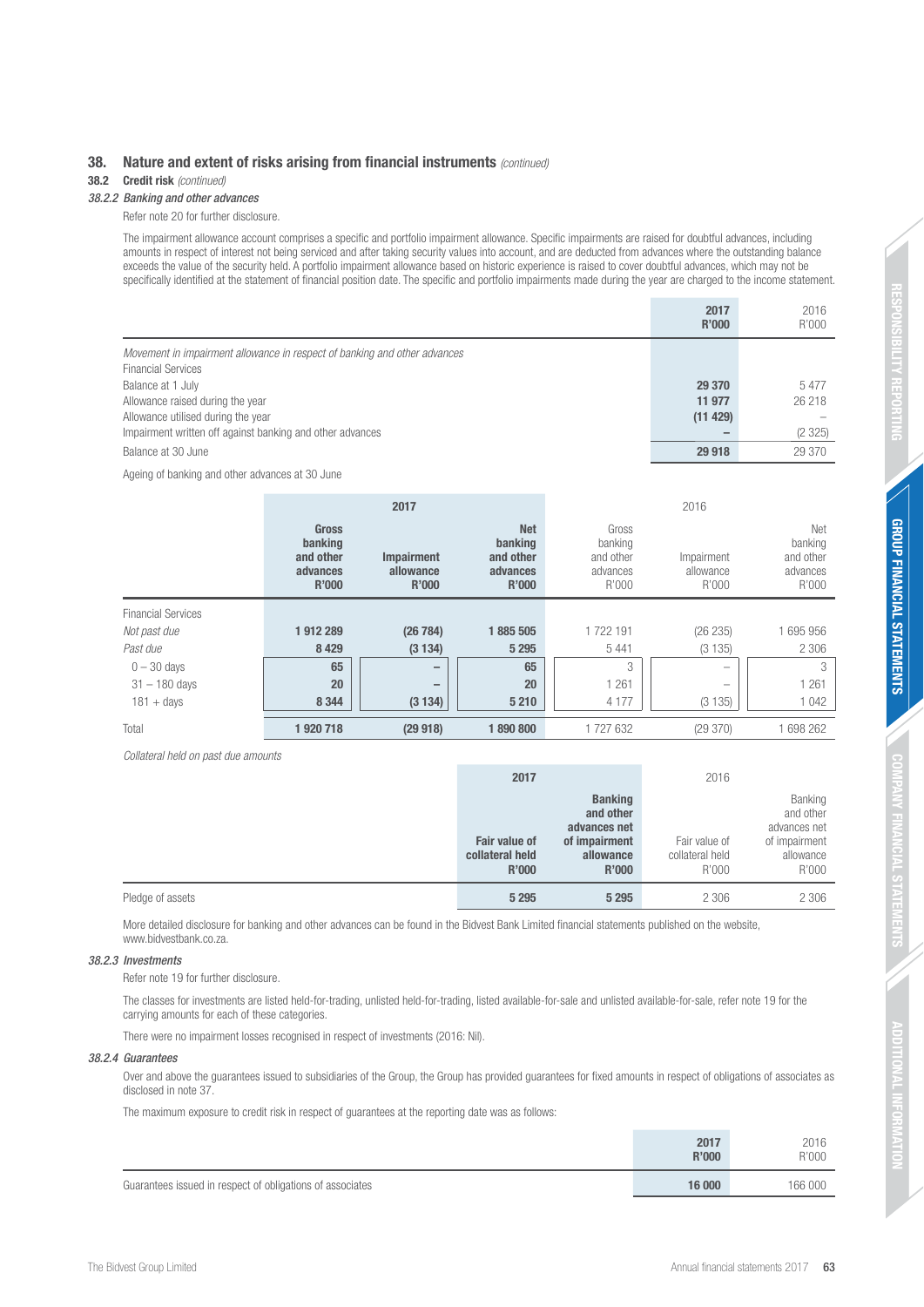for the year ended 30 June

## **38.** Nature and extent of risks arising from financial instruments (continued)

## **38.3 Liquidity risk**

Liquidity risk is the risk that the Group will not be able to meet its financial obligations as they fall due. The Group's approach to managing liquidity is to ensure, as far as possible, that it will always have sufficient liquidity to meet its liabilities when due, under both normal and stressed conditions, without incurring unacceptable losses or risking damage to the Group's reputation.

The Group manages its borrowings centrally for each of the following countries and regions: South Africa, United Kingdom and Namibia. The divisions within each region are therefore not responsible for the management of liquidity risk but rather senior management for each of these regions are responsible for implementing procedures to manage the regional liquidity risk.

#### 38.3.1 Contractual maturities of financial liabilities, including interest payments and excluding the impact of netting agreements

|                                                                                                      |                             |                              |                                     |                             | Undiscounted contractual cash flows |                           |                               |
|------------------------------------------------------------------------------------------------------|-----------------------------|------------------------------|-------------------------------------|-----------------------------|-------------------------------------|---------------------------|-------------------------------|
|                                                                                                      | Carrying<br>amount<br>R'000 | <b>Total</b><br><b>R'000</b> | 6 months<br>or less<br><b>R'000</b> | $6 - 12$<br>months<br>R'000 | $1 - 2$<br>years<br>R'000           | $2 - 5$<br>years<br>R'000 | More than<br>5 years<br>R'000 |
| 2017                                                                                                 |                             |                              |                                     |                             |                                     |                           |                               |
| Puttable non-controlling liabilities (refer note 31)                                                 | 60 990                      | 71 285                       |                                     |                             |                                     | 71 285                    |                               |
| Borrowings (refer note 29)                                                                           |                             |                              |                                     |                             |                                     |                           |                               |
| Loans secured by mortgage bonds over fixed<br>property                                               | 30 644                      | 36733                        | 2967                                | 2 9 67                      | 5934                                | 17618                     | 7 247                         |
| Loans secured by lien over certain property, plant<br>and equipment in terms of financial leases and |                             |                              |                                     |                             |                                     |                           |                               |
| suspensive sale agreements                                                                           | 75 786                      | 82 558                       | 23 840                              | 23 4 24                     | 26 555                              | 8739                      |                               |
| Unsecured loans                                                                                      | 8 503 602                   | 9614846                      | 3 346 782                           | 207 804                     | 1 914 395                           | 4 060 780                 | 85 0 85                       |
| Floorplan creditors secured by pledge of inventories                                                 |                             |                              |                                     |                             |                                     |                           |                               |
| and bonded property                                                                                  | 860 276                     | 860 276                      | 860 276                             |                             |                                     |                           |                               |
| <b>Bank overdrafts</b>                                                                               | 1 246 133                   | 1 246 133                    | $\qquad \qquad -$                   | 1 246 133                   |                                     |                           |                               |
|                                                                                                      | 10 716 441                  | 11 840 546                   | 4 233 865                           | 1 480 328                   | 1946884                             | 4 087 137                 | 92 332                        |
| Trade and other payables (refer note 34)                                                             |                             |                              |                                     |                             |                                     |                           |                               |
| Trade and other payables (excluding forward                                                          |                             |                              |                                     |                             |                                     |                           |                               |
| exchange contracts)                                                                                  | 11 014 554                  | 11 014 554                   | 11 014 554                          |                             |                                     |                           |                               |
|                                                                                                      | 11 014 554                  | 11 014 554                   | 11 014 554                          | $\overline{\phantom{0}}$    |                                     | -                         |                               |
| Amounts owed to bank depositors (refer note 32)                                                      |                             |                              |                                     |                             |                                     |                           |                               |
| Call deposits                                                                                        | 2 489 187                   | 2580019                      | 2 580 019                           |                             |                                     |                           |                               |
| Fixed and notice deposits                                                                            | 1 922 917                   | 1992667                      | 1 341 081                           | 651 586                     |                                     |                           |                               |
|                                                                                                      | 4 4 1 2 1 0 4               | 4572686                      | 3 921 100                           | 651 586                     |                                     |                           |                               |

More detailed disclosure for amounts owed to bank depositors can be found in the Bidvest Bank Limited financial statements published on the website, www.bidvestbank.co.za.

|                                                                                                      |                             |                |                              | Undiscounted contractual cash flows |                           |                           |                               |
|------------------------------------------------------------------------------------------------------|-----------------------------|----------------|------------------------------|-------------------------------------|---------------------------|---------------------------|-------------------------------|
|                                                                                                      | Carrying<br>amount<br>R'000 | Total<br>R'000 | 6 months<br>or less<br>R'000 | $6 - 12$<br>months<br>R'000         | $1 - 2$<br>vears<br>R'000 | $2 - 5$<br>years<br>R'000 | More than<br>5 years<br>R'000 |
| 2016                                                                                                 |                             |                |                              |                                     |                           |                           |                               |
| Puttable non-controlling liabilities (refer note 31)                                                 | 49 167                      | 65 142         |                              |                                     | -                         | 35 0 24                   | 30 118                        |
| Borrowings (refer note 29)                                                                           |                             |                |                              |                                     |                           |                           |                               |
| Loans secured by mortgage bonds over fixed<br>property                                               | 8 4 6 2                     | 9972           | 1610                         | 1610                                | 3 2 2 0                   | 2 4 4 5                   | 1087                          |
| Loans secured by lien over certain property, plant<br>and equipment in terms of financial leases and |                             |                |                              |                                     |                           |                           |                               |
| suspensive sale agreements                                                                           | 130 187                     | 151 013        | 37618                        | 29673                               | 43 959                    | 39 763                    |                               |
| Unsecured loans                                                                                      | 6 661 410                   | 8 004 584      | 855 541                      | 247 734                             | 1835984                   | 5 040 102                 | 25 2 23                       |
| Floorplan creditors secured by pledge of inventories                                                 | 976 356                     | 976 356        | 976 356                      |                                     |                           |                           |                               |
| <b>Bank overdrafts</b>                                                                               | 1 205 701                   | 1 205 701      | -                            | 1 205 701                           |                           |                           |                               |
|                                                                                                      | 8 982 116                   | 10 347 626     | 1871125                      | 1 484 718                           | 1883163                   | 5 082 310                 | 26 310                        |
| Trade and other payables (refer note 34)                                                             |                             |                |                              |                                     |                           |                           |                               |
| Trade and other payables (excluding forward<br>exchange contracts)                                   | 10 996 530                  | 10 996 530     | 10 996 530                   |                                     |                           |                           |                               |
|                                                                                                      | 10 996 530                  | 10 996 530     | 10 996 530                   |                                     |                           | $\overline{\phantom{0}}$  |                               |
| Amounts owed to bank depositors (refer note 32)                                                      |                             |                |                              |                                     |                           |                           |                               |
| Call deposits                                                                                        | 2 204 579                   | 2 378 027      | 2 378 027                    |                                     |                           |                           |                               |
| Fixed and notice deposits                                                                            | 1484582                     | 1 535 634      | 1 079 244                    | 456 390                             |                           |                           |                               |
|                                                                                                      | 3 689 161                   | 3913661        | 3 457 271                    | 456 390                             |                           |                           |                               |

The expected maturity of financial liabilities is not expected to differ from the contractual maturities as disclosed above.

There were no defaults or breaches of any of the borrowing terms or conditions.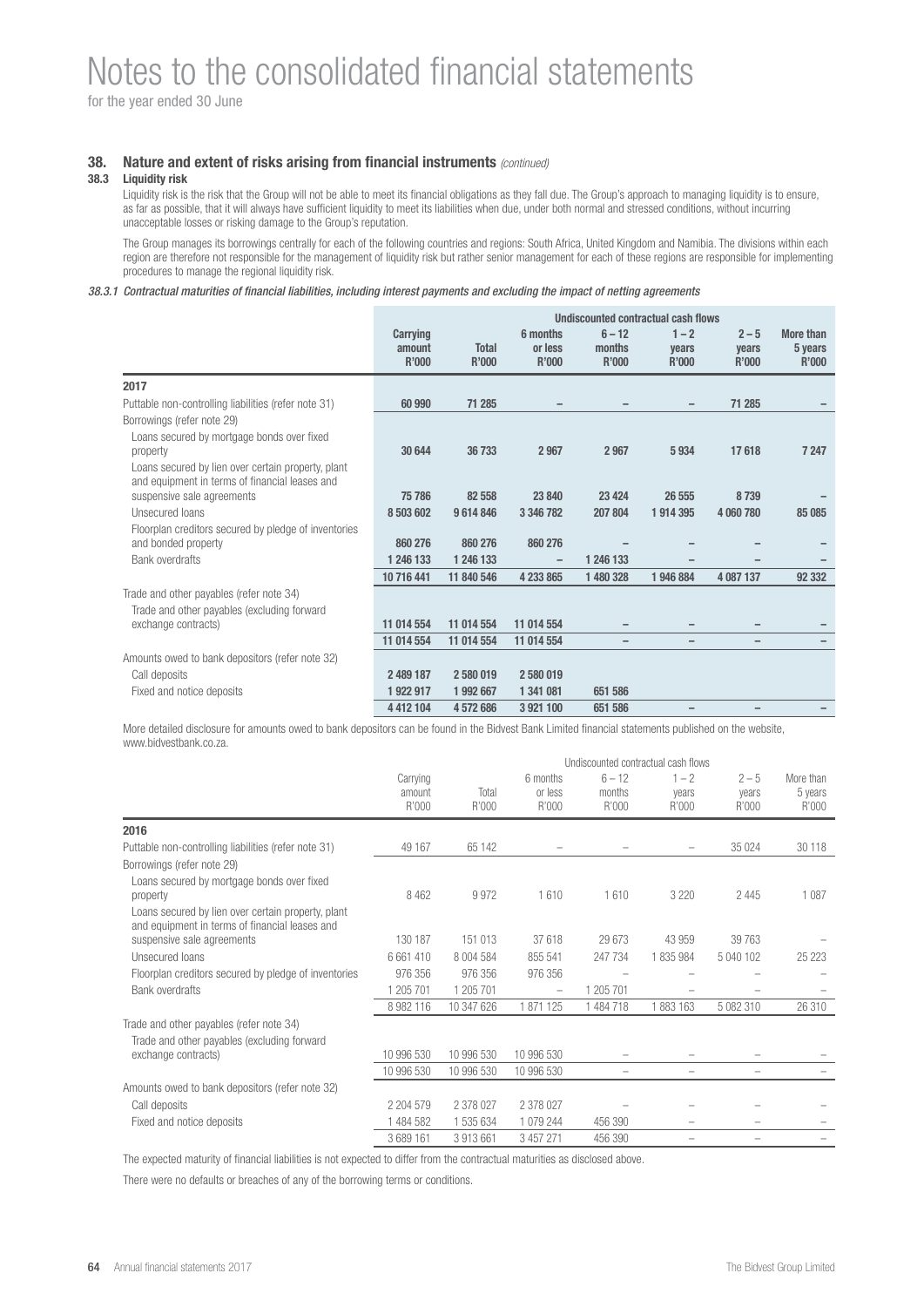| Nature and extent of risks arising from financial instruments (continued)<br>38.<br>38.3<br><b>Liquidity risk</b> (continued)<br>38.3.2 Trade and other payables by class<br>Trade payables<br><b>Bidvest South Africa</b><br>Automotive<br>569 173<br><b>Commercial Products</b><br>670 515<br>Electrical<br>658 817<br><b>Financial Services</b><br>190 986<br>2 417 511<br>Freight<br>2093889<br>Office and Print<br>832 231<br>Services<br>559 145<br>524 061<br><b>Bidvest Namibia</b><br>301 456<br>105 436<br><b>Bidvest Corporate</b><br>5981648<br>Refer note 34 for further disclosure.<br>38.3.3 Undrawn facilities<br>The Group has the following undrawn facilities at its disposal to further reduce liquidity risk:<br>Unsecured bank overdraft facility, reviewed annually and payable on 360 days' notice<br>11 377 641<br>11 130 472<br>Utilised<br>1 246 133<br>Unutilised<br>10 131 508<br>9 9 2 4 7 7 1<br>Unsecured loan facility with various maturity dates through to 2021 and which may be extended by mutual<br>6 504 445<br>agreement<br>Utilised<br>4 828 602<br>1675843<br>Unutilised<br>Secured loan facilities with various maturity dates through to 2022 and which may be extended by mutual<br>3 356 301<br>agreement<br>Utilised<br>966 706<br>2 389 595<br>Unutilised<br>3 224 608<br>Other banking facilities<br>Utilised<br>75<br>Unutilised<br>3 2 2 4 5 3 3<br>Unsecured domestic medium-term note programme<br>9 000 000<br>Utilised<br>3675000<br>Unutilised<br>5 325 000<br><b>Total facilities</b><br>33 462 995<br>10 716 516<br>Utilised |            | 2017<br><b>R'000</b> | 2016<br>R'000 |
|-----------------------------------------------------------------------------------------------------------------------------------------------------------------------------------------------------------------------------------------------------------------------------------------------------------------------------------------------------------------------------------------------------------------------------------------------------------------------------------------------------------------------------------------------------------------------------------------------------------------------------------------------------------------------------------------------------------------------------------------------------------------------------------------------------------------------------------------------------------------------------------------------------------------------------------------------------------------------------------------------------------------------------------------------------------------------------------------------------------------------------------------------------------------------------------------------------------------------------------------------------------------------------------------------------------------------------------------------------------------------------------------------------------------------------------------------------------------------------------------------------------------------------------------------------------------------------------------|------------|----------------------|---------------|
|                                                                                                                                                                                                                                                                                                                                                                                                                                                                                                                                                                                                                                                                                                                                                                                                                                                                                                                                                                                                                                                                                                                                                                                                                                                                                                                                                                                                                                                                                                                                                                                         |            |                      |               |
|                                                                                                                                                                                                                                                                                                                                                                                                                                                                                                                                                                                                                                                                                                                                                                                                                                                                                                                                                                                                                                                                                                                                                                                                                                                                                                                                                                                                                                                                                                                                                                                         |            |                      |               |
|                                                                                                                                                                                                                                                                                                                                                                                                                                                                                                                                                                                                                                                                                                                                                                                                                                                                                                                                                                                                                                                                                                                                                                                                                                                                                                                                                                                                                                                                                                                                                                                         |            |                      |               |
|                                                                                                                                                                                                                                                                                                                                                                                                                                                                                                                                                                                                                                                                                                                                                                                                                                                                                                                                                                                                                                                                                                                                                                                                                                                                                                                                                                                                                                                                                                                                                                                         |            |                      |               |
|                                                                                                                                                                                                                                                                                                                                                                                                                                                                                                                                                                                                                                                                                                                                                                                                                                                                                                                                                                                                                                                                                                                                                                                                                                                                                                                                                                                                                                                                                                                                                                                         |            |                      |               |
|                                                                                                                                                                                                                                                                                                                                                                                                                                                                                                                                                                                                                                                                                                                                                                                                                                                                                                                                                                                                                                                                                                                                                                                                                                                                                                                                                                                                                                                                                                                                                                                         |            |                      | 625 512       |
|                                                                                                                                                                                                                                                                                                                                                                                                                                                                                                                                                                                                                                                                                                                                                                                                                                                                                                                                                                                                                                                                                                                                                                                                                                                                                                                                                                                                                                                                                                                                                                                         |            |                      | 514 382       |
|                                                                                                                                                                                                                                                                                                                                                                                                                                                                                                                                                                                                                                                                                                                                                                                                                                                                                                                                                                                                                                                                                                                                                                                                                                                                                                                                                                                                                                                                                                                                                                                         |            |                      | 692 585       |
|                                                                                                                                                                                                                                                                                                                                                                                                                                                                                                                                                                                                                                                                                                                                                                                                                                                                                                                                                                                                                                                                                                                                                                                                                                                                                                                                                                                                                                                                                                                                                                                         |            |                      | 171 878       |
|                                                                                                                                                                                                                                                                                                                                                                                                                                                                                                                                                                                                                                                                                                                                                                                                                                                                                                                                                                                                                                                                                                                                                                                                                                                                                                                                                                                                                                                                                                                                                                                         |            |                      |               |
|                                                                                                                                                                                                                                                                                                                                                                                                                                                                                                                                                                                                                                                                                                                                                                                                                                                                                                                                                                                                                                                                                                                                                                                                                                                                                                                                                                                                                                                                                                                                                                                         |            |                      | 1 1 6 5 1 1 3 |
|                                                                                                                                                                                                                                                                                                                                                                                                                                                                                                                                                                                                                                                                                                                                                                                                                                                                                                                                                                                                                                                                                                                                                                                                                                                                                                                                                                                                                                                                                                                                                                                         |            |                      |               |
|                                                                                                                                                                                                                                                                                                                                                                                                                                                                                                                                                                                                                                                                                                                                                                                                                                                                                                                                                                                                                                                                                                                                                                                                                                                                                                                                                                                                                                                                                                                                                                                         |            |                      | 270 987       |
|                                                                                                                                                                                                                                                                                                                                                                                                                                                                                                                                                                                                                                                                                                                                                                                                                                                                                                                                                                                                                                                                                                                                                                                                                                                                                                                                                                                                                                                                                                                                                                                         |            |                      | 177 564       |
|                                                                                                                                                                                                                                                                                                                                                                                                                                                                                                                                                                                                                                                                                                                                                                                                                                                                                                                                                                                                                                                                                                                                                                                                                                                                                                                                                                                                                                                                                                                                                                                         |            |                      | 6 559 593     |
|                                                                                                                                                                                                                                                                                                                                                                                                                                                                                                                                                                                                                                                                                                                                                                                                                                                                                                                                                                                                                                                                                                                                                                                                                                                                                                                                                                                                                                                                                                                                                                                         |            |                      |               |
|                                                                                                                                                                                                                                                                                                                                                                                                                                                                                                                                                                                                                                                                                                                                                                                                                                                                                                                                                                                                                                                                                                                                                                                                                                                                                                                                                                                                                                                                                                                                                                                         |            |                      |               |
|                                                                                                                                                                                                                                                                                                                                                                                                                                                                                                                                                                                                                                                                                                                                                                                                                                                                                                                                                                                                                                                                                                                                                                                                                                                                                                                                                                                                                                                                                                                                                                                         |            |                      |               |
|                                                                                                                                                                                                                                                                                                                                                                                                                                                                                                                                                                                                                                                                                                                                                                                                                                                                                                                                                                                                                                                                                                                                                                                                                                                                                                                                                                                                                                                                                                                                                                                         |            |                      |               |
|                                                                                                                                                                                                                                                                                                                                                                                                                                                                                                                                                                                                                                                                                                                                                                                                                                                                                                                                                                                                                                                                                                                                                                                                                                                                                                                                                                                                                                                                                                                                                                                         |            |                      | 1 205 701     |
|                                                                                                                                                                                                                                                                                                                                                                                                                                                                                                                                                                                                                                                                                                                                                                                                                                                                                                                                                                                                                                                                                                                                                                                                                                                                                                                                                                                                                                                                                                                                                                                         |            |                      |               |
|                                                                                                                                                                                                                                                                                                                                                                                                                                                                                                                                                                                                                                                                                                                                                                                                                                                                                                                                                                                                                                                                                                                                                                                                                                                                                                                                                                                                                                                                                                                                                                                         |            |                      |               |
|                                                                                                                                                                                                                                                                                                                                                                                                                                                                                                                                                                                                                                                                                                                                                                                                                                                                                                                                                                                                                                                                                                                                                                                                                                                                                                                                                                                                                                                                                                                                                                                         |            |                      | 4 982 675     |
|                                                                                                                                                                                                                                                                                                                                                                                                                                                                                                                                                                                                                                                                                                                                                                                                                                                                                                                                                                                                                                                                                                                                                                                                                                                                                                                                                                                                                                                                                                                                                                                         |            |                      | 3736410       |
|                                                                                                                                                                                                                                                                                                                                                                                                                                                                                                                                                                                                                                                                                                                                                                                                                                                                                                                                                                                                                                                                                                                                                                                                                                                                                                                                                                                                                                                                                                                                                                                         |            |                      | 1 246 265     |
|                                                                                                                                                                                                                                                                                                                                                                                                                                                                                                                                                                                                                                                                                                                                                                                                                                                                                                                                                                                                                                                                                                                                                                                                                                                                                                                                                                                                                                                                                                                                                                                         |            |                      |               |
|                                                                                                                                                                                                                                                                                                                                                                                                                                                                                                                                                                                                                                                                                                                                                                                                                                                                                                                                                                                                                                                                                                                                                                                                                                                                                                                                                                                                                                                                                                                                                                                         |            |                      | 3 436 524     |
|                                                                                                                                                                                                                                                                                                                                                                                                                                                                                                                                                                                                                                                                                                                                                                                                                                                                                                                                                                                                                                                                                                                                                                                                                                                                                                                                                                                                                                                                                                                                                                                         |            |                      | 1 115 005     |
|                                                                                                                                                                                                                                                                                                                                                                                                                                                                                                                                                                                                                                                                                                                                                                                                                                                                                                                                                                                                                                                                                                                                                                                                                                                                                                                                                                                                                                                                                                                                                                                         |            |                      | 2 321 519     |
|                                                                                                                                                                                                                                                                                                                                                                                                                                                                                                                                                                                                                                                                                                                                                                                                                                                                                                                                                                                                                                                                                                                                                                                                                                                                                                                                                                                                                                                                                                                                                                                         |            |                      | 1 943 738     |
|                                                                                                                                                                                                                                                                                                                                                                                                                                                                                                                                                                                                                                                                                                                                                                                                                                                                                                                                                                                                                                                                                                                                                                                                                                                                                                                                                                                                                                                                                                                                                                                         |            |                      | 608           |
|                                                                                                                                                                                                                                                                                                                                                                                                                                                                                                                                                                                                                                                                                                                                                                                                                                                                                                                                                                                                                                                                                                                                                                                                                                                                                                                                                                                                                                                                                                                                                                                         |            |                      | 1 943 130     |
|                                                                                                                                                                                                                                                                                                                                                                                                                                                                                                                                                                                                                                                                                                                                                                                                                                                                                                                                                                                                                                                                                                                                                                                                                                                                                                                                                                                                                                                                                                                                                                                         |            |                      | 9 000 000     |
|                                                                                                                                                                                                                                                                                                                                                                                                                                                                                                                                                                                                                                                                                                                                                                                                                                                                                                                                                                                                                                                                                                                                                                                                                                                                                                                                                                                                                                                                                                                                                                                         |            |                      | 2 925 000     |
|                                                                                                                                                                                                                                                                                                                                                                                                                                                                                                                                                                                                                                                                                                                                                                                                                                                                                                                                                                                                                                                                                                                                                                                                                                                                                                                                                                                                                                                                                                                                                                                         |            |                      | 6 075 000     |
|                                                                                                                                                                                                                                                                                                                                                                                                                                                                                                                                                                                                                                                                                                                                                                                                                                                                                                                                                                                                                                                                                                                                                                                                                                                                                                                                                                                                                                                                                                                                                                                         |            |                      | 30 493 409    |
|                                                                                                                                                                                                                                                                                                                                                                                                                                                                                                                                                                                                                                                                                                                                                                                                                                                                                                                                                                                                                                                                                                                                                                                                                                                                                                                                                                                                                                                                                                                                                                                         |            |                      | 8 982 724     |
|                                                                                                                                                                                                                                                                                                                                                                                                                                                                                                                                                                                                                                                                                                                                                                                                                                                                                                                                                                                                                                                                                                                                                                                                                                                                                                                                                                                                                                                                                                                                                                                         | Unutilised | 22 746 479           | 21 510 685    |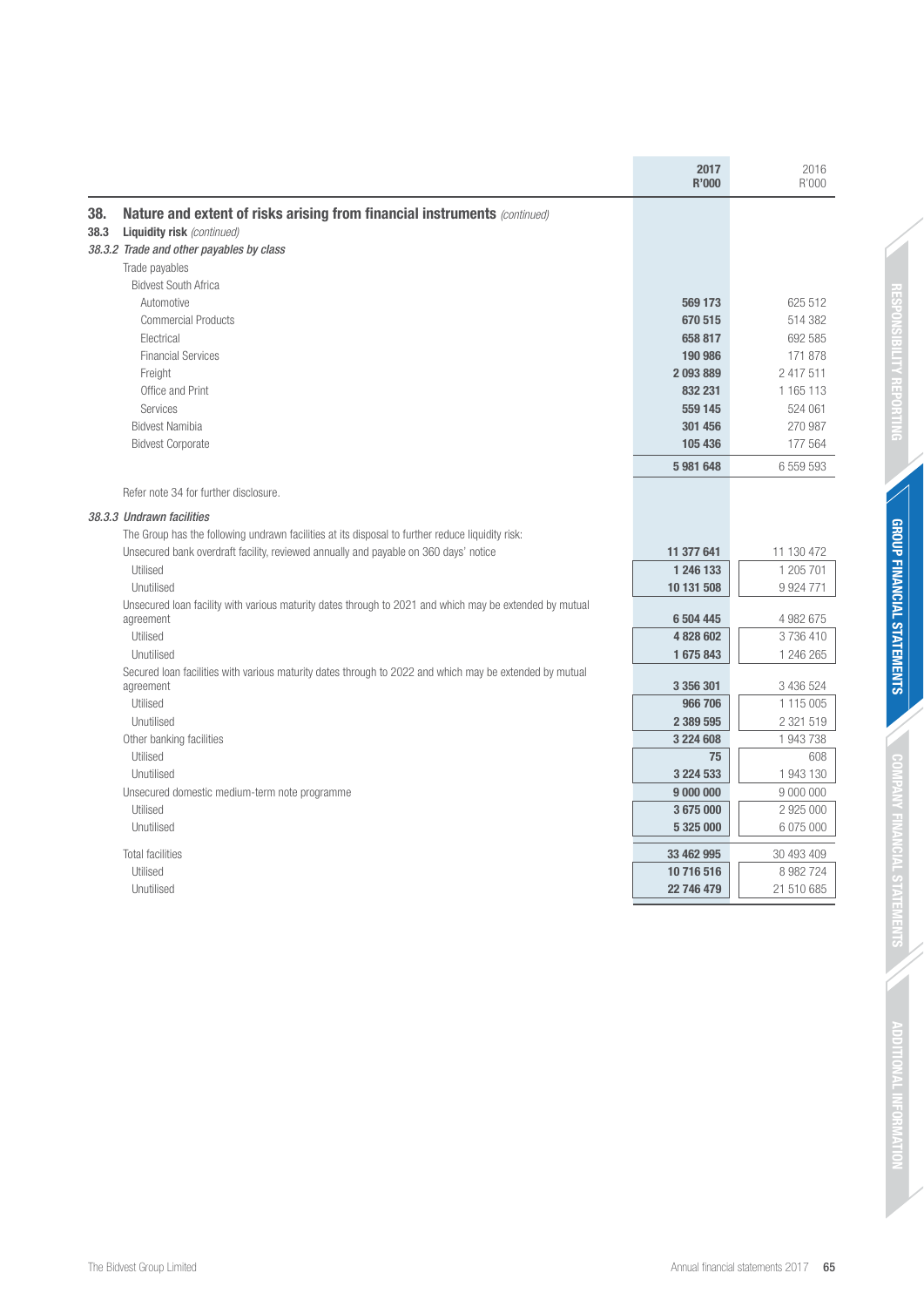for the year ended 30 June

## **38.** Nature and extent of risks arising from financial instruments (continued)

### **38.4 Market risk**

Market risk is the risk that changes in market price, such as foreign exchange rates, interest rates and equity prices will affect the Group's income or the value of its holdings of financial instruments. The objective of market risk management is to manage and control market risk exposures within acceptable parameters, while optimising the return on risk.

### 38.4.1 Foreign currency risk

The Group's financial instruments are not significantly exposed to currency risk for the reasons provided below. A sensitivity analysis has therefore not been performed.

Borrowings are matched to the same foreign currency as the division raising the loan thereby limiting the divisions' exposure to changes in a foreign currency which differs to their functional currency. Interest on borrowings is denominated in currencies that match the cash flows generated by the underlying divisions of the Group thereby providing an economic hedge for each class of borrowing.

Banking advances (refer note 20), amounts owed to bank depositors (refer note 32) and investments, with the exception of the Group's investment in the Indian-based Mumbai International Airport Private Limited (refer note 19), are all denominated in the same functional currency as the operation in which they are held, thus these financial instruments are not exposed to currency risk.

The Group incurs currency risk as a result of purchases and sales which are denominated in a currency other than the Group entities' functional reporting currency. It is Group policy that Group entities hedge all trade receivables and trade payables denominated in a foreign currency which differs to its functional currency. At any point in time the entities also take out economic hedges over their estimated foreign currency exposure resulting from sales and purchases. The Group entities hedge their foreign currency risk exposure either by taking out forward exchange contracts or alternatively by purchasing in advance the foreign currency which will be required to settle the trade payables. Most of the forward exchange contracts have maturities of less than one year after the balance sheet date. Where necessary, the forward exchange contracts are rolled over at maturity. It is the Group's policy not to trade in derivative financial instruments for speculative purposes with the exception of Bidvest Bank Limited whose business is to trade in derivatives.

Changes in the fair value of forward exchange contracts that economically hedge monetary assets and liabilities in foreign currencies (in relation to the operations' functional currency) and for which no hedge accounting is applied are recognised in the income statement. Both the changes in fair value of the forward exchange contracts and the foreign exchange gains and losses relating to the monetary items are recognised in operating profit (refer note 2).

The periods in which the cash flows associated with the forward exchange contracts are expected to occur are detailed below under the heading "Settlement". The periods in which the cash flows are expected to impact the income statement are believed to be in the same time frame as when the actual cash flows occur.

| Settlement                  | Foreign<br>amount<br>'000' | <b>Rand</b><br>amount<br>'000' |
|-----------------------------|----------------------------|--------------------------------|
|                             |                            |                                |
|                             |                            |                                |
| July 2017 to October 2017   | (2339913)                  | (278 711)                      |
| July 2017 to September 2017 | (12731)                    | (166 798)                      |
| July 2017 to October 2017   | (1871)                     | (27700)                        |
| July 2017 to September 2017 | (126)                      | (2119)                         |
| August 2017                 | (89)                       | (893)                          |
| July 2017 to August 2017    | (276)                      | (633)                          |
|                             |                            | (476 854)                      |
|                             |                            |                                |
| July 2017 to November 2017  | 260                        | 3 3 8 5                        |
| July 2017 to August 2017    | 44                         | 657                            |
|                             |                            | 4 0 4 2                        |
|                             |                            |                                |
| August 2017                 | (17406)                    | (2028)                         |
| July 2017 to February 2018  | (14532)                    | (197148)                       |
| July 2017 to March 2018     | (1390)                     | (21664)                        |
| <b>July 2017</b>            | (77)                       | (1316)                         |
| <b>July 2017</b>            | (28)                       | (278)                          |
| <b>July 2017</b>            | (514)                      | (843)                          |
|                             |                            | (223 277)                      |
|                             |                            | <b>Contract value</b>          |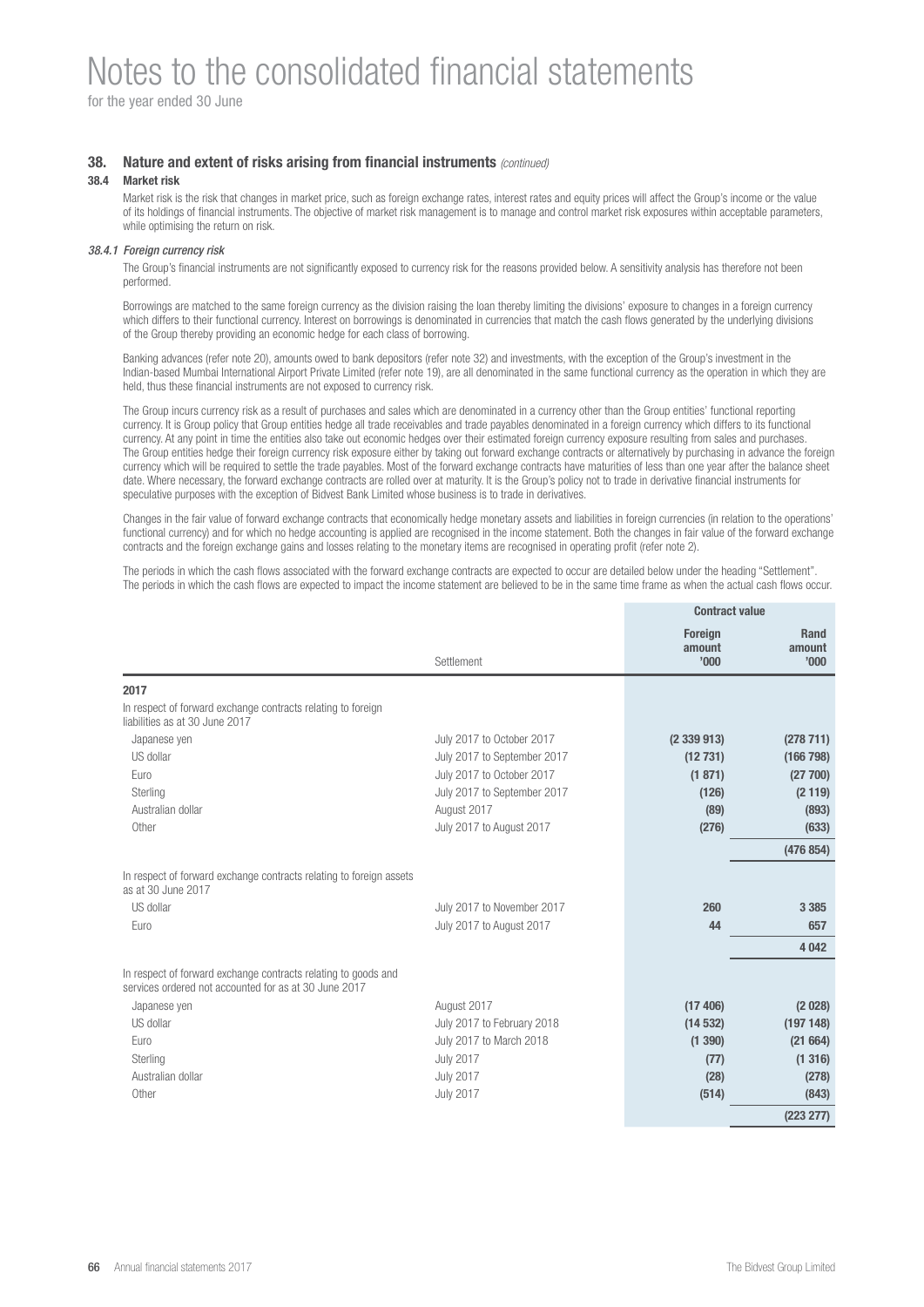## **38.** Nature and extent of risks arising from financial instruments (continued)

**38.4 Market risk** (continued)

38.4.1 Currency risk (continued)

|                                                                                                                         |                               | Contract value             |                         |  |
|-------------------------------------------------------------------------------------------------------------------------|-------------------------------|----------------------------|-------------------------|--|
|                                                                                                                         | Settlement                    | Foreign<br>amount<br>'000' | Rand<br>amount<br>'000' |  |
| 2016                                                                                                                    |                               |                            |                         |  |
| In respect of forward exchange contracts relating to foreign<br>liabilities as at 30 June 2016                          |                               |                            |                         |  |
| Japanese yen                                                                                                            | July 2016 to October 2016     | (2789213)                  | (397 386)               |  |
| US dollar                                                                                                               | July 2016 to November 2016    | (9680)                     | (147970)                |  |
| Euro                                                                                                                    | July 2016 to October 2016     | (2139)                     | (37107)                 |  |
| Sterling                                                                                                                | July 2016 to October 2016     | (166)                      | (3727)                  |  |
| Australian dollar                                                                                                       | <b>July 2016</b>              | (35)                       | (400)                   |  |
| Other                                                                                                                   | July 2016 to August 2016      | (1117)                     | (2 260)                 |  |
|                                                                                                                         |                               |                            | (588 850)               |  |
| In respect of forward exchange contracts relating to foreign assets<br>as at 30 June 2016                               |                               |                            |                         |  |
| US dollar                                                                                                               | July 2016 to November 2016    | 1 4 0 5                    | 21 474                  |  |
| In respect of forward exchange contracts relating to goods and<br>services ordered not accounted for as at 30 June 2016 |                               |                            |                         |  |
| Japanese yen                                                                                                            | <b>July 2016</b>              | (4803)                     | (690)                   |  |
| US dollar                                                                                                               | July 2016 to January 2017     | (24702)                    | (370125)                |  |
| Euro                                                                                                                    | July 2016 to November 2016    | (3 222)                    | (55187)                 |  |
| Sterling                                                                                                                | October 2016 to November 2016 | (447)                      | (8887)                  |  |
| Australian dollar                                                                                                       | <b>July 2016</b>              | (28)                       | (301)                   |  |
| Other                                                                                                                   | July 2016 to August 2016      | (598)                      | (1264)                  |  |
|                                                                                                                         |                               |                            | (436 454)               |  |

The total value of trade receivables and trade payables whose payment terms are fixed in a foreign currency other than its operational currency are R356 million (2016: R477 million) and R824 million (2016: R914 million), respectively.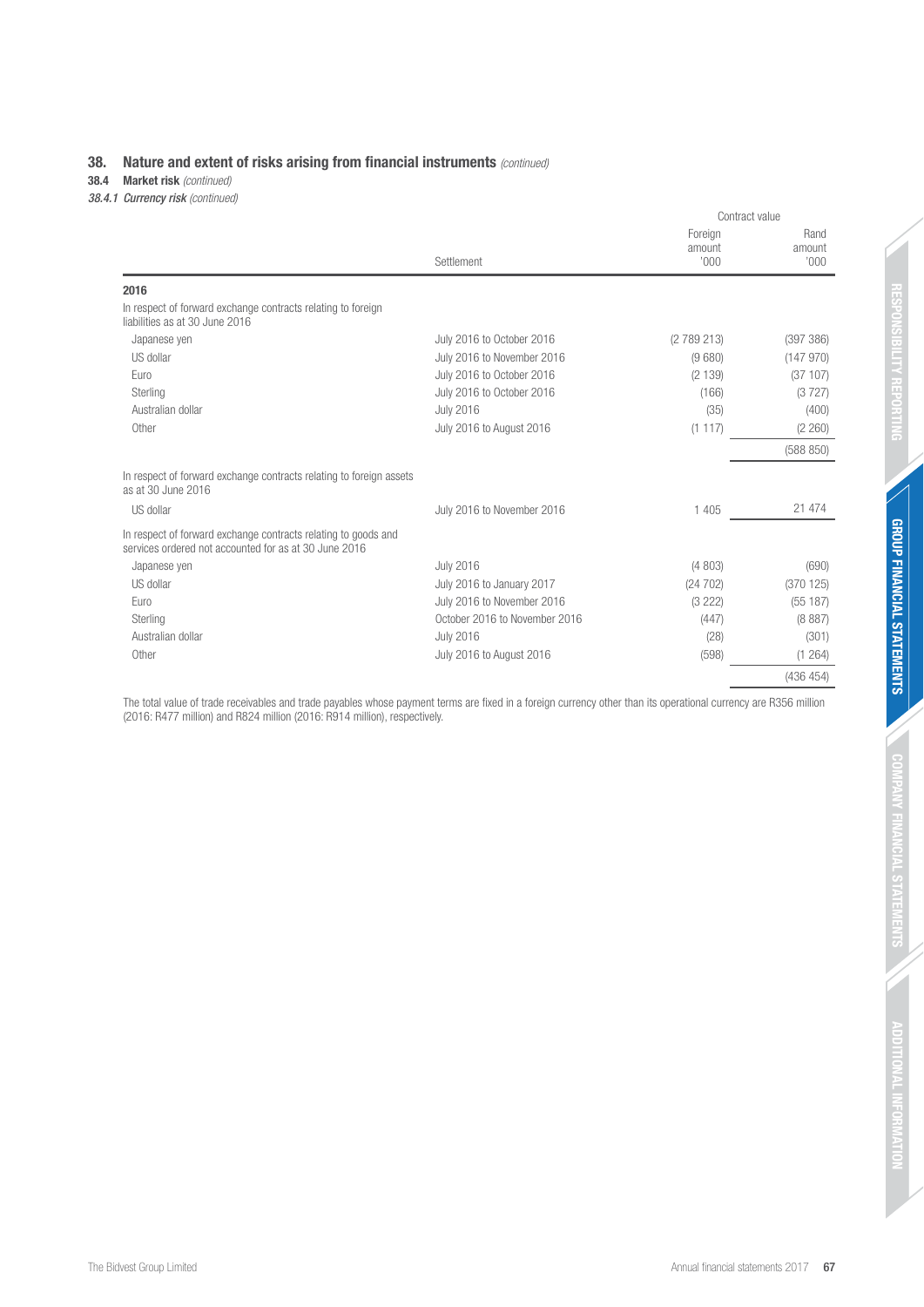for the year ended 30 June

### **38.** Nature and extent of risks arising from financial instruments (continued)

## **38.4 Market risk** (continued)

### 38.4.2 Interest rate risk

The Group is exposed to interest rate risk as it borrows funds at both fixed and floating interest rates. This risk is managed by maintaining an appropriate mix between fixed and floating borrowings and by the use of interest rate swap contracts. The Group's investments in listed bonds, accounted for as available-for-sale and held-for-trading financial assets and banking advances and liabilities are exposed to a risk of change in fair value due to movements in interest rates. Investments in equity securities accounted for as held for trading financial assets and trade receivables and payables are not exposed to interest rate risk.

At the reporting date the interest rate profile of the Group's interest-bearing financial instruments was:

|                                                                     | 2017<br>R'000 | 2016<br>R'000 |
|---------------------------------------------------------------------|---------------|---------------|
| Fixed rate instruments                                              |               |               |
| Financial assets                                                    |               |               |
| Available-for-sale listed bonds                                     | 228 834       | 229 184       |
| Held-for-trading listed bonds                                       | 140 891       | 127 760       |
| Banking and other advances                                          | 136 870       | 127 749       |
| Derivative instruments in designated hedge accounting relationships | 9016          | 35 456        |
| Financial liabilities                                               |               |               |
| <b>Borrowings</b>                                                   | (3075301)     | (3113172)     |
| Amounts owed to bank depositors                                     | (1275582)     | (778024)      |
| Variable rate instruments                                           |               |               |
| Financial assets                                                    |               |               |
| Cash and cash equivalents                                           | 5 132 550     | 3 911 927     |
| Banking and other advances                                          | 1753930       | 1 570 513     |
| <b>Financial liabilities</b>                                        |               |               |
| <b>Borrowings</b>                                                   | (6395007)     | (4663243)     |
| Puttable non-controlling interest liabilities                       | (60990)       | (49167)       |
| Amounts owed to bank depositors                                     | (3136522)     | (2911137)     |
| Overdrafts                                                          | (1246133)     | (1205701)     |

The Group's exposure to interest rates on financial assets and liabilities are detailed in the various notes within the financial statements.

The variable rates are influenced by movements in the prime borrowing rates.

#### Sensitivity analysis

The effect of a change in interest rate on the fair value of the listed bonds accounted for as held-for-trading and available-for-sale is not believed to have a significant effect on the Group's profit for the year and equity.

It is estimated that a 0,5% (2016: 0,5%) increase in interest rates would decrease profit after tax by R24 million (2016: R22 million). This sensitivity analysis has been prepared using the average borrowings for the financial year as the actual borrowings at 30 June are not representative of the borrowings during the year. This analysis assumes that all other variables, in particular foreign currency rates, remain constant. The analyses are performed on the same basis as 2016. A decrease in interest rates would have an equal and opposite effect on profit after taxation.

#### Interest rate swap contracts

The Group has entered into interest rate swap contract, in order to fix the interest rates on variable rate corporate bonds and loans as summarised below.

Bonds – The variable three-month JIBAR interest rate plus a spread specific to each bond has been fixed using fixed for floating interest rate swaps at rates set out below. The swap contracts match the duration and expiry dates of the bonds. The difference between the fixed and floating interest rates are settled on a quarterly basis simultaneously with the payment of interest to bondholders. The interest rate swap contracts have enabled the Group to mitigate the risk of fluctuating interest rates on the fair value of the bonds issued. The interest rate swaps have been designated as hedging instruments and accounted for as a cash flow hedge. The fair value of the bond linked interest rate swaps at the reporting date is determined by discounting the future cash flows using the interest rate curves at the reporting date and the credit risk inherent in the contract, resulting in a fair value asset of R9 million (2016: R35 million).

| BID05     | BID <sub>04</sub>             |
|-----------|-------------------------------|
| 260,000   | 1 425 000                     |
|           | 30 June 2014 23 November 2012 |
|           | 30 June 2019 23 November 2017 |
| 125       | 130                           |
| 8.75%     | 7.15%                         |
| Quarterly | Quarterly                     |
|           |                               |

#### 38.4.3 Market price risk

Equity price risk arises from investments classified as held-for-trading and available-for-sale (refer note 19). Available-for-sale financial assets include a listed bond held by the Group's wholly owned subsidiary, Bidvest Bank Limited. Held-for-trading investments comprise a listed share portfolio whose performance is monitored closely by senior management and the Group actively trades in these shares. The Group's subsidiaries, Bidvest Insurance Limited and Bidvest Life Limited, hold investment portfolios with a fair value of R539 million (2016: R496 million) and R473 million (2016: R93 million), respectively, for the purpose of being utilised to cover liabilities arising from insurance contracts. These portfolios comprise domestic and international equity investments and money market funds. Unlisted investments comprise unlisted shares and loans which are classified as held-for-trading and available-for-sale, and are valued at fair value using a price earnings model.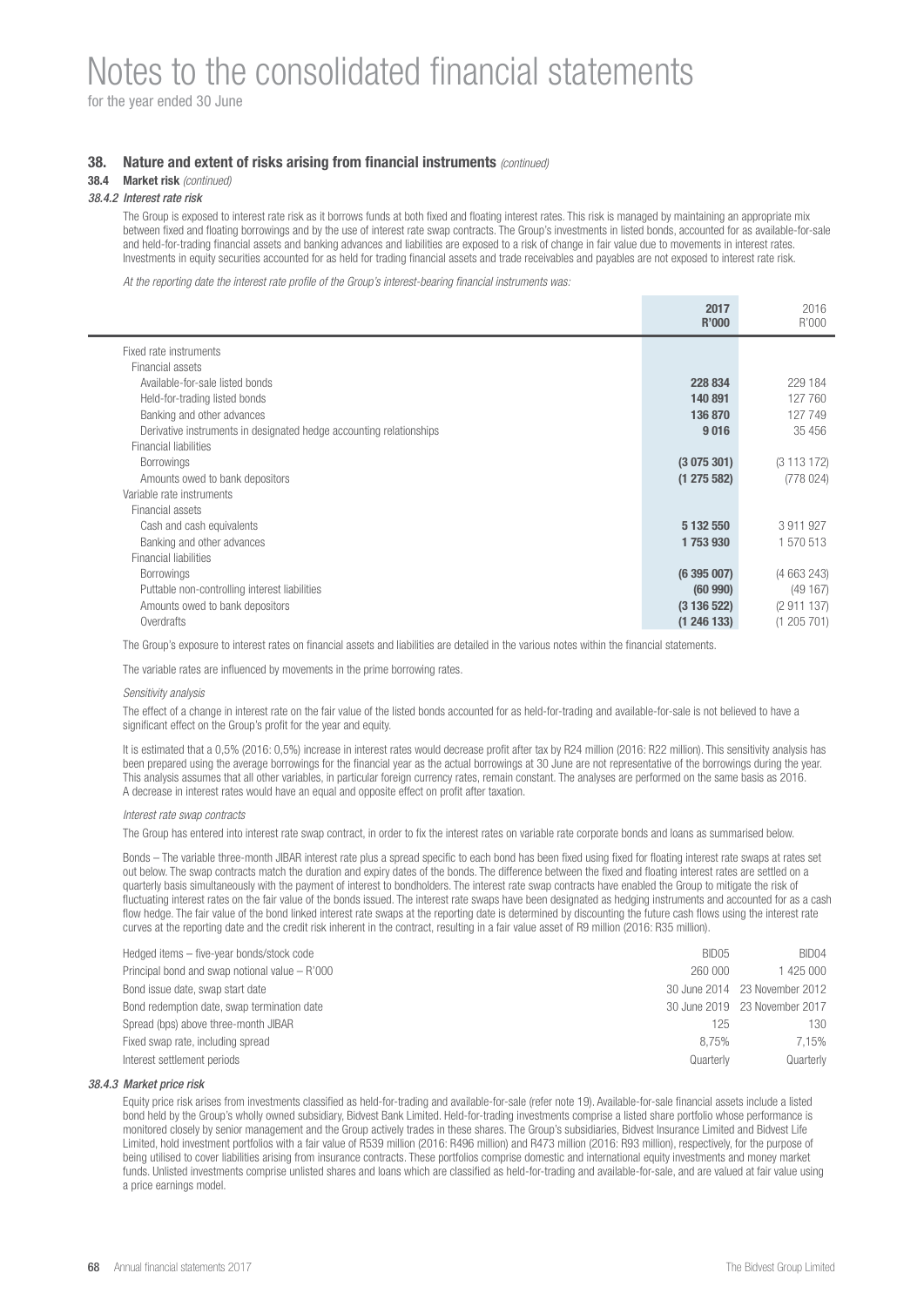## **38.** Nature and extent of risks arising from financial instruments (continued)

### **38.5 Fair values**

The carrying amounts of all financial assets and liabilities approximate their fair values, with the exception of borrowings which have been accounted for at amortised cost. The fair value of borrowings, together with the carrying amounts shown in the statement of financial position, classified by class (being geographical location), are as follows:

|                                                                                                                                    | 2017                        |                               | 2016                        |                        |
|------------------------------------------------------------------------------------------------------------------------------------|-----------------------------|-------------------------------|-----------------------------|------------------------|
|                                                                                                                                    | Carrying<br>amount<br>R'000 | Fair<br>value<br><b>R'000</b> | Carrying<br>amount<br>R'000 | Fair<br>value<br>R'000 |
| Borrowings (refer note 29)                                                                                                         |                             |                               |                             |                        |
| Southern Africa                                                                                                                    | 10 645 950                  | 10 641 708                    | 8729298                     | 8712155                |
| Loans secured by mortgage bonds over fixed property                                                                                | 27 202                      | 27 251                        | 3765                        | 3765                   |
| Loans secured by lien over certain property, plant and<br>equipment in terms of financial leases and suspensive sale<br>agreements | 31 114                      | 31 445                        | 44 663                      | 45 27 2                |
| Unsecured loans                                                                                                                    | 8 503 602                   | 8 498 980                     | 6 661 410                   | 6 643 658              |
| Floor plan creditors secured by pledge of inventories                                                                              | 860 276                     | 860 276                       | 976 356                     | 976 356                |
| <b>Bank overdrafts</b>                                                                                                             | 1 223 756                   | 1 223 756                     | 1 043 104                   | 1 043 104              |
| United Kingdom                                                                                                                     | 70 491                      | 70 491                        | 252 818                     | 252 818                |
| Loans secured by mortgage bonds over fixed property                                                                                | 3 4 4 2                     | 3 4 4 2                       | 4697                        | 4697                   |
| Loans secured by lien over certain property, plant and<br>equipment in terms of financial leases and suspensive sale<br>agreements | 44 672                      | 44 672                        | 85 524                      | 85 5 24                |
| <b>Bank overdrafts</b>                                                                                                             | 22 377                      | 22 377                        | 162 597                     | 162 597                |
|                                                                                                                                    | 10 716 441                  | 10 712 199                    | 8 982 116                   | 8 9 6 4 9 7 3          |
| Unrecognised gain                                                                                                                  | 4 2 4 2                     |                               | 17 143                      |                        |

The methods used to estimate the fair values of financial instruments are discussed in note 42.

The interest rates used to discount cash flows, in order to determine fair values, are based on market-related rates at 30 June 2017 plus an adequate constant credit spread, and range from 1,0% to 10,5% (2016: 1,0% to 10,5%).

### **39. Capital management**

The board of directors' policy is to maintain a strong capital base so as to maintain investor, supplier and market confidence, while also being able to sustain future development of the businesses. The board of directors monitors both the demographic spread of shareholders, as well as the return on capital, which the Group defines as total shareholders' equity, excluding minority interests and the level of distributions to ordinary shareholders. The Group's objective is to maintain a distribution cover of approximately two and a quarter times headline earnings for the foreseeable future. The methods of distribution include dividends, return of share premium, capitalisation issues as well as share buy-backs in lieu of distributions. The level of cover of distributions takes into account prevailing market conditions, future cash requirements of the businesses, Group liquidity requirements, as well as capital adequacy ratios.

The board seeks to maintain a balance between the higher returns that might be possible with higher levels of gearing and the advantages and security afforded by a sound equity position. The Group's target is to achieve a return on shareholders' interest of between 20% and 25%. In 2017 the return from continuing operations was 23,8% (2016: 12,6%). The return has been impacted by the significant net capital items in the year. If these capital items are excluded the return would be 18,6% (2016: 19,2%).

In the early days of the Group, acquisition activity was generally funded via the raising of equity capital. However, over the past five years, far more favourable credit markets have enabled the use of debt as a far more effective tool of capital. The current credit markets have been extremely volatile, increasing the cost of debt in the weighted average cost of capital for the Group thereby enabling a potential return to tapping the equity markets to fund future growth.

From time to time the Group purchases its own shares on the market, the timing of these purchases depends on market prices. Primarily the shares are intended to be used for issuing shares under the BIS, CSP or the SARs Plan (refer note 27). The maximum number of shares which can be allocated under the SARs Plan and the CSP is limited to 16 750 000 shares. The Group does not have a defined share buy-back plan. These shares are currently held as treasury shares.

There were no changes in the Group's approach to capital management during the year.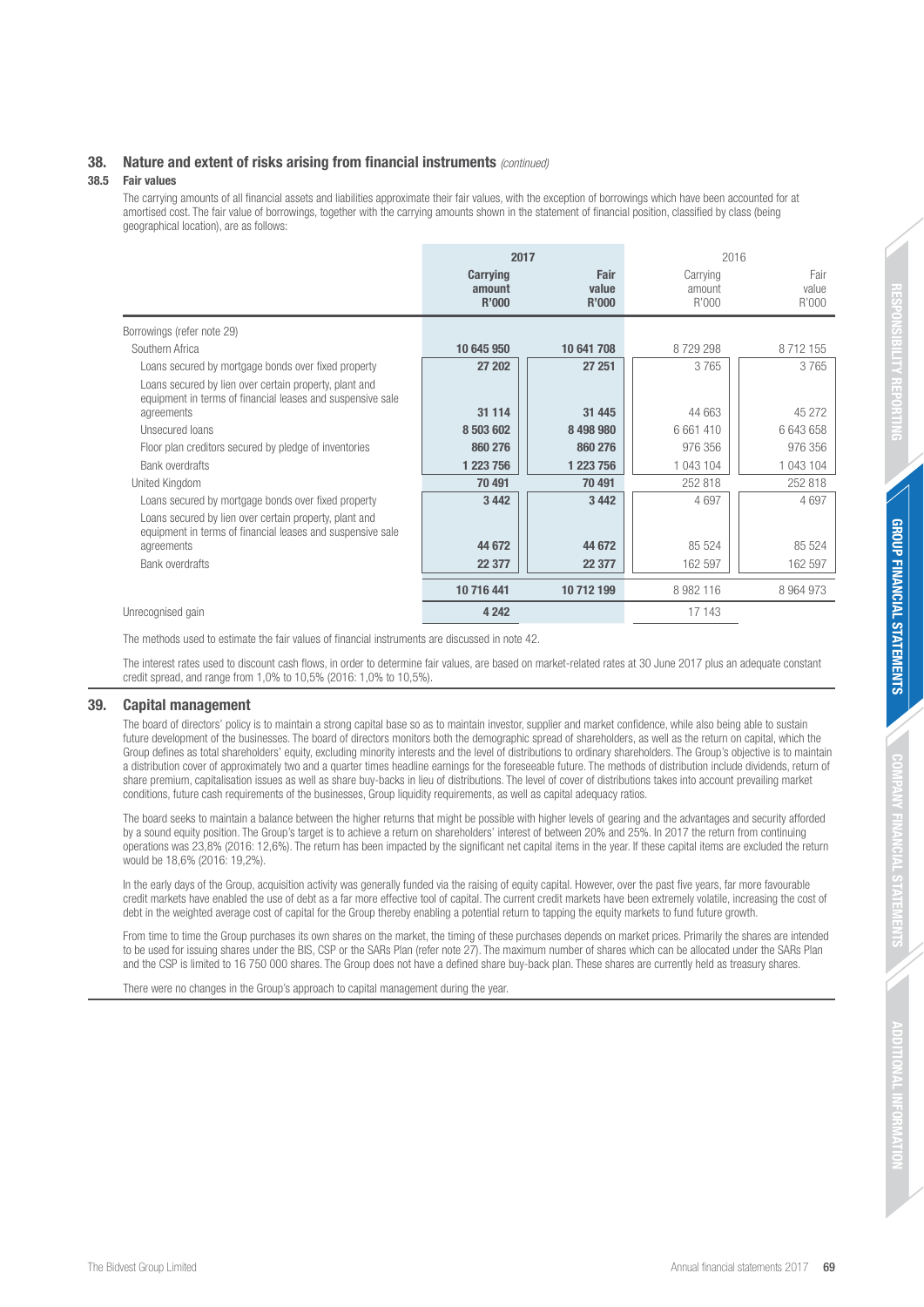for the year ended 30 June

## **40. Related parties**

## **Identification of related parties**

The Group has a related party relationship with its subsidiaries, associates and joint ventures. Key management personnel have been defined as the executive and non-executive directors of the Company. The definition of key management includes the close members of family of key management personnel and any other entity over which key management exercises control. Close members of family are those family members who may be expected to influence, or be influenced by that individual in their dealings with the Group. They may include the individual's domestic partner and children, the children of the individual's domestic partner, and dependants of the individual or the individual's domestic partner.

### **Transactions with key management personnel**

Independent non-executive directors do not participate in the Group's share option and share purchase schemes or conditional share awards.

Details pertaining to executive and non-executive directors' compensation are set out in the directors' report on pages 9 to 11. Directors' remuneration in total is included in note 2.

The Group encourages its employees to purchase goods and services from Group companies. These transactions are generally conducted on terms no more favourable than those entered into with third parties on an arm's length basis, although in some cases nominal discounts are granted. Transactions with key management personnel are conducted on similar terms. No abnormal or non-commercial credit terms are allowed, and no impairments were recognised in relation to any transactions with key management personnel during the year, nor have they resulted in any non-performing debts at year-end.

Similar policies are applied to key management personnel at subsidiary level who are not defined as key management personnel at Group level.

Certain of the directors of the Group are also non-executive directors of other public companies which may transact with the Group. The relevant directors do not believe they have significant influence over the financial or operational policies of those companies. Those companies are thus not regarded as related parties.

The following transactions were made on terms equivalent to those that prevail in arm's length transactions between subsidiaries of the Group and key management personnel (as defined above) and/or organisations in which key management personnel have significant influence:

|                                                                                                                                                                  | 2017<br>R'000 | 2016<br>R'000 |
|------------------------------------------------------------------------------------------------------------------------------------------------------------------|---------------|---------------|
| Sales and services provided by the Group                                                                                                                         | 309           |               |
| <b>Purchases</b>                                                                                                                                                 | 1 0 68        | 1 060         |
| Outstanding amounts due to the Group at year-end included in respect of the share purchase scheme                                                                |               | 13 4 73       |
| <b>Transactions with associates</b>                                                                                                                              |               |               |
| The following transactions were made on terms equivalent to those that prevail in arm's length transactions between<br>subsidiaries and associates of the Group: |               |               |
| Sales and services provided by the Group                                                                                                                         | 74 185        | 195 130       |
| <b>Purchases</b>                                                                                                                                                 | 10810         | 10 067        |
| Outstanding amounts due to the Group at year-end included in advances to associates                                                                              | 840           | 832           |
| Outstanding amounts due to the Group at year-end included in trade receivables                                                                                   | 58 854        | 30 295        |
| Outstanding amounts due by the Group at year-end included in trade payables                                                                                      | 156           | 388           |
| Guarantees issued                                                                                                                                                | 16 000        | 166 000       |
| Details of effective interest, investments and loans to associates are disclosed in note 18.                                                                     |               |               |

**70** Annual financial statements 2017 **The Bidvest Group Limited The Bidvest Group Limited**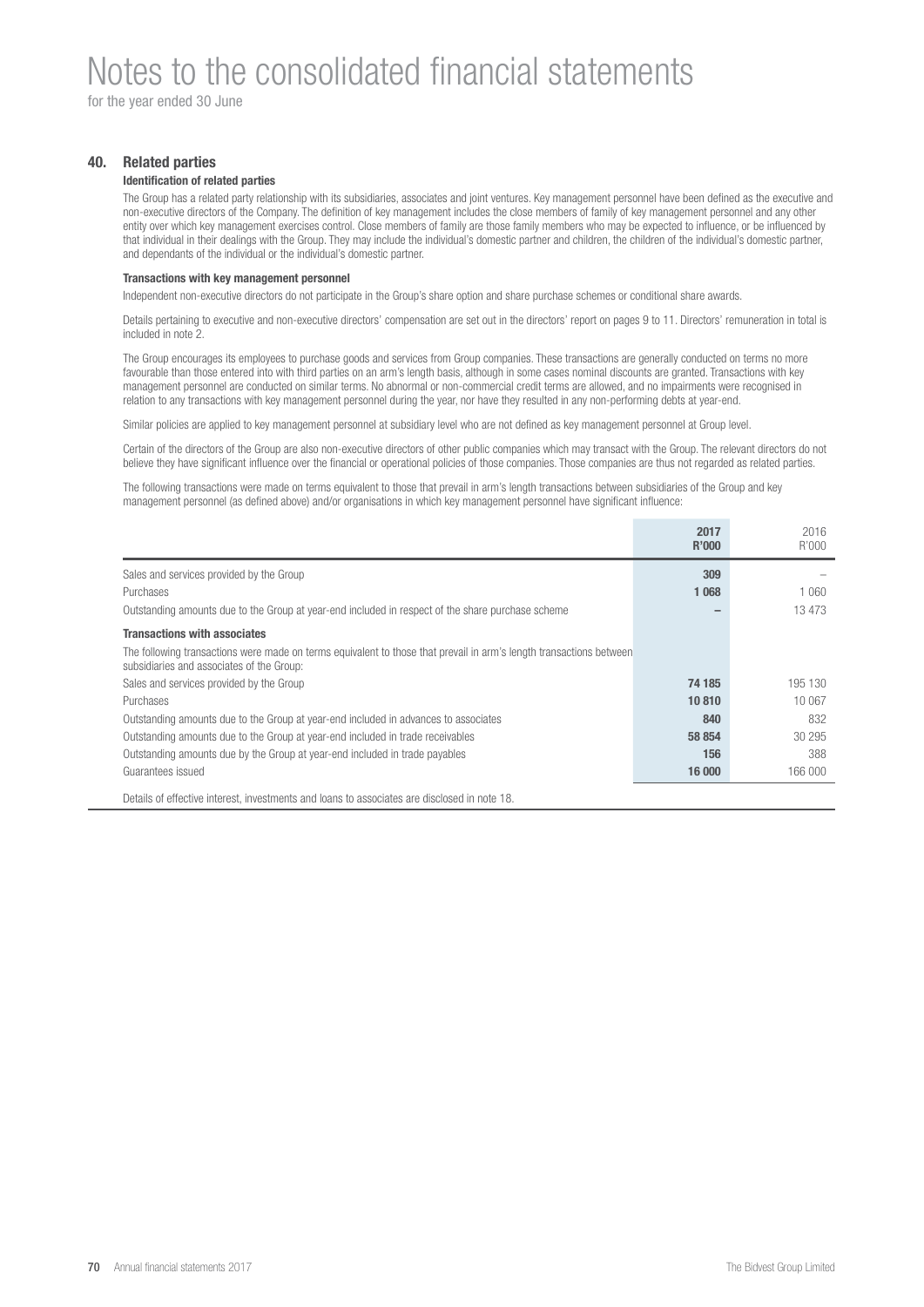#### **41. Accounting estimates and judgements**

The board of directors considered the Group's critical accounting policies, key sources of uncertainty and areas where critical accounting judgements were required in applying the Group's accounting policies.

#### **Critical accounting policies**

The Group audit committee is satisfied that the critical accounting policies are appropriate to the Group.

#### **Key sources of uncertainty**

The trustees have agreed to allocate any future surplus (deficit) arising from experience of the defined benefit in-service member pool to the employer surplus account. We have not made any allowance for the allocation as at 30 June 2017. The amount to be allocated can only be determined at a statutory valuation date and must be allocated to the employer surplus account by the trustees. The amount allocated will come through as a gain or loss in the next valuation period. This is consistent with the methodology applied at the previous valuation date.

#### **Critical accounting judgements in applying the Group's accounting policies**

Judgements made in the application of IFRS that have a significant risk of causing a material adjustment to the carrying amounts of assets and liabilities within the next financial year are discussed below:

#### Property, plant and equipment, and rental fleet

The residual values of these assets are reviewed annually after considering future market conditions, the remaining life of the asset and projected disposal values. The estimation of the useful lives is based on historic performance as well as expectation about future use and, therefore, requires a degree of judgement to be applied. The depreciation rates represent management's current best estimate of the useful lives of the assets. Certain properties are accounted for as own use assets and are thus held at cost less depreciation. Market indicators reflect that these properties could realise more than their carrying values if disposed of.

#### Goodwill and indefinite life intangible assets

The Group has assessed the carrying value of goodwill and indefinite life intangible assets to determine whether any of the amounts have been impaired. The carrying values were assessed using price earnings methods and the actual results and forecasts for future years.

#### Deferred taxation

Deferred taxation assets are recognised to the extent it is probable that the taxable income will be available against which they can be utilised. Future taxable profits are estimated based on business plans which include estimates and assumptions regarding economic growth, interest, inflation and taxation rates and competitive forces.

#### **Associates**

In determining whether a substantial holding in an entity should be treated as an associate or subsidiary, management reviews the size of its holding, the voting rights it holds, the spread of shareholders and whether it has any arrangement to act in concert with any other investors.

In relation to the holding in Adcock, management concluded that the Group's current treatment of Adcock as an associate is appropriate.

#### Investments

The Group reflects its held-for-trade and available-for-sale investments at fair value. The directors' value of unlisted investments was determined using a combination of discounted cash flow, net asset value and price earnings methods. Certain investments are of a long-term nature and uncertainty surrounds their valuation, which may result in a significant change in value over time (refer note 19).

#### Inventories

Impairment allowances are raised against inventory when it is considered that the amount realisable from such inventory's sale is considered to be less than its carrying amount. The impairment allowances are made with reference to an inventory age analysis.

#### Trade receivables and banking advances

Management identifies possible impairment of trade receivables and banking advance on an ongoing basis. An impairment allowance in respect of doubtful debts is raised against the receivable when their collectability is considered to be doubtful. Management believes that the impairment adjustment is conservative and there are no significant receivables that are doubtful and have not been impaired or provided for. In determining whether a particular receivable could be doubtful, the age, customer current financial status and disputes with the customer are taken into consideration.

#### Provisions

Refer note 35 for further disclosure.

#### Post-retirement obligations

The Group provides retirement benefits for its permanent employees through pension funds with defined benefit and defined contribution categories. Actuarial valuations are based on assumptions which include the discount rate, inflation rate, salary increase rate, expected return on plan assets and the pension increase allowance rate.

#### Puttable non-controlling interest liabilities

The Group has entered into put arrangements where non-controlling interests are entitled to sell certain of their holdings in subsidiaries to the Group at future contracted dates. The puttable non-controlling interest liability is calculated as the present value of the expected redemption value, discounted from the expected redemption date to the reporting date. There are two main assumptions used in the calculation of the liability: the expected redemption value at the expected redemption date; and the discount rate used to discount the expected redemption value to the reporting date.

The discount rate is derived from an applicable government bond yield curve, in the country in which the subsidiary operates, and is applied over the number of years between the reporting date and the redemption date, plus an appropriate credit spread.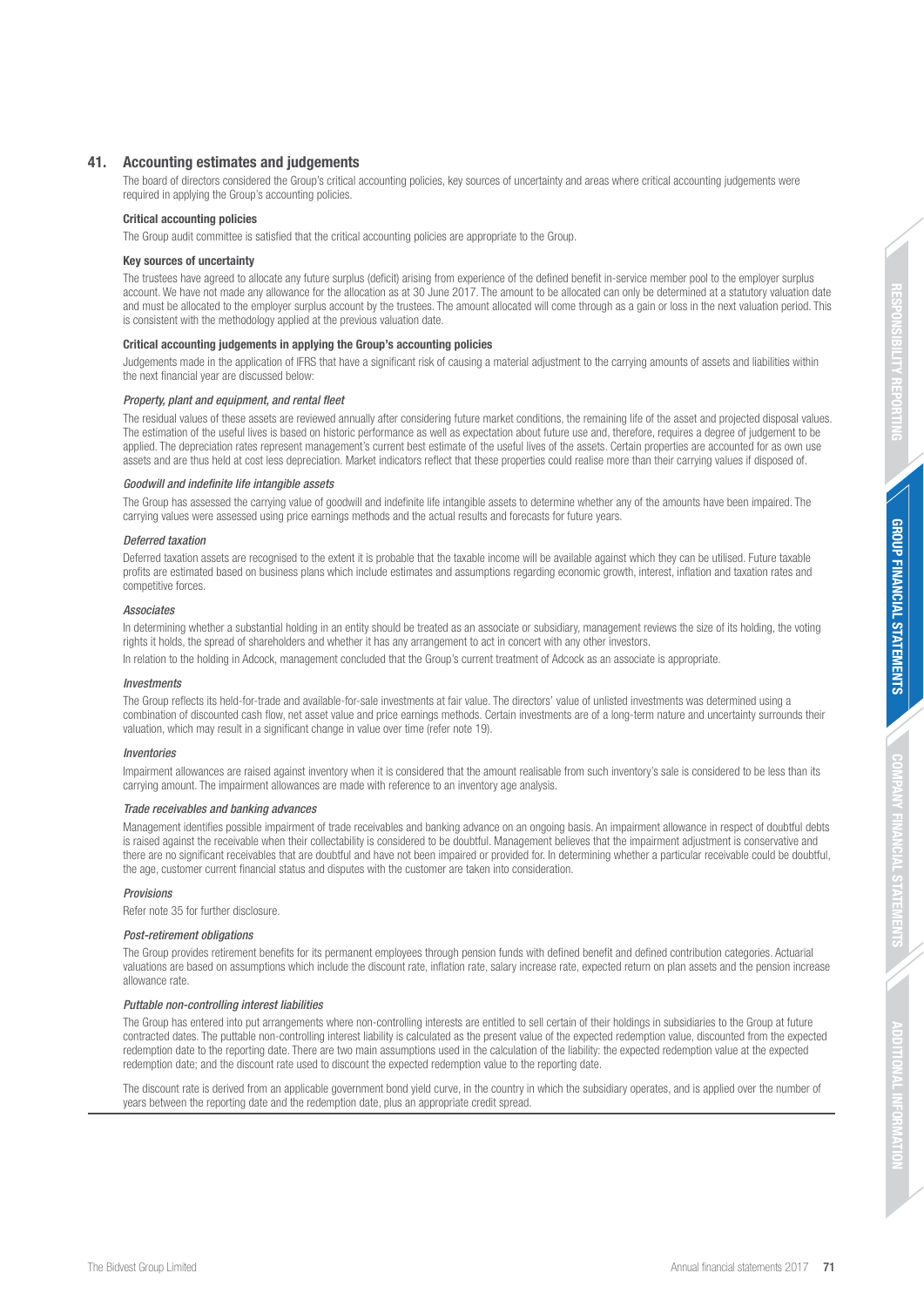### Notes to the consolidated financial statements

for the year ended 30 June

#### **42. Determination of fair values**

A number of the Group's accounting policies and disclosures require the determination of fair values, for both financial and non-financial assets and liabilities. Fair values have been determined for measurement and/or disclosure purposes based on the following methods. Where applicable, further information about the assumptions made in determining fair values is disclosed in the notes specific to that asset or liability.

#### **Property, plant and equipment**

The fair value of property, plant and equipment recognised as a result of a business combination is based on market values. The market value of property is the estimated amount for which a property could be exchanged on the date of valuation between a willing buyer and a willing seller in an arm's length transaction after proper marketing wherein the parties had each acted knowledgeably, prudently and without compulsion. The market values of other assets are based on the quoted market prices for similar items.

#### **Intangible assets**

The fair value of intangible assets is based on the discounted cash flows expected to be derived from the use and eventual sale of the assets.

#### **Inventory**

The fair value of inventory acquired in a business combination is determined based on its estimated selling price in the ordinary course of business less the estimated costs of completion and sale, and a reasonable profit margin based on the efforts required to complete and sell the inventory.

#### **Investments**

Fair value of listed investments is calculated by reference to stock exchange quoted selling prices at the close of business on the report date. Fair value of unlisted investments is determined by using appropriate valuation models (refer note 19).

#### **Forward exchange contracts**

The fair value of forward exchange contracts is based on their market prices.

#### **Borrowings**

Fair value, which is determined for disclosure purposes, is calculated based on the present value of future principal and interest cash flows, discounted at the market rate of interest at the reporting date. For finance leases the market rate of interest is determined by reference to similar lease agreements. The carrying value of the bank overdrafts is the fair value.

#### **Share-based payments**

The fair value of the share options is measured using a binomial method. Measurement inputs include share price at measurement date, exercise price of the instrument, expected volatility (based on the historic volatility), option life, distribution yield and the risk-free interest rate (ZAR bond static yield curve 2016: based on national government bonds).

#### **43. Subsequent events**

The Group acquired 100% of the shares of Noonan from Alchemy partners and Noonan's current management. Noonan, which is based and operates throughout the Republic of Ireland and in the United Kingdom, has established a clear leadership position with a 40-year track record of delivering high-quality integrated facility management services and solutions. Its services include soft, technical and ancillary services and range from cleaning and security to building services and facilities management. The board believes that Noonan's business model and geographic presence will be complementary to Bidvest's Services division. Several learnings can be shared and enhanced, thereby improving the Group's overall services offering. The current dual geographic footprint allows for growth optionality into Europe and further afield. South African Reserve Bank approval has been obtained. The transaction is effective 1 September 2017. The EUR175 million (R2,7 billion) purchase price was settled by way of foreign credit facilities. Three-year variable rate, euro denominated funding has been secured at an attractive rate.

As the initial accounting for the acquisition was not completed at the time that the financial statements were authorised for issue, details of the values of assets acquired and liabilities assumed have not been provided.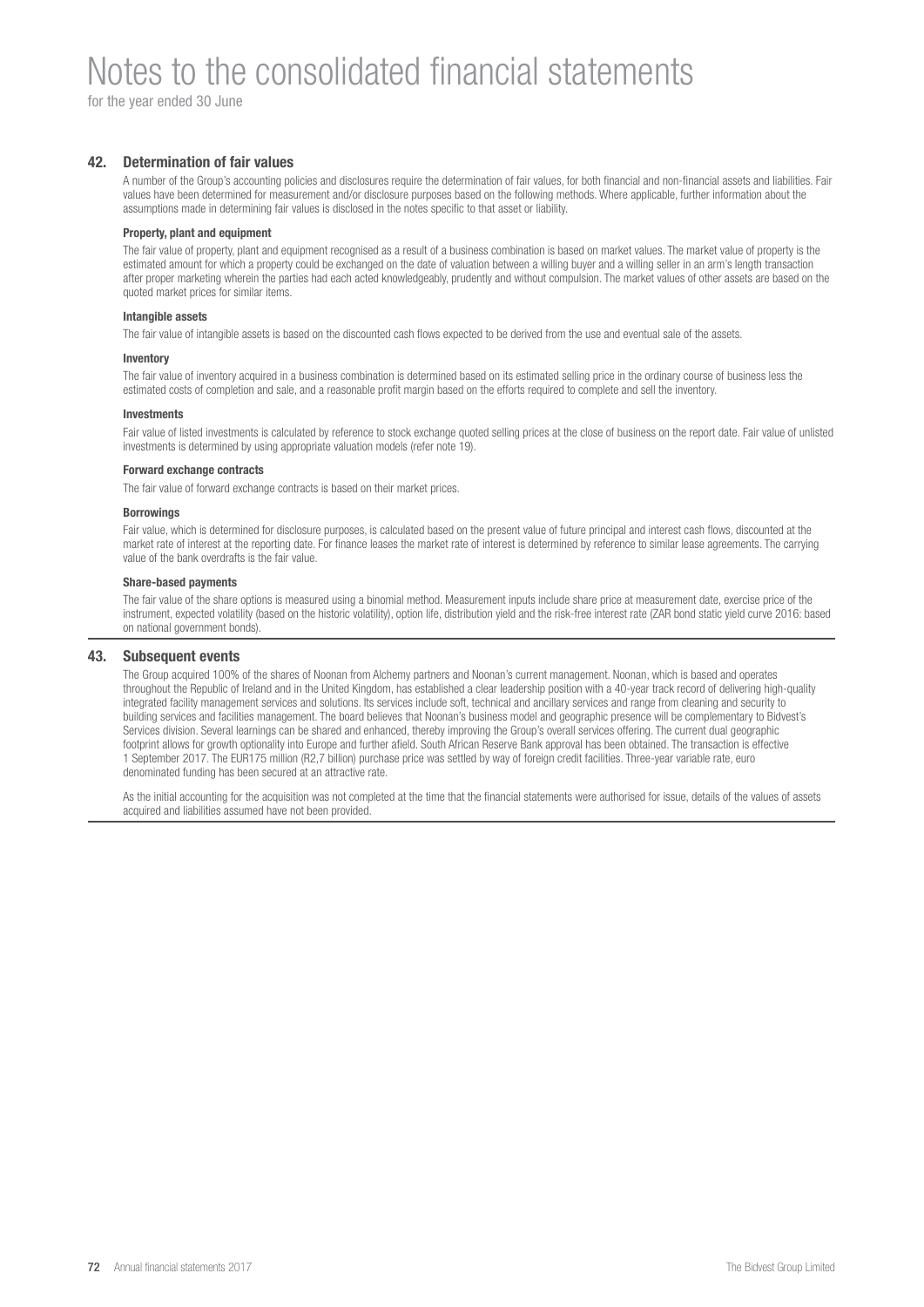#### **44. Accounting standards and interpretations not effective at 30 June 2017**

At the date of approval of the annual financial statements, the following new standards, interpretations and amendments that apply to the Group were in issue but not yet effective:

| <b>Standard/interpretation</b>                          | <b>Description</b>                                                                                                                                                                                                                                                                                                                                                                                                                                                                                    | <b>Reporting period</b><br>beginning on or after |
|---------------------------------------------------------|-------------------------------------------------------------------------------------------------------------------------------------------------------------------------------------------------------------------------------------------------------------------------------------------------------------------------------------------------------------------------------------------------------------------------------------------------------------------------------------------------------|--------------------------------------------------|
| IFRS 2 Share-Based Payment                              | Amendments dealing with classification and measurement of share-based<br>payments. The amendments address the effects of vesting conditions on the<br>measurement of a cash-settled share-based payment; the accounting<br>requirements for a modification to the terms and conditions of a share-based<br>payment that changes the classification of the transaction from cash-settled to<br>equity-settled; and classification of share-based payment transactions with net<br>settlement features. | 1 January 2018                                   |
| <b>IFRS 4 Insurance Contracts</b>                       | Amendment applying IFRS 9 Financial Instruments with IFRS 4 Insurance<br>Contracts.                                                                                                                                                                                                                                                                                                                                                                                                                   | 1 January 2017                                   |
| <b>IFRS 9 Financial Instruments</b>                     | A final version of IFRS 9 has been issued which replaces IAS 39 Financial<br>Instruments: Recognition and Measurement. The completed standard comprises<br>guidance on classification and measurement, impairment hedge accounting and<br>derecognition.                                                                                                                                                                                                                                              | 1 January 2018                                   |
|                                                         | The statement introduces a new approach to the classification of financial assets,<br>which is driven by the business model in which the asset is held and their cash<br>flow characteristics. A new business model was introduced which does allow<br>certain financial assets to be categorised as "fair value through other<br>comprehensive income" in certain circumstances. The requirements for financial<br>liabilities are mostly carried forward unchanged from IAS 39.                     |                                                  |
|                                                         | Changes have been made to the fair value option for financial liabilities to address<br>the issue of own credit risk.                                                                                                                                                                                                                                                                                                                                                                                 |                                                  |
|                                                         | The new model introduces a single impairment model being applied to all financial<br>instruments, as well as an "expected credit loss" model for the measurement of<br>financial assets.                                                                                                                                                                                                                                                                                                              |                                                  |
|                                                         | The statement contains a new model for hedge accounting that aligns the<br>accounting treatment with the risk management activities of an entity, in addition<br>enhanced disclosures will provide better information about risk management and<br>the effect of hedge accounting on the financial statements.                                                                                                                                                                                        |                                                  |
|                                                         | It also carries forward the derecognition requirements of financial assets and<br>liabilities from IAS 39.                                                                                                                                                                                                                                                                                                                                                                                            |                                                  |
|                                                         | Bidvest Bank has embarked on a project to consider the impact of the changes in<br>the standard on the Group's financial statements. Preliminary work done indicates<br>that it will not have a material impact on the financial information. However, the<br>expanded disclosure requirement and changes in presentation are expected to<br>change the nature and extent of the Group's disclosure about its financial<br>instruments.                                                               |                                                  |
| IFRS 12 Disclosure of Interests in Other<br>Entities    | Amendments resulting from 2014 - 2016 Annual Improvements Cycle                                                                                                                                                                                                                                                                                                                                                                                                                                       | 1 January 2017                                   |
| <b>IFRS 15 Revenue from Contracts with</b><br>Customers | The standard requires entities to recognise revenue to depict the transfer<br>of promised goods or services to customers in an amount that reflects the<br>consideration to which the entity expects to be entitled in exchange for those<br>goods or services. This core principle is achieved through a five-step methodology<br>that is required to be applied to all contracts with customers.                                                                                                    | 1 January 2018                                   |
|                                                         | The standard will also result in enhanced disclosures about revenue, provide<br>guidance for transactions that were not previously addressed comprehensively and<br>improve quidance for multiple-element arrangements.                                                                                                                                                                                                                                                                               |                                                  |
|                                                         | Due to the diverse nature of the Group's revenue streams, management will<br>embark on a detailed project to assess the impact on the Group's financial<br>statements. As IFRS 15 requires significant disclosures compared to the current<br>standard, management anticipates that there will be changes to the nature and<br>extend of the Group's disclosure regarding the Group's revenue.                                                                                                        |                                                  |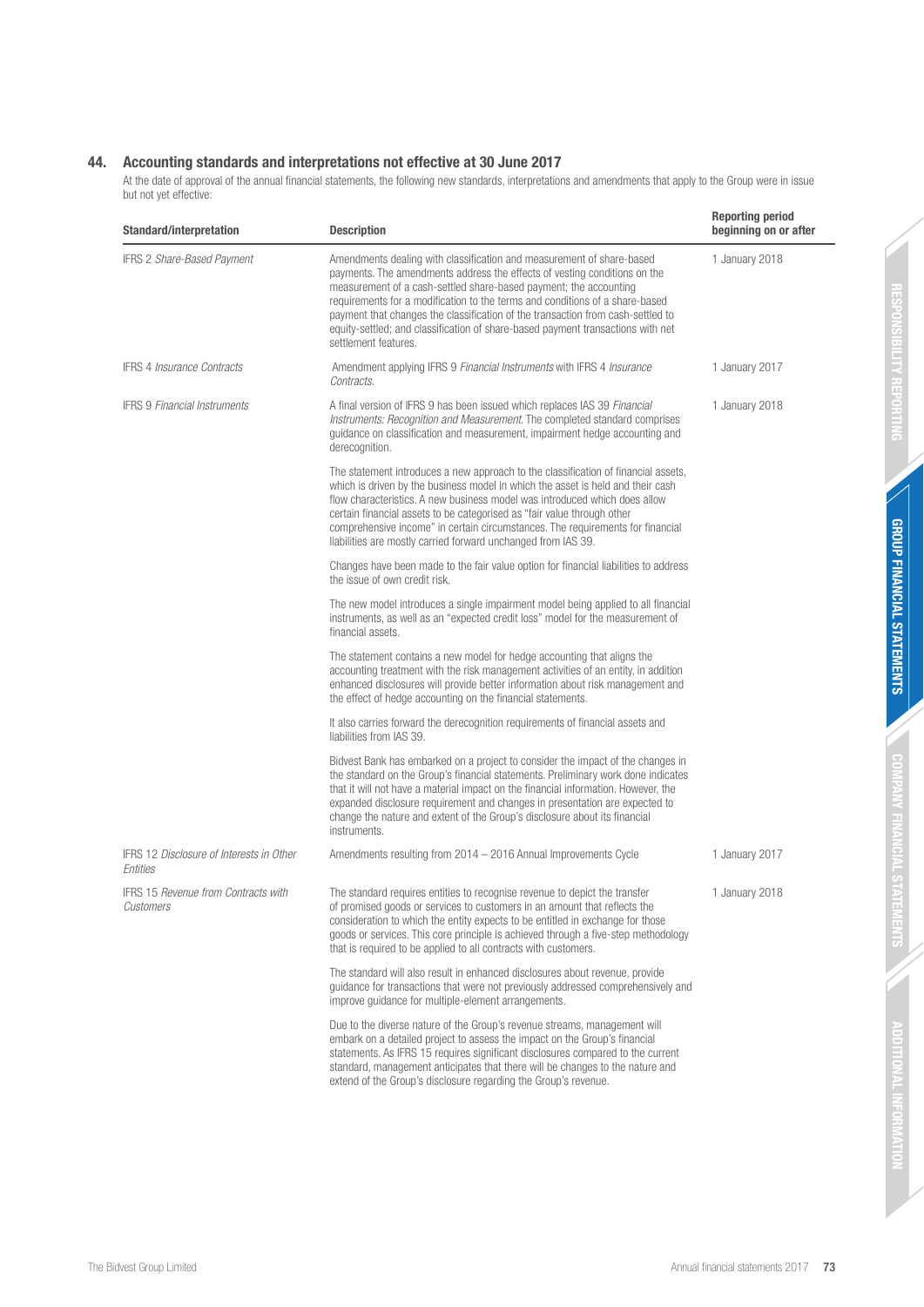## Notes to the consolidated financial statements

for the year ended 30 June

#### **44.** Accounting standards and interpretations not effective at 30 June 2017 (continued)

| <b>Standard/interpretation</b>                                             | <b>Description</b>                                                                                                                                                                                                                                                                                                                                                                                                                                                                                                                                                                                                                                                                                                                                                                                                                                                                            | <b>Reporting period</b><br>beginning on or after |
|----------------------------------------------------------------------------|-----------------------------------------------------------------------------------------------------------------------------------------------------------------------------------------------------------------------------------------------------------------------------------------------------------------------------------------------------------------------------------------------------------------------------------------------------------------------------------------------------------------------------------------------------------------------------------------------------------------------------------------------------------------------------------------------------------------------------------------------------------------------------------------------------------------------------------------------------------------------------------------------|--------------------------------------------------|
| <b>IFRS 16 Leases</b>                                                      | New standard that introduces a single lessee accounting model and requires a<br>lessee to recognise assets and liabilities for all leases with a term of more than<br>12 months, unless the underlying asset is of low value. A lessee is required to<br>recognise a right-of-use asset representing its right to use the underlying leased<br>asset and a lease liability representing its obligation to make lease payments.<br>A lessee measures right-of-use assets similarly to other non-financial assets and<br>lease liabilities similarly to other financial liabilities. As a consequence, a lessee<br>recognises depreciation of the right-of-use asset and interest on the lease liability,<br>and also classifies cash repayments of the lease liability into a principal portion and<br>an interest portion and presents them in the statement of cash flows applying<br>IAS 7. | 1 January 2019                                   |
|                                                                            | The standard contains expanded disclosure requirements for lessees. Lessees will<br>need to apply judgement in deciding on the information to disclose to meet the<br>objective of providing a basis for users of financial statements to assess the effect<br>that leases have on the financial position, financial performance and cash flows of<br>the lessee.                                                                                                                                                                                                                                                                                                                                                                                                                                                                                                                             |                                                  |
|                                                                            | IFRS 16 substantially carries forward the lessor accounting requirements in IAS 17.<br>Accordingly, a lessor continues to classify its leases as operating leases or finance<br>leases, and to account for those two types of leases differently.                                                                                                                                                                                                                                                                                                                                                                                                                                                                                                                                                                                                                                             |                                                  |
|                                                                            | The statement also requires enhanced disclosures to be provided by lessors that<br>will improve information disclosed about a lessor's risk exposure, particularly to<br>residual value risk.                                                                                                                                                                                                                                                                                                                                                                                                                                                                                                                                                                                                                                                                                                 |                                                  |
|                                                                            | A preliminary assessment indicates that the adoption of the new standard will have<br>a material effect on the Group's financial statements, owing to significant<br>high-value long-term operating leases.                                                                                                                                                                                                                                                                                                                                                                                                                                                                                                                                                                                                                                                                                   |                                                  |
| <b>IFRS 17 Insurance Contracts</b>                                         | IFRS 17 establishes the principles for the recognition, measurement, presentation<br>and disclosure of insurance contracts within the scope of the standard. The<br>objective of IFRS 17 is to ensure that an entity provides relevant information that<br>faithfully represents those contracts. This information gives a basis for users of<br>financial statements to assess the effect that insurance contracts have on the<br>entity's financial position, financial performance and cash flows.                                                                                                                                                                                                                                                                                                                                                                                         | 1 January 2021                                   |
|                                                                            | IFRS 17 was issued in May 2017 and applies to annual reporting periods beginning<br>on or after 1 January 2021.                                                                                                                                                                                                                                                                                                                                                                                                                                                                                                                                                                                                                                                                                                                                                                               |                                                  |
| <b>IAS 7 Cash Flow Statement</b>                                           | Disclosure Initiative (Amendments to IAS 7), issued in January 2016, added<br>paragraphs 44A - 44E. An entity shall apply those amendments for annual periods<br>beginning on or after 1 January 2017. Earlier application is permitted. When the<br>entity first applies those amendments, it is not required to provide comparative<br>information for preceding periods.                                                                                                                                                                                                                                                                                                                                                                                                                                                                                                                   | 1 January 2017                                   |
| IAS 28 Investments in Associates and<br>Joint Ventures                     | 45E Annual Improvements to IFRS 2014 - 2016 Cycle, issued in December 2016,<br>amended paragraphs 18 and 36A. An entity shall apply those amendments<br>retrospectively in accordance with IAS 8 for annual periods beginning on or after<br>1 January 2018. Earlier application is permitted. If an entity applies those<br>amendments for an earlier period, it shall disclose that fact.                                                                                                                                                                                                                                                                                                                                                                                                                                                                                                   | 1 January 2018                                   |
| IAS 40 Investment Property                                                 | 85G Transfers of Investment Property (Amendments to IAS 40), issued in<br>December 2016, amended paragraphs $57 - 58$ and added paragraphs $84C - 84E$ .<br>An entity shall apply those amendments for annual periods beginning on or after<br>1 January 2018. Earlier application is permitted. If an entity applies those<br>amendments for an earlier period, it shall disclose that fact.                                                                                                                                                                                                                                                                                                                                                                                                                                                                                                 | 1 January 2018                                   |
| <b>IFRIC 22 Foreign Currency Transactions</b><br>and Advance Consideration |                                                                                                                                                                                                                                                                                                                                                                                                                                                                                                                                                                                                                                                                                                                                                                                                                                                                                               | 1 January 2018                                   |
| <b>IFRIC 23 Uncertainty over Income Tax</b><br>Treatment                   |                                                                                                                                                                                                                                                                                                                                                                                                                                                                                                                                                                                                                                                                                                                                                                                                                                                                                               | 1 January 2019                                   |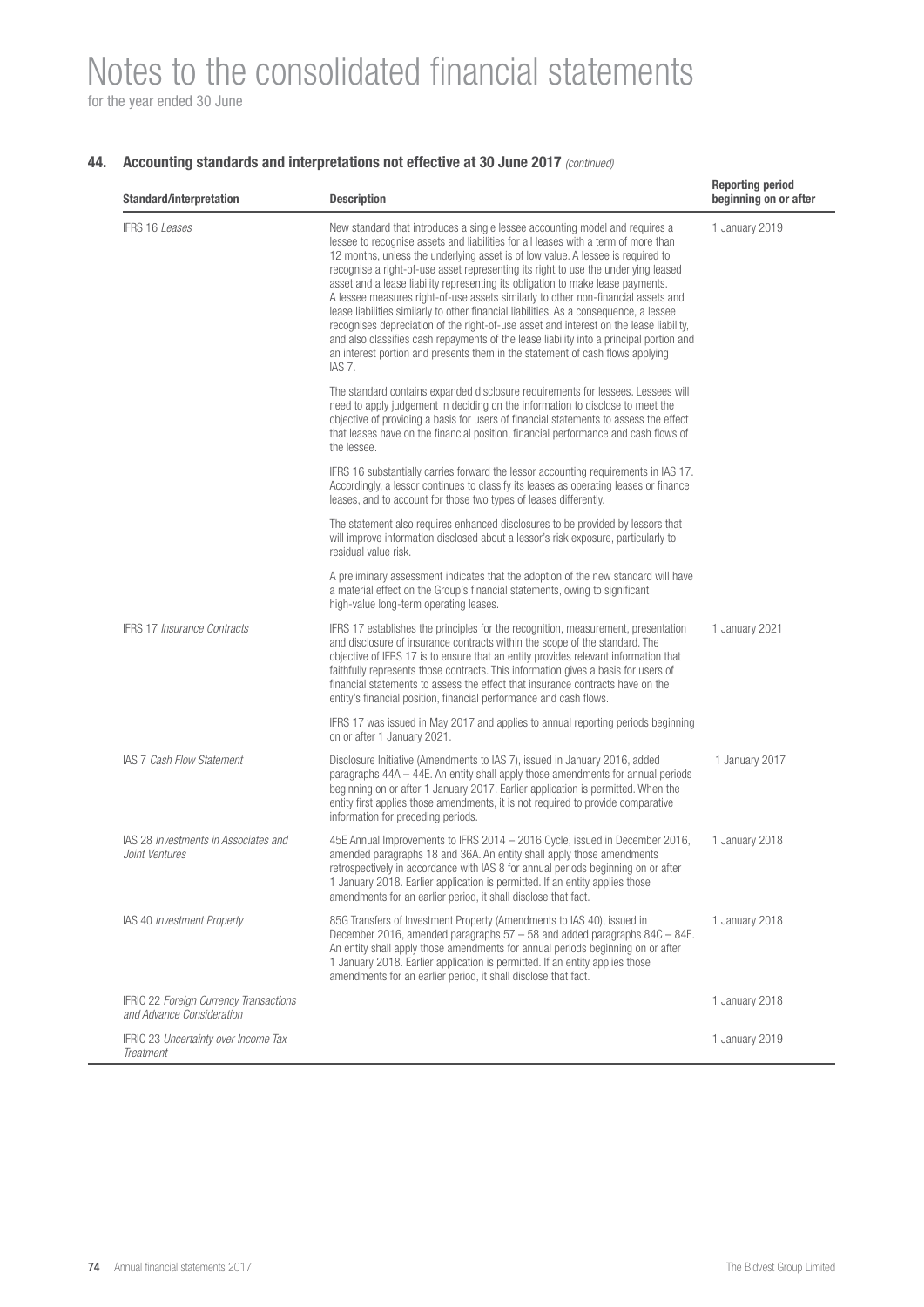#### **45. Changes in segmental information**

During the year, certain operations were reclassified between segments, as a result of a change in how operations within the segments are managed. The comparative year's segmental information has been re-presented to reflect these changes.

The above reorganisation had no impact on the results of the Group as previously reported, and as such, a restated consolidated financial position for the year to 30 June 2016 has not been included with this report.

#### **46. Foreign currency exchange rates**

The following exchange rates were used in the conversion of foreign interests and foreign transactions at 30 June:

|                       | 2017  | 2016  |
|-----------------------|-------|-------|
| Rand/sterling         |       |       |
| Closing rate          | 16,99 | 19,81 |
| Average rate          | 17,30 | 21,49 |
| <b>Rand/US dollar</b> |       |       |
| Closing rate          | 13,06 | 14,79 |
| Average rate          | 13,63 | 14,52 |
| Rand/Japanese yen     |       |       |
| Closing rate          | 0,117 | 0,144 |
| Average rate          | 0,125 | 0,125 |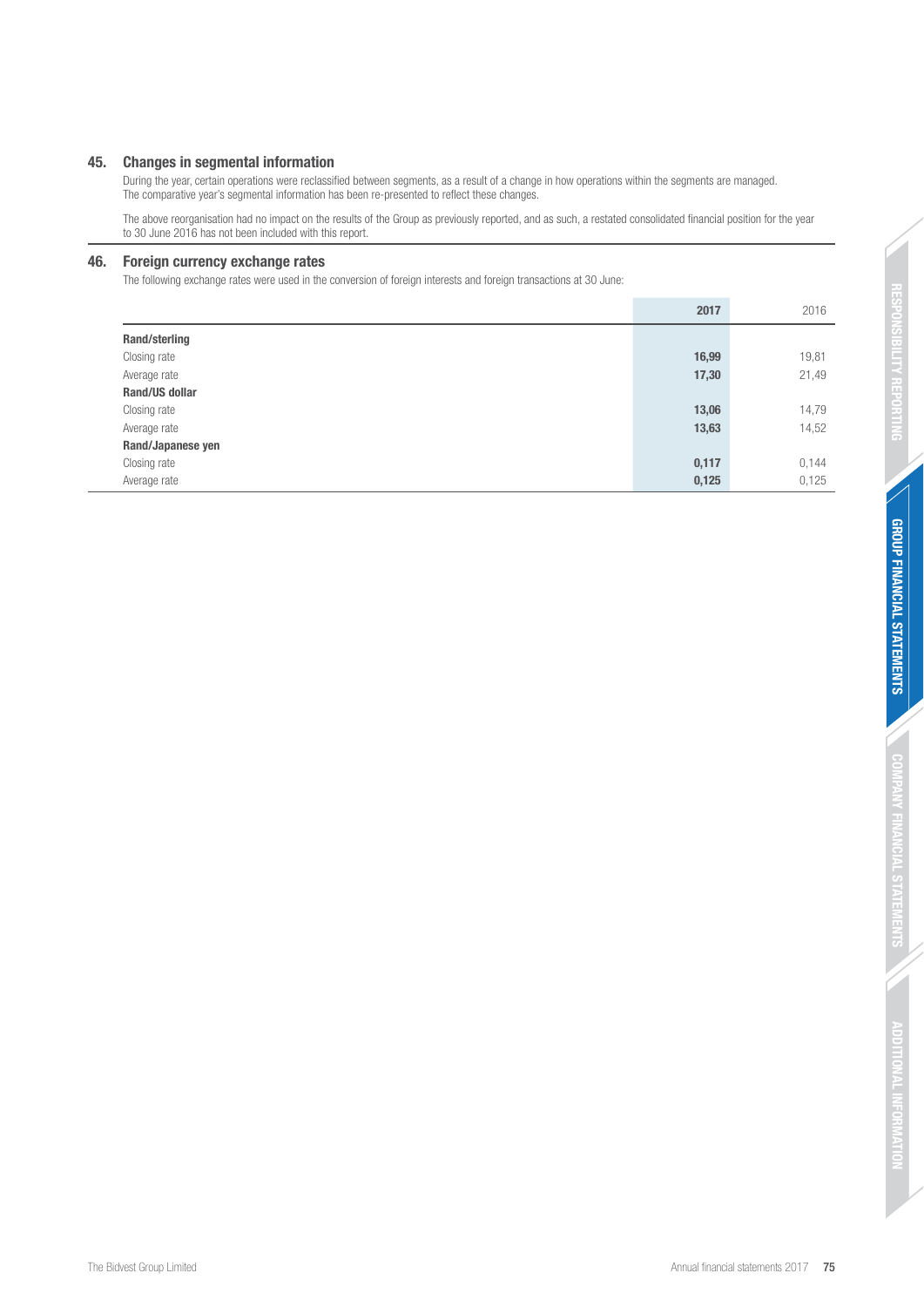### Company statement of comprehensive income

for the year ended 30 June

| Note                                                                               | 2017<br>R'000 | 2016<br>R'000 |
|------------------------------------------------------------------------------------|---------------|---------------|
| <b>Dividends received</b>                                                          | 3 902 085     | 9 5 2 6 4 3 0 |
| Subsidiaries                                                                       | 3893823       | 9 490 180     |
| Associates                                                                         | 8 2 6 2       | 36 250        |
| Administration expenses                                                            | (26)          | (71)          |
| Fair value adjustments and impairment of investment in subsidiaries and associates | 10 996        | (17280)       |
| Profit on disposal and restructure of subsidiaries and associates                  | 372 057       | 7 083 560     |
| Fair value adjustment on unbundling of Bidcorp                                     |               | 87 874 728    |
| Loss on disposal/deregistration of subsidiaries and associates                     | (80 594)      |               |
| Operating profit                                                                   | 4 204 518     | 104 467 367   |
| Finance income                                                                     | 8             | 15            |
| Finance charges                                                                    | (5)           | (9)           |
| <b>Profit before taxation</b>                                                      | 4 204 521     | 104 467 373   |
| Taxation                                                                           | (1483)        | (2770)        |
| Profit for the year attributable to shareholders                                   | 4 203 038     | 104 464 603   |
| Total comprehensive income for the year                                            | 4 203 038     | 104 464 603   |

# Company statement of cash flows

for the year ended 30 June

| <b>Notes</b>                                             | 2017<br><b>R'000</b> | 2016<br>R'000 |
|----------------------------------------------------------|----------------------|---------------|
| Cash inflow (outflow) from operating activities          | 21 652               | (1170463)     |
| $\overline{c}$<br>Cash generated by operations           | 1 562 055            | 2 101 564     |
| 3<br><b>Taxation paid</b>                                | (898)                | (36541)       |
| Dividends paid                                           | (1539505)            | (3235486)     |
| <b>Cash effects of investment activities</b>             | (93749)              | 1 116 851     |
| (Increase) decrease in advances to subsidiaries          | (19379)              | 3893299       |
| Acquisition of subsidiaries and associates<br>4          | (37983)              | (2776448)     |
| 5<br>Proceeds on disposal of subsidiaries and associates | (36 387)             |               |
| <b>Cash effects of financing activities</b>              |                      |               |
| Proceeds from share issues                               |                      | 82 507        |
| Net (decrease) increase in cash and cash equivalents     | (72097)              | 28 895        |
| Cash and cash equivalents at beginning of year           | 89 44 6              | 60 551        |
| Cash and cash equivalents at end of year                 | 17 349               | 89 446        |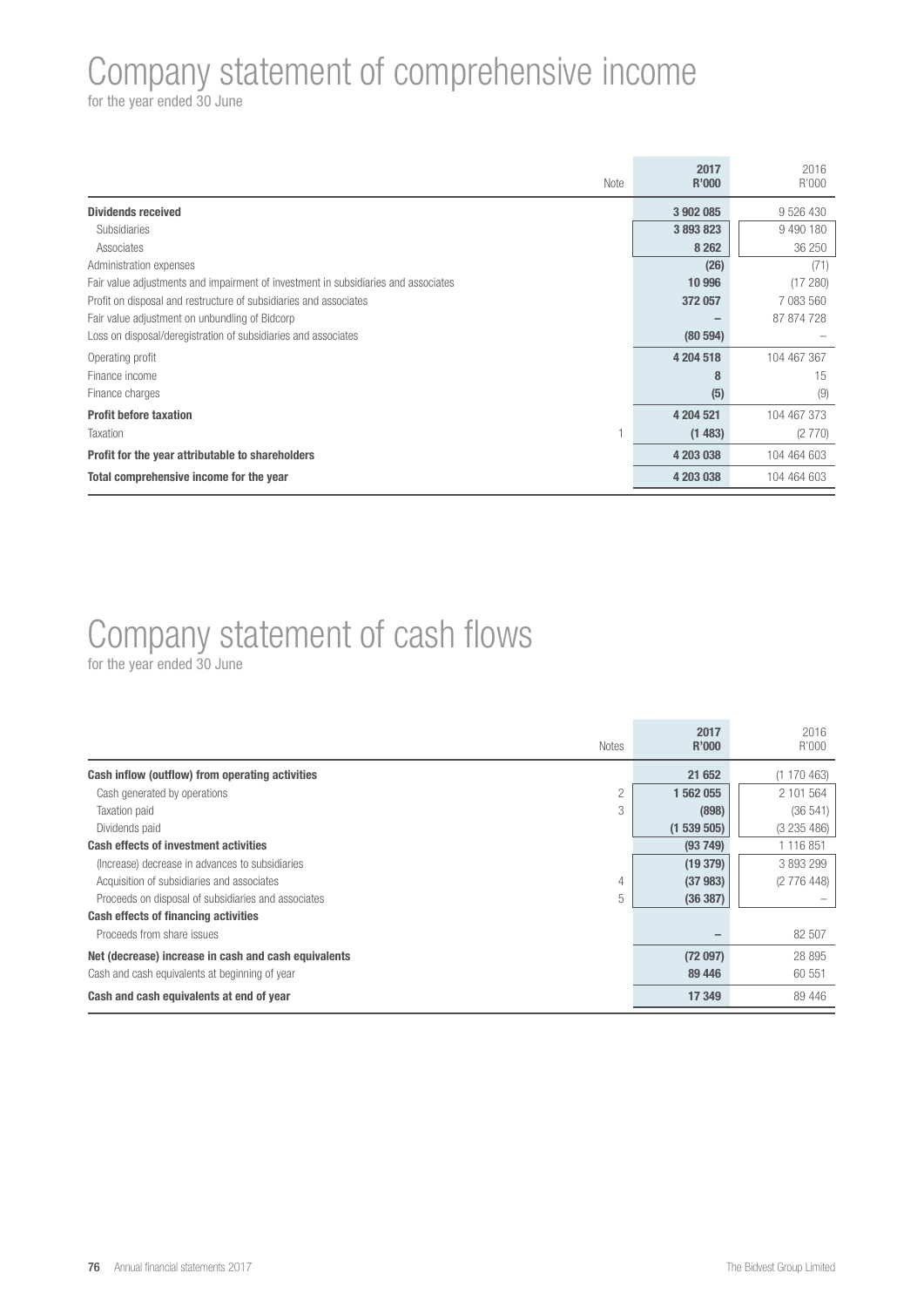## Company statement of financial position

at 30 June

| Notes                               | 2017<br>R'000 | 2016<br>R'000            |
|-------------------------------------|---------------|--------------------------|
| <b>ASSETS</b>                       |               |                          |
| <b>Non-current assets</b>           | 19 352 731    | 16 461 708               |
| 6<br>Interest in subsidiaries       | 19 346 187    | 16 445 101               |
| ⇁<br>Interest in associates         | 6 5 4 4       | 16 607                   |
| <b>Current assets</b>               | 77 349        | 172 959                  |
| Trade and other receivables         | 60 000        | 83 000                   |
| Taxation                            |               | 513                      |
| Cash and cash equivalents           | 17 349        | 89 446                   |
| <b>Total assets</b>                 | 19 430 080    | 16 634 667               |
| <b>EQUITY AND LIABILITIES</b>       |               |                          |
| 8<br><b>Capital and reserves</b>    | 19 415 462    | 16 609 142               |
| <b>Current liabilities</b>          | 14 618        | 25 5 25                  |
| Trade and other payables            | 14 546        | 25 5 25                  |
| Taxation                            | 72            | $\overline{\phantom{0}}$ |
| <b>Total equity and liabilities</b> | 19 430 080    | 16 634 667               |

# Company statement of changes in equity

for the year ended 30 June

|                                                     | 2017<br><b>R'000</b> | 2016<br>R'000 |
|-----------------------------------------------------|----------------------|---------------|
| Share capital                                       | 16770                | 16770         |
| Balance at beginning of year                        | 16770                | 16758         |
| Shares issued during the year                       | -                    | 12            |
| Share premium                                       | 379 792              | 379 792       |
| Balance at beginning of year                        | 379 792              | 297 297       |
| Shares issued during the year                       |                      | 82 580        |
| Share issue costs                                   |                      | (85)          |
| Equity-settled share-based payment reserve          | 876918               | 734 131       |
| Balance at beginning of year                        | 734 131              | 738 489       |
| Arising during the year                             | 142 787              | 259 789       |
| On unbundling of food businesses                    |                      | (264147)      |
| <b>Movement in retained earnings</b>                | 18 141 982           | 15 478 449    |
| Balance at beginning of year                        | 15 478 449           | 7 552 076     |
| Total comprehensive income for the year             | 4 203 038            | 104 464 603   |
| Dividends paid                                      | (1539505)            | (3235486)     |
| In specie dividend on unbundling of food businesses |                      | (93302744)    |
| Equity attributable to shareholders of the Company  | 19 415 462           | 16 609 142    |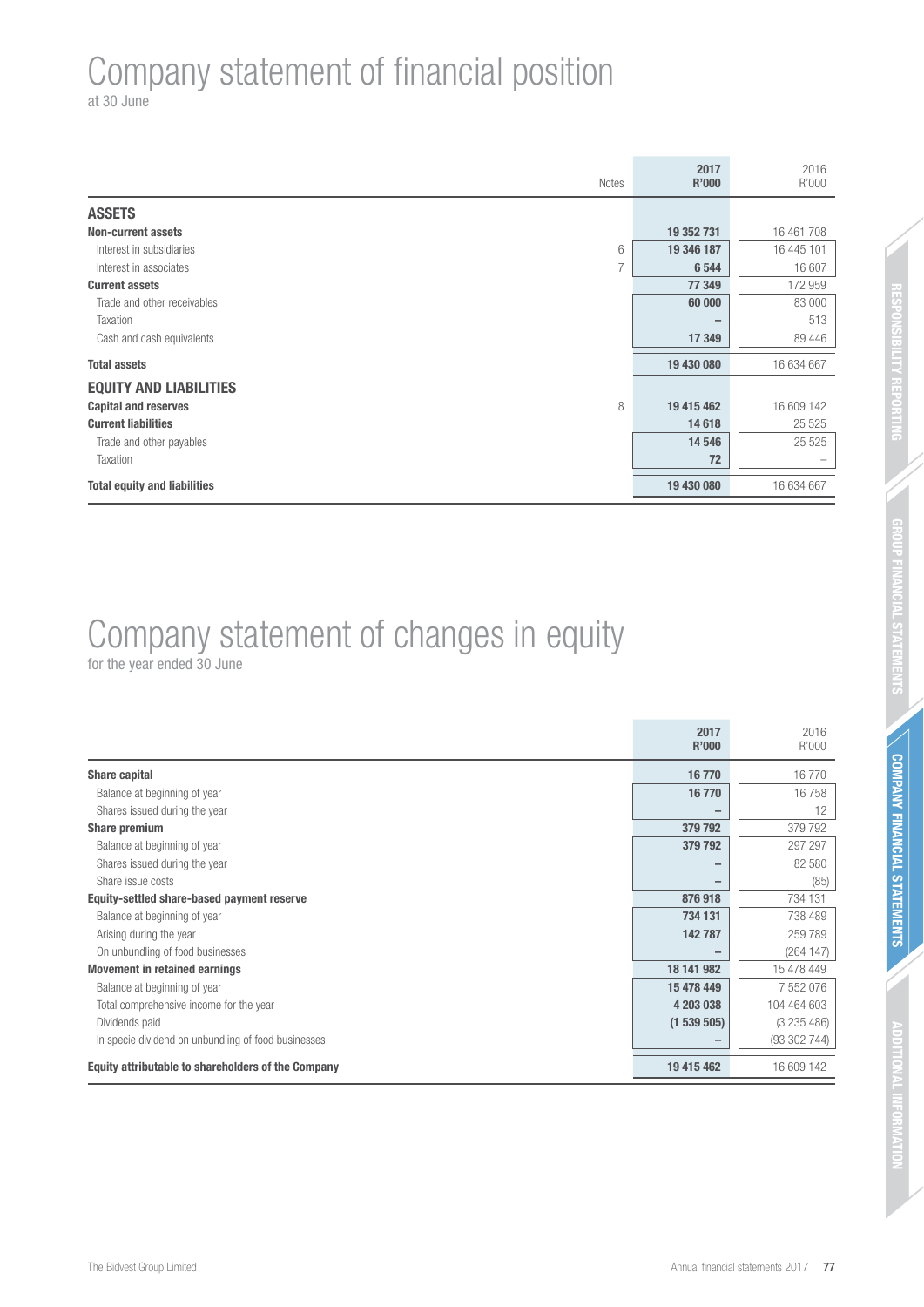### Notes to the Company financial statements

for the year ended 30 June

|    |                                                                                                | 2017<br><b>R'000</b> | 2016<br>R'000           |
|----|------------------------------------------------------------------------------------------------|----------------------|-------------------------|
|    | <b>Accounting policies</b>                                                                     |                      |                         |
|    | Refer to Group accounting policies.                                                            |                      |                         |
| 1. | <b>Taxation</b>                                                                                |                      |                         |
|    | Current taxation                                                                               | 87                   | (222)                   |
|    | Current year                                                                                   | $\overline{2}$       | $\overline{4}$          |
|    | Prior year<br>Foreign withholdings tax                                                         | 85<br>1 3 9 6        | (226)<br>2 9 9 2        |
|    | Total taxation per statement of comprehensive income                                           | 1 4 8 3              | 2770                    |
|    | The reconciliation of the effective tax rate with the Company tax rate is as follows:          | $\%$                 | $\%$                    |
|    | Taxation for the year as a percentage of profit before taxation                                |                      |                         |
|    | Dividend and exempt income                                                                     | 28,5                 | 28,0                    |
|    | Changes in prior years' estimation                                                             |                      |                         |
|    | Withholding taxes                                                                              |                      |                         |
|    | Expenses not taxable or allowed<br>Rate of South African company taxation                      | (0,5)<br>28,0        | 28,0                    |
|    |                                                                                                |                      |                         |
| 2. | <b>Cash generated by operations</b>                                                            |                      |                         |
|    | Profit before taxation                                                                         | 4 204 518            | 104 467 367             |
|    | Adjustment for non-cash items                                                                  | (2637984)            | (102 366 017)           |
|    | Retained to finance working capital                                                            |                      |                         |
|    | Decrease in trade and other payables                                                           | (4479)               | 214                     |
|    | Cash generated by operations                                                                   | 1 562 055            | 2 101 564               |
| 3. | <b>Taxation paid</b>                                                                           |                      |                         |
|    | Amount receivable (payable) at beginning of year                                               | 513                  | (33 258)                |
|    | Per statement of comprehensive income                                                          | (1483)               | (2770)                  |
|    | Amount payable (receivable) at end of year                                                     | 72                   | (513)                   |
|    | Amount paid                                                                                    | (898)                | (36541)                 |
|    |                                                                                                |                      |                         |
| 4. | <b>Acquisition of subsidiaries and associates</b><br>Interest in subsidiaries                  | (37983)              | (2776448)               |
|    |                                                                                                |                      |                         |
| 5. | Proceeds on disposal of subsidiaries and associates                                            |                      |                         |
|    | Interest in subsidiaries                                                                       | 5842                 | 7 951 510               |
|    | Interest in associates                                                                         | 10 063               |                         |
|    | Net carrying value                                                                             | 15 905               | 7 951 510               |
|    | Profit on disposal                                                                             | 267 271              | 94 958 288              |
|    | Non-cash proceeds received<br>In specie dividend on unbundling of Bidcorp                      | (319 563)            | (9607054)<br>(93302744) |
|    | Net proceeds                                                                                   | (36 387)             |                         |
|    |                                                                                                |                      |                         |
| 6. | <b>Interest in subsidiaries</b>                                                                |                      |                         |
|    | Shares at cost less impairment                                                                 | 18 781 328           | 15 992 830              |
|    | Share-based payments allocated to subsidiaries                                                 | 876 918              | 734 131                 |
|    |                                                                                                | 19 658 246           | 16 726 961              |
|    | Due by subsidiaries                                                                            | 197 575              | 244 691                 |
|    | Due to subsidiaries                                                                            | (509634)             | (526 551)               |
|    |                                                                                                | 19 346 187           | 16 445 101              |
|    | Details of significant subsidiaries are reflected in annexure A of these financial statements. |                      |                         |
| 7. | <b>Interest in associates</b>                                                                  |                      |                         |
|    | Unlisted                                                                                       | 5 4 8 8              | 15 551                  |
|    |                                                                                                | 5 4 8 8              | 15 551                  |
|    | Interest-free advances                                                                         | 1 0 5 6              | 1 0 5 6                 |
|    |                                                                                                | 6 5 4 4              | 16 607                  |
|    | Directors' valuation of unlisted associates                                                    | 41 701               | 160 525                 |
|    | Details of significant associates are reflected in annexure A of these financial statements.   |                      |                         |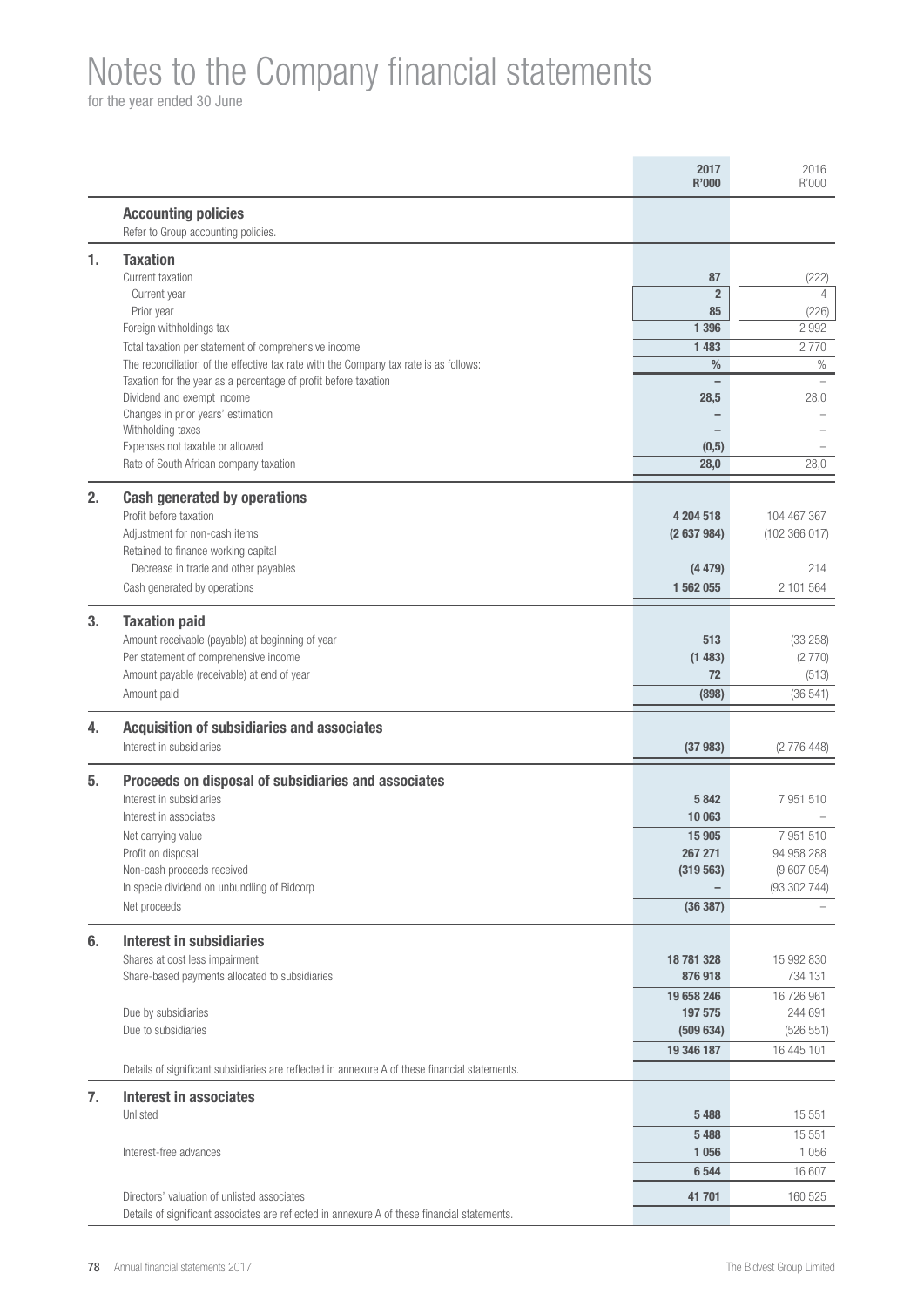|    |                                                                                                                                                 | 2017<br>R'000 | 2016<br>R'000 |
|----|-------------------------------------------------------------------------------------------------------------------------------------------------|---------------|---------------|
| 8. | <b>Capital and reserves</b><br>Share capital                                                                                                    |               |               |
|    | <b>Authorised</b>                                                                                                                               |               |               |
|    | 540 000 000 (2016: 540 000 000) ordinary shares of 5 cents each                                                                                 | 27 000        | 27 000        |
|    |                                                                                                                                                 | <b>Number</b> | Number        |
|    | <b>Issued</b>                                                                                                                                   |               |               |
|    | Balance at beginning of year                                                                                                                    | 335 404 212   | 335 163 151   |
|    | Shares issued in terms of share incentive scheme                                                                                                |               | 241 061       |
|    | Balance at end of year                                                                                                                          | 335 404 212   | 335 404 212   |
|    |                                                                                                                                                 | <b>R'000</b>  | R'000         |
|    | Issued share capital                                                                                                                            |               |               |
|    | Issued share capital                                                                                                                            | 16770         | 16 770        |
|    | Share premium                                                                                                                                   | 379 792       | 379 792       |
|    | Reserves                                                                                                                                        |               |               |
|    | Equity-settled share-based payment reserve                                                                                                      | 876918        | 734 131       |
|    | Retained earnings                                                                                                                               | 18 141 982    | 15 478 449    |
|    |                                                                                                                                                 | 19 415 462    | 16 609 142    |
|    | In total, 30 000 000 (2016: 30 000 000) of the unissued shares are under the control of the directors until the<br>next annual general meeting. |               |               |
| 9. | <b>Contingent liabilities</b>                                                                                                                   |               |               |
|    | In respect of guarantees of banking and other facilities granted to subsidiaries and associates                                                 | 31 417 608    | 28 632 740    |
|    | Of which has been utilised                                                                                                                      | 10 716 516    | 8 982 724     |

#### **10. Borrowing powers**

Borrowing powers, in terms of the Memorandum of Incorporation, are unlimited.

#### **11. Related parties**

The subsidiaries and associates of the Group are related parties of the Company. The Company has made loans to, and has received loans from, certain of these entities, details of which are reflected in annexure A of these financial statements.

Details of income received from these related parties are included in the statement of comprehensive income.

All expenditure incurred by the Company is borne by a subsidiary in lieu of administration fees and interest.

Details pertaining to executive and non-executive directors' compensation are set out in the directors' report on pages 9 to 11. Directors' remuneration in total is included in note 2 of the consolidated financial statements.

#### **12. Subsequent events**

The Group acquired 100% of the shares of Noonan from Alchemy partners and Noonan's current management. Noonan, which is based and operates throughout the Republic of Ireland and in the United Kingdom, has established a clear leadership position with a 40-year track record of delivering high-quality integrated facility management services and solutions. Its services include soft, technical and ancillary services and range from cleaning and security to building services and facilities management. The board believes that Noonan's business model and geographic presence will be complementary to Bidvest's Services division. Several learnings can be shared and enhanced, thereby improving the Group's overall services offering. The current dual geographic footprint allows for growth optionality into Europe and further afield. South African Reserve Bank approval has been obtained. The transaction is effective 1 September 2017. The EUR175 million (R2,7 billion) purchase price was settled by way of foreign credit facilities. Three-year variable rate, euro denominated funding has been secured at an attractive rate.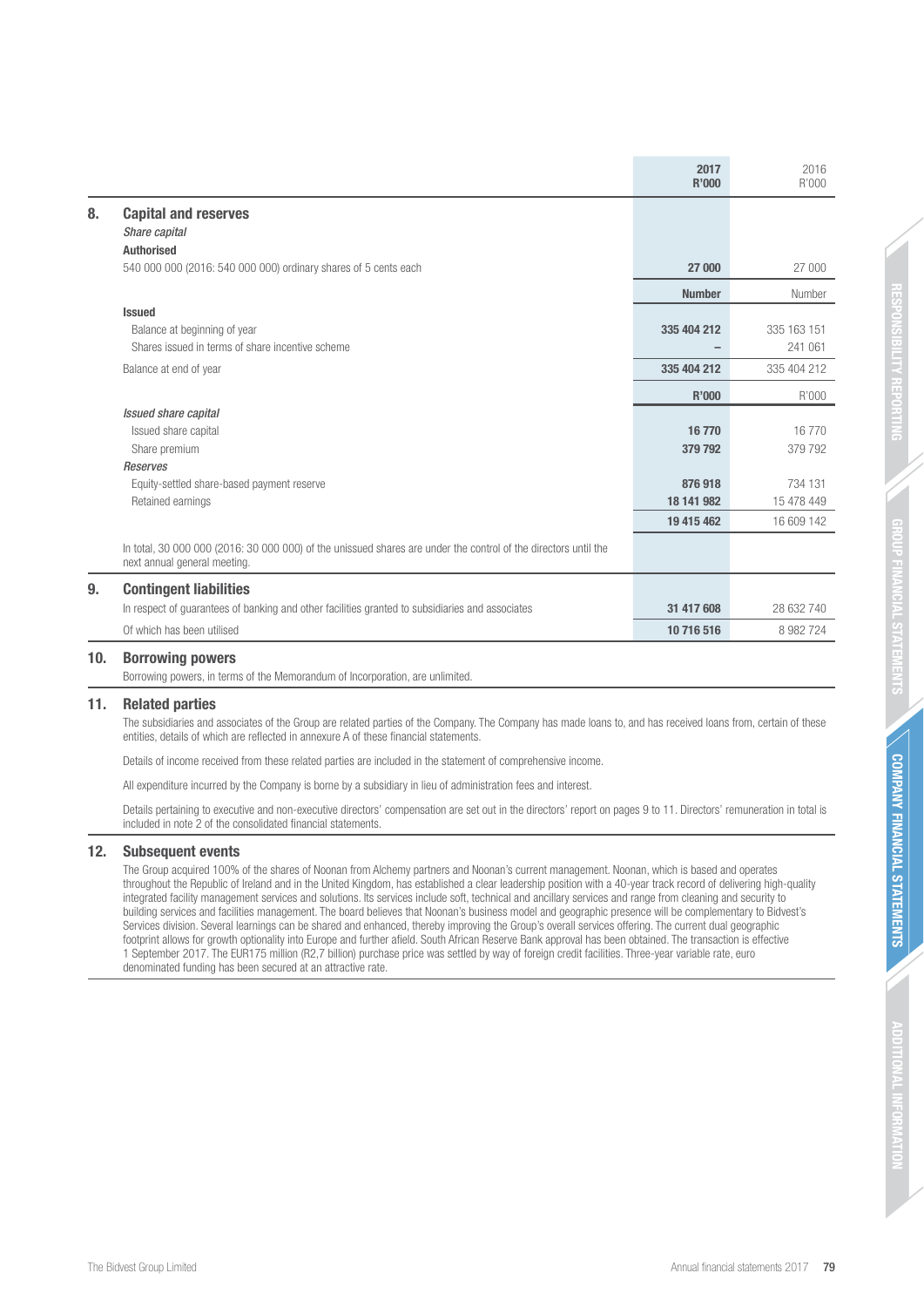as at 30 June

|                                                       |                            | <b>Company's interests</b> |           |                                   |                          |                          |                          |                     |
|-------------------------------------------------------|----------------------------|----------------------------|-----------|-----------------------------------|--------------------------|--------------------------|--------------------------|---------------------|
|                                                       | Country of                 |                            |           | <b>Effective holdings</b>         |                          | <b>Shares</b>            |                          | <b>Indebtedness</b> |
| <b>Significant subsidiaries</b>                       | incorporation<br>if not SA | Note                       | 2017<br>% | 2016<br>$\%$                      | 2017<br><b>R'000</b>     | 2016<br>R'000            | 2017<br><b>R'000</b>     | 2016<br>R'000       |
| <b>Bidvest Automotive</b> <sup>(A)</sup>              |                            |                            |           |                                   |                          |                          |                          |                     |
| Autohaus Centurion Pty Ltd                            |                            |                            | 50        | 50                                |                          |                          |                          |                     |
| Bidvest Car Rental (Botswana) Pty Ltd                 | 3                          |                            | 100       | 100                               |                          |                          |                          |                     |
|                                                       | 12                         |                            | 100       | 100                               | -                        |                          |                          |                     |
| Bidvest Car Rental (Namibia) Pty Ltd                  |                            |                            | 100       | 100                               |                          |                          |                          |                     |
| Bidvest Car Rental Pty Ltd#                           |                            |                            |           |                                   |                          |                          |                          |                     |
| Coltish Investments Pty Ltd                           |                            |                            | 100       | 100                               |                          |                          |                          |                     |
| Inyanga Motors Pty Ltd                                |                            |                            | 100       | 90                                |                          |                          |                          |                     |
| Inyanga Plaza Investments Pty Ltd                     |                            |                            | 90        | 90                                | $\overline{\phantom{0}}$ |                          | -                        |                     |
| Kunene Brothers Sandton Pty Ltd                       |                            |                            | 100       | 40                                | $\overline{\phantom{0}}$ |                          | $\overline{\phantom{0}}$ |                     |
| Kunene Motor Holdings Ltd                             |                            |                            | 64        | 64                                |                          |                          |                          |                     |
| McCarthy Investments Pty Ltd                          |                            |                            | 100       | 100                               |                          |                          |                          |                     |
| McCarthy Ltd                                          |                            |                            | 100       | 100                               | 752 755                  | 752 755                  |                          |                     |
| Bidvest Commercial <sup>(E, M)</sup>                  |                            |                            |           |                                   |                          |                          |                          |                     |
| Academy Brushware Pty Ltd <sup>#</sup>                |                            |                            | 100       | 100                               |                          | $\overline{\phantom{a}}$ | -                        |                     |
| Afcom Group Ltd                                       |                            |                            | 100       | 100                               | 11 659                   | 12 4 9 6                 | -                        | 31 587              |
| Airport Retail and Luggage Repairs (Coastal) Pty Ltd^ |                            |                            | 100       | $\hspace{1.0cm} - \hspace{1.0cm}$ | -                        |                          | $\overline{\phantom{0}}$ |                     |
| Amalgamated Appliances Pty Ltd                        |                            |                            | 100       | 100                               |                          |                          | -                        |                     |
| Berzack Brothers Pty Ltd#                             |                            |                            | 100       | 100                               | $\overline{\phantom{0}}$ |                          | -                        |                     |
| Bidserv Industrial Products Pty Ltd <sup>#</sup>      |                            |                            | 100       | 100                               | $\qquad \qquad -$        |                          | -                        |                     |
| Bidvest Afcom Pty Ltd#                                |                            |                            | 100       | 100                               | -                        |                          |                          |                     |
| Bidvest Buffalo Tapes Pty Ltd <sup>#</sup>            |                            |                            | 100       | 100                               |                          |                          |                          |                     |
| Bidvest Commercial Products Holdings Pty Ltd          |                            |                            | 100       | 100                               | 3 027 391                | 2 117 391                |                          |                     |
| <b>Bidvest Commercial Products Pty Ltd</b>            |                            |                            | 100       | 100                               |                          |                          |                          |                     |
| Bidvest Industrial Pty Ltd                            |                            |                            | 100       | 100                               |                          |                          |                          |                     |
| Bidvest Industrial Supplies Zambia Ltd                | 19                         |                            | 100       | 100                               |                          |                          |                          |                     |
| Bidvest Materials Handling Pty Ltd <sup>#</sup>       |                            |                            | 100       | 100                               | -                        |                          | ۳                        |                     |
| Bloch & Levitan Pty Ltd#                              |                            |                            | 100       | 100                               | -                        |                          |                          |                     |
| Brandcorp Holdings Pty Ltd^                           |                            |                            | 100       | Ē,                                | $\overline{\phantom{0}}$ | $\overline{\phantom{a}}$ | $\overline{\phantom{0}}$ |                     |
| Brandcorp Hong Kong Ltd^                              | 5                          |                            | 100       | $\overline{\phantom{0}}$          | $\qquad \qquad -$        | -                        | -                        |                     |
| Brandcorp Pty Ltd^                                    |                            |                            | 100       | $\overline{\phantom{0}}$          | $\overline{\phantom{0}}$ |                          | -                        |                     |
| Brandcorp Transformation Corporation Pty Ltd^         |                            |                            | 100       | $\overline{\phantom{a}}$          | $\overline{\phantom{0}}$ |                          |                          |                     |
| Clockwork Giant Clothing Pty Ltd                      | 14                         |                            | 100       | 100                               | $\overline{\phantom{0}}$ |                          |                          |                     |
| G Fox Swaziland Pty Ltd                               | 14                         |                            | 75        | 75                                | $\overline{\phantom{0}}$ |                          |                          |                     |
| Giant Clothing Ltd                                    | $\overline{9}$             |                            | 100       | 100                               |                          |                          |                          |                     |
| Home of Living Brands Group Ltd                       |                            |                            | 100       | 100                               | $\overline{\phantom{0}}$ |                          |                          |                     |
| Home of Living Brands Pty Ltd                         |                            |                            | 100       | 100                               |                          |                          |                          |                     |
| Lamobyte Pty Ltd^                                     |                            |                            | 100       |                                   |                          |                          |                          |                     |
| Main Street 573 Pty Ltd^                              |                            |                            | 100       | $\overline{\phantom{m}}$          | $\overline{\phantom{0}}$ |                          |                          |                     |
| Plumblink (SA) Pty Ltd                                |                            |                            | 100       | 100                               | -                        |                          |                          |                     |
| Ram Fasteners Pty Ltd <sup>#</sup>                    |                            |                            | 100       | 100                               | $\qquad \qquad -$        | $\overline{\phantom{a}}$ | (2419)                   | (2419)              |
| Renttech Holdings Pty Ltd <sup>^</sup>                |                            |                            | 100       |                                   | $\overline{\phantom{0}}$ | -                        |                          |                     |
| Renttech South Africa Pty Ltd^                        |                            |                            | 100       | $\overbrace{\phantom{12322111}}$  | $\overline{\phantom{0}}$ | $\overline{\phantom{0}}$ |                          |                     |
| Renttech Trading Pty Ltd^                             |                            |                            | 100       | $\overbrace{\phantom{12322111}}$  | $\overline{\phantom{0}}$ |                          |                          |                     |
| Rockvest Distributors Pvt Ltd                         | 20                         |                            | 51        | 51                                | -                        |                          |                          |                     |
| Sanlic House Of Locks <sup>^</sup>                    |                            |                            | 100       | $\hspace{1.0cm} - \hspace{1.0cm}$ | -                        | -                        | 59713                    | 59713               |
| Sellotape Pty Ltd                                     |                            |                            | 100       | 100                               | -                        | $\overline{\phantom{0}}$ |                          |                     |
| SMC Sales Logistics Pty Ltd                           |                            |                            | 100       | 100                               | $\overline{\phantom{0}}$ | -                        | -                        |                     |
| Southern Africa Welding and Industrial Supplies       |                            |                            |           |                                   |                          |                          |                          |                     |
| Pty Ltd <sup>^</sup>                                  | 12                         |                            | 100       | $\overline{\phantom{a}}$          | $\qquad \qquad -$        | -                        |                          |                     |
| Tedelex Manufacturing Pty Ltd                         |                            |                            | 100       | 100                               |                          |                          |                          |                     |
| Tedelex Properties (Atlantis) Pty Ltd                 |                            |                            | 100       | 100                               | $\overline{\phantom{0}}$ |                          | -                        |                     |
| Tuning Fork Pty Ltd t/a Yamaha                        |                            |                            | 100       | 100                               | -                        | $\overline{\phantom{0}}$ | 34 500                   | 34 500              |
| Vulcan Catering Supplies Pty Ltd                      |                            |                            | 100       | 100                               | $\qquad \qquad -$        |                          |                          |                     |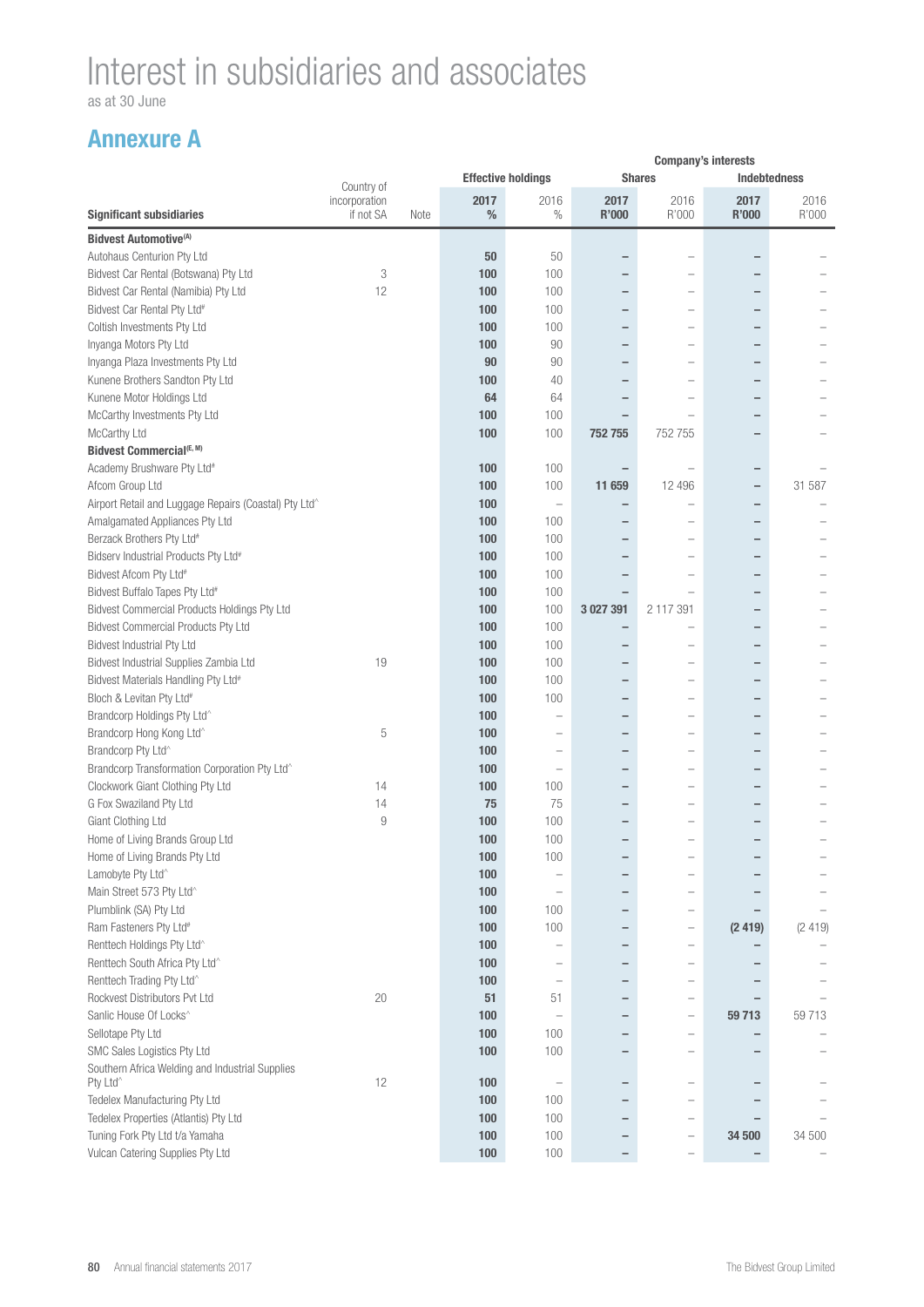|                                                                                          |                            |      | <b>Company's interests</b> |                           |                          |                          |                          |               |
|------------------------------------------------------------------------------------------|----------------------------|------|----------------------------|---------------------------|--------------------------|--------------------------|--------------------------|---------------|
|                                                                                          | Country of                 |      |                            | <b>Effective holdings</b> |                          | <b>Shares</b>            | <b>Indebtedness</b>      |               |
| <b>Significant subsidiaries</b>                                                          | incorporation<br>if not SA | Note | 2017<br>%                  | 2016<br>$\%$              | 2017<br><b>R'000</b>     | 2016<br>R'000            | 2017<br><b>R'000</b>     | 2016<br>R'000 |
| <b>Bidvest Electrical<sup>(B)</sup></b>                                                  |                            |      |                            |                           |                          |                          |                          |               |
| <b>Bellco Electrical Pty Ltd</b>                                                         |                            |      | 100                        | 100                       | $\overline{\phantom{0}}$ |                          | $\qquad \qquad$          |               |
| Eagle Lighting (Pty) Ltd^                                                                |                            |      | 100                        |                           |                          |                          |                          |               |
| Eagle Lighting George (Pty) Ltd^                                                         |                            |      | 74                         | $\overline{\phantom{a}}$  | $\overline{\phantom{0}}$ | $\overline{\phantom{a}}$ | $\qquad \qquad$          |               |
| EMS Invirotel Energy Management Pty Ltd                                                  |                            |      | 60                         | 60                        |                          |                          |                          |               |
| Mubelo Electrical (Pty) Ltd <sup>^</sup>                                                 | 10                         |      | 80                         | $\overline{\phantom{0}}$  | $\overline{\phantom{0}}$ |                          | $\overline{\phantom{0}}$ |               |
| Solid State Power Pty Ltd                                                                |                            |      | 50                         | 50                        |                          |                          | $\overline{\phantom{0}}$ |               |
| Technilamp (Pty) Ltd^                                                                    |                            |      | 100                        | $\overline{\phantom{0}}$  | $\overline{\phantom{0}}$ |                          | $\overline{\phantom{0}}$ |               |
| Versalec Cables Pty Ltd                                                                  |                            |      | 100                        | 100                       | 83 315                   | 83 315                   | $\overline{\phantom{0}}$ |               |
| Voltex Botswana Pty Ltd                                                                  | 3                          |      | 70                         | 70                        | $\qquad \qquad -$        |                          |                          |               |
| Voltex Holdings Ltd                                                                      |                            |      | 100                        | 100                       | 245 982                  | 245 982                  | $\overline{\phantom{0}}$ |               |
| Voltex MVLV Solutions Pty Ltd                                                            |                            |      | 56                         | 56                        | $\qquad \qquad -$        |                          | $\overline{\phantom{0}}$ |               |
| Voltex Pty Ltd                                                                           |                            |      | 100                        | 100                       |                          |                          | $\qquad \qquad -$        |               |
| <b>Bidvest Financial Services<sup>(C)</sup></b>                                          |                            |      |                            |                           |                          |                          |                          |               |
| <b>Bidvest Bank Holdings Ltd</b>                                                         |                            |      | 100                        | 100                       | 540 036                  | 540 036                  | $\qquad \qquad -$        |               |
| <b>Bidvest Bank Ltd</b>                                                                  |                            |      | 100                        | 100                       | $\qquad \qquad -$        |                          | $\overline{\phantom{0}}$ |               |
| Bidvest Insurance Group Pty Ltd                                                          |                            |      | 100                        | 100                       | 797 431                  | 797 431                  | $\qquad \qquad -$        |               |
| Bidvest Insurance Brokers Pty Ltd                                                        |                            |      | 100                        | 100                       |                          |                          | $\qquad \qquad -$        |               |
| Bidvest Insurance Ltd                                                                    |                            |      | 100                        | 100                       | $\qquad \qquad -$        |                          | $\overline{\phantom{0}}$ |               |
|                                                                                          |                            |      | 100                        | 100                       | $\qquad \qquad -$        |                          | $\overline{\phantom{0}}$ |               |
| Bidvest Leasing Pty Ltd<br><b>Bidvest Life Ltd</b>                                       |                            |      | 100                        | 100                       | $\overline{\phantom{0}}$ | $\overline{\phantom{a}}$ | $\overline{\phantom{0}}$ |               |
|                                                                                          |                            | 1    | 51                         | 46                        | $\qquad \qquad -$        |                          | $\overline{\phantom{0}}$ |               |
| Cignet Administration Services (Pty) Ltd                                                 |                            |      |                            |                           | $\overline{\phantom{0}}$ | $\overline{\phantom{a}}$ | $\overline{\phantom{0}}$ |               |
| Compendium Group Investment Holdings (Pty) Ltd<br>Compendium Insurance Brokers (Pty) Ltd |                            | 1    | 51<br>45                   | 51<br>45                  |                          |                          | $\overline{\phantom{0}}$ |               |
| Compendium Insurance Brokers Cape Town (Pty) Ltd                                         |                            | 1    | 48                         | 48                        |                          | -                        | $\overline{\phantom{0}}$ |               |
|                                                                                          |                            |      |                            |                           |                          |                          |                          |               |
| Compendium Insurance Brokers Eastern Cape (Pty)<br>Ltd                                   |                            | 1    | 46                         | 28                        | $\overline{\phantom{0}}$ |                          | $\overline{\phantom{0}}$ |               |
| Compendium Insurance Brokers Gauteng (Pty) Ltd                                           |                            | 1    | 43                         | 43                        |                          |                          |                          |               |
| Compendium Insurance Brokers Pietermaritzburg                                            |                            |      |                            |                           |                          |                          |                          |               |
| (Pty) Ltd                                                                                |                            |      | 48                         | 51                        |                          |                          | $\qquad \qquad -$        |               |
| Financial Management International (Pty) Ltd <sup>^</sup>                                |                            |      | 100                        | $\qquad \qquad -$         |                          |                          | $\qquad \qquad -$        |               |
| Glassock and Associates (Pty) Ltd                                                        |                            |      | 51                         | 51                        | $\qquad \qquad -$        |                          | $\overline{\phantom{0}}$ |               |
| Master Currency Pty Ltd                                                                  |                            |      | 100                        | 100                       | 16881                    | 19 149                   | $\overline{\phantom{0}}$ |               |
| McCarthy Retail Finance Pty Ltd                                                          |                            |      | 100                        | 100                       |                          |                          |                          |               |
| MCY Management Services Pty Ltd                                                          |                            |      | $\overline{\phantom{0}}$   | 100                       | $\overline{\phantom{0}}$ | 716                      | $\overline{\phantom{0}}$ |               |
| Namibia Bureau de Change Pty Ltd                                                         | 12                         |      | 77                         | 77                        |                          |                          |                          |               |
| Rennies Foreign Exchange (Botswana) Pty Ltd                                              | 3                          |      | 51                         | 51                        |                          |                          |                          |               |
| Swift Auto Brokers (Pty) Ltd                                                             |                            | 1    | 51                         | 26                        |                          |                          | $\qquad \qquad$          |               |
| Taxi and Transport Brokers (Pty) Ltd                                                     |                            | 1    | 36                         | 36                        | $\overline{\phantom{0}}$ |                          | $\qquad \qquad -$        |               |
| Viamax Fleet Solutions Pty Ltd                                                           |                            |      | 100                        | 100                       |                          |                          | $\qquad \qquad -$        |               |
| Viamax Pty Ltd                                                                           |                            |      | 100                        | 100                       |                          |                          | -                        |               |
| Tradeflow (Pty) Ltd                                                                      |                            |      | 50                         | 50                        |                          | $\overline{\phantom{0}}$ | $\qquad \qquad -$        |               |
| Bidvest Freight <sup>(D)</sup>                                                           |                            |      |                            |                           |                          |                          |                          |               |
| African Shipping Ltd                                                                     |                            |      | 100                        | 100                       |                          |                          | $\qquad \qquad$          |               |
| Bidfreight Intermodal Pty Ltd                                                            |                            |      | 100                        | 100                       |                          |                          | $\qquad \qquad -$        |               |
| Bidfreight Port Operations Pty Ltd                                                       |                            |      | 100                        | 100                       |                          |                          | -                        |               |
| Bidvest Freight Management Services Pty Ltd                                              |                            |      | 100                        | 100                       |                          |                          |                          |               |
| <b>Bidvest Freight Pty Ltd</b>                                                           |                            |      | 100                        | 100                       | 7 435 793                | 7 435 793                | $\overline{\phantom{0}}$ |               |
| <b>Bidvest Freight Terminals Pty Ltd</b>                                                 |                            |      | 100                        | 100                       |                          |                          | $\qquad \qquad$          |               |
| Bulk Connections Pty Ltd                                                                 |                            |      | 100                        | 100                       |                          |                          | $\overline{\phantom{0}}$ |               |
| Durban Coal Terminals Company Pty Ltd                                                    |                            |      | 100                        | 100                       |                          |                          |                          |               |
| Ensimbini Terminals Pty Ltd                                                              |                            |      | $50\,$                     | $50\,$                    |                          |                          |                          |               |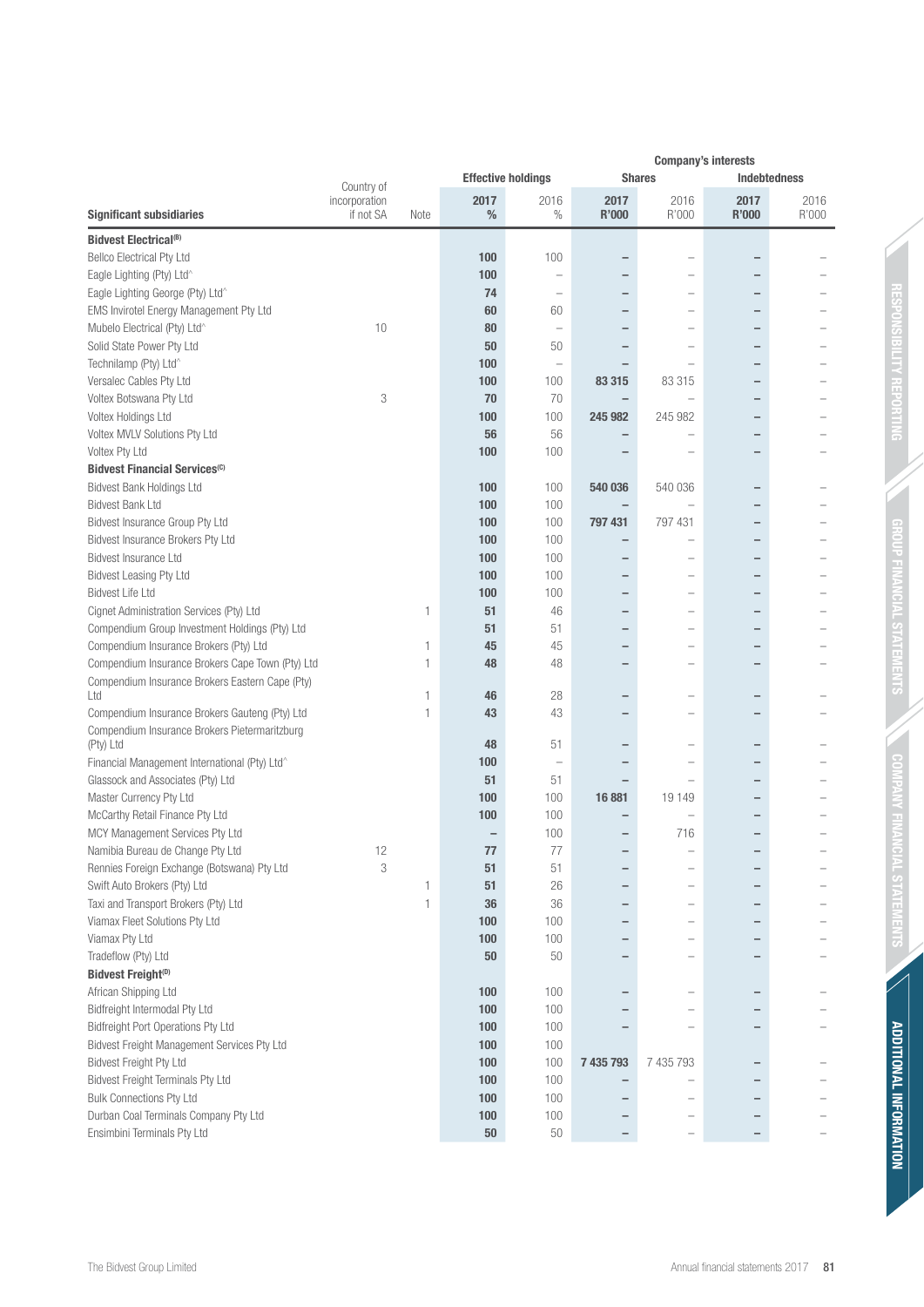as at 30 June

|                                                          | <b>Company's interests</b> |              |                          |                           |              |                          |                          |                     |
|----------------------------------------------------------|----------------------------|--------------|--------------------------|---------------------------|--------------|--------------------------|--------------------------|---------------------|
|                                                          | Country of                 |              |                          | <b>Effective holdings</b> |              | <b>Shares</b>            |                          | <b>Indebtedness</b> |
|                                                          | incorporation              |              | 2017                     | 2016                      | 2017         | 2016                     | 2017                     | 2016                |
| <b>Significant subsidiaries</b>                          | if not SA                  | Note         | $\%$                     | $\%$                      | <b>R'000</b> | R'000                    | <b>R'000</b>             | R'000               |
| Bidvest Freight <sup>(D)</sup> (continued)               |                            |              |                          |                           |              |                          |                          |                     |
| Island View Storage Pty Ltd                              |                            |              | 100                      | 100                       |              |                          |                          |                     |
| Island View Storage Richards Bay Pty Ltd                 |                            |              | 100                      | 100                       | -            |                          |                          |                     |
| Naval Servicos A Navegacao LTDA                          | 11                         |              | 100                      | 100                       |              |                          |                          |                     |
| P & I Associates Pty Ltd                                 |                            |              | 100                      | 100                       | —            |                          |                          |                     |
| Panargo Shipping (Pty) Ltd                               |                            |              | 100                      | 100                       | —            |                          |                          |                     |
| Renfreight Pty Ltd                                       |                            |              | 100                      | 100                       | -            |                          | $\overline{\phantom{0}}$ |                     |
| Rennie Murray and Company Pty Ltd                        |                            |              | 100                      | 100                       | -            | -                        | $\overline{\phantom{0}}$ |                     |
| Rennies Ships Agency Mozambique Limitada                 | 11                         |              | 100                      | 100                       | -            |                          |                          |                     |
| Rennies Ships Agency Pty Ltd                             |                            |              | 100                      | 100                       | -            | $\overline{\phantom{0}}$ | $\overline{\phantom{0}}$ |                     |
| Safcor Freight Pty Ltd (t/a Bidvest Panalpina Logistics) |                            |              | 100                      | 100                       | -            |                          |                          |                     |
| South African Bulk Terminals Ltd                         |                            |              | 100                      | 100                       | -            |                          |                          |                     |
| South African Container Depots Pty Ltd                   |                            |              | 100                      | 100                       | -            | $\overline{\phantom{0}}$ | $\overline{\phantom{0}}$ |                     |
| South African Container Stevedores Pty Ltd               |                            |              | 82                       | 82                        | -            |                          | (618)                    | (618)               |
| Bidvest Office and Print <sup>(F,G)</sup>                |                            |              |                          |                           |              |                          |                          |                     |
| Africmail Advertising (Pty) Ltd                          |                            |              | 100                      | 100                       |              |                          |                          |                     |
| Back to School Pty Ltd                                   |                            |              | 100                      | 100                       | -            |                          | (36)                     | (36)                |
| Bid Enterprise Development Pty Ltd                       |                            |              | 100                      | 100                       |              |                          | -                        |                     |
|                                                          |                            |              |                          |                           | -            | $\overline{\phantom{0}}$ |                          |                     |
| Bid Information Exchange Pty Ltd                         |                            |              | 100                      | 100                       |              |                          |                          |                     |
| Bidoffice Furniture Manufacturing Pty Ltd                |                            |              | 100                      | 100                       |              |                          |                          |                     |
| <b>Bidvest Medical Pty Ltd</b>                           |                            |              | 100                      | 100                       |              |                          |                          |                     |
| Bidvest Monitoring Solutions Pty Ltd                     |                            |              | 100                      | 100                       | 81 000       | 81 000                   | -                        |                     |
| Bidvest Office Holdings (Pty) Ltd                        |                            |              | 100                      | 100                       |              |                          |                          |                     |
| <b>Bidvest Office Pty Ltd</b>                            |                            |              | 100                      | 100                       |              |                          | (2000)                   |                     |
| Bidvest Office and Print Pty Ltd                         |                            |              | 100                      | 100                       | 1 246 352    | 135 874                  |                          |                     |
| Bidvest Paperplus Pty Ltd                                |                            |              | 100                      | 100                       |              |                          |                          |                     |
| Blesston Printing and Associates Pty Ltd                 |                            |              | 100                      | 100                       | -            |                          | $\overline{\phantom{0}}$ |                     |
| <b>BMS Pty Ltd</b>                                       | 3                          |              | 60                       | 60                        | -            | $\overline{\phantom{0}}$ | $\overline{\phantom{0}}$ |                     |
| Budget Desks and Chairs Pty Ltd                          |                            |              | 100                      | 100                       | -            |                          | -                        |                     |
| Business Forms Properties (Pty) Ltd                      |                            |              | 100                      | 100                       | —            |                          |                          |                     |
| Cecil Nurse Pty Ltd                                      |                            |              | 100                      | 100                       | -            |                          | -                        |                     |
| Contract Office Products Pty Ltd                         |                            |              | 100                      | 100                       | -            |                          | $\overline{\phantom{0}}$ |                     |
| Dauphin Office Seating S.A. Pty Ltd                      |                            |              | 71                       | 71                        | 1 3 2 9      | 1 3 2 9                  |                          |                     |
| Ditulo Office Pty Ltd                                    |                            |              | 100                      | 49                        | 2656         | 656                      |                          |                     |
| Email Connection Pty Ltd                                 |                            |              | 100                      | 100                       | 1708         | 1708                     |                          |                     |
| <b>Expressed Solutions Pty Ltd</b>                       |                            |              | 100                      | 100                       |              |                          |                          |                     |
| Federal Business Communications (Pty) Ltd                |                            |              | 100                      | 100                       | -            |                          |                          |                     |
| Hortors Stationery Pty Ltd                               |                            |              | 100                      | 100                       | -            |                          |                          |                     |
| Kolok Mozambique Ltd                                     | 11                         |              | $\overline{\phantom{0}}$ | 70                        | -            | $\overline{\phantom{0}}$ | -                        |                     |
| Kolok Pty Ltd                                            |                            |              | 100                      | 100                       | -            | $\overline{\phantom{0}}$ | -                        |                     |
| Lithotech Afric Mail Cape Pty Ltd                        |                            |              | 100                      | 100                       | -            |                          | -                        |                     |
| Lithotech Afric Mail JHB Pty Ltd                         |                            |              | 100                      | 100                       | -            |                          | -                        |                     |
| Lithotech Corporate Pty Ltd                              |                            | $\mathbf{2}$ | 49                       | 100                       | -            |                          |                          |                     |
| Lithotech Group Services Pty Ltd                         |                            |              | 100                      | 100                       | -            |                          | -                        |                     |
| Lithotech International Ltd                              | 18                         |              | 100                      | 100                       | -            |                          |                          |                     |
| Lithotech Labels Pty Ltd                                 |                            |              | 100                      | 100                       | -            |                          | $\overline{\phantom{0}}$ |                     |
| Lithotech Mailing Services (Pty) Ltd                     |                            |              | 100                      | 100                       | -            |                          |                          |                     |
| Lithotech Manufacturing Pinetown Pty Ltd                 |                            |              | 100                      | 100                       |              |                          |                          |                     |
|                                                          |                            |              |                          |                           | -            |                          |                          |                     |
| Lithotech Sales Cape Pty Ltd                             |                            |              | 100                      | 100                       | -            |                          |                          |                     |
| Lithotech Sales Johannesburg Pty Ltd                     |                            |              | 100                      | 100                       |              |                          |                          |                     |
| Lithotech Sales Port Elizabeth Pty Ltd                   |                            |              | 100                      | 100                       | -            |                          |                          |                     |
| Lithotech Sales Pretoria Pty Ltd                         |                            |              | 100                      | 100                       |              |                          |                          |                     |
| Lithotech Solutions (Pty) Ltd                            |                            |              | 100                      | 100                       |              |                          |                          |                     |
| Lufil Packaging Pty Ltd                                  |                            |              | 100                      | 100                       | 59 244       | 59 244                   | (73 462)                 | (73 462)            |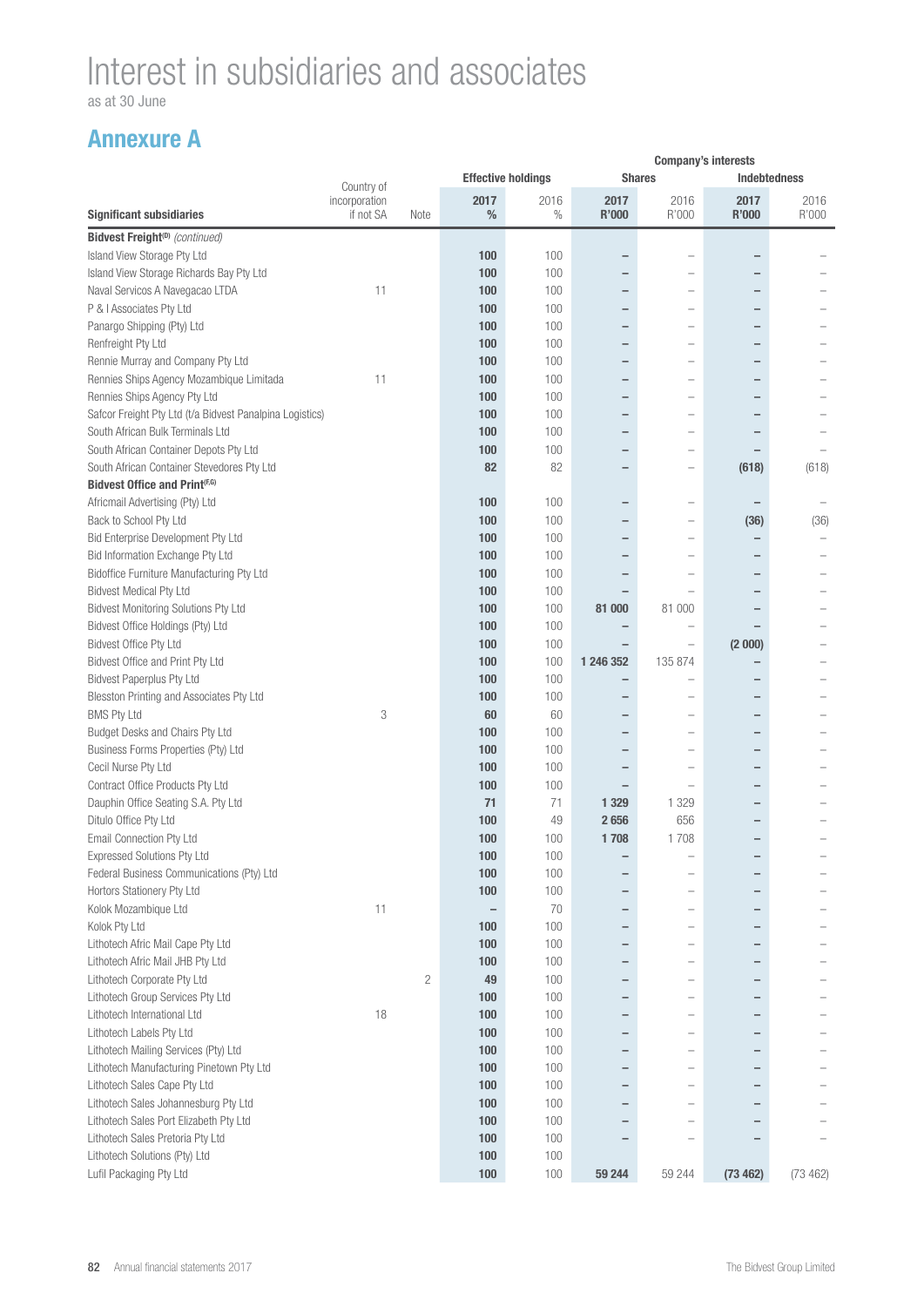|                                                                     |                            | <b>Company's interests</b> |                       |                           |                          |                          |                          |               |
|---------------------------------------------------------------------|----------------------------|----------------------------|-----------------------|---------------------------|--------------------------|--------------------------|--------------------------|---------------|
|                                                                     | Country of                 |                            |                       | <b>Effective holdings</b> |                          | <b>Shares</b>            | <b>Indebtedness</b>      |               |
| <b>Significant subsidiaries</b>                                     | incorporation<br>if not SA | Note                       | 2017<br>$\frac{0}{0}$ | 2016<br>$\%$              | 2017<br><b>R'000</b>     | 2016<br>R'000            | 2017<br><b>R'000</b>     | 2016<br>R'000 |
| Bidvest Office and Print <sup>(F, G)</sup> (continued)              |                            |                            |                       |                           |                          |                          |                          |               |
| Minolco Pty Ltd                                                     |                            |                            | 100                   | 100                       | -                        |                          |                          |               |
| Mocobe Properties Pty Ltd                                           |                            |                            | 100                   | 100                       | $\overline{\phantom{0}}$ |                          |                          |               |
| nVision IT Pty Ltd                                                  |                            |                            | 60                    | 60                        | -                        |                          |                          |               |
| nVision Mauritius Pty Ltd                                           | 10                         |                            | 60                    | 60                        | -                        | $\overline{\phantom{a}}$ |                          |               |
| nVisionIT Australia Pty Ltd                                         | $\overline{c}$             |                            | 60                    | 60                        |                          |                          |                          |               |
| Office Technique Pty Ltd                                            | 3                          |                            | 60                    | 60                        |                          | $\overline{\phantom{a}}$ |                          |               |
| Ozalid South Africa Pty Ltd                                         |                            |                            | 100                   | 100                       |                          |                          |                          |               |
| Pago Design Pty Ltd                                                 |                            |                            | 100                   | 100                       |                          | -                        | 600                      | 600           |
| Paragon Business Communications Ltd                                 |                            |                            | 100                   | 100                       | 58 809                   | 58 809                   |                          |               |
| Rangecom Pty Ltd                                                    | 3                          |                            | 60                    | 60                        |                          |                          |                          |               |
| Rotolabel (Tvl) Pty Ltd                                             |                            |                            | 100                   | 100                       | -                        | $\overline{\phantom{a}}$ |                          |               |
| Seating Pty Ltd                                                     |                            |                            | 100                   | 100                       |                          | -                        |                          |               |
| Silveray Manufacturers Pty Ltd                                      |                            |                            | 100                   | 100                       |                          | -                        |                          |               |
| Silveray Statmark Company Pty Ltd                                   |                            |                            | 100                   | 100                       | 9844                     | 9844                     | (9844)                   | (9844)        |
| South African Diaries Pty Ltd                                       |                            |                            | 100                   | 100                       |                          | -                        |                          |               |
| The Stationary Centre Pty Ltd                                       |                            |                            | 100                   | 100                       | -                        | -                        |                          |               |
| Waltons Pty Ltd                                                     |                            |                            | 100                   | 100                       | 31                       | 31                       | (31)                     | (31)          |
| Zonke Gaming Systems Pty Ltd                                        |                            |                            | 100                   | 100                       | -                        | $\overline{\phantom{0}}$ |                          |               |
| Zonke Monitoring Systems Pty Ltd                                    |                            |                            | 78                    | 78                        | $\overline{\phantom{0}}$ |                          |                          |               |
| Bidvest Services <sup>(H, I, J)</sup>                               |                            |                            |                       |                           |                          |                          |                          |               |
| Al Jaber Coin LLC                                                   | 17                         | $\overline{c}$             | 49                    | 49                        |                          | $\overline{\phantom{0}}$ |                          |               |
| <b>B M O Food Services Pty Ltd</b>                                  |                            |                            | 100                   | 100                       |                          | $\overline{\phantom{0}}$ |                          |               |
| <b>Bidair Services Pty Ltd</b>                                      |                            |                            | 100                   | 100                       |                          | $\overline{\phantom{0}}$ | (11734)                  | (11734)       |
| <b>Bidtrack Pty Ltd</b>                                             |                            |                            | 100                   | 100                       |                          | L.                       |                          |               |
| <b>Bidtravel Pty Ltd</b>                                            |                            |                            | 100                   | 100                       |                          |                          |                          |               |
| Bidvest (Zambia) Pty Ltd                                            | 19                         |                            | 100                   | 100                       | 3661                     | 3661                     |                          |               |
| Bidvest Cleaning Pty Ltd                                            |                            |                            | 100                   | 100                       |                          |                          |                          |               |
| Bidvest Facilities Management Pty Ltd                               |                            |                            | 100                   | 100                       |                          | ۰                        |                          |               |
| <b>Bidvest Media Pty Ltd</b>                                        | 12                         |                            | 50                    | 50                        | -                        | L.                       |                          |               |
| <b>Bidvest Prestige Cleaning Pty Ltd</b>                            |                            |                            | 100                   | 100                       | $\overline{\phantom{0}}$ | -                        |                          |               |
| Bidvest Protea Coin Assets In Transit And Armed<br>Reaction Pty Ltd |                            |                            | 100                   | 100                       | -                        |                          |                          |               |
| Bidvest Protea Coin Cargo Protection Pty Ltd                        |                            |                            | 100                   | 100                       |                          |                          |                          |               |
| Bidvest Protea Coin Fencing Pty Ltd                                 |                            |                            | 100                   | 100                       | $\overline{\phantom{0}}$ | $\overline{\phantom{a}}$ | $\overline{\phantom{0}}$ |               |
| Bidvest Protea Coin Pty Ltd                                         |                            |                            | 100                   | 100                       |                          |                          |                          |               |
| Bidvest Protea Coin Technical And Physical Security                 |                            |                            |                       |                           |                          |                          |                          |               |
| Pty Ltd                                                             |                            |                            | 100                   | 100                       |                          | -                        |                          |               |
| <b>Bidvest Services Holdings Ltd</b>                                |                            |                            | 100                   | 100                       |                          | L.                       |                          |               |
| <b>Bidvest Services Pty Ltd</b>                                     |                            |                            | 100                   | 100                       |                          |                          |                          |               |
| Bidvest Steripic and Promosachets Pty Ltd                           |                            |                            | 100                   | 100                       |                          | $\overline{\phantom{0}}$ |                          |               |
| <b>Bidvest Travel Holdings Pty Ltd</b>                              |                            |                            | 100                   | 100                       |                          | $\overline{\phantom{0}}$ | (11 500)                 | (5000)        |
| Bosnandi Laundry Pty Ltd                                            |                            |                            | 51                    | 51                        |                          | $\overline{\phantom{0}}$ |                          |               |
| Brookfield Investments 315 Pty Ltd                                  |                            |                            | 100                   | 100                       |                          | $\overline{\phantom{0}}$ |                          |               |
| Bushbreaks & More Pty Ltd                                           |                            |                            | 100                   | 100                       | 20 409                   | 20 409                   |                          |               |
| CI Services Pty Ltd^                                                |                            |                            | 60                    | $\overline{\phantom{0}}$  |                          |                          |                          |               |
| Coin Aviation Security Pty Ltd                                      |                            |                            | 100                   | 100                       |                          |                          |                          |               |
| Commuter Handling Services Pty Ltd                                  |                            |                            | 60                    | 60                        | 8 0 6 3                  | 8 0 6 3                  |                          |               |
| Concorde Travel Pty Ltd t/a Carlson Wagonlit Travel                 |                            |                            | 90                    | 90                        | 47 045                   | 47 045                   |                          |               |
| Connex Travel Pty Ltd t/a BCD Travel                                |                            |                            | 61                    | 61                        | 27 984                   | 27 984                   | 6738                     | 6738          |
| Cruises International Pty Ltd <sup>^</sup>                          |                            |                            | 100                   | $\qquad \qquad -$         |                          |                          |                          |               |
| Cudha SARL                                                          | 11                         |                            | 100                   | 60                        | $\overline{\phantom{0}}$ | L.                       |                          |               |
| Dinatla Property Services Pty Ltd                                   |                            |                            | 100                   | 100                       | 3 1 2 0                  | 3 1 2 0                  |                          |               |
| Dinosi Cleaning Services Pty Ltd                                    |                            |                            | 55                    | 55                        |                          |                          |                          |               |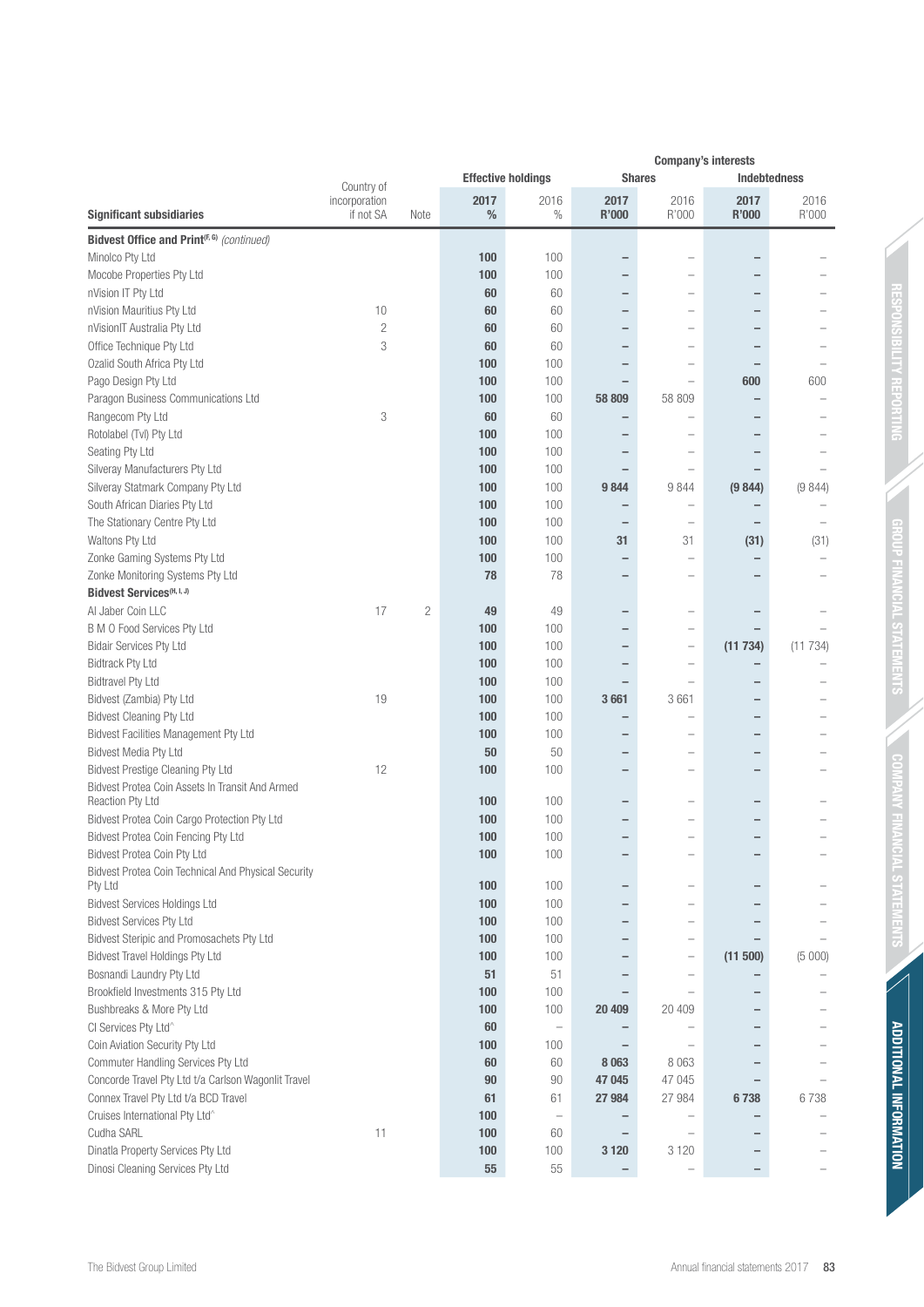as at 30 June

|                                                                   | <b>Company's interests</b> |      |           |                           |                          |                          |                      |                     |
|-------------------------------------------------------------------|----------------------------|------|-----------|---------------------------|--------------------------|--------------------------|----------------------|---------------------|
|                                                                   | Country of                 |      |           | <b>Effective holdings</b> |                          | <b>Shares</b>            |                      | <b>Indebtedness</b> |
| <b>Significant subsidiaries</b>                                   | incorporation<br>if not SA | Note | 2017<br>% | 2016<br>$\%$              | 2017<br><b>R'000</b>     | 2016<br>R'000            | 2017<br><b>R'000</b> | 2016<br>R'000       |
| Bidvest Services <sup>(H, I, J)</sup> (continued)                 |                            |      |           |                           |                          |                          |                      |                     |
| EAS Kenya Ltd                                                     | 7                          |      | 100       | 99                        |                          |                          |                      |                     |
| EAS Tanzania Ltd                                                  | 15                         |      | 100       | 100                       |                          |                          |                      |                     |
| EAS Uganda Ltd                                                    | 16                         |      | 100       | 100                       |                          |                          |                      |                     |
| EAS Zambia Ltd                                                    | 19                         |      | 60        | 60                        | 1 2 3 1                  | 1 2 3 1                  |                      |                     |
| EAS Zimbabwe Pvt Ltd                                              | 20                         |      | 70        | 100                       | 2921                     | 2921                     |                      |                     |
| Execuflora Pty Ltd                                                |                            |      | 100       | 100                       |                          |                          |                      |                     |
| Experience Delivery Company Pty Ltd                               |                            | 1    | 48        | 48                        |                          |                          |                      |                     |
| Express Air Services (Namibia) Pty Ltd                            | 12                         |      | 100       | 90                        |                          |                          |                      |                     |
| Express Air Services Pty Ltd <sup>#</sup>                         |                            |      | 100       | 100                       |                          |                          |                      |                     |
| First Garment Rental Pty Ltd                                      |                            |      | 100       | 100                       |                          |                          |                      |                     |
| Global Payment Technologies Pty Ltd                               |                            |      | 100       | 100                       | 44 301                   | 44 301                   | (71734)              | (71734)             |
| Harvey World Travel Southern Africa Pty Ltd                       |                            |      | 100       | 100                       | 9912                     | 9912                     | -                    |                     |
| Hotel Amenities Suppliers Pty Ltd                                 |                            |      | 100       | 100                       |                          |                          |                      |                     |
| Ikhayelihle Royalserve Cleaning Services Pty Ltd                  |                            |      | 100       | 100                       | $\overline{\phantom{0}}$ |                          |                      |                     |
| Industro-Clean Botswana Pty Ltd                                   | 3                          |      | 100       | 100                       |                          |                          |                      |                     |
| Ithabeleng Food Services Pty Ltd                                  |                            |      | 100       | 100                       | $\qquad \qquad -$        |                          |                      |                     |
|                                                                   |                            |      | 100       | 100                       | $\overline{\phantom{0}}$ |                          |                      |                     |
| King Pie Holdings Pty Ltd<br>Macardo Lodge Pty Ltd t/a Travelwise | 3                          |      | 51        | 51                        | $\overline{\phantom{0}}$ | -                        | -                    |                     |
| Masterguard Fabric Protection Africa Pty Ltd                      |                            |      |           |                           |                          |                          |                      |                     |
| Mediguard WIC Cleaning Services (Lesotho) Pty Ltd                 | 8                          |      | 100<br>51 | 100<br>51                 | 2 5 9 7                  | 2597                     | (3 248)              | (3 248)             |
|                                                                   |                            |      | 50        | 50                        | -                        |                          | ۳                    |                     |
| MSCSports Sponsorships Pty Ltd                                    |                            |      |           |                           |                          |                          |                      |                     |
| MyMarketdot Com Pty Ltd                                           |                            |      | 100       | 100<br>55                 |                          |                          |                      |                     |
| Nelimax Pty Ltd                                                   |                            |      |           | 86                        |                          |                          |                      |                     |
| Nomtsalane Property Services Pty Ltd                              |                            |      | 86        |                           |                          |                          |                      |                     |
| Protea Aviation Pty Ltd                                           |                            |      | 100       | 100                       |                          |                          |                      |                     |
| Protea Coin Ghana Ltd                                             | 4                          |      | 100       | 50                        |                          |                          |                      |                     |
| Protea Security Services (West Rand) Pty Ltd                      |                            |      | 100       | 100                       |                          |                          |                      |                     |
| Pureau Fresh Water Company Pty Ltd                                |                            |      | 82        | 82                        | 24 570                   | 24 570                   | -                    |                     |
| QMS Consulting Pty Ltd                                            |                            |      | 100       | 100                       | $\qquad \qquad -$        | -                        |                      |                     |
| Rebserve Facilities Management Pty Ltd                            |                            |      | 80        | 80                        | -                        |                          |                      |                     |
| Rennies Travel Pty Ltd t/a HRG Rennies Travel                     |                            |      | 100       | 100                       | -                        |                          |                      |                     |
| Retro Viral Online Branding Pty Ltd                               |                            |      | 35        | 35                        |                          |                          |                      |                     |
| RMI SA Pty Ltd                                                    |                            |      | 100       | 100                       | 7 266                    | 7 2 6 6                  | (7266)               | (7266)              |
| Royal Mozambique Ltda                                             | 11                         |      | 60        | 60                        |                          | $\overline{\phantom{0}}$ | -                    |                     |
| Royalmnandi Duduza Pty Ltd                                        |                            |      | 60        | 60                        |                          |                          |                      |                     |
| Royalmnandi Pty Ltd                                               |                            |      | 100       | 100                       |                          |                          |                      |                     |
| SA Water Cycle Group Pty Ltd                                      |                            |      | 100       | 100                       | -                        |                          |                      |                     |
| Steiner Hygiene Pty Ltd                                           |                            |      | 100       | 100                       | $\qquad \qquad -$        | -                        | -                    |                     |
| Steiner Hygiene Swaziland Pty Ltd                                 | 14                         |      | 100       | 100                       | $\qquad \qquad -$        | -                        |                      |                     |
| Taemane Cleaning Services Pty Ltd                                 |                            |      | 100       | 100                       | -                        |                          | -                    |                     |
| TFMC Holdings Pty Ltd                                             |                            |      | 100       | 100                       | $\overline{\phantom{0}}$ |                          |                      |                     |
| TFMC Maintenance Services Pty Ltd                                 |                            |      | 70        | 70                        | -                        |                          |                      |                     |
| TMS Group Industrial Services Pty Ltd                             |                            |      | 100       | 100                       | $\qquad \qquad -$        |                          | ۳                    |                     |
| TMS Group Pty Ltd                                                 |                            |      | 100       | 100                       | -                        |                          |                      |                     |
| Top Turf Botswana Pty Ltd                                         | 3                          |      | 100       | 100                       | -                        | -                        |                      |                     |
| Top Turf Group Pty Ltd                                            |                            |      | 100       | 100                       | 4                        | 4                        | (4)                  | (4)                 |
| Top Turf Lesotho Pty Ltd                                          | 8                          |      | 100       | 100                       |                          |                          |                      |                     |
| Top Turf Mauritius Pty Ltd                                        | 10                         |      | 100       | 100                       | $\overline{\phantom{0}}$ |                          | -                    |                     |
| Top Turf Seychelles Pty Ltd                                       | 13                         |      | 100       | 100                       | -                        |                          |                      |                     |
| Top Turf Swaziland Pty Ltd                                        | 14                         |      | 100       | 100                       |                          |                          |                      |                     |
| Travel Connections Pty Ltd                                        |                            |      | 100       | 100                       | 20 500                   | 20 500                   |                      |                     |
| Umoja Property Solutions Pty Ltd                                  |                            |      | 51        | 51                        |                          |                          |                      |                     |
| World Travel Pty Ltd                                              |                            |      | 100       | 100                       | 3 3 5 0                  | 3 3 5 0                  | (3350)               | (3 350)             |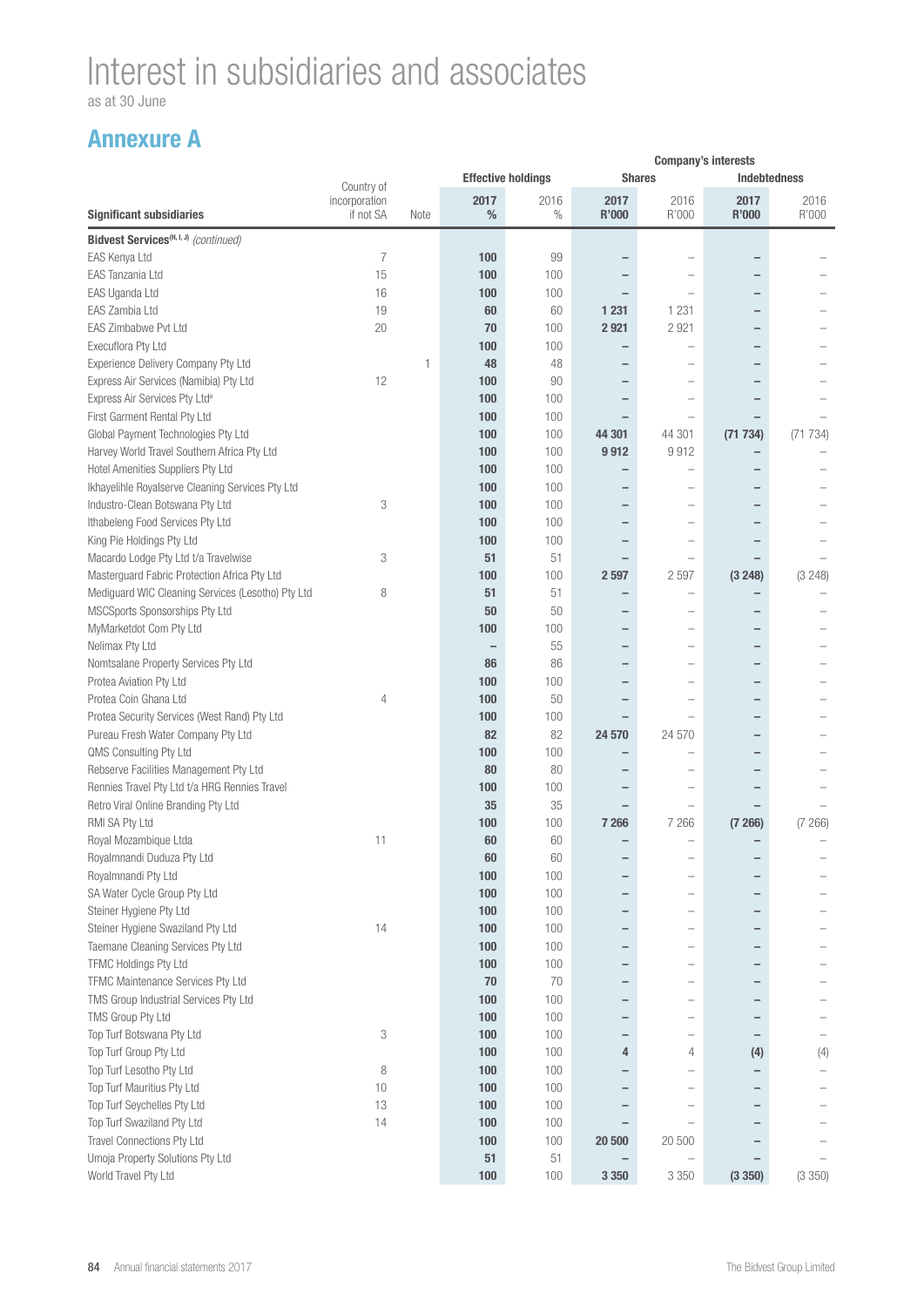|                                                               | <b>Company's interests</b> |      |           |                           |                          |                                  |                          |               |
|---------------------------------------------------------------|----------------------------|------|-----------|---------------------------|--------------------------|----------------------------------|--------------------------|---------------|
|                                                               | Country of                 |      |           | <b>Effective holdings</b> | <b>Shares</b>            |                                  | <b>Indebtedness</b>      |               |
| <b>Significant subsidiaries</b>                               | incorporation<br>if not SA | Note | 2017<br>% | 2016<br>$\%$              | 2017<br>R'000            | 2016<br>R'000                    | 2017<br><b>R'000</b>     | 2016<br>R'000 |
|                                                               |                            |      |           |                           |                          |                                  |                          |               |
| Bidvest Namibia(B, D, F, J, K, L)                             |                            |      |           |                           |                          |                                  |                          |               |
| Atlantic Harvesters of Namibia Pty Ltd                        | 12                         |      | 36        | 36                        |                          |                                  | $\overline{\phantom{0}}$ |               |
| Bidvest Namibia Automotive Pty Ltd                            | 12                         |      | 52        | 52                        | -                        |                                  | $\overline{\phantom{0}}$ |               |
| Bidvest Namibia Commercial and Industrial Services<br>Pty Ltd | 12                         |      | 52        | 52                        | $\overline{\phantom{0}}$ | $\overline{\phantom{a}}$         | $\qquad \qquad -$        |               |
| Bidvest Namibia Commercial Holdings Pty Ltd                   | 12                         |      | 52        | 52                        |                          |                                  |                          |               |
| Bidvest Namibia Fisheries Holdings Pty Ltd                    | 12                         |      | 52        | 52                        | $\overline{\phantom{0}}$ |                                  |                          |               |
| Bidvest Namibia Information Technology Pty Ltd                | 12                         |      | 52        | 52                        | $\qquad \qquad -$        |                                  | $\qquad \qquad -$        |               |
| Bidvest Namibia Ltd                                           | 12                         |      | 52        | 52                        | 249 253                  | 249 253                          | (1)                      | (1)           |
| Bidvest Namibia Management Services Pty Ltd                   | 12                         |      | 52        | 52                        | $\overline{\phantom{0}}$ |                                  | $\qquad \qquad -$        |               |
| Bidvest Namibia Plumblink Pty Ltd                             | 12                         |      | 52        | 52                        |                          |                                  |                          |               |
| Bidvest Namibia Property Holdings Pty Ltd                     | 12                         |      | 52        | 52                        | -                        |                                  | $\qquad \qquad -$        |               |
| <b>Bidvest Prestige Cleaning Pty Ltd</b>                      | 12                         |      | 52        | 100                       | $\overline{\phantom{0}}$ |                                  | $\qquad \qquad -$        |               |
| Carheim Investments Pty Ltd                                   | 12                         |      | 52        | 52                        | -                        |                                  | $\qquad \qquad -$        |               |
| Caterplus Namibia Pty Ltd                                     | 12                         |      | 52        | 52                        | $\overline{\phantom{0}}$ | -                                | $\qquad \qquad -$        |               |
| Cecil Nurse Namibia Pty Ltd                                   | 12                         |      | 52        | 52                        | -                        |                                  | -                        |               |
| Comet Investments Capital Incorporated                        | $\mathbf{1}$               | 1    | 36        | 36                        | $\overline{\phantom{0}}$ |                                  |                          |               |
| Diroyal Motor (SWA) Pty Ltd                                   | 12                         |      | 52        | 52                        | $\qquad \qquad -$        |                                  | $\overline{\phantom{0}}$ |               |
| Elzet Development Pty Ltd                                     | 12                         |      | 52        | 52                        | $\overline{\phantom{0}}$ | $\overline{\phantom{a}}$         |                          |               |
| Frigocentre Limitada                                          | $\mathbf{1}$               | 1    | 18        | 18                        | $\overline{\phantom{0}}$ | $\overline{\phantom{0}}$         | $\qquad \qquad -$        |               |
| Glenryck South Africa (Pty) Ltd <sup>^</sup>                  |                            | 1    | 27        | $\overline{\phantom{m}}$  | $\overline{\phantom{0}}$ | $\overline{\phantom{a}}$         | $\overline{\phantom{0}}$ |               |
| Kolok (Namibia) Pty Ltd                                       | 12                         |      | 52        | 52                        | $\overline{\phantom{0}}$ | $\overline{\phantom{a}}$         |                          |               |
| Lenkow Pty Ltd                                                | 12                         |      | 52        | 52                        | -                        |                                  | -                        |               |
| Lubrication Specialists Pty Ltd                               | 12                         |      | 52        | 52                        | $\overline{\phantom{0}}$ |                                  | $\qquad \qquad -$        |               |
| Luderitz Bay Shipping & Forwarding Pty Ltd                    | 12                         |      | 52        | 52                        | -                        |                                  | $\overline{\phantom{0}}$ |               |
| Manica Group Namibia Pty Ltd                                  | 12                         |      | 52        | 52                        | $\overline{\phantom{0}}$ |                                  |                          |               |
| Matador Enterprises Pty Ltd                                   | 12                         |      | 52        | 52                        | $\overline{\phantom{0}}$ | $\overline{\phantom{a}}$         |                          |               |
| Minolco (Namibia) Pty Ltd                                     | 12                         |      | 52        | 52                        | -                        |                                  | $\overline{\phantom{0}}$ |               |
| Monjasa Namibia Pty Ltd                                       | 12                         | 1    | 30        | 30                        | $\overline{\phantom{0}}$ |                                  | $\qquad \qquad -$        |               |
| Mukorob Pelagic Processors Pty Ltd                            | 12                         | 1    | 36        | 36                        | $\overline{\phantom{0}}$ | $\overline{\phantom{0}}$         | $\qquad \qquad -$        |               |
| Namfish Pelagic Industries Pty Ltd                            | 12                         | 1    | 36        | 36                        | -                        |                                  | $\qquad \qquad -$        |               |
| Namibian Sea Products Ltd                                     | 12                         | 1    | 36        | 36                        | $\overline{\phantom{0}}$ |                                  | $\qquad \qquad -$        |               |
| Namsov Fishing Enterprises (Pty) Ltd                          | 12                         | 1    | 36        | 36                        | -                        |                                  | -                        |               |
| Namsov Industrial Properties (Pty) Ltd                        | 12                         | 1    | 36        | 36                        | $\overline{\phantom{0}}$ |                                  |                          |               |
| Ocean Fresh Pty Ltd                                           | 12                         | 1    | 36        | 36                        | -                        |                                  |                          |               |
| Orca Marine Service (Pty) Ltd                                 | 12                         | 1    | 31        | 31                        |                          |                                  |                          |               |
| Pesca Fresca Ltd                                              | 1                          |      | 18        | 18                        |                          |                                  |                          |               |
| Rennies Travel (Namibia) Pty Ltd                              | 12                         |      | 52        | 52                        | -                        |                                  | $\qquad \qquad -$        |               |
| Sarusas Development Corporation Pty Ltd                       | 12                         | 1    | 36        | 36                        | $\overline{\phantom{0}}$ | $\overline{\phantom{0}}$         | $\overline{\phantom{m}}$ |               |
| Shelfco Investments One Five Three Pty Ltd                    | 12                         |      | 52        | 52                        | -                        | $\overline{\phantom{0}}$         | $\qquad \qquad -$        |               |
| Starting Right Investments Two Zero Five Pty Ltd              | 12                         | 1    | 36        | 36                        | -                        |                                  | $\qquad \qquad -$        |               |
| T&C Properties Namibia Pty Ltd                                | 12                         |      | 52        | 52                        | -                        | -                                | $\qquad \qquad -$        |               |
| T&C Trading Pty Ltd                                           | 12                         |      | 52        | 52                        | -                        | $\overline{\phantom{0}}$         | $\qquad \qquad -$        |               |
| Taeuber & Corssen SWA Pty Ltd                                 | 12                         |      | 52        | 52                        | $\overline{\phantom{0}}$ | $\overline{\phantom{0}}$         | $\qquad \qquad -$        |               |
| Tetelestai Mariculture Pty Ltd                                | 12                         | 1    | 36        | 36                        | -                        |                                  | $\qquad \qquad -$        |               |
| Trachurus Fishing Pty Ltd                                     | 12                         | 1    | 36        | 36                        | $\overline{\phantom{0}}$ | $\overline{\phantom{0}}$         | $\qquad \qquad -$        |               |
| Twafika Fishing Enterprises Pty Ltd                           | 12                         |      | 27        | 27                        |                          | -                                | $\overline{\phantom{0}}$ |               |
| United Fishing Enterprises Pty Ltd                            | 12                         | 1    | 36        | 36                        | $\overline{\phantom{0}}$ | $\overline{\phantom{0}}$         | $\qquad \qquad -$        |               |
| Voltex Namibia Pty Ltd                                        | 12                         |      | 52        | 52                        |                          | $\overbrace{\phantom{12322111}}$ | $\qquad \qquad -$        |               |
| Waltons Namibia Pty Ltd                                       | 12                         |      | 52        | 52                        |                          | -                                | -                        |               |
| Walvis Bay Airport Services Pty Ltd                           | 12                         |      | 52        | 52                        | -                        | $\overline{\phantom{0}}$         | $\qquad \qquad -$        |               |
| Walvis Bay Stevedoring Company Pty Ltd                        | 12                         | 1    | 29        | 29                        |                          |                                  |                          |               |
| Woker Freight Services Pty Ltd                                | 12                         |      | 52        | 52                        |                          |                                  |                          |               |

 $\overline{z}$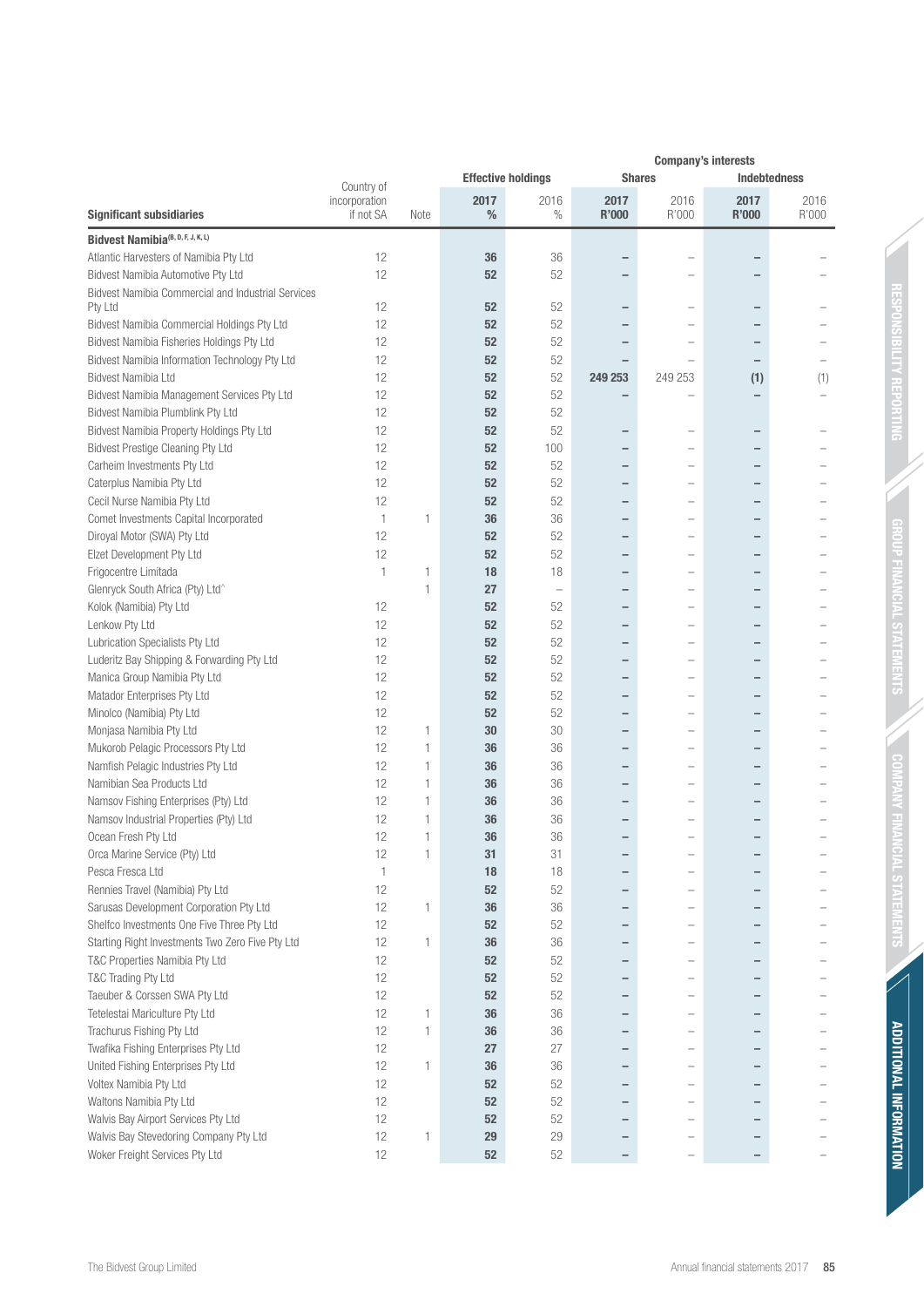as at 30 June

|                                                 |               |      | <b>Company's interests</b> |                           |                          |                          |                          |                     |
|-------------------------------------------------|---------------|------|----------------------------|---------------------------|--------------------------|--------------------------|--------------------------|---------------------|
|                                                 | Country of    |      |                            | <b>Effective holdings</b> |                          | <b>Shares</b>            |                          | <b>Indebtedness</b> |
|                                                 | incorporation |      | 2017                       | 2016                      | 2017                     | 2016                     | 2017                     | 2016                |
| <b>Significant subsidiaries</b>                 | if not SA     | Note | %                          | $\%$                      | <b>R'000</b>             | R'000                    | R'000                    | R'000               |
| <b>Bidvest Corporate(L)</b>                     |               |      |                            |                           |                          |                          |                          |                     |
| Airport Logistics Property Holdings Pty Ltd     |               |      | 50                         | 50                        | $\overline{\phantom{0}}$ | 142                      |                          |                     |
| BB Investment Company Pty Ltd <sup>#</sup>      |               |      | 100                        | 100                       | $\overline{\phantom{0}}$ | L.                       |                          |                     |
| Bid Services Division (IOM) Ltd                 | 6             |      | 100                        | 100                       | $\overline{\phantom{0}}$ |                          |                          |                     |
| Bid Services Division (UK) Ltd                  | 18            |      | 100                        | 100                       | $\overline{\phantom{0}}$ | $\overline{\phantom{a}}$ |                          |                     |
| <b>Bid Services Division Mauritius Ltd</b>      | 10            |      | 100                        | 100                       | $\overline{\phantom{0}}$ | $\overline{\phantom{0}}$ |                          |                     |
| <b>Bid Services Division Pty Ltd</b>            |               |      | 100                        | 100                       |                          |                          | 867                      | (25414)             |
| <b>Bidcorp Outsourced Services Ltd</b>          | 18            |      | 100                        | 100                       |                          | $\overline{\phantom{a}}$ |                          |                     |
| <b>Bidcorp Property Ltd</b>                     | 18            |      | 100                        | 100                       |                          |                          | $\overline{\phantom{a}}$ |                     |
| Bidvest Corporate Services Pty Ltd <sup>#</sup> |               |      | 100                        | 100                       |                          |                          | 52                       | 52                  |
| <b>Bidvest Freight UK Limited</b>               | 18            |      | 100                        | 100                       |                          |                          |                          |                     |
| <b>Bidvest Industrial Holdings Pty Ltd</b>      |               |      | 100                        | 100                       | 2759837                  | 2759837                  | 28 365                   | 1796                |
| Bidvest Procurement Pty Ltd <sup>#</sup>        |               |      | 100                        | 100                       | ۳                        | $\overline{\phantom{a}}$ |                          |                     |
| <b>Bidvest Properties Holdings Pty Ltd</b>      |               |      | 100                        | 100                       | 319 563                  |                          |                          |                     |
| <b>Bidvest Properties Pty Ltd</b>               |               |      | 100                        | 100                       | 604 024                  | 125 662                  |                          | 12 107              |
| <b>Bidvest Treasury Services Pty Ltd</b>        |               |      | 100                        | 100                       | $\overline{\phantom{0}}$ |                          |                          |                     |
| Bidvest Wits University Football Club Pty Ltd   |               |      | 60                         | 60                        | 45 953                   |                          |                          |                     |
| <b>Bidvestco Ltd</b>                            |               |      | 100                        | 100                       | 44 068                   | 44 068                   | (44068)                  | (44068)             |
| <b>Brentwood Technical Services Ltd</b>         | 18            |      | 100                        | 100                       |                          | $\sim$                   |                          |                     |
| DH Mansfield Group Ltd                          | 18            |      | 80                         | 80                        |                          |                          |                          |                     |
| <b>DH Mansfield Ltd</b>                         | 18            |      | 80                         | 80                        |                          |                          |                          |                     |
| Gerlan Properties Pty Ltd                       |               |      | 50                         | 50                        | 5700                     | 5700                     |                          |                     |
| Mercland Pty Ltd                                |               |      | 50                         | 50                        | $\overline{\phantom{0}}$ |                          | -                        |                     |
| Micawber 239 (Pty) Ltd                          |               |      | 50                         | 50                        |                          |                          |                          | 100                 |
| Micawber 240 (Pty) Ltd                          |               |      | 50                         | 50                        | $\overline{\phantom{0}}$ |                          |                          |                     |
| Ontime Automotive Ltd                           | 18            |      | 100                        | 100                       | $\overline{\phantom{0}}$ | $\overline{\phantom{a}}$ |                          |                     |
| Ontime Global Automotive Transport Services Ltd | 18            |      | 100                        | 100                       | $\overline{\phantom{0}}$ |                          |                          |                     |
| Rennies Property Holdings Pty Ltd               |               |      | 100                        | 100                       | $\qquad \qquad -$        | 54 000                   |                          |                     |
| Road One Ltd                                    | 18            |      | 80                         | 80                        | $\qquad \qquad -$        | $\equiv$                 |                          |                     |
| Silveray Properties Pty Ltd                     |               |      | 100                        | 100                       | $\overline{\phantom{0}}$ | 8 8 3 3                  |                          |                     |
| <b>Skillion Ltd</b>                             | 18            |      | 100                        | 100                       | $\overline{\phantom{0}}$ |                          |                          |                     |
| Trustone Investments (Pty) Ltd                  |               |      | 100                        | 100                       |                          |                          |                          |                     |
| Other                                           |               |      |                            |                           | 153 780                  | 164 842                  | (201 579)                | (170824)            |
|                                                 |               |      |                            |                           | 18 781 328               | 15 992 830               | (312059)                 | (281 860)           |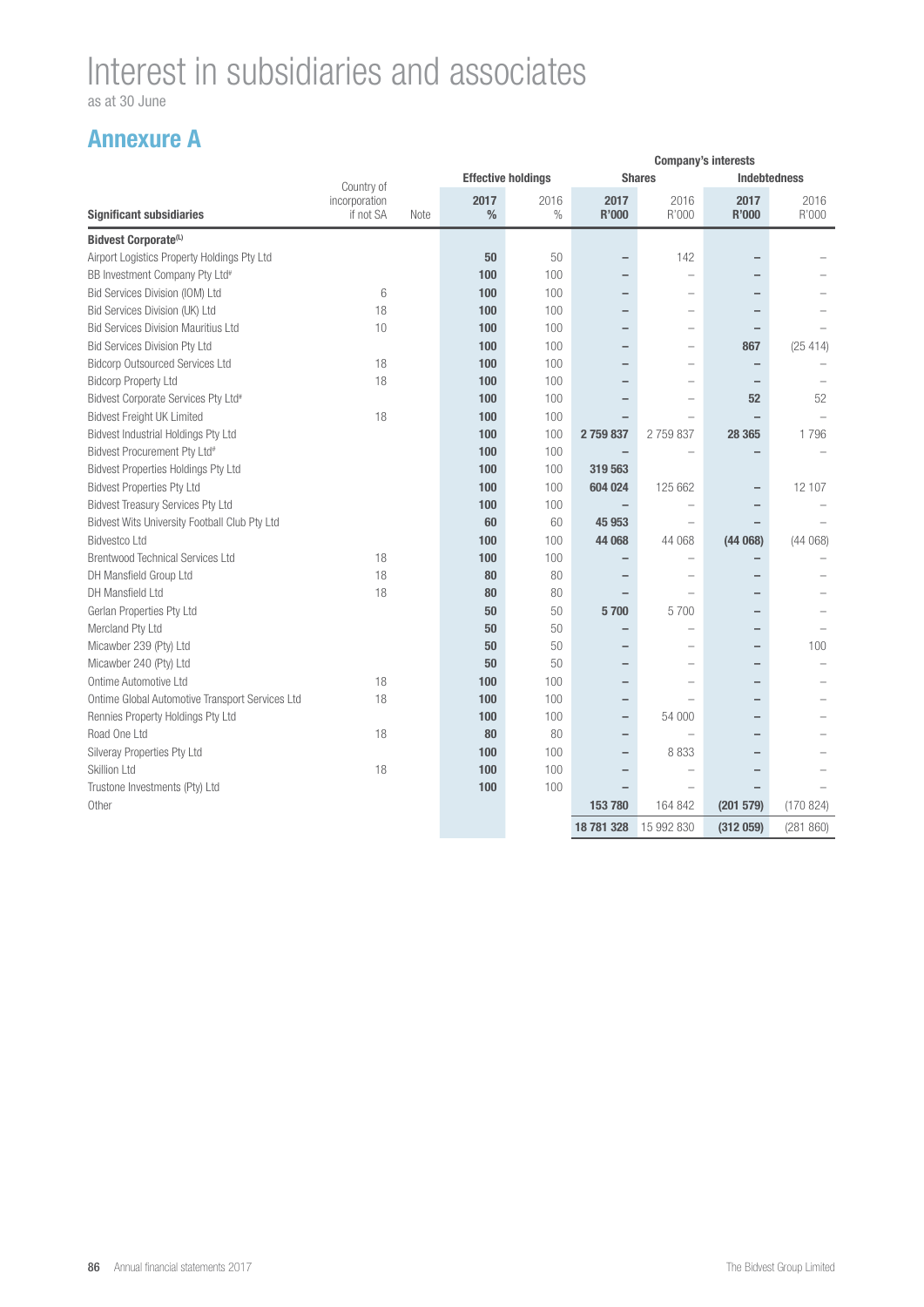**ADDITIONAL INFORMATION**

**ADDITIONAL INFORMATION** 

|                                                                             | Country of                 |      | -----------------     |              |                      |               |                      |               |
|-----------------------------------------------------------------------------|----------------------------|------|-----------------------|--------------|----------------------|---------------|----------------------|---------------|
| <b>Significant associates</b>                                               | incorporation<br>if not SA | Note | 2017<br>$\frac{0}{0}$ | 2016<br>$\%$ | 2017<br><b>R'000</b> | 2016<br>R'000 | 2017<br><b>R'000</b> | 2016<br>R'000 |
| "K" Line Shipping (South Africa) Pty Ltd <sup>(D)</sup>                     |                            |      | 49                    | 49           |                      |               |                      |               |
| Adcock Ingram Holdings Ltd <sup>(N)</sup>                                   |                            |      | 38                    | 38           |                      |               |                      |               |
| Amalgamated Automobile Distributors Pty Ltd <sup>(A)</sup>                  |                            |      |                       | 50           | -                    | 10 000        |                      |               |
| Comair Ltd <sup>(J)</sup>                                                   |                            |      | 27                    | 27           |                      |               |                      |               |
| Compendium Insurance Brokers Zululand (Pty) Ltd <sup>(c)</sup>              |                            | 3    | 17                    | 17           |                      | -             |                      |               |
| Cullinan Holdings Ltd (30 September year-end) <sup>(J)</sup>                |                            |      | -                     | 20           |                      |               |                      |               |
| Imperial McCarthy Pty Ltd <sup>(A)</sup>                                    |                            |      |                       | 50           |                      |               |                      |               |
| Sebenza Forwarding & Shipping Pty Ltd (31 March<br>year-end) <sup>(D)</sup> |                            |      | 45                    | 45           | 5011                 | 5011          |                      |               |
| Watersure Pty Ltd <sup>(c)</sup>                                            |                            | 3    | 13                    | 13           |                      |               |                      |               |
| Other                                                                       |                            |      |                       |              | 477                  | 540           | 1 0 5 6              | 1 0 5 6       |
|                                                                             |                            |      |                       |              | 5488                 | 15 551        | 1056                 | 056           |

Amounts owing by or to subsidiaries and associates are unsecured, interest-free and have no fixed terms of repayment.

^ Acquired during 2017.

# Trading as an agent.

#### Country of incorporation if not South Africa

- 1 Angola 11 Mozambique
- 2 Australia 12 Namibia
- 3 Botswana 13 Seychelles
- 4 Ghana 14 Swaziland
- 5 Hong Kong 15 Tanzania
- 6 Isle of Man 16 Uganda
	-
- 7 Kenya 17 United Arab Emirates
- 8 Lesotho 18 United Kingdom
- 9 Malawi 19 Zambia
- 10 Mauritius 20 Zimbabwe

#### Nature of business

- (A) Motor vehicle retailing and related services
- <sup>(B)</sup> Manufacturer and distributor of electrical products and services
- <sup>(C)</sup> Banking products and services, foreign exchange and insurance
- $\Box$  Freight, forwarding, clearing, distribution, warehousing and allied activities
- $E$  Distributor of forklifts, power and marine products, music and sound equipment, packaging closures and catering equipment

 **Company's interests** 

**Effective holdings** Shares **Indebtedness** 

- $F$  Distributor of office stationery; furniture and office automation products and related services
- (G) Manufacturer, supplier and distributor of commercial office products, printer products, services, stationery and packaging products
- $H$  Rental hygiene equipment, garments and water coolers; suppliers of consumables, specialised clothing and laundry services
- <sup>®</sup> Cleaning, hygiene, security, and interior and exterior landscaping services
- $\omega$  Travel management services, aviation services and car rental
- $(k)$  Catering supplies, food and allied products
- $\Box$  Group services, investment and property holding
- (M) Distributor of electrical appliances
- (N) Manufacturer, marketer and distributor of healthcare products

Notes

- <sup>1</sup> The investment in this subsidiary is held indirectly. Control is obtained through the shareholding in the respective subsidiary's holding company.
- <sup>2</sup> The Group has power over this subsidiary as it has the ability to direct the relevant activities of the subsidiary unilaterally.
- <sup>3</sup> The investment in this associate is held indirectly. Significant interest is obtained through the shareholding in the respective associate's holding company.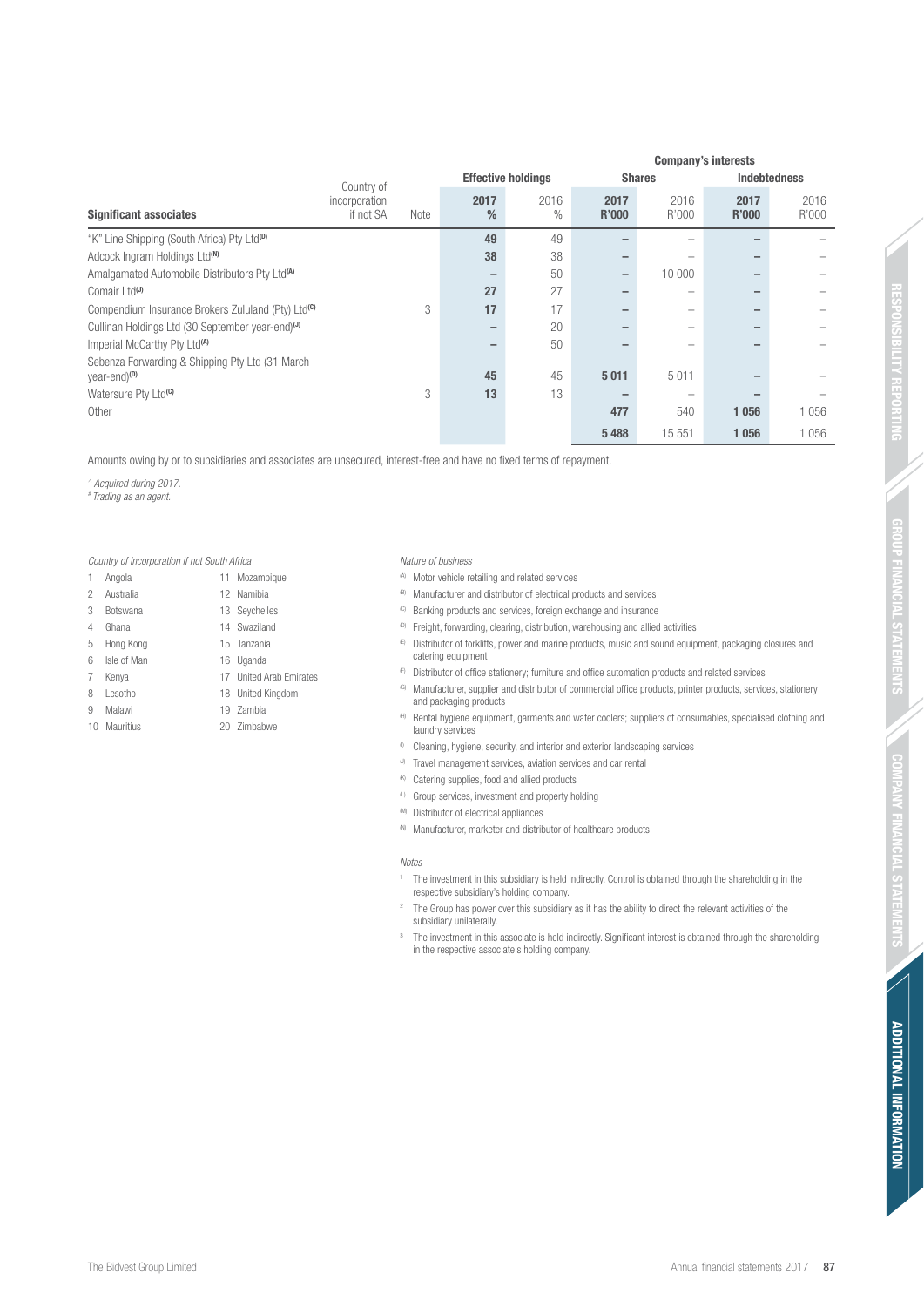### Shareholder information

as at 30 June

|                                                                     | Number of<br>share held | % of shares<br>issued | $%$ of<br>effective holding |
|---------------------------------------------------------------------|-------------------------|-----------------------|-----------------------------|
| <b>Beneficial shareholding</b>                                      |                         |                       |                             |
| <b>Major shareholders holding</b> 3% or more of the shares in issue |                         |                       |                             |
| Government Employees Pension Funds                                  | 52 800 245              | 15,74                 | 15,76                       |
| GIC Asset Management Private Limited                                | 14 425 758              | 4,30                  | 4,30                        |
|                                                                     | 67 226 003              | 20,04                 | 20,06                       |
| <b>Investment management holdings</b>                               |                         |                       |                             |
| <b>Fund managers holding</b> 3% or more of the shares in issue      |                         |                       |                             |
| <b>PIC</b>                                                          | 49 732 297              | 14,83                 | 14,84                       |
| Lazard Asset Management LLC Group                                   | 23 437 542              | 7,00                  | 7,00                        |
| JP Morgan Asset Management                                          | 19 435 889              | 5,79                  | 5,80                        |
| GIC Asset Management Private Limited                                | 13 980 775              | 4,17                  | 4,17                        |
| <b>BlackRock Inc.</b>                                               | 13 545 883              | 4,04                  | 4,04                        |
| The Vanguard Group Inc                                              | 12 492 585              | 3,72                  | 3,73                        |
| Old Mutual PLC                                                      | 10 279 968              | 3,06                  | 3,07                        |
|                                                                     | 142 904 939             | 42,61                 | 42,65                       |
| <b>Shares in issue</b>                                              |                         |                       |                             |
| Total number in issue                                               | 335 404 212             |                       |                             |
| BB Investment Company Proprietary Limited (treasury shares)         | (310024)                |                       |                             |
| Effective number of shares in issue                                 | 335 094 188             |                       |                             |

|                               | Number of<br>shares held | $%$ of<br>shares issued |
|-------------------------------|--------------------------|-------------------------|
| <b>Shareholder categories</b> |                          |                         |
| Unit trusts/mutual fund       | 106 407 357              | 31,73                   |
| Pension funds                 | 104 241 970              | 31,08                   |
| Sovereign wealth              | 28 578 846               | 8,52                    |
| Other managed funds           | 28 140 483               | 8,39                    |
| Private investor              | 18 881 855               | 5,63                    |
| Insurance companies           | 12 714 770               | 3,79                    |
| Exchange - traded fund        | 8768503                  | 2,61                    |
| Custodians                    | 8 637 596                | 2,58                    |
| Trading position              | 6953299                  | 2,07                    |
| American depository receipts  | 4 297 962                | 1,28                    |
| Black economic empowerment    | 2 129 081                | 0,63                    |
| Investment trust              | 1 585 536                | 0,47                    |
| Hedge fund                    | 859 697                  | 0,26                    |
| Charity                       | 637 673                  | 0,19                    |
| University                    | 327 620                  | 0,10                    |
| Corporate holding             | 324 894                  | 0,10                    |
| Local authority               | 296 934                  | 0,09                    |
| Unclassified                  | 276 823                  | 0,08                    |
| Medical aid scheme            | 201 560                  | 0,06                    |
| Delivery by value             | 112 042                  | 0,03                    |
| Foreign government            | 51 985                   | 0,02                    |
| Remainder                     | 977 726                  | 0,29                    |
|                               | 335 404 212              | 100,00                  |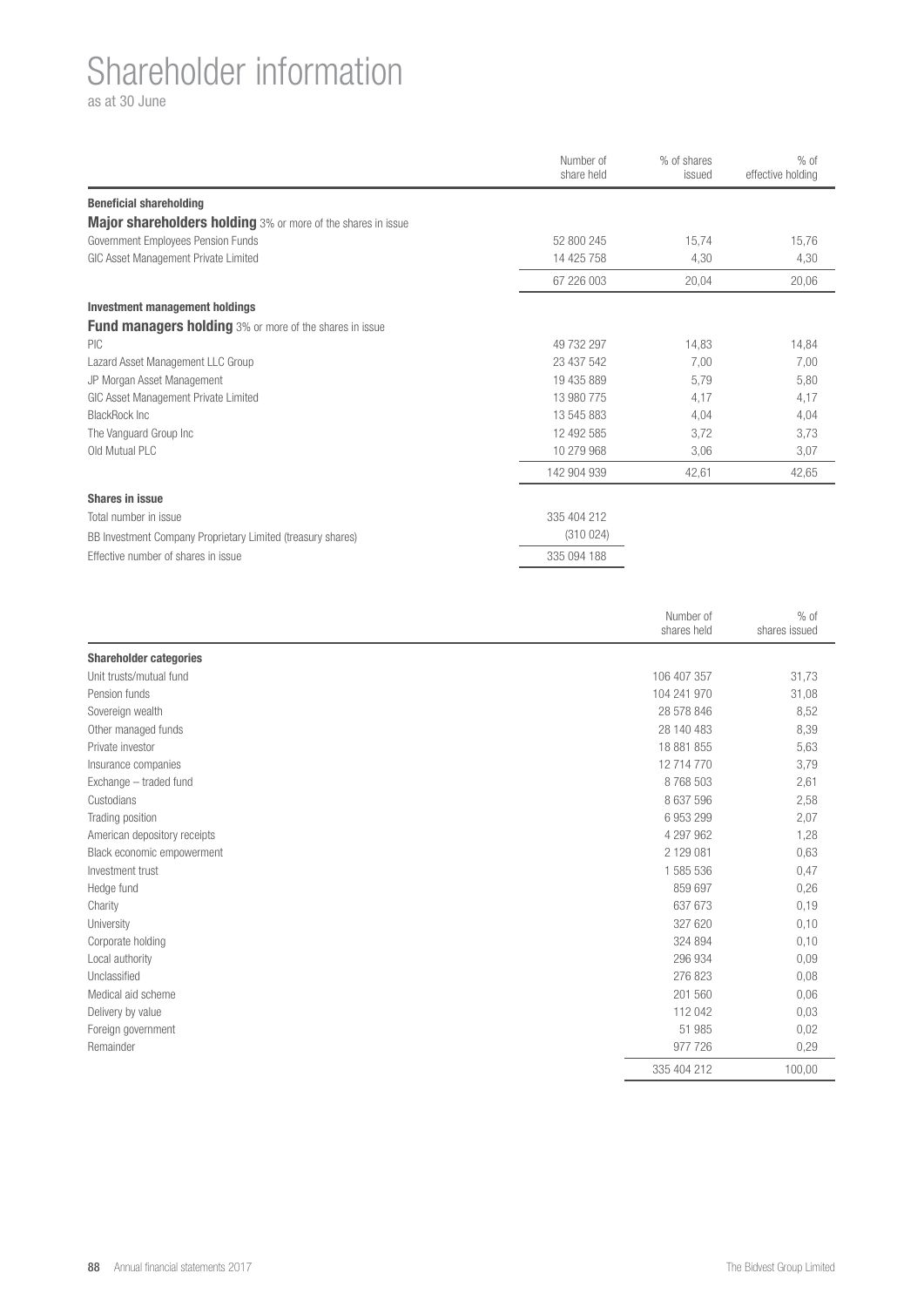|                                             | Number of<br>shares held | $%$ of<br>shares issued |
|---------------------------------------------|--------------------------|-------------------------|
| Geographic split of beneficial shareholders |                          |                         |
| South Africa                                | 150 662 132              | 44,92                   |
| United States of America and Canada         | 98 622 397               | 29,40                   |
| United Kingdom                              | 10 925 255               | 3,26                    |
| Rest of Europe                              | 40 019 992               | 11,93                   |
| Rest of world                               | 35 174 436               | 10,49                   |
|                                             | 335 404 212              | 100,00                  |

| Analysis of shareholdings | Number of<br>shareholders | % of all<br>shareholders | Number of<br>shares held | % of shares<br>issued |
|---------------------------|---------------------------|--------------------------|--------------------------|-----------------------|
| $1 - 1000$                | 31 872                    | 81.92                    | 8 824 858                | 2,63                  |
| $1001 - 10000$            | 5943                      | 15,27                    | 15 558 424               | 4,64                  |
| $10001 - 100000$          | 841                       | 2.16                     | 25 802 804               | 7,70                  |
| $100001 - 1000000$        | 211                       | 0.54                     | 65 144 489               | 19,42                 |
| 1,000,001 – and more      | 41                        | 0.11                     | 220 073 637              | 65,61                 |
|                           | 38 908                    | 100                      | 335 404 212              | 100,00                |

| <b>Shareholder spread</b>                 |        |        |             |        |
|-------------------------------------------|--------|--------|-------------|--------|
| Public shareholders                       | 38 897 | 99.97  | 333 511 813 | 99,44  |
| Non-public shareholders                   |        | 0.03   | 1892399     | 0,56   |
| BB Investment Company Proprietary Limited |        | -      | 310 024     | 0,09   |
| <b>Bidcorp Group Retirement Fund</b>      |        | 0.01   | 460 636     | 0,14   |
| <b>Bidvest Education Trust</b>            |        |        | 386 601     | 0,11   |
| Directors and family trusts               |        | 0.02   | 735 138     | 0,22   |
|                                           | 38 908 | 100.00 | 335 404 212 | 100.00 |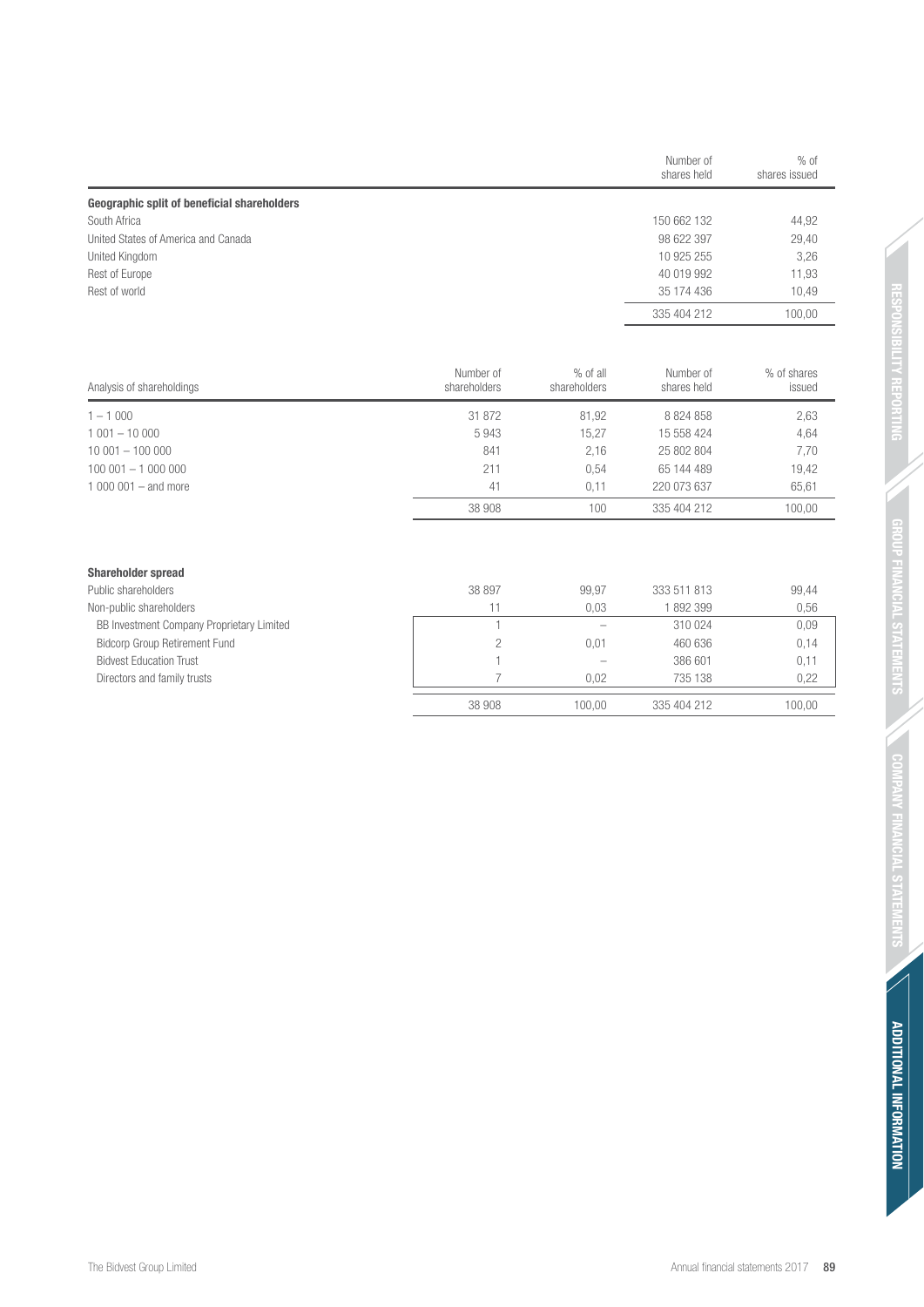# Shareholders' diary

| <b>Financial year-end</b>                           |                    | 30 June           |
|-----------------------------------------------------|--------------------|-------------------|
| Annual general meeting                              | November           |                   |
| <b>Reports and accounts</b>                         |                    |                   |
| Interim report for the half year ending 31 December |                    | February          |
| Announcement of annual results                      |                    | September         |
| Annual report                                       |                    | October           |
| <b>Distributions</b>                                | <b>Declaration</b> | <b>Payment</b>    |
| Interim distribution                                | February/March     | March/April       |
| Final distribution                                  | August/September   | September/October |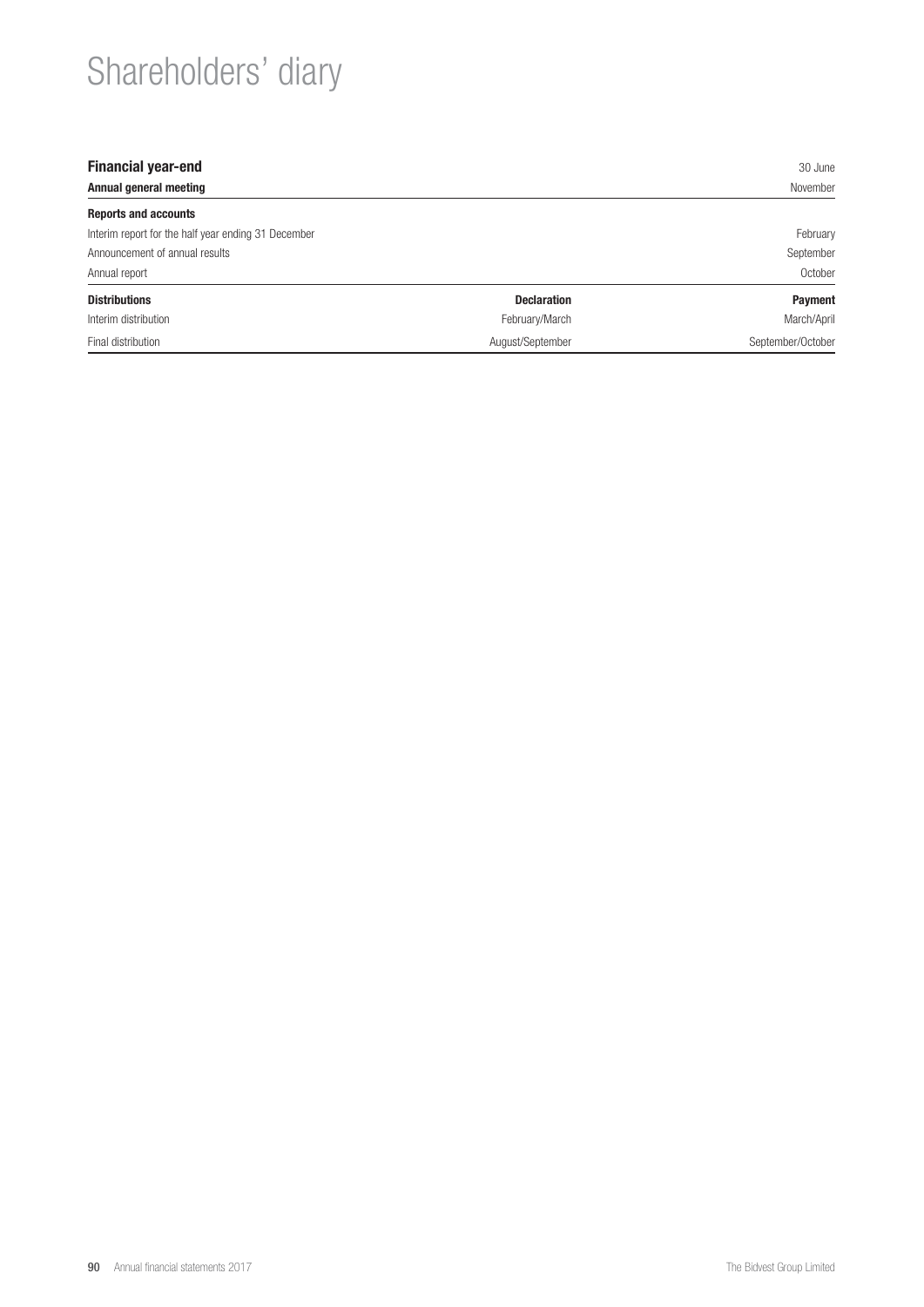## Administration

#### The Bidvest Group Limited

Incorporated in the Republic of South Africa Registration number: 1946/021180/06 ISIN: ZAE000117321 Share code: BVT

#### Group company secretary Craig Brighten

Auditors Deloitte & Touche

#### Legal advisers

Baker & McKenzie Edward Nathan Sonnenbergs Werksmans Inc

#### Bankers

ABSA Bank Limited FirstRand Group Limited Investec Bank Limited Nedbank Limited The Standard Bank of South Africa Limited

#### Share transfer secretaries

Computershare Investor Services Proprietary Limited PO Box 61051 Marshalltown 2107 0861 100 950

#### Sponsor

Investec Bank Limited

#### Group financial director Peter Meijer

Investor relations Ilze Roux

#### Registered office

Bidvest House 18 Crescent Drive Melrose Arch Melrose 2196 South Africa

PO Box 87274 Houghton 2041 South Africa

Telephone +27 (11) 772 8700

#### Website

www.bidvest.com E-mail info@bidvest.co.za investor@bidvest.co.za

#### Bidvest call line

0860 BIDVEST

#### Ethics line

Freecall 0800 50 60 90 Freefax 0800 00 77 88 E-mail bidvest@tip-offs.com Freepost Tip-offs Anonymous 138 Umhlanga Rocks KwaZulu-Natal 4320 South Africa